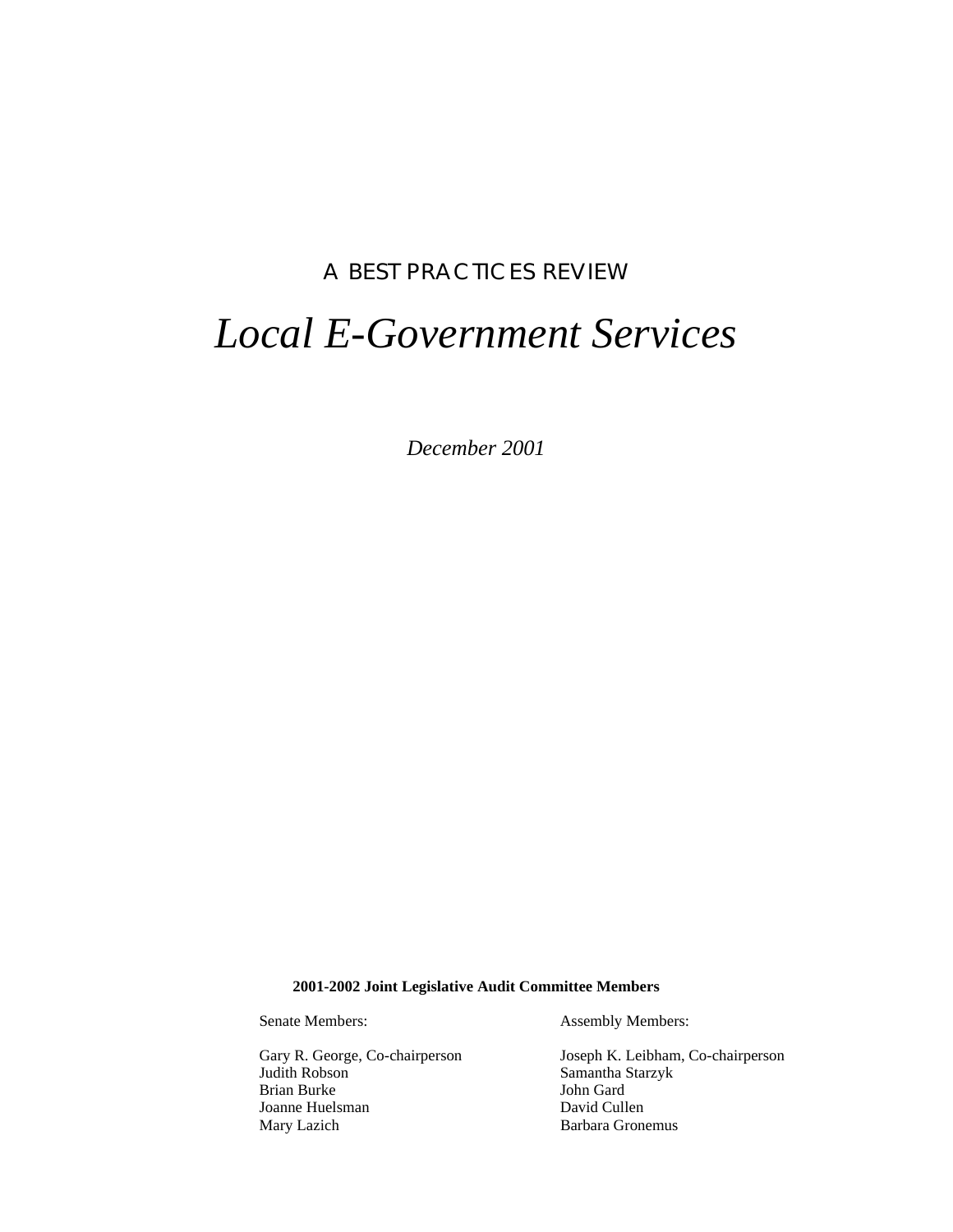#### **LEGISLATIVE AUDIT BUREAU**

══════════════════════════════════════════════════════════════════════════

The Bureau is a nonpartisan legislative service agency responsible for conducting financial and program evaluation audits of state agencies. The Bureau's purpose is to provide assurance to the Legislature that financial transactions and management decisions are made effectively, efficiently, and in compliance with state law and that state agencies carry out the policies of the Legislature and the Governor. Audit Bureau reports typically contain reviews of financial transactions, analyses of agency performance or public policy issues, conclusions regarding the causes of problems found, and recommendations for improvement.

Reports are submitted to the Joint Legislative Audit Committee and made available to other committees of the Legislature and to the public. The Audit Committee may arrange public hearings on the issues identified in a report and may introduce legislation in response to the audit recommendations. However, the findings, conclusions, and recommendations in the report are those of the Legislative Audit Bureau. For more information, write the Bureau at 22 E. Mifflin Street, Suite 500, Madison, WI 53703, call (608) 266-2818, or send e-mail to Leg.Audit.Info@legis.state.wi.us. Electronic copies of current reports are available on line at www.legis.state.wi.us/lab/windex.htm.

══════════════════════════════════════════════════════════════════════════

State Auditor - Janice Mueller

Editor of Publications - Jeanne Thieme

Audit Prepared by

Don Bezruki, Director and Contact Person Robin Lecoanet David Bajkiewicz Chris Hammer Robert Sommerfeld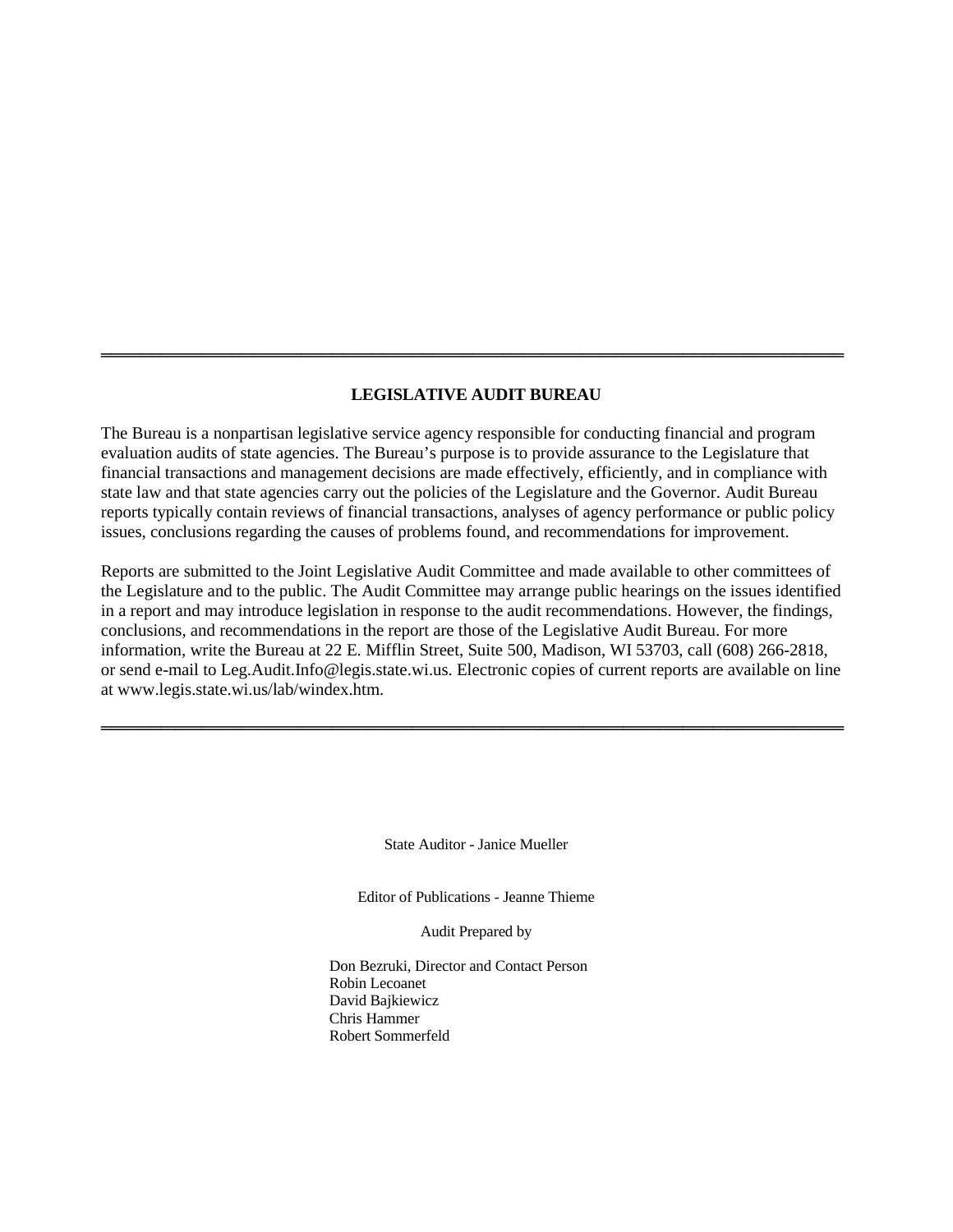## **CONTENTS**

| <b>Letter of Transmittal</b>                                                                                                                                                                                                                                                                                           | $\mathbf 1$                                        |
|------------------------------------------------------------------------------------------------------------------------------------------------------------------------------------------------------------------------------------------------------------------------------------------------------------------------|----------------------------------------------------|
| <b>Summary</b>                                                                                                                                                                                                                                                                                                         | 3                                                  |
| <b>Introduction</b>                                                                                                                                                                                                                                                                                                    | 9                                                  |
| <b>Benefits of E-Government</b>                                                                                                                                                                                                                                                                                        | 10                                                 |
| <b>Government Web Site Information and Services</b>                                                                                                                                                                                                                                                                    | 13                                                 |
| <b>Web Sites Reviewed</b><br>Presentation of a Web Site<br>Web Site Accessibility<br>Web Site Navigation and Organization<br><b>Local Government Web Site Content</b><br>Web Site Information<br><b>Government Contact Information</b>                                                                                 | 14<br>16<br>16<br>18<br>26<br>26<br>29             |
| <b>On-Line Transaction Capability</b>                                                                                                                                                                                                                                                                                  | 31                                                 |
| <b>On-Line Applications</b><br><b>On-Line Purchases</b><br>Planned Expansion of E-Government<br><b>County Plans</b><br><b>City Plans</b><br>Village and Town Plans<br><b>On-Line Procurement</b>                                                                                                                       | 31<br>33<br>37<br>37<br>38<br>40<br>42             |
| <b>Additional Challenges</b>                                                                                                                                                                                                                                                                                           | 45                                                 |
| <b>Funding E-Government Services</b><br>Web Site Development and Maintenance Costs<br><b>Efficiencies and Cost Savings</b><br><b>Funding Methods</b><br>The Digital Divide<br>Security and Privacy Issues<br>Risks Involved<br>Overcoming Security and Privacy Concerns<br>Balancing Privacy with On-Line Availability | 45<br>45<br>52<br>54<br>56<br>57<br>57<br>59<br>62 |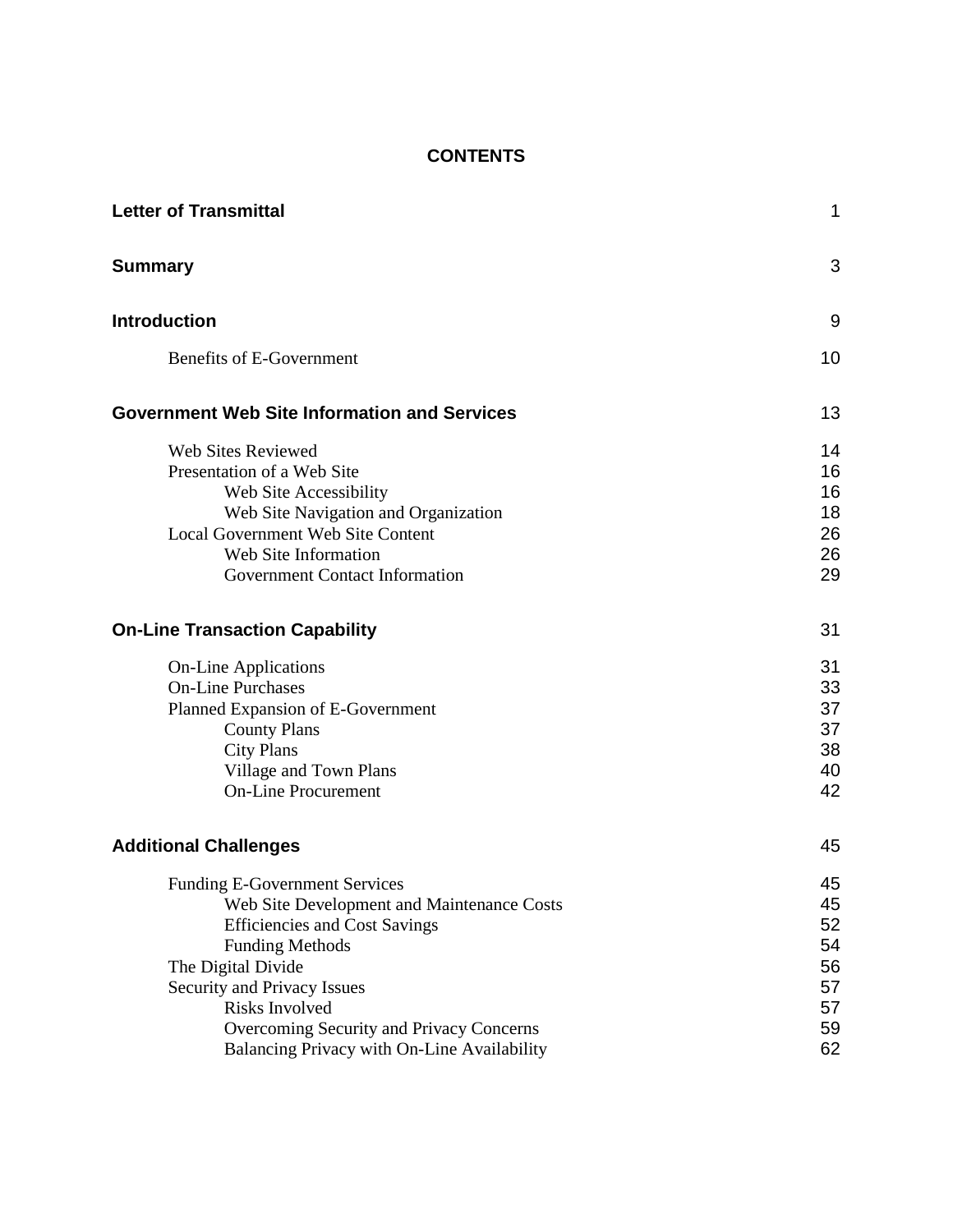- **[Appendix 1—Best Practices Local Government Advisory Council](#page-68-0)**
- **[Appendix 2—Glossary of Terms](#page-70-0)**
- **[Appendix 3—Comments Received and Lessons Learned by Local Governments](#page-72-0)**
- **[Appendix 4—Web Sites Reviewed](#page-76-0)**
- **[Appendix 5—Summary of Web Site Review Data](#page-82-0)**
- **[Appendix 6—On-Line Survey Questions and Responses](#page-86-0)**

**\*\*\*\***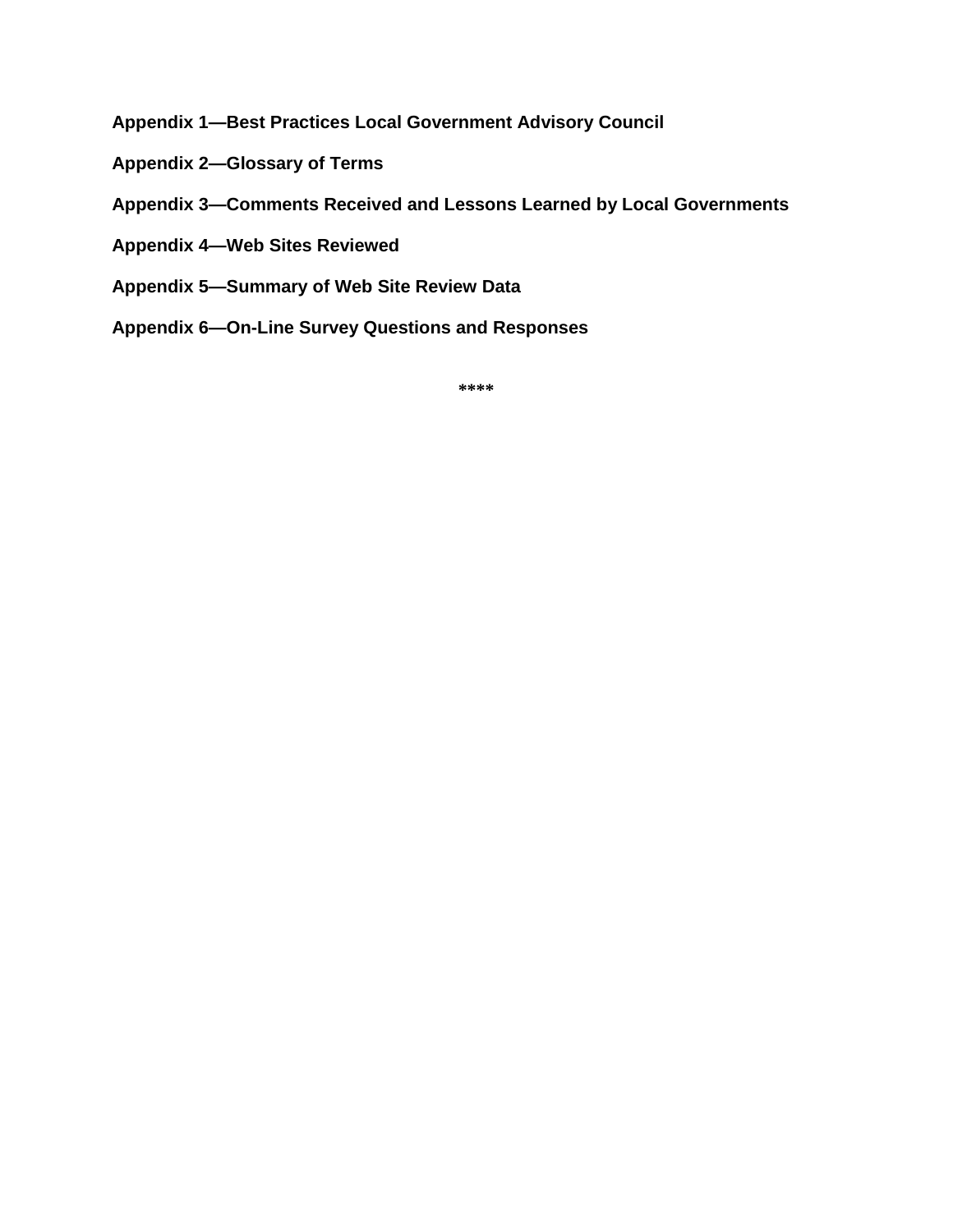<span id="page-4-0"></span>

State of Wisconsin \ LEGISLATIVE AUDIT BUREAU

JANICE MUELLER STATE AUDITOR

22 E. MIFFLIN ST., STE. 500 MADISON, WISCONSIN 53703 (608) 266-2818 FAX (608) 267-0410 Leg.Audit.Info@legis.state.wi.us

December 5, 2001

Senator Gary R. George and Representative Joseph K. Leibham, Co-chairpersons Joint Legislative Audit Committee State Capitol Madison, Wisconsin 53702

Dear Senator George and Representative Leibham:

We have completed a best practices review of local government operations, as directed by s. 13.94(8), Wis. Stats. This report describes the development and implementation of electronic government services by local governments in Wisconsin.

Most local governments have already met a recommendation of the Blue-Ribbon Commission on State-Local Partnerships for the 21<sup>st</sup> Century, commonly known as the Kettl Commission, that all local governments serving populations of more than 25,000 have Web sites by June 30, 2002. Only 2 of 71 local governments with this population do not currently have Web sites. Further, 54 of 77 local governments with populations between 10,000 and 25,000 have Web sites.

E-government holds the potential to improve government services by making them less costly, more convenient, and more accessible to the public. Of the Web sites we reviewed, two-thirds are used primarily to publish information such as agendas and minutes of government meetings on line. Increasingly, however, communities are developing features that allow interaction between residents and the government by allowing residents to send e-mail to local officials, print forms and applications, and in some cases pay parking tickets or other fees on line using credit cards.

Our report highlights best practices for communities to use in making their Web sites as widely accessible as possible, making them easy to use, and addressing security and privacy concerns.

We appreciate the courtesy and cooperation extended to us by the many Wisconsin county and municipal officials who responded to an electronic survey we conducted, as well as to additional questions.

Respectfully submitted,

Janie Mueller

Janice Mueller State Auditor

JM/DB/ss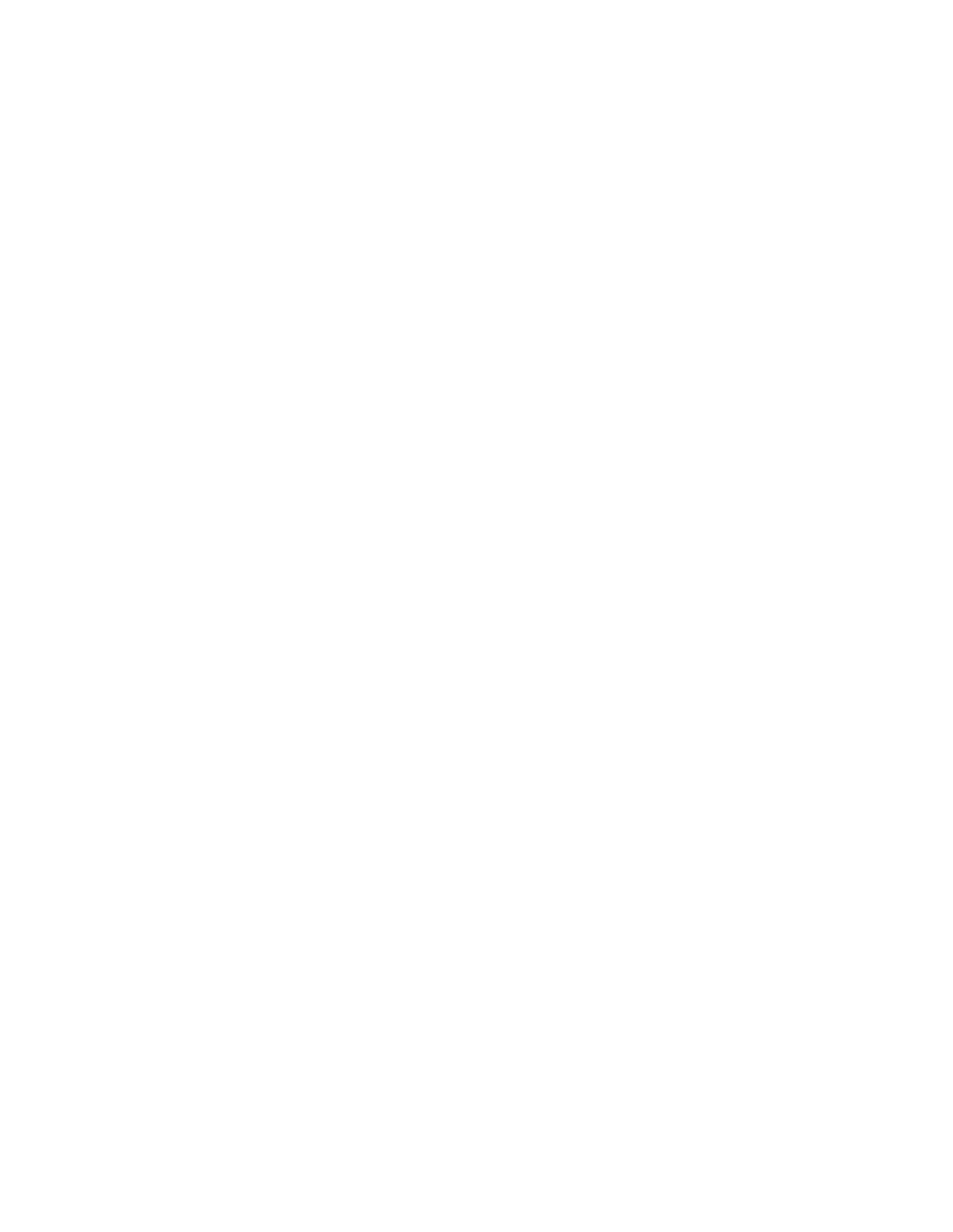<span id="page-6-0"></span>As directed by s. 13.94(8), Wis. Stats., the Legislative Audit Bureau conducts periodic reviews of local government operations to identify practices that may save money or provide more effective delivery of government services. Best practices reviews seek to build upon successful local efforts by identifying and publicizing efficient approaches to providing government services.

The subject of this review is the extent to which local governments in Wisconsin have developed electronic government, or "e-government," services and capabilities, using the Internet to provide government information and services on line. E-government is expected to improve government service delivery; increase public participation in government; and provide society as a whole with easier and greater access to government information and services by providing information to the public, allowing the public to report problems on line, and providing the public with the ability to purchase, request, or otherwise obtain government services on line. E-government allows the public access to government information and services 24 hours a day, 7 days a week, and provides the potential for government to fundamentally restructure its operations.

In our best practices review of e-government in Wisconsin counties and municipalities, we:

- examined local governments' Web sites to determine the types and range of e-government services they make available;
- identified the cost of providing e-government services to the public; and
- determined the types of services and e-government capabilities local governments in Wisconsin envision providing to the public in the future.

In our review, we located and analyzed 225 Web sites of local governments in Wisconsin, including 59 county, 88 city, 49 village, and 29 town Web sites. Our review did not include school districts, libraries, or other local units of government. We assessed whether Web sites were easy to use and navigate, whether they provided contact information for government officials, whether they provided information of interest to residents and others, and whether they allowed interaction. Since Web sites are updated frequently, our analyses incorporated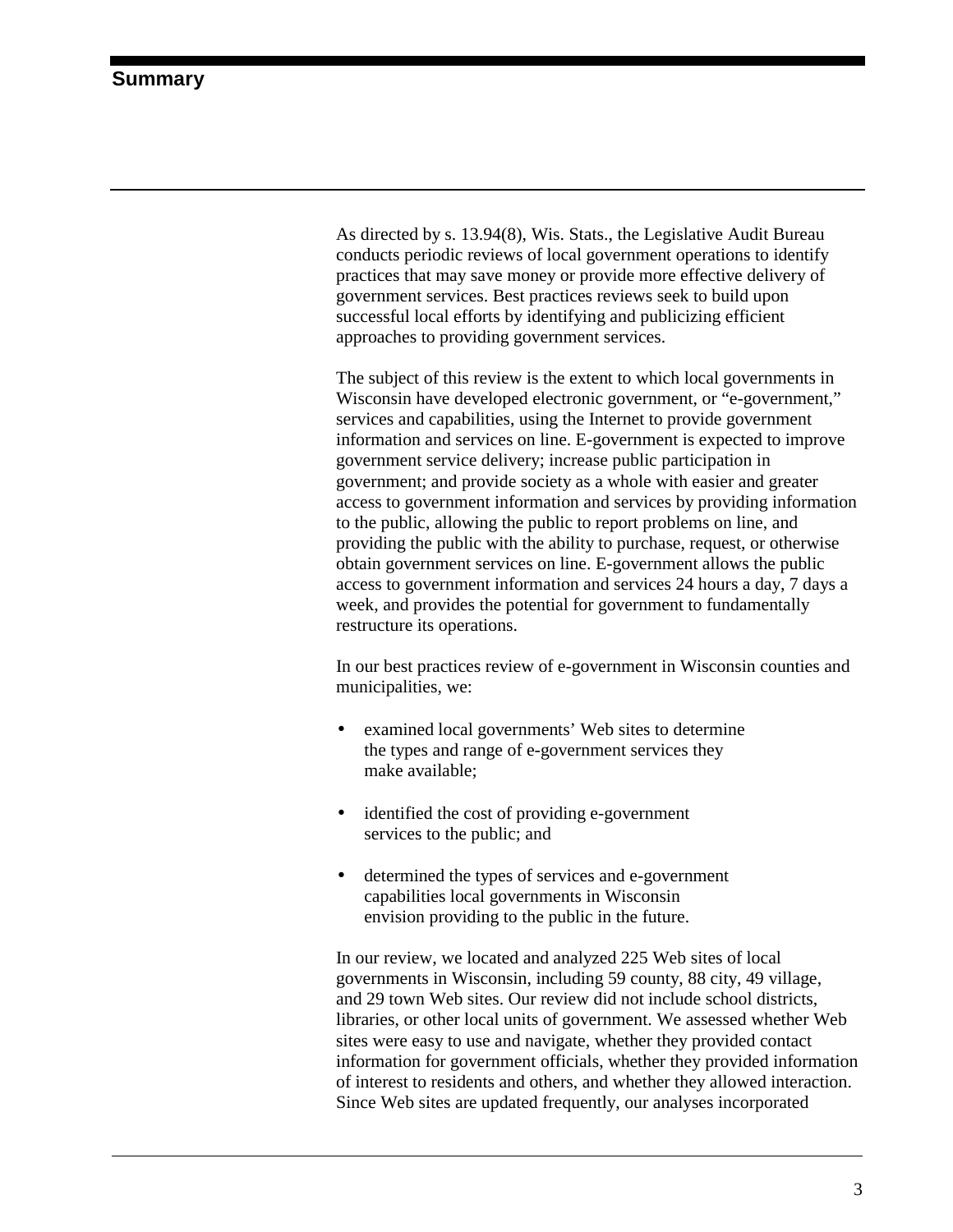information we found at the time of our review. We also interviewed local government officials from Wisconsin and nationwide. Finally, we reviewed studies and articles that identify current e-government issues and the best practices of local governments in other states, as well as other local government Web sites that have been identified as models for e-government services.

E-government serves various customers, each with differing service needs. An international information technology consulting firm, Gartner, Inc., presented its concept of e-government at a conference sponsored by the State of Wisconsin for state and local government officials in June 2001. This firm presented the development and use of e-government in four phases: developing an Internet presence; providing interaction between local government and the public by e-mail and information; allowing individuals to conduct business with the local government; and re-engineering of a local government's business practices because of increased use and functions of e-government.

Most large Wisconsin communities have local government Web sites. Only 2 of 71 communities with populations over 25,000 do not, and only 23 of 77 additional communities with populations between 10,000 and 25,000 do not. Among the 25 communities without Web sites, 13 reported plans to have them by the end of 2002.

For local government Web sites to be useful for the public, they must be easy to find and easy to navigate. We identified several best practices in this area. First, it is a best practice to widely disseminate a Web site address so that it can be easily located. This can be done by several means, including having a link on other government Web sites, such as the [State's Internet portal](http://www.wisconsin.gov/state/home) or Web sites of local government associations, such as the League of Municipalities; working with other organizations, such as the local chamber of commerce; and printing and posting the Web site address on all government documents, in public buildings, in local newspapers, and on major Internet search engines.

Second, it is a best practice for Web sites to provide a combination of navigation tools. The most typical tools are frames or buttons, a search engine, and a site map. In our review of 225 Web sites, 212, or 94.2 percent, had at least one type of navigation tool. However, only 20.0 percent contained a working search engine and 14.7 percent contained a site map, both of which are considered more effective navigation tools. The easiest navigation tool to use is the site map.

Third, it is a best practice to present information both according to services offered by a local government and by the county or municipal departments that provide services. Such a presentation helps visitors more easily find the information they are looking for. We found that 40.0 percent of the local government Web sites reviewed presented information by both department and service.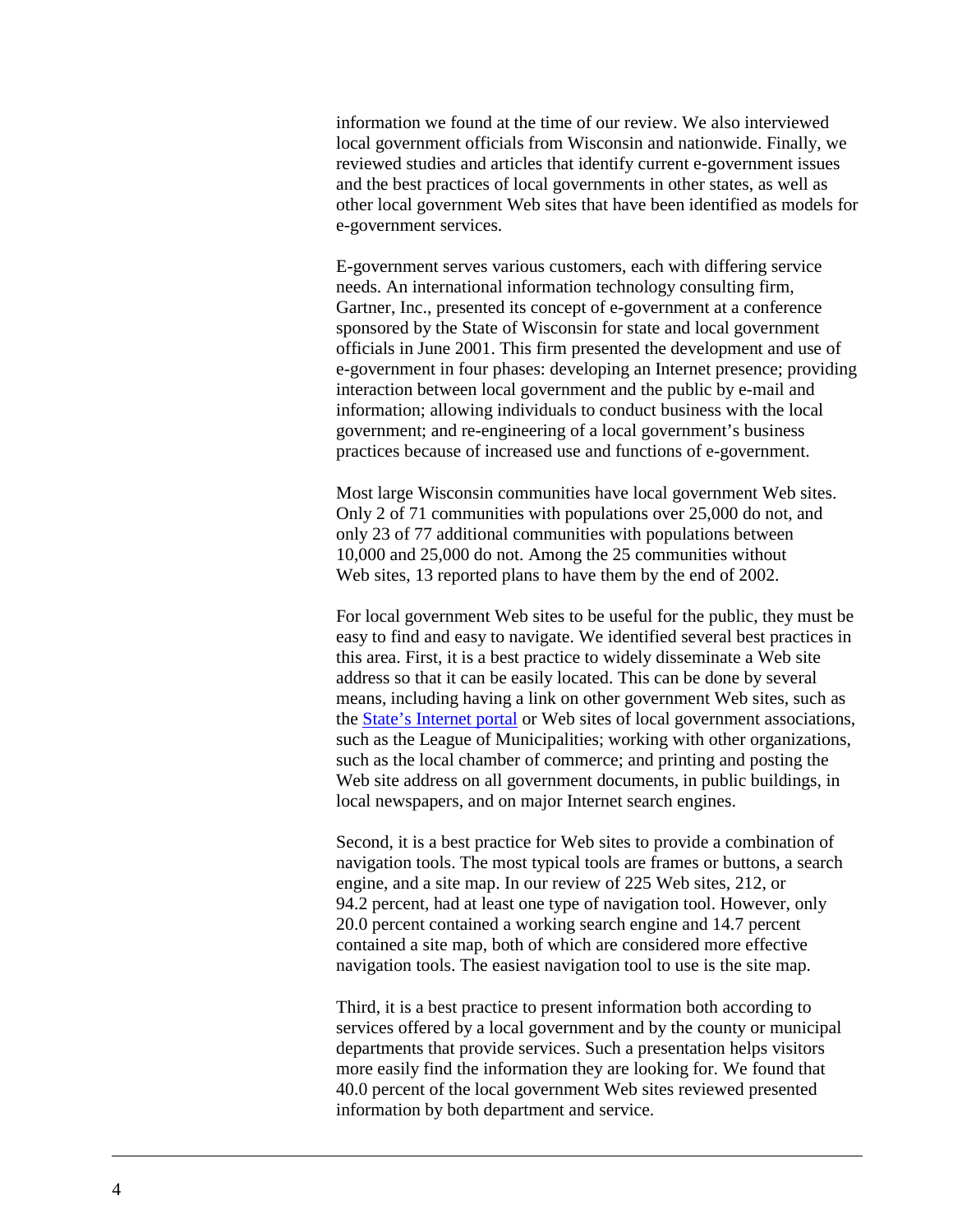In addition to varying in accessibility and presentation, local government Web sites can vary in content. Our review identified a wide range of information about the local government, other governments, education, economic development, and community information. Different users of a local government Web site require different information and, therefore, it is a best practice to include different types of information needed by various users, either on the Web site itself or through links to other sites.

So that Web site users can easily identify and contact local government and locally elected officials, even outside of traditional business hours, it is a best practice to provide e-mail contacts for the general government, the chief elected officer, and all other locally elected officials who have e-mail service. At least one e-mail contact was included on 77.8 percent of the local government Web sites we reviewed. Of the 50 local government Web sites with no government e-mail contact, 27 had e-mail contact information for the Webmaster.

In addition to being able to find information about a local government and to contact the local government and its officials on line, individuals have also come to expect to transact business with their local government on line. An initial step that provides this capability is on-line applications that users can print, complete, and return in person, by mail, or by fax to the local government. Available applications may be for recreation, such as a parade permit; for employment; for general government services, such as a voter registration form; and for various permits, such as building, grading, and erosion control permits. In our review, we found 67 local government Web sites had at least one application available on line.

One of the biggest potential advantages of e-government is on-line purchasing and payments, which can allow users to conduct business with the government 24 hours a day, 7 days a week. Local governments also benefit from on-line transactions in capturing revenue that may have been difficult to capture through traditional means. However, local governments also need to consider the time and cost involved in developing this on-line transaction capability. As with any public service, both costs and benefits need to be evaluated.

We found that 25 local governments in Wisconsin have the capability to allow some payments on the Internet. Two cities, [La Crosse](http://www.cityoflacrosse.org/) and [Madison,](http://www.ci.madison.wi.us/) allow payment of parking tickets on line. Individuals paying tickets on line to La Crosse pay an additional service charge of \$2. Individuals pay no additional fee for this service in Madison, but the city pays the bank that operates the parking ticket payment Web site a monthly fee and 25¢ for each ticket paid on line. Madison also collects payments for municipal sewer and water bills on line; individuals pay no additional fee for this service.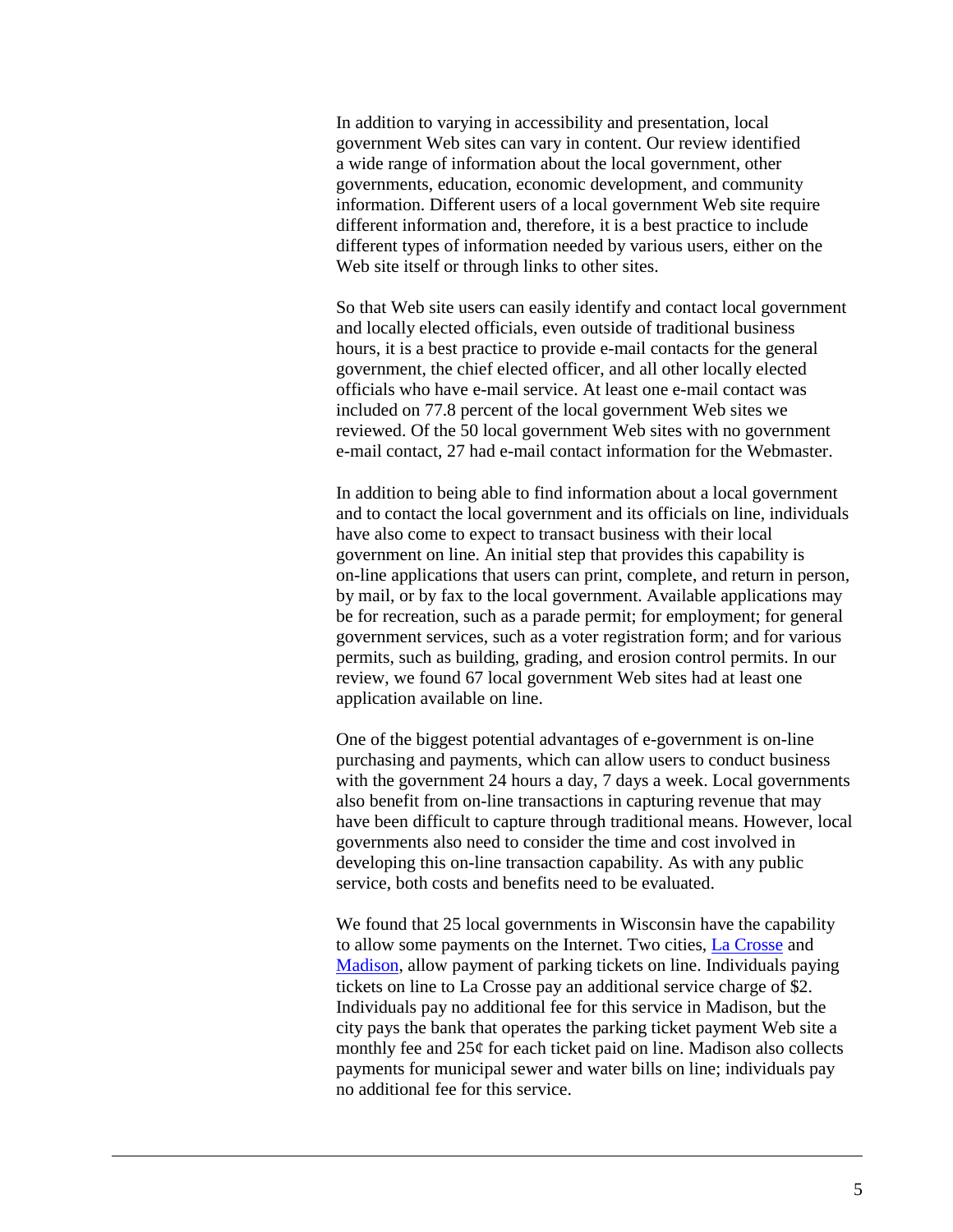Twenty-three other local governments contract with a national firm to allow residents to pay property taxes on line. Individual taxpayers are charged a processing fee equal to 2 to 4 percent of the payment amount. Under the vendor's fee structure, an individual paying the average Wisconsin property tax bill of \$2,017 in 1999 would pay a fee of \$68 in addition to the property tax bill amount. Local governments that provide this service estimated that fewer than 1 percent of taxpayers use it, likely because of the relatively high processing fee. However, several Wisconsin communities, including five counties and eight cities, indicated they plan to offer or expand their capacity for on-line payments within the next 12 months.

There are three additional concerns that local governments need to address in developing e-government services. First, communities must consider the cost of developing, maintaining, and upgrading their Web sites. A majority of local governments that responded to our survey indicated they spent less than \$5,000 to develop and launch their Web sites. In addition, a majority of local governments indicated they spend less than \$2,500 annually to maintain their Web sites, and less than \$2,500 for upgrades. Of the six communities that reported spending \$100,000 or more on either development, maintenance, or upgrade costs or a combination of these activities, five are major urban communities, and the sixth smaller community purchased geographic information system capability. Officials from each of the six local governments indicated their costs were for the purchase of their own hardware and software, Web site redesign, or hiring specialized technical staff.

Web sites have the potential to produce cost savings and other efficiencies; 101 local governments responding to our survey identified at least one efficiency or cost savings they realized from e-government. The most common efficiency cited was offering improved levels of service at no additional staffing cost. Similarly, over 60 percent reported a decrease in staff time for job functions such as responding to in-person inquiries, which allowed staff to perform other tasks. On the other hand, no local governments reported having reduced staffing levels as a result of the existence of their Web sites.

A final cost issue is how to fund e-government. The most common method is with tax dollars. For specialized services, such as financial transactions, some local governments charge user fees. Some communities have worked with local volunteers to develop their Web sites. Outside of Wisconsin, other communities have accepted donations from private companies for technical and other services for development and maintenance. Three Wisconsin communities indicated that they allow private companies to advertise services on their Web sites. One of these communities charges a fee. If local governments choose to use advertising as a revenue source, it is a best practice to estimate this revenue conservatively.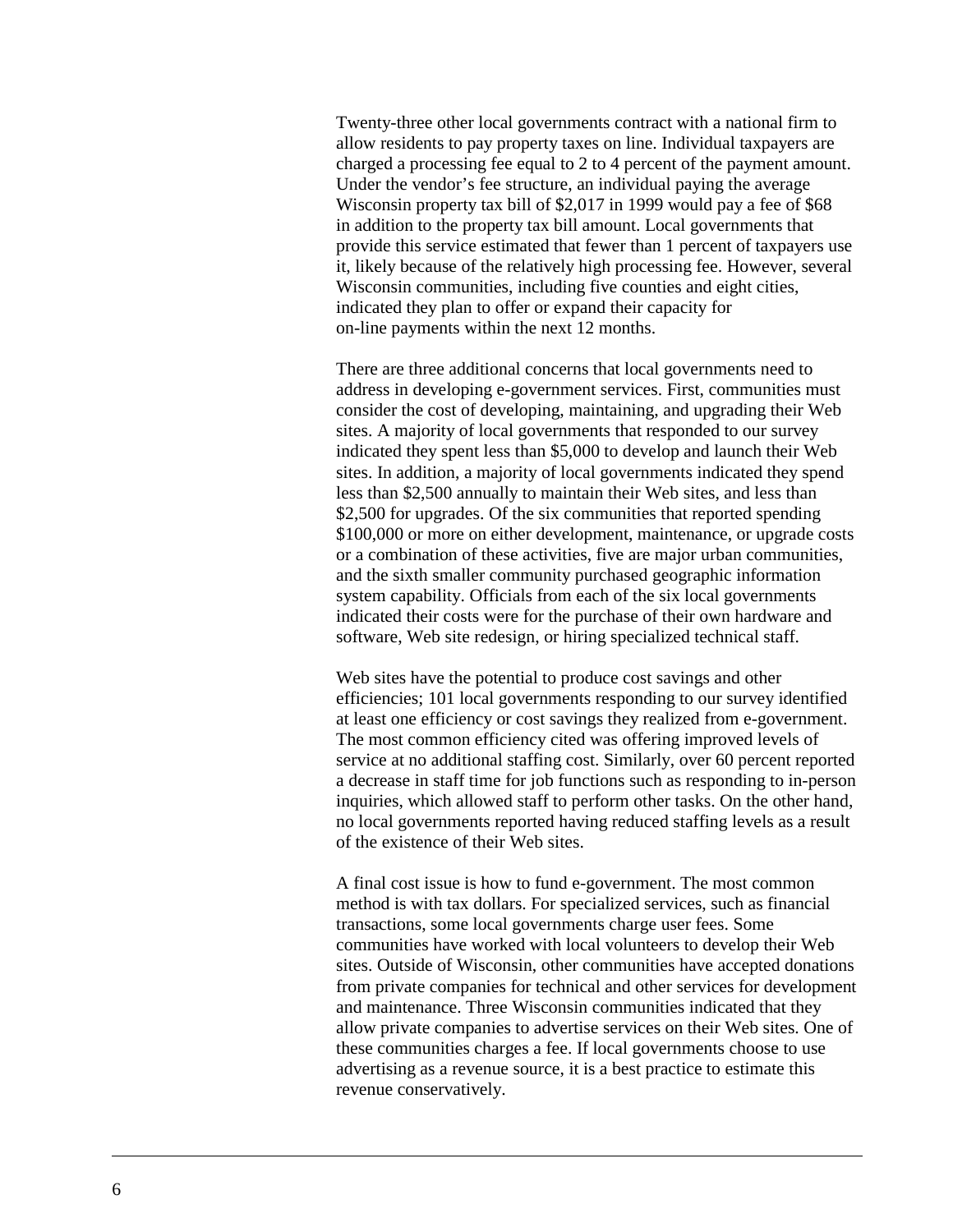A second concern local governments should consider in developing e-government services regards public access to the Internet. While access to the Internet has increased from approximately 24 percent of households in 1997 to more than 50 percent in 2001, there remains a large segment of the population without Internet access. Some believe government should address this "digital divide" by offering public access to the Internet.

In Wisconsin, both the State and local governments are moving to improve access to the Internet. Since 1997, through Wisconsin's Technology for Educational Achievement in Wisconsin (TEACH) Board, the State has accelerated the use of educational technology by providing grants and technical assistance to encourage the development of data and video links, as well as to ensure that classrooms and teachers are able to take full advantage of the services and information on the Internet. We also found one example of local government cooperation: in spring 2001, a City of Madison community center, the local chapter of the Urban League, a communications company, and others created a partnership to fund a computer laboratory in the community center with computers, a printer, an instructor, and free Internet access.

A third concern local governments should consider in developing e-government services is the security and privacy of both personal information and government documents. Risks with security lapses include service interruption, the potential for data tampering, and viruses on the server hosting the Web site. Risks faced by the user include the potential for a third party to copy the record of sites visited and personal preferences, steal credit card numbers and other personal information, and sell personal information gathered by the local government to others.

Local governments also need to consider ways to provide additional Web site security for the information they collect. For example, to ensure that confidential data are kept confidential, local governments could take steps to maintain the security of data by including protections in the electronic infrastructure through firewalls and by limiting those who have access to the data. In addition, governments may also wish to allow digital signatures that would give qualified personnel access to confidential records and also enable certain financial transactions, such as the purchase of goods, to occur over the Internet.

In addition to developing secure Web sites, it is a best practice for local governments to develop privacy and security statements and policies to be shared with individuals who may use e-government services, and to help local government departments to manage their electronic services. Similarly, it is a best practice to have a comprehensive privacy policy or disclaimer that includes information on the accuracy of Web site contents, how frequently those contents are updated, how data collected from users will be used, which information is administered and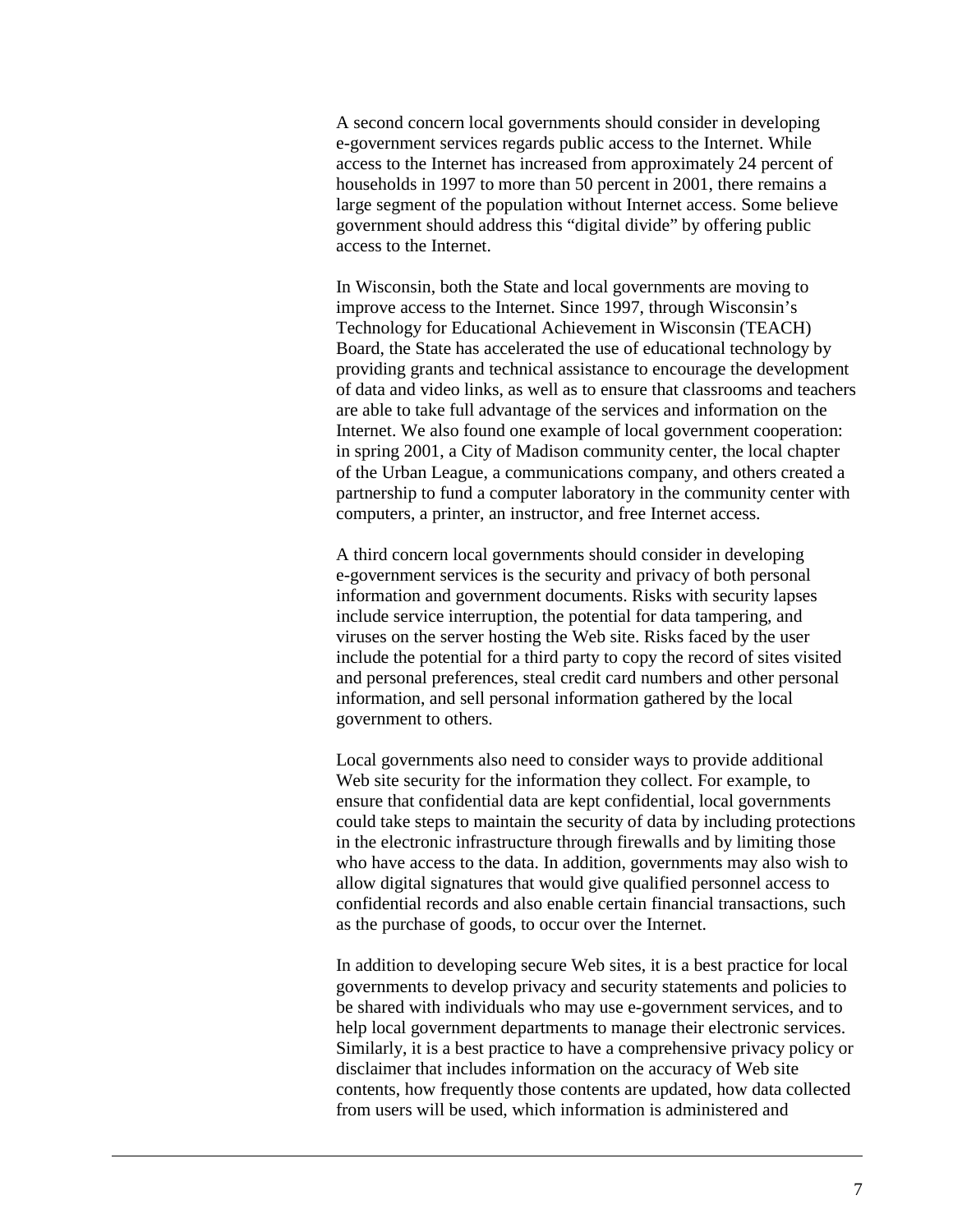maintained, and the extent to which personal Web site use is tracked. Such statements can also serve to protect the local government from liability for inappropriate or incorrect Web site content. Local governments may wish to follow the recommendation of a national consortium on e-commerce, which believes privacy policies should be clearly stated, easily found, and noted whenever the individual is asked to submit personally identifying information. It is also a best practice to include privacy policies in an obvious part of the Web site.

Some citizens and government officials may also be concerned with the amount of information now available electronically that was previously available only on paper. For example, while some local governments include the names of property owners in their on-line records of property values, other local governments do not include this identifying information on line, requiring requestors to appear at the local government office to have access to this information. Further, one local government will remove names of individuals who can demonstrate a personal security risk, such as police officers and victims of stalkers. While governments must comply with the State's open records law, they have flexibility in what they choose to post on their Web sites. Therefore, local governments will need to develop their own policies to address privacy issues, recognizing sensitivities within their communities.

**\*\*\*\***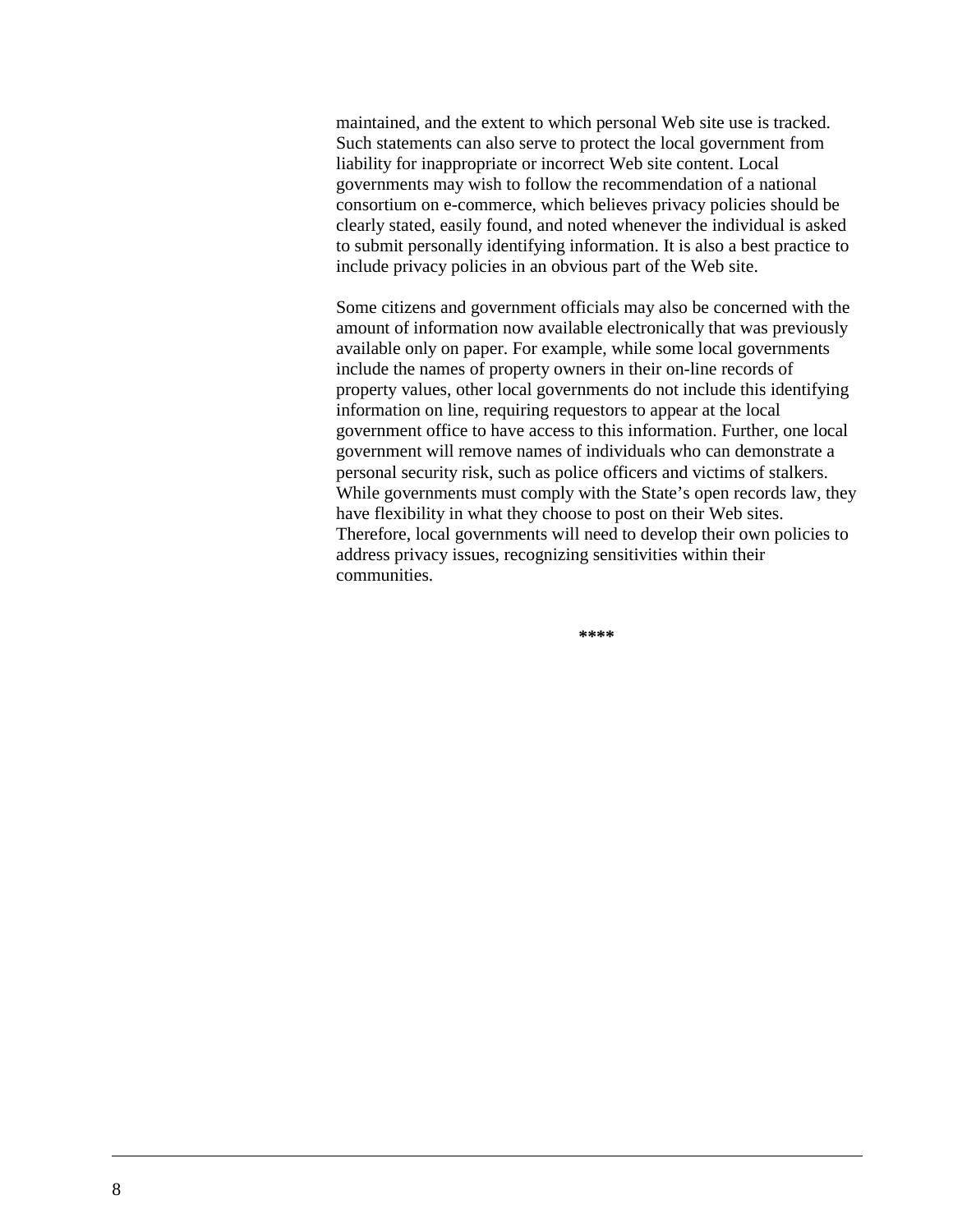<span id="page-12-0"></span>As directed by s. 13.94(8), Wis. Stats., the Legislative Audit Bureau conducts periodic reviews of local government operations to identify practices that may save money or provide more effective delivery of government services. Best practices reviews seek to build upon successful local efforts by identifying and publicizing efficient approaches to providing government services. An advisory council, established to assist with the selection of review topics, is made up of five members who represent counties, cities, villages, and towns and are listed in Appendix 1.

The subject of this review is the extent to which local governments in Wisconsin have developed electronic government, or "e-government," services and capabilities. As e-business and e-commerce have come to represent the conduct of business and retail activity over the Internet, so e-government has come to represent using the Internet to provide government information and services on line. E-government is expected to improve government service delivery, increase public participation in government, and provide society as a whole with easier and greater access to government information and services.

While some Web sites only provide information, others provide the public with the ability to electronically report problems such as potholes, broken streetlights, or non-working tornado sirens. Still others provide the public with the ability to purchase, request, or otherwise obtain a service or complete a transaction on line, such as submitting a job application, purchasing a building permit, obtaining a copy of a birth certificate, or paying a parking ticket. E-government can also be used to improve a local government's efficiency in purchasing goods or services from the private sector. Not only does e-government allow the public access to government information and services 24 hours a day, 7 days a week, it provides the potential for government to fundamentally restructure its operations.

In our best practices review of e-government in Wisconsin counties and municipalities, we:

- examined 225 local governments' Web sites to determine the types and range of e-government services they make available;
- identified the cost of providing e-government services to the public; and

**E-government is expected to increase and expedite access to government services.**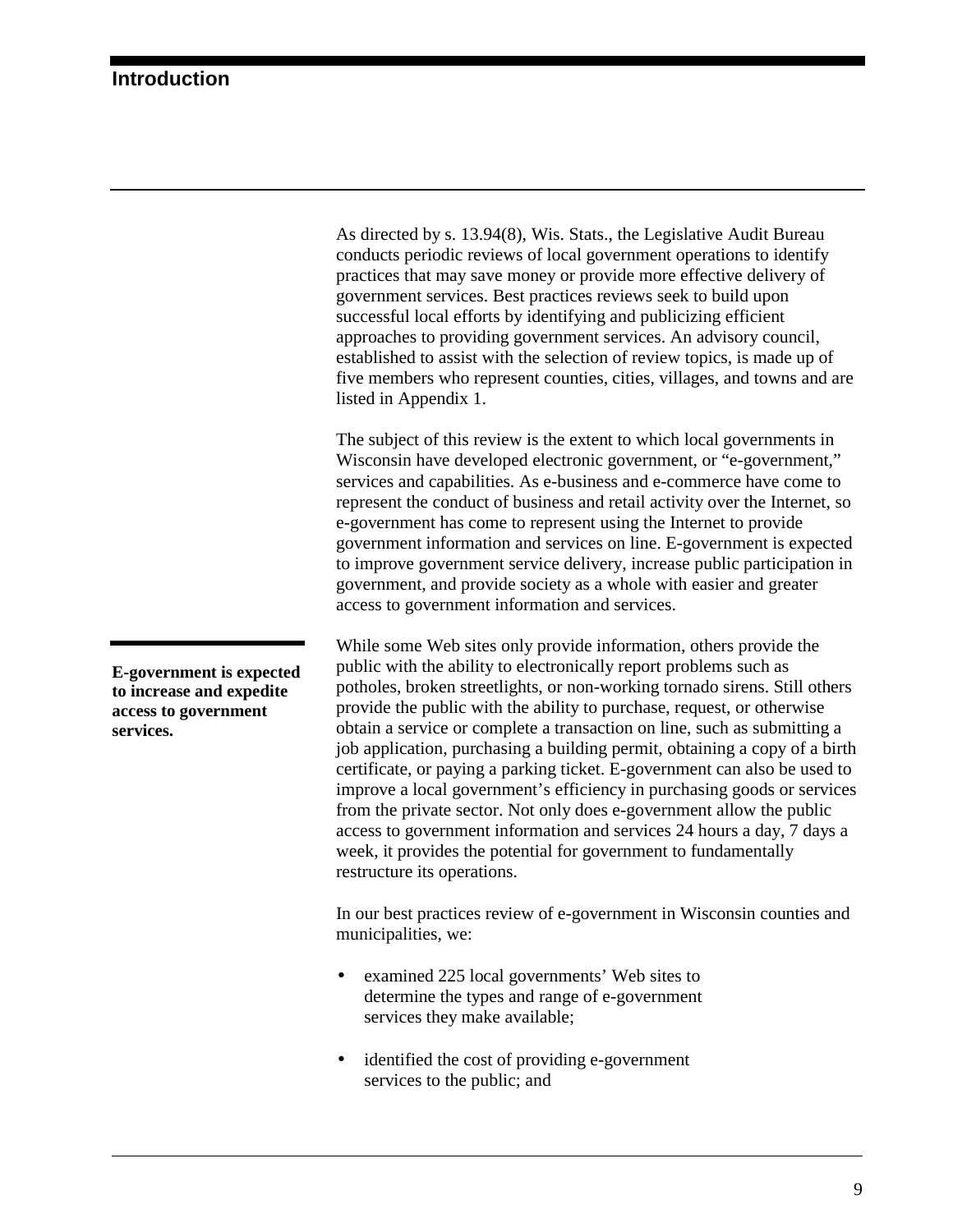<span id="page-13-0"></span>**In mid-November 2001,**

**225 local governments in Wisconsin had Web sites.**

**We surveyed all local governments in Wisconsin that had Web sites.**

**Both the Internet and e-government have changed the way in which citizens conduct business.**

• determined the types of services and e-government capabilities local governments in Wisconsin envision providing to the public in the future.

We analyzed 225 local government Web sites (59 counties, 88 cities, 49 villages, and 29 towns) that were on line as of mid-November 2001 but did not review Web sites of school districts, libraries, or other local units of government. We assessed whether Web sites were easy to use and navigate, whether they provided contact information for government officials, whether they provided information of interest to residents and others, and whether they allowed interaction. Since Web sites are updated frequently, our analyses incorporate information we found at the time of our review.

We also surveyed all local governments with Web sites to obtain information on proposed future capabilities of their sites, the cost to develop and maintain their sites, the extent to which financial transactions can be completed on line, and the benefits and challenges government officials identified related to establishing e-government services. In addition, we interviewed local government officials from Wisconsin and nationwide. We also reviewed studies and articles that identify current e-government issues and the best practices of local governments in other states, as well as other local government Web sites that have been identified as models for e-government services.

Appendix 2 is a glossary of commonly used technology terms.

#### **Benefits of E-Government**

The Internet has had a major effect on the way business is conducted in the United States. The public expects instant communication and access to a wide variety of information. In addition, changes continue at a rapid pace. E-government has followed a similar pattern by allowing interested parties, such as local residents and government employees, visitors, businesses, and other governmental units to have access to government information 24 hours a day, 7 days a week. More people are, in fact, visiting government Web sites. A survey conducted by the Pew Charitable Trust in 2000 indicates that 55 percent of Internet users have visited a government Web site, and 3.5 million people visit government Web sites daily.

As more people gain access to the Internet, expectations of what can be found and done on line increase. As the public increasingly uses the Internet for shopping, entertainment, and information gathering outside of traditional business hours, there are increasing expectations that government information and services should be available over the Internet. Citizens expect government services to be provided more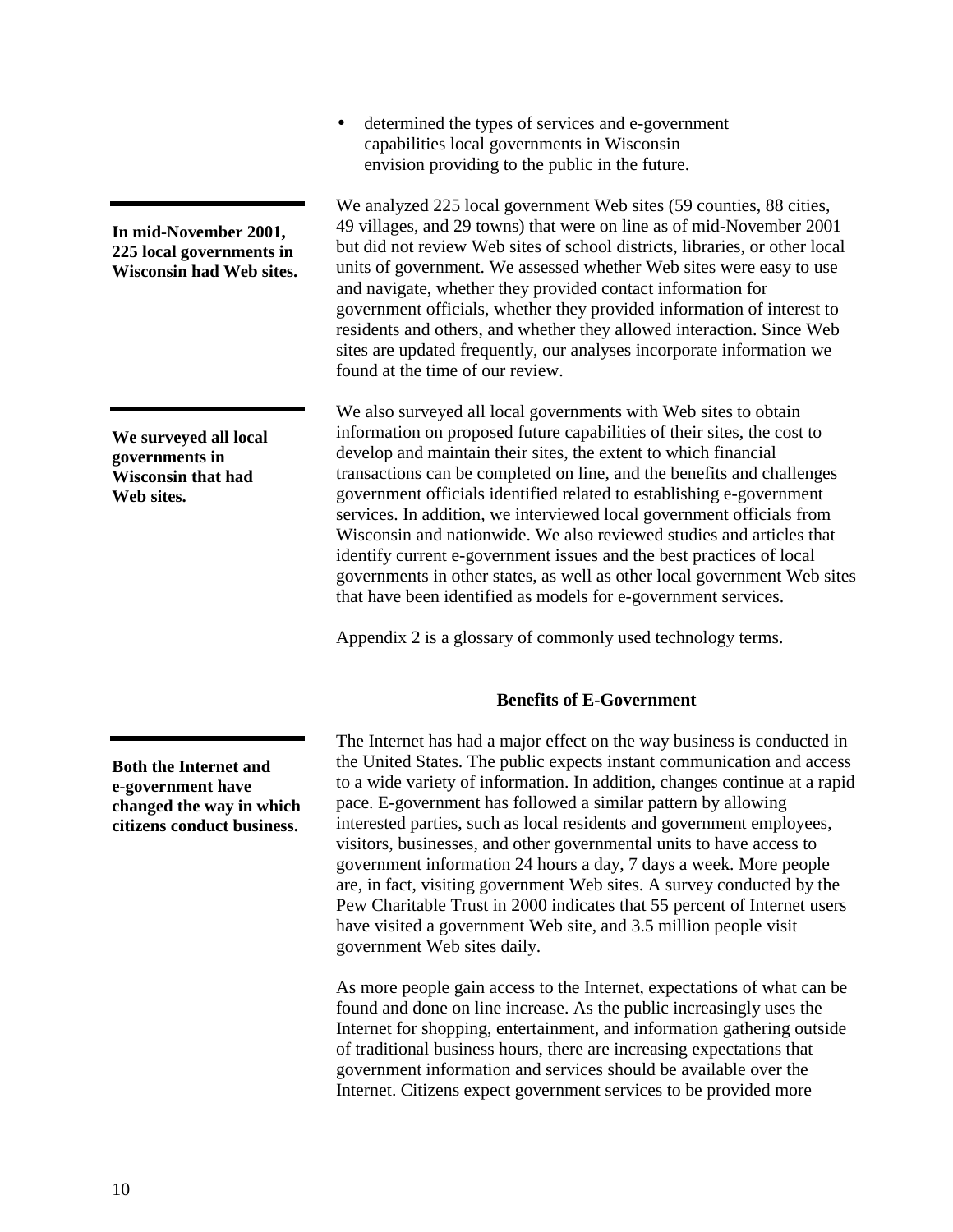easily and more quickly, and to be more responsive to their needs. For example, in addition to finding contact information for locally elected officials, citizens may now also expect to find information on specific services a local government provides; up-to-date agendas and minutes of local government meetings; and answers to frequently asked questions, such as when brush and leaves will be picked up, the cost of a dog license, and how to get a pothole repaired. Businesses may expect even more information, such as which permits are needed for expansion, whom to contact regarding tax questions, the type of economic development services the locality provides, or how to bid for government contracts or purchases.

Because an increasing amount and array of information is made available on line, a user-friendly and responsive government Web site increases citizen participation in government. For example, if a Web site clearly indicates the times polling places are open, or the time that a local government committee is meeting, an individual may be more willing to vote or to attend the publicized meeting.

More government Web sites are beginning to provide the public with the ability to purchase, request, or obtain services on line. Increasingly, citizens expect to be able to conduct business with their government at their convenience, and not solely during traditional office hours. Doing business on line eliminates a trip to the government office, a wait in line to see a clerk, and the possibility of having to return to provide additional information. If citizens can purchase a government service or product or pay a bill from the comfort of their homes, they will see the government department being responsive to their needs.

Local units of government also benefit from e-government. County and municipal staff spend less of their time answering questions face-to-face or on the telephone if people can find answers on line. Customers are better informed before they discuss issues with local government staff. For example, City of Madison officials indicated that many people research the assessed values of homes in their neighborhoods on line before coming to the Assessor's Office with a concern. Officials noted that having a better-informed customer can also expedite the appeals process and save staff time in explaining the assessment process. Dodge County officials believe there are fewer information requests between departments for information that is now contained on the county's Web site. Appendix 3 provides examples of local government descriptions of Web site user comments and both positive experiences and lessons learned to share with other local governments.

**\*\*\*\***

**E-government allows citizens to conduct business with the government at their convenience.**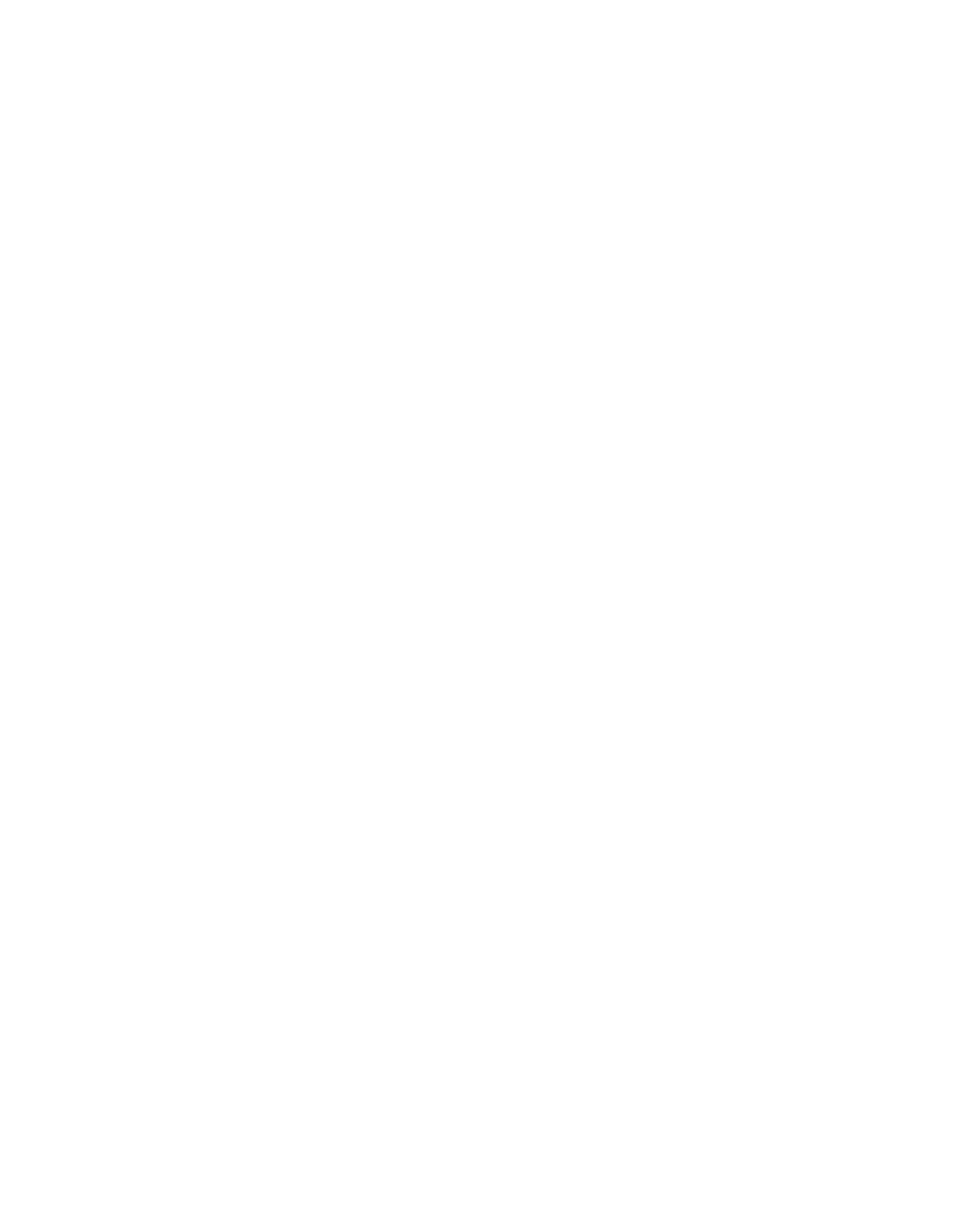<span id="page-16-0"></span>**Web site users have different expectations about the types of information and services provided on line.**

While e-government serves to present a single face for all types of visitors, service needs differ among government's many customers. For example, local residents might expect to find information on local, state, and federal government contacts, social services, educational institutions, and voting on their local government's Web site. Businesses might expect to find information on taxes, contracts, procurement, and requests for proposals. Visitors to the area might expect to find information on recreational activities, hotels, restaurants, and other businesses, as well as a calendar of local events. Others may be looking for employment opportunities, local ordinances, and information on other local governments. Making these types of information available 24 hours a day, 7 days a week can provide substantial convenience and service to the public. In our review of 225 local government Web sites, we found a wide range of information and available services. Appendix 4 lists the Web sites we reviewed and provides their addresses.

Studies have focused on the need for e-government, how best to present information and services on line, the effect e-government has on the traditional methods of delivering information and services, and the future of e-government. An international information technology consulting firm, Gartner, Inc., presented its concept of e-government at a conference sponsored by the State of Wisconsin for state and local government officials in June 2001. The firm found that e-government develops in four phases.

- In the first phase, a local government develops a Web site that is readily accessible to the public.
- In the second phase, the local government interacts with its customers by e-mail or through a feedback page. In addition, the Web site makes available a variety of local government information. Most local governments in Wisconsin are in this phase.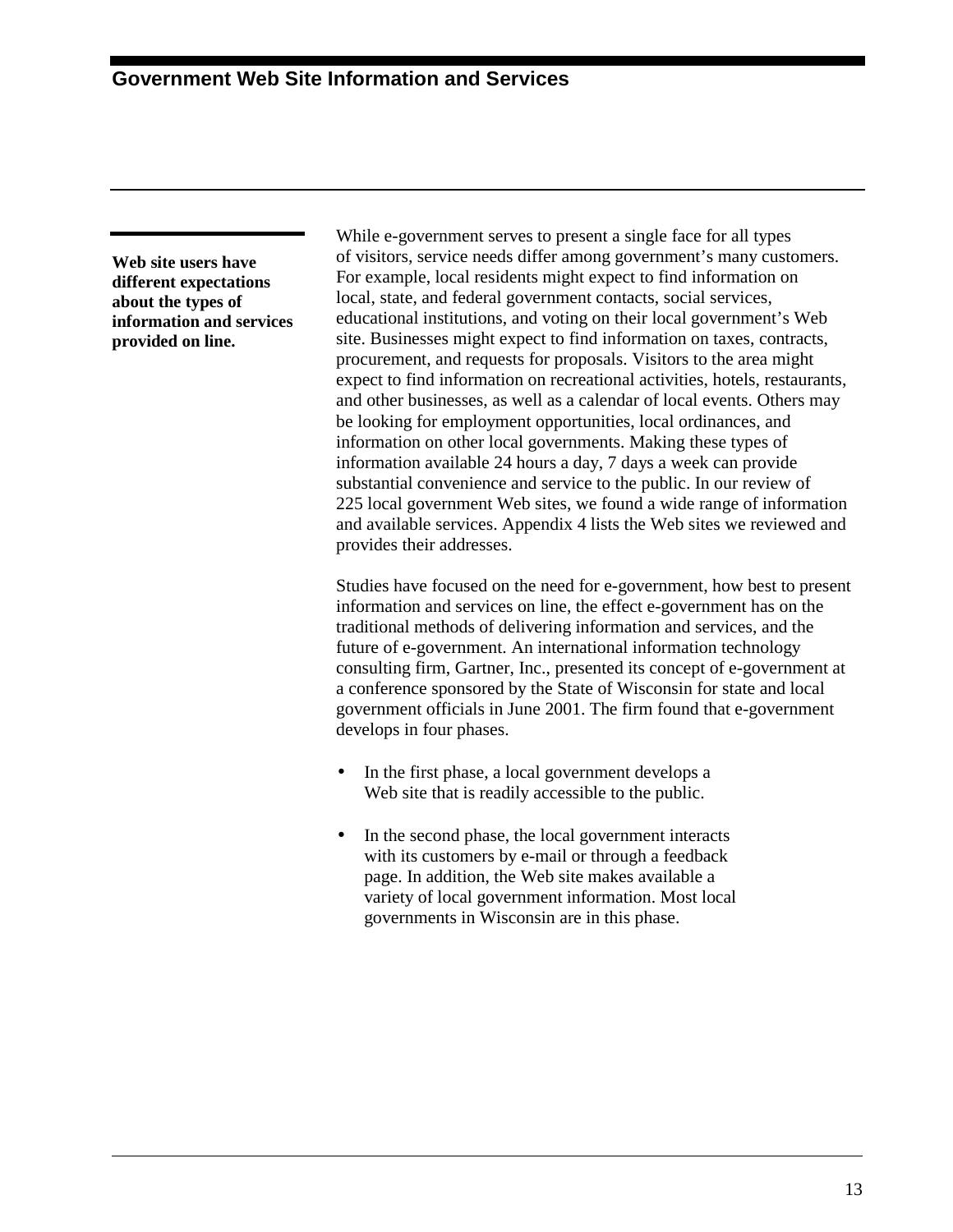- <span id="page-17-0"></span>• In the third phase, customers are able to conduct transactions with a local government 24 hours a day, 7 days a week. For example, residents of a community are able to pay water bills on line, a potential visitor is able to find and apply for a camping permit on line, and a business is able to find, complete, and submit a request for a building permit on line. Only a few of Wisconsin communities have reached this phase.
- In the fourth and final phase of e-government, local government re-engineers its business processes. For example, a local government may be able to reduce the number of office hours or office staff yet offer customers more services, but only on line. Similarly, in purchasing some types of commodities or services, governments may abandon traditional sealed-bid procedures and adopt procedures in which businesses bid against one another on line. Few local governments have substantially re-engineered their business practices.

Our report analyzes the progress made by local governments in achieving the four phases of e-government presented in this model. As a local government Web site evolves through these phases, the ability for customers to interact with the local government on many levels increases, changing the nature of the relationships between the local government and its employees, the public, and businesses.

#### **Web Sites Reviewed**

We identified 225 Web sites created by or for local units of government, including Web sites listed on the [State of Wisconsin's e-government](http://www.wisconsin.gov/state/home) [portal,](http://www.wisconsin.gov/state/home) as well as those listed in sites maintained by the Wisconsin Counties Association, the Wisconsin League of Municipalities, the Wisconsin Alliance of Cities, the Wisconsin Towns Association, and other local government associations. As noted, we examined only Web sites for counties, cities, villages, and towns, and not those of government entities such as school districts, libraries, and departments of public works. It is possible that new Web sites or additional content have been added since the time of our review, because we noticed updates, improvements, and changes to several Web sites during our review.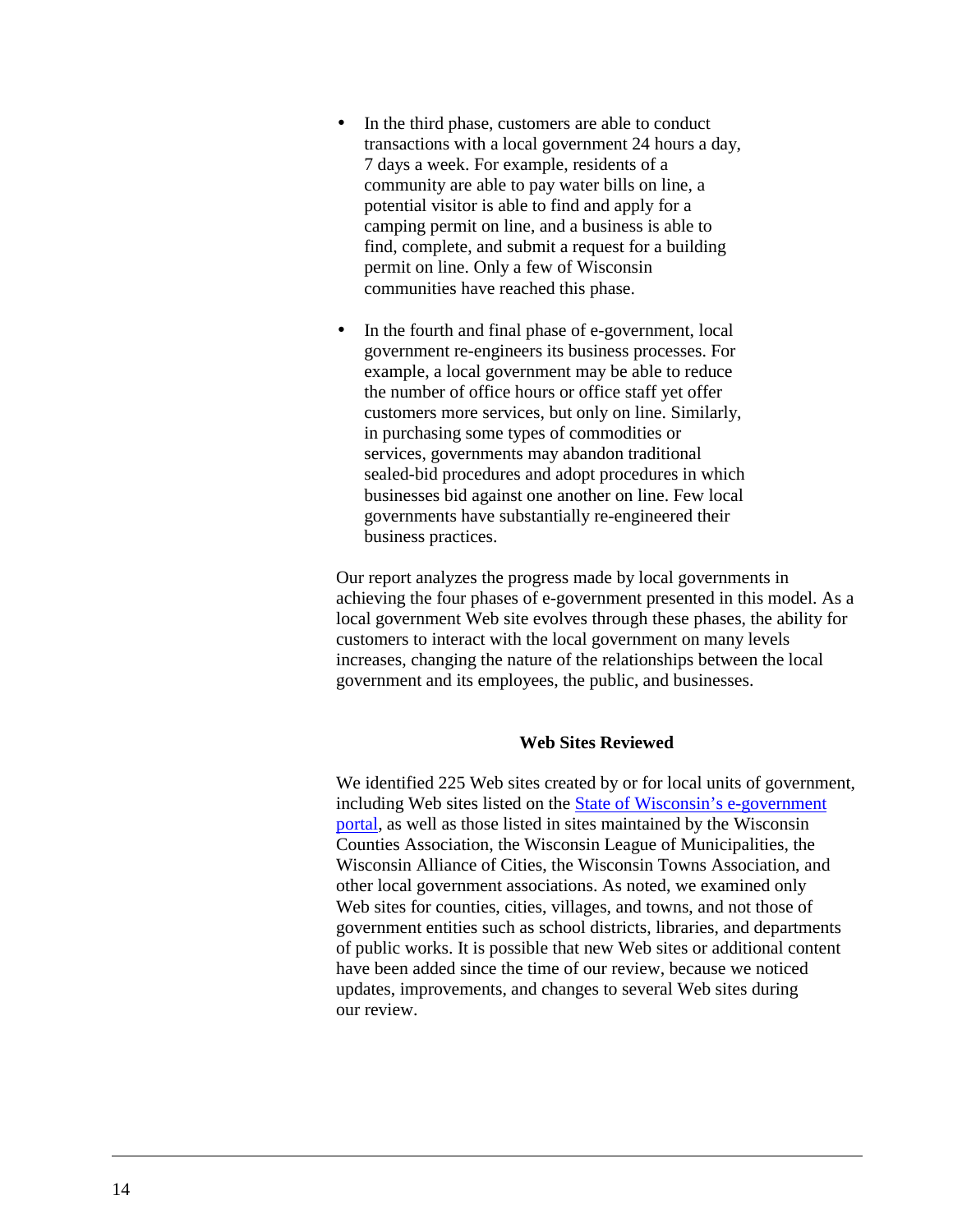As shown in Table 1, the 225 sites we found represent 11.7 percent of local governments in Wisconsin. The total population of the cities, villages, and towns whose Web sites we reviewed is 55.7 percent of the state's population; the population of the 59 counties whose Web sites we reviewed is 95.8 percent of the state's population. Summary data from our Web site review, including the number of county and municipal Web sites found to have each type of information or capability, are included in Appendix 5.

#### Table 1

#### Type of Local Government Number of Local Governments Number of Web Sites Found Percentage County 72 59 81.9% City 190 88 46.3 Village 395 49 12.4 Town  $\frac{1,265}{29}$  2.3 Total 1,922 225 11.7

#### **Local Government Web Sites Reviewed**

We also found reference to, or information about, an additional 157 local governments, 38 of which are included on the State's Internet portal, on Web sites sponsored by local chambers of commerce, private organizations, and others. However, the local government information on these sites was generally very limited and generally qualitatively different from that on the local government sites. For example, some of these Web sites only listed government officials' names or a local address. These Web sites were not included in our analysis.

To encourage the development of local governments' e-government capabilities, a January 2001 report issued by the Wisconsin Blue-Ribbon Commission on State-Local Partnerships for the 21<sup>st</sup> Century, commonly known as the Kettl Commission, stated that "all governments in Wisconsin that serve populations of more than 25,000 citizens should produce Web portals by June 30, 2002. These portals should be interlinked so that citizens from adjoining communities can easily find services and information from neighboring jurisdictions."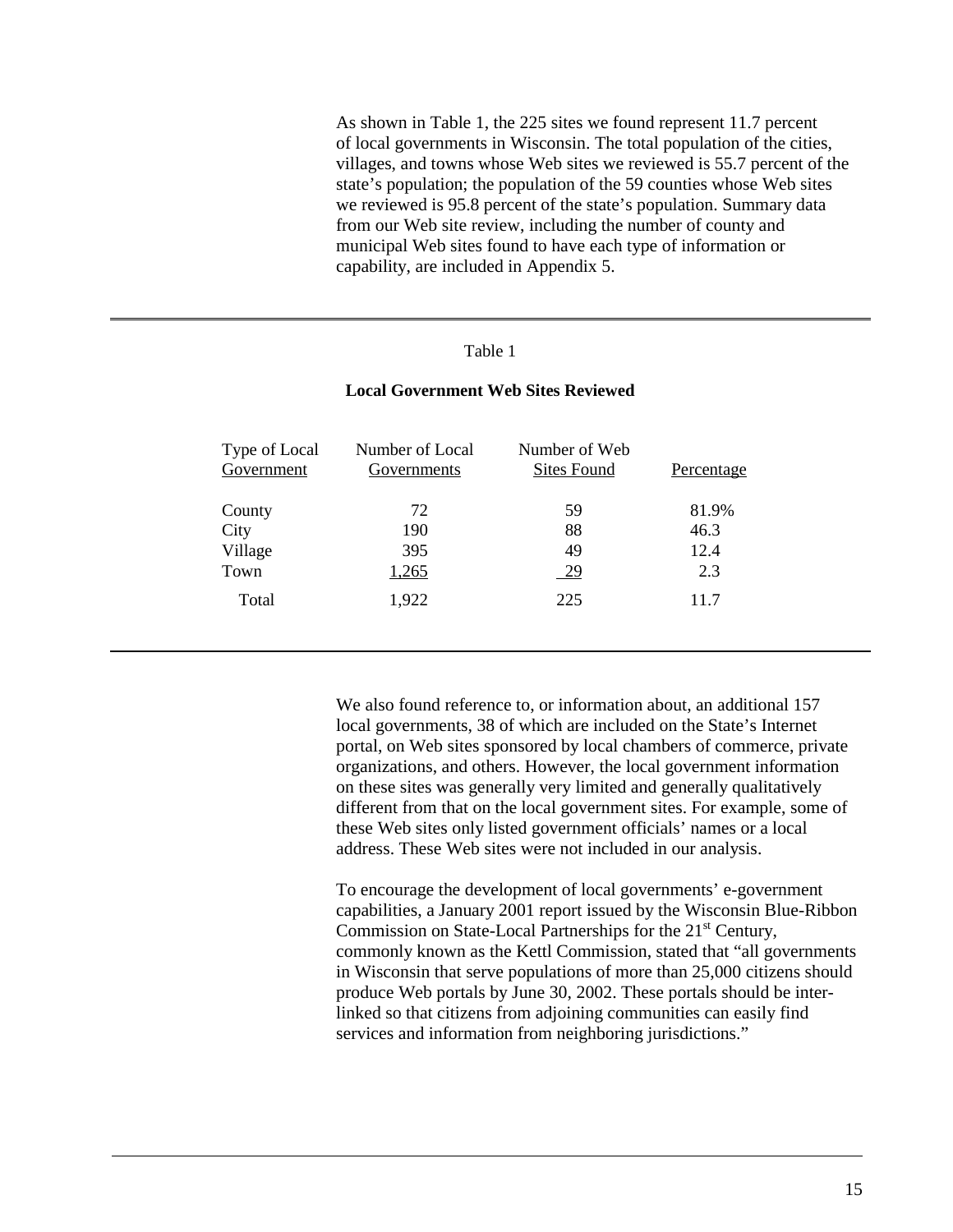<span id="page-19-0"></span>**Only two Wisconsin local governments with populations greater than 25,000 do not have Web sites.**

We found that only 2 of 71 local governments with populations over 25,000 do not offer Web sites, although 1 plans to have a Web site sometime in 2002. Only 23 of 77 additional communities with populations of between 10,000 and 25,000 do not have local government Web sites. Among these 25 communities,

- 1 is preparing bid documents to contract for the development of a local government Web site;
- 1 is planning to have a local government Web site before 2002; and
- 11 are planning to have a local government Web site sometime in 2002.

The remaining 12 local governments did not have definite timetables for establishing Web sites; some representatives of these governments believed the cost of creating and maintaining a Web site would be prohibitive at this time, and one person indicated that his government would probably launch a site after the development of databases that could be made available over the Internet, such as a database for property assessment information.

## **Presentation of a Web Site**

In order for local government Web sites to be useful for the public, both the sites themselves and the information they contain must be easy to find. In addition, the organizational structure of a local government Web site has a significant effect on ease of use and the ability of customers to obtain the information or services requested quickly and easily.

#### **Web Site Accessibility**

Because the existence of a local government Web site is of little use if the public is not aware of the site and its services or must engage in considerable effort to find or use it, a best practice is to widely disseminate a Web site address so that visitors can readily find it. Ways to make a Web site known include:

• adding a link at other government Web sites, including the State's portal, the county's portal, and Web sites of nearby cities, villages, and towns. Of the 225 Web sites we reviewed, 86.7 percent— 137 local communities and 58 counties—had their Web sites linked directly to the State's portal, and

**It is a best practice to widely disseminate a local government's Web site address.**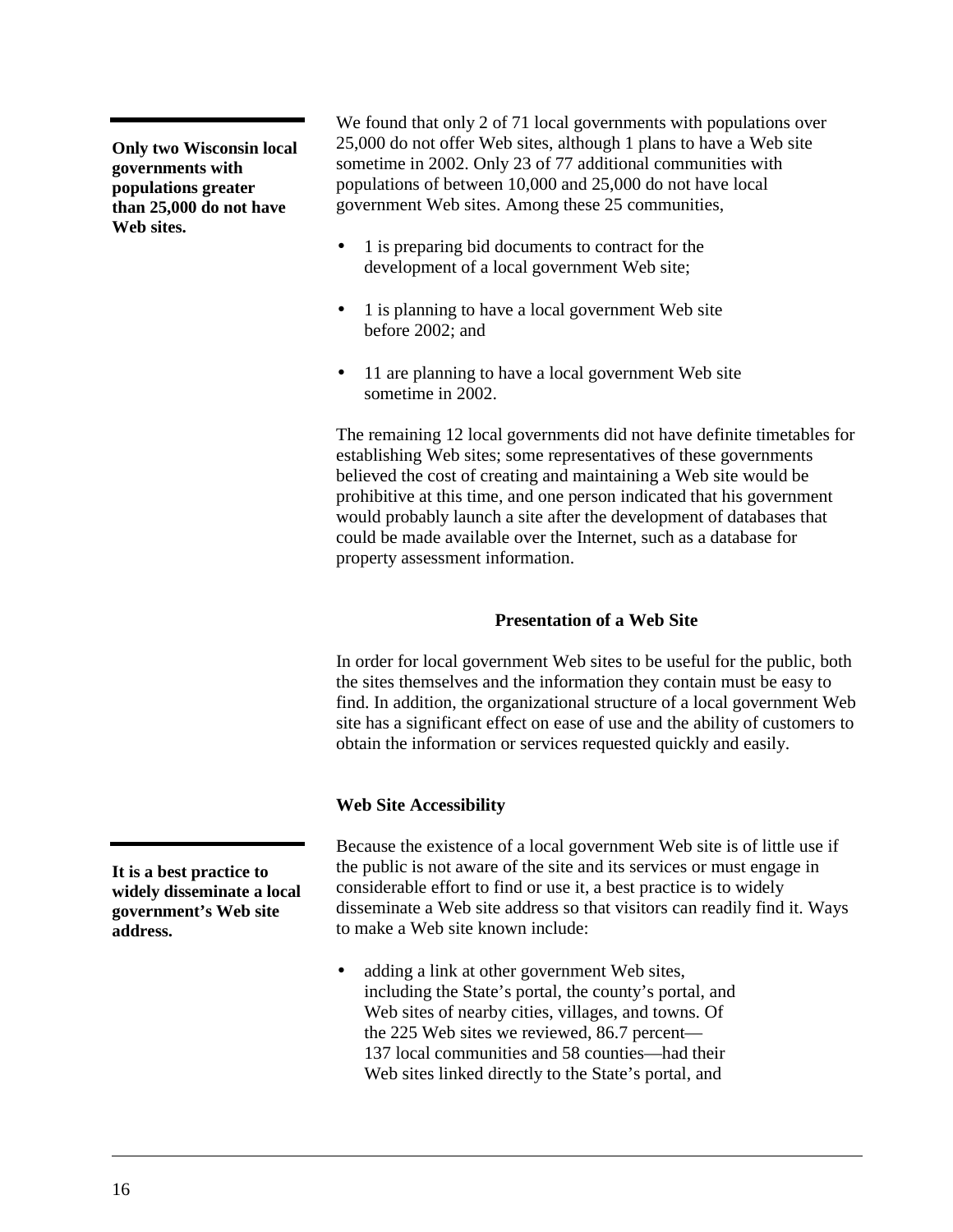56.0 percent contained links to other local governments. For example, ten local governments located near the [City of Appleton](http://www.appleton.org/) had links to their Web sites listed on the city's Web site.

- adding a link at local government associations, such as the League of Municipalities or the Counties Association. For example, 76 communities had their Web sites linked directly to the League of Municipalities' Web site.
- working with organizations such as the local chamber of commerce. For example, a nonprofit corporation, Fox Communities Online, provides information to and about communities in the Fox River Valley area, including an extensive number of links to federal, state, and local government Web sites.
- printing a Web site address on all government documents and business cards, such as on parking tickets, property tax and utility bills, newsletters, and constituent information. For example, the City of Madison includes its Web site address on parking tickets to encourage on-line payment.
- posting the Web site address prominently in public buildings, including the town hall, the city hall, firehouses and police stations, schools, libraries, hospitals, and parks and park shelters;
- listing the Web site in a local newspaper; and
- listing the Web site on major Internet search engines.

Even when on-line services can be convenient, they are not likely to be used if information about them is not widely disseminated. For example, the New Jersey Department of Environmental Protection found that air permits could be obtained in six minutes when they were processed on line, compared to six weeks when they were processed by other means. However, information about the capability was not widely disseminated, and an official from the New Jersey Department of Environmental Protection indicated that he regretted not marketing the capability more aggressively.

**It is a best practice to advertise information and services available on line.**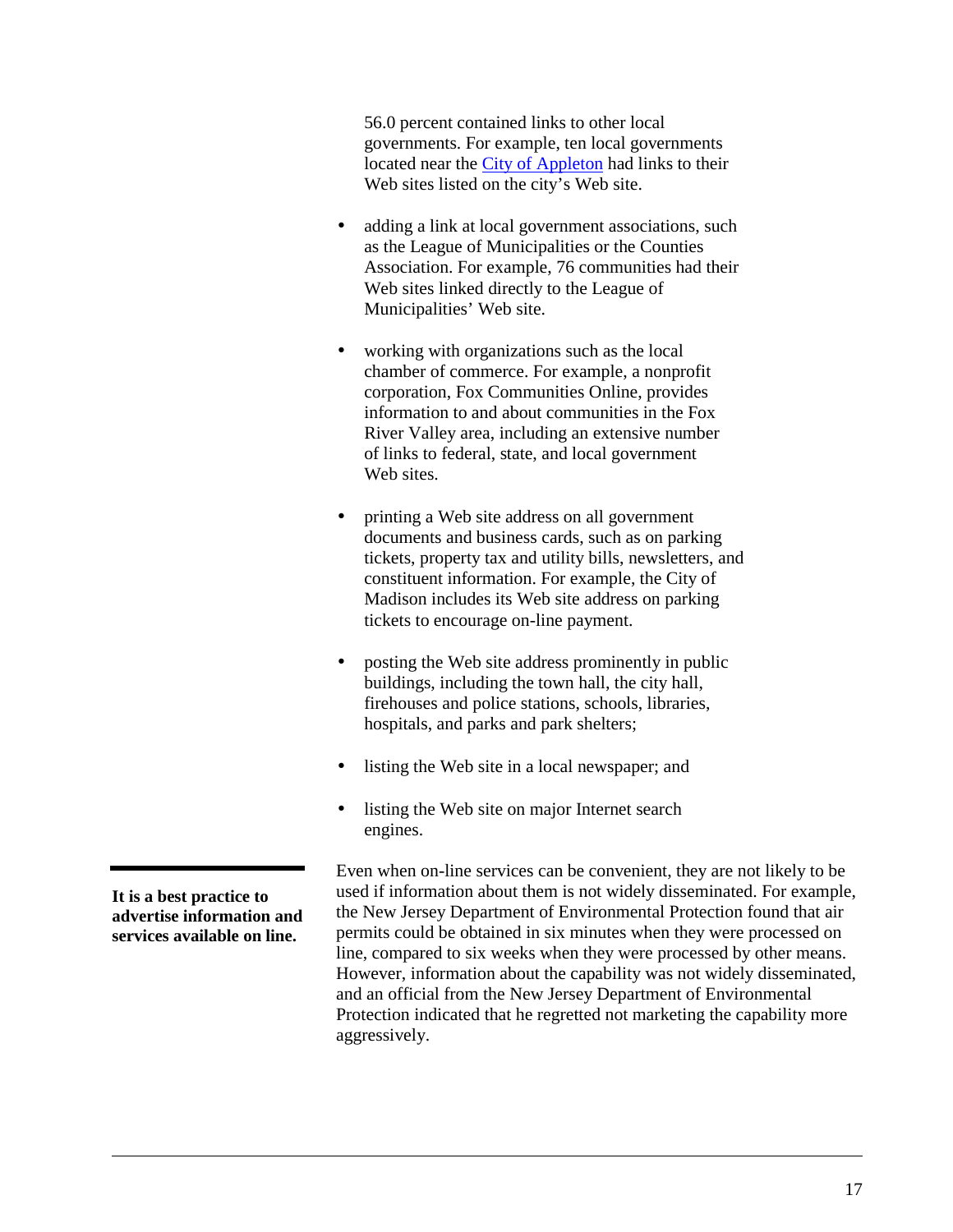## **Web Site Navigation and Organization**

<span id="page-21-0"></span>

| <b>Navigation tools include</b><br>frames and buttons,<br>search engines, and site<br>maps. | The organization of a local government's Web site has a significant<br>effect on users' ability to navigate and to find information and services.<br>Navigation tools lead users to the specific area of the site with the<br>information or services they seek. Navigation tools include:<br>framed sections and buttons that remain on one side<br>of the screen while the user moves from page to<br>page on the remainder of the screen;<br>search engines with which a user can find all the<br>$\bullet$<br>pages on the site in which key words or phrases<br>appear; and |  |  |
|---------------------------------------------------------------------------------------------|----------------------------------------------------------------------------------------------------------------------------------------------------------------------------------------------------------------------------------------------------------------------------------------------------------------------------------------------------------------------------------------------------------------------------------------------------------------------------------------------------------------------------------------------------------------------------------|--|--|
|                                                                                             | site maps, which are similar to a table of contents<br>$\bullet$<br>and allow users to find the information and services<br>they seek.                                                                                                                                                                                                                                                                                                                                                                                                                                           |  |  |
| 94.2 percent of Web sites<br>reviewed contained at<br>least one navigation tool.            | As shown in Table 2, 212 local government Web sites, or 94.2 percent<br>of Web sites we reviewed, contained at least one navigation tool—a<br>frame or button, a search engine, or a site map—to assist users in<br>navigation.                                                                                                                                                                                                                                                                                                                                                  |  |  |

## Table 2

## **Web Site Navigation Tools**

| Type of Local<br>Government | Number of Web<br>Sites with at Least<br>One Navigation Tool | Number of Web<br>Sites Without<br><b>Navigation Tools</b> | Percentage of Web<br>Sites with at Least<br>One Navigation Tool |
|-----------------------------|-------------------------------------------------------------|-----------------------------------------------------------|-----------------------------------------------------------------|
| County                      | 56                                                          | 3                                                         | 94.9%                                                           |
| City                        | 83                                                          | 5                                                         | 94.3                                                            |
| Village                     | 45                                                          | 4                                                         | 91.8                                                            |
| Town                        | 28                                                          |                                                           | 96.6                                                            |
| Total                       | 212                                                         | 13                                                        | 94.2                                                            |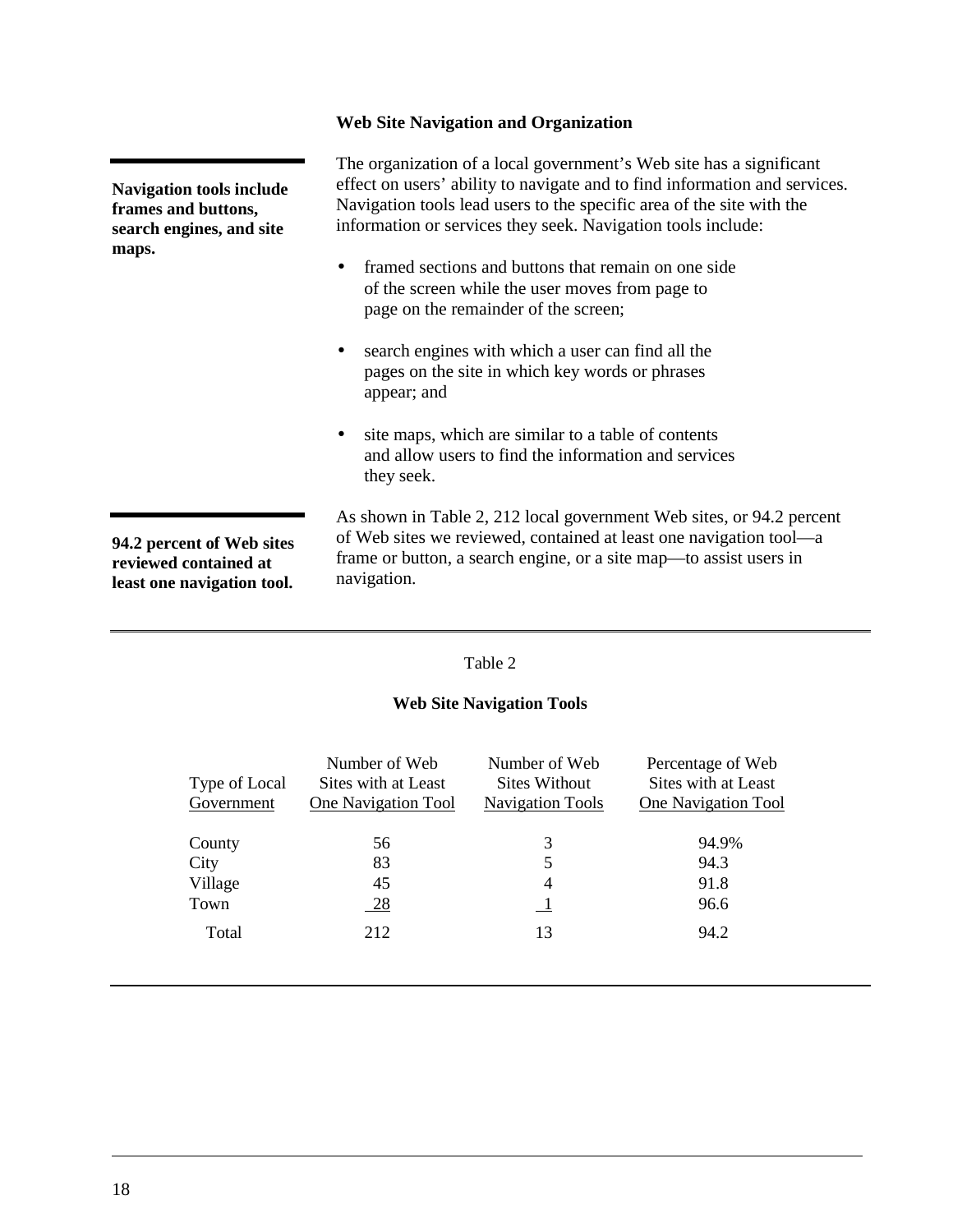Frames and buttons were the most common navigation tools found: 92.4 percent of local government Web sites had this type of navigation tool. In addition, we found that:

- 20.0 percent of Web sites reviewed contained a working search engine; and
- 14.7 percent of Web sites reviewed contained a site map or index of the Web site.

Some communities use frames and navigation buttons that cascade, so that the user does not get lost in the Web site. For example, on the [City](http://www.ci.neenah.wi.us/) [of Neenah'](http://www.ci.neenah.wi.us/)s Web site (Figure 1), the frame remains on the left-hand side of the page during a search for a specific government service, and each time a user proceeds into a different level of the Web site, the choices presented remain on the screen. A user who wanted to find recycling information would click on the "Department/Directory" button, which would reveal a list of seven additional choices while the original list of 14 choices remains on the screen. When the user clicked on the "Administration" button, the seven previous choices would remain on the screen, and the user would see "Public Works." Clicking on the button would cause "Recycling/Refuse" to appear.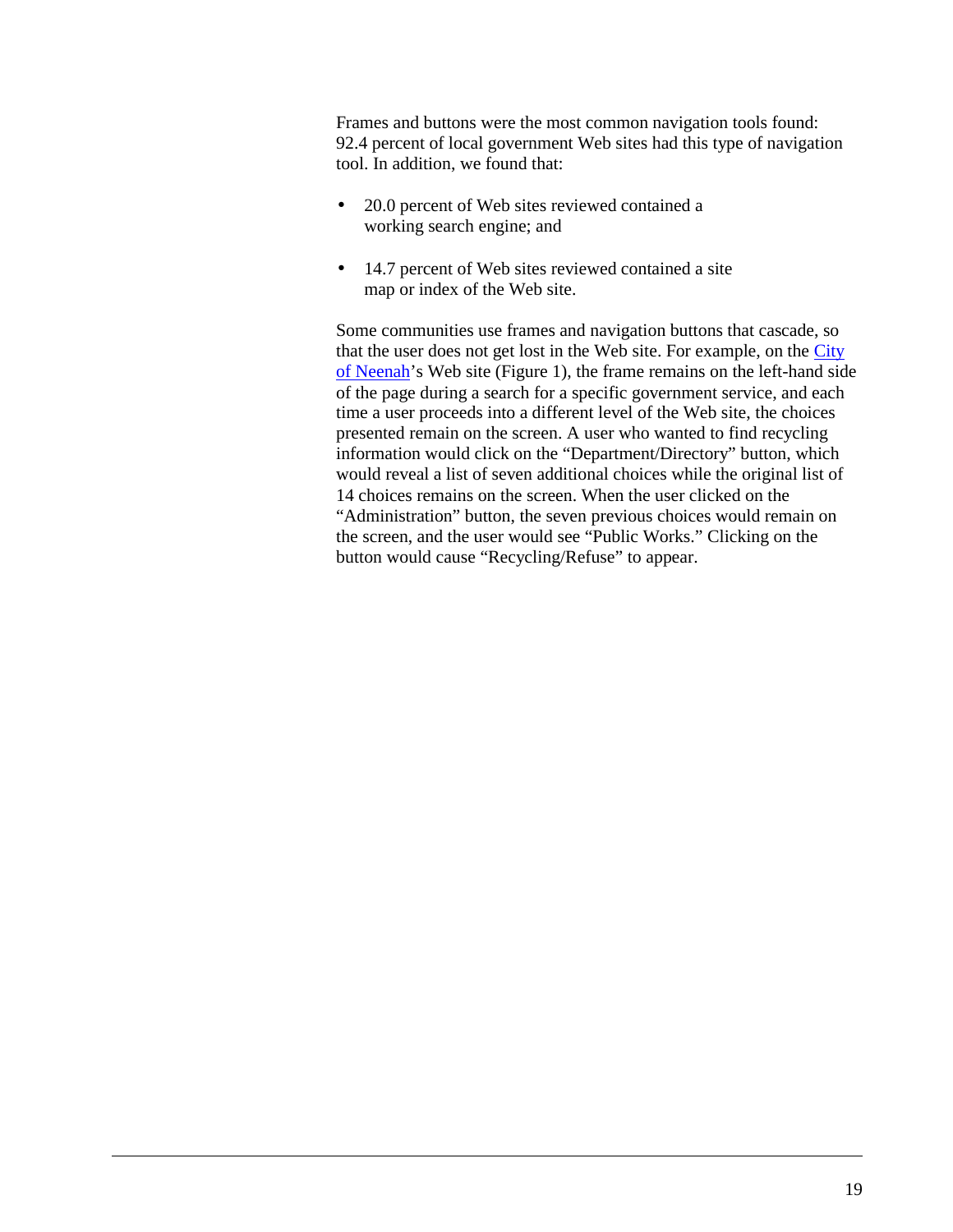Figure 1



*Courtesy of the City of Neenah.*

**It is a best practice to provide a combination of navigation tools.**

Although the presence of at least one navigation tool helps users move through a local government Web site, a best practice is to provide a combination of navigation tools to assist users with differing needs and skills in finding the same information. For example, on [Columbia](http://www.co.columbia.wi.us/) [County'](http://www.co.columbia.wi.us/)s Web site (Figure 2), information on recycling can be found by either:

- using the frames section and clicking on "Departments" and then on "Recycling/Solid Wastes":
- using the site map to identify "recycling"; or
- using the search engine and typing the word "recycling."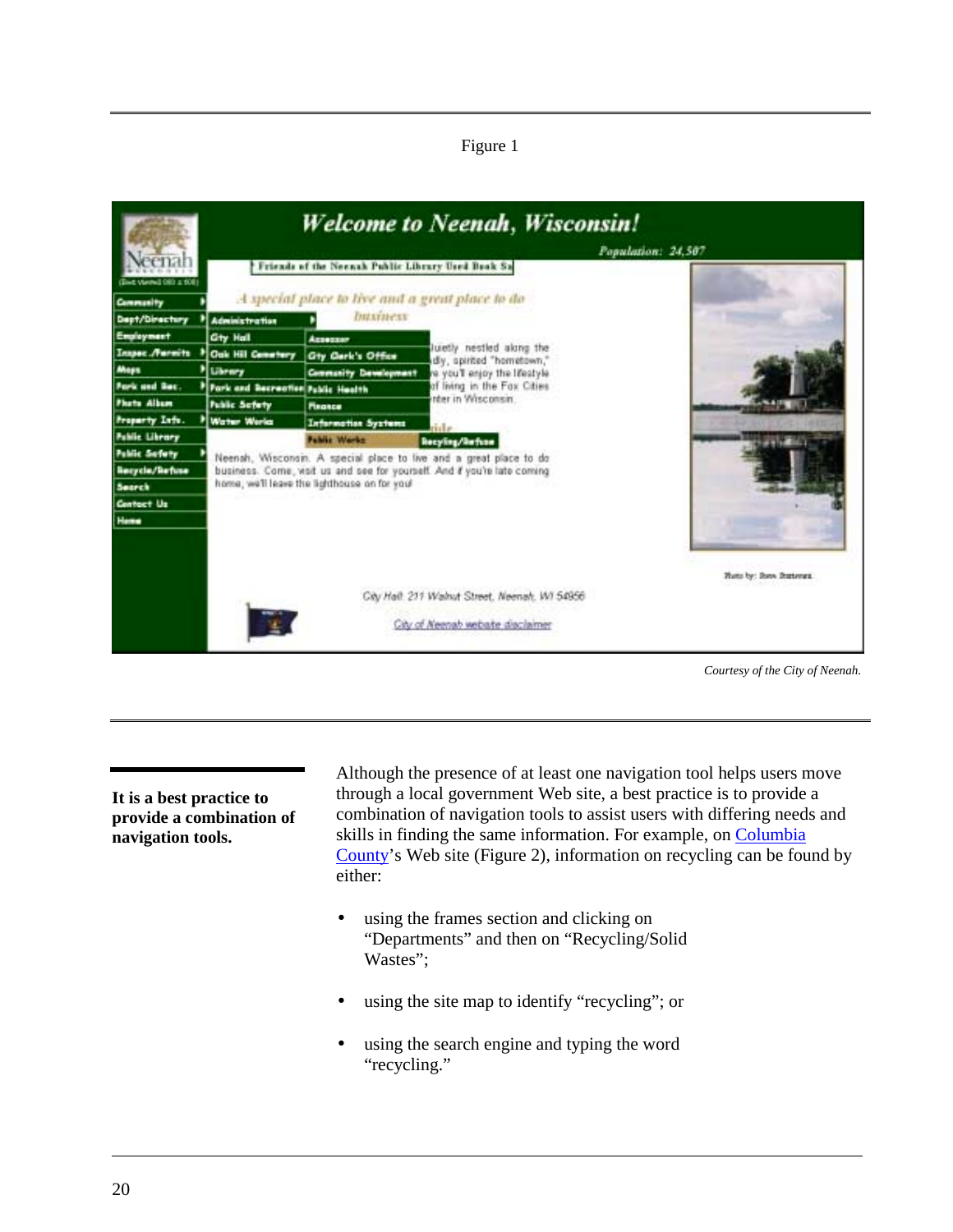#### Figure 2



*Courtesy of Columbia County.*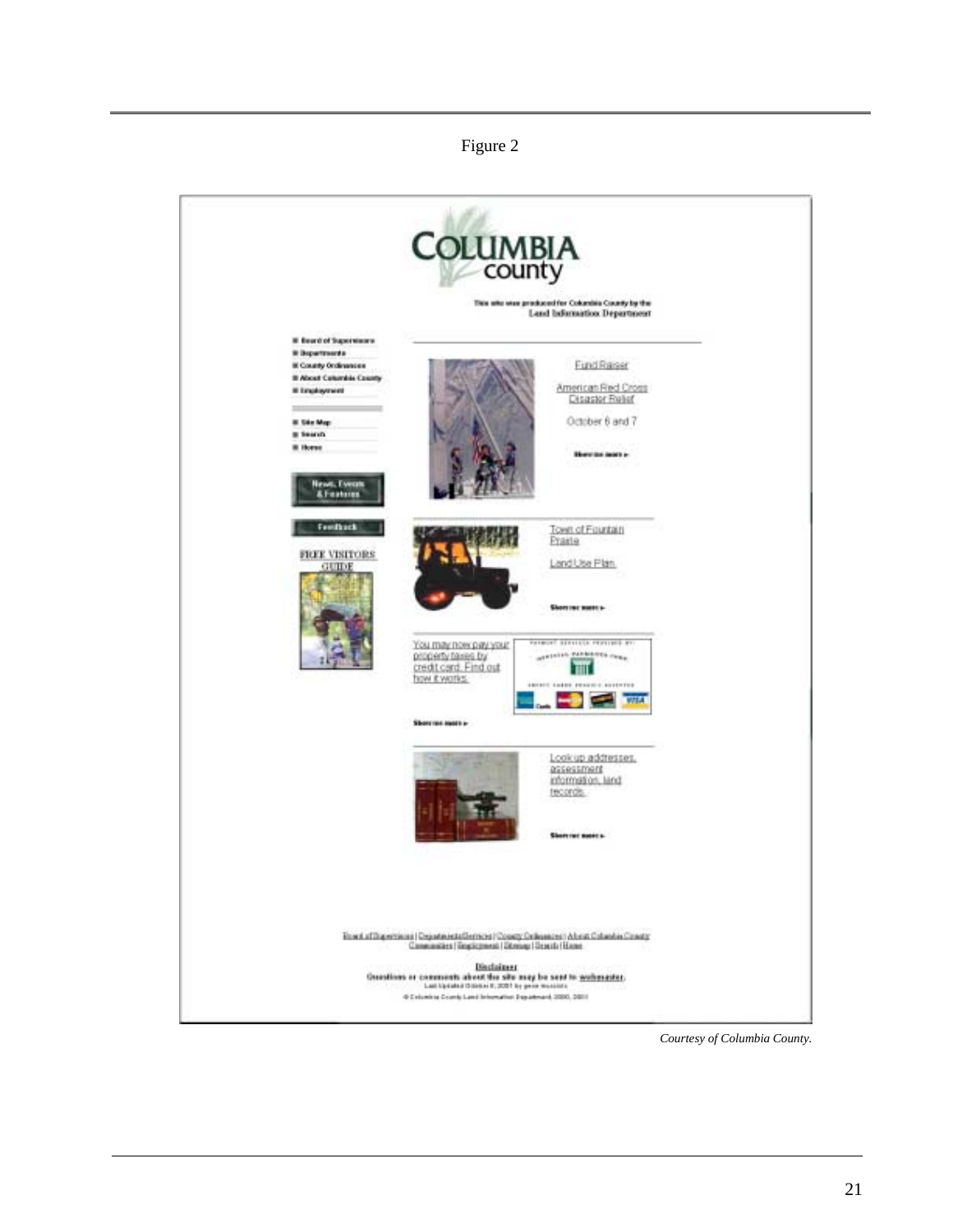**The easiest navigation tool to use is a site map.**

**Although it is a powerful tool, a search engine need not be expensive.**

If only one advanced tool is used, the site map is preferable to a search engine or frames and buttons because it does not require users to be familiar with the terminology used by the local government in order to find the desired information. A site map provides detailed information about a Web site's contents in a way that is similar to the table of contents in a book. In addition, a site map requires less maintenance, is less complex, and is less costly to develop than search engine software. Some of the better-organized site maps we found include those of the cities of [Franklin](http://www.ci.franklin.wi.us/) and [Algoma,](http://www.algomacity.org/) and [Rock County.](http://www.co.rock.wi.us/) Small communities such as the villages of [Oconomowoc Lake](http://www.oconlake.com/) and [Kimberly,](http://www.vokimberly.org/) as well as the [City of Port Washington,](http://www.ci.port-washington.wi.us/) include site maps in their Web sites.

Although a search engine is a common Internet navigation tool, some information technology staff we spoke with indicated it can cost between \$2,000 and \$5,000 to purchase the search engine software package, and an additional \$300 to \$750 annually for updates and maintenance. Some local governments might find this cost prohibitive. On the other hand, some local governments have found ways to develop or obtain search engine capability at a lower cost. For example, officials of [Columbia County](http://www.co.columbia.wi.us/) and [Sheboygan County](http://www.co.sheboygan.wi.us/) reported their servers have built-in search engine capability, although staff time is needed to maintain this capability. Officials of the [City of Antigo](http://www.antigo-city.org/) indicated the cost of their Web site's search engine (Figure 3) is included in a \$12 monthly hosting fee.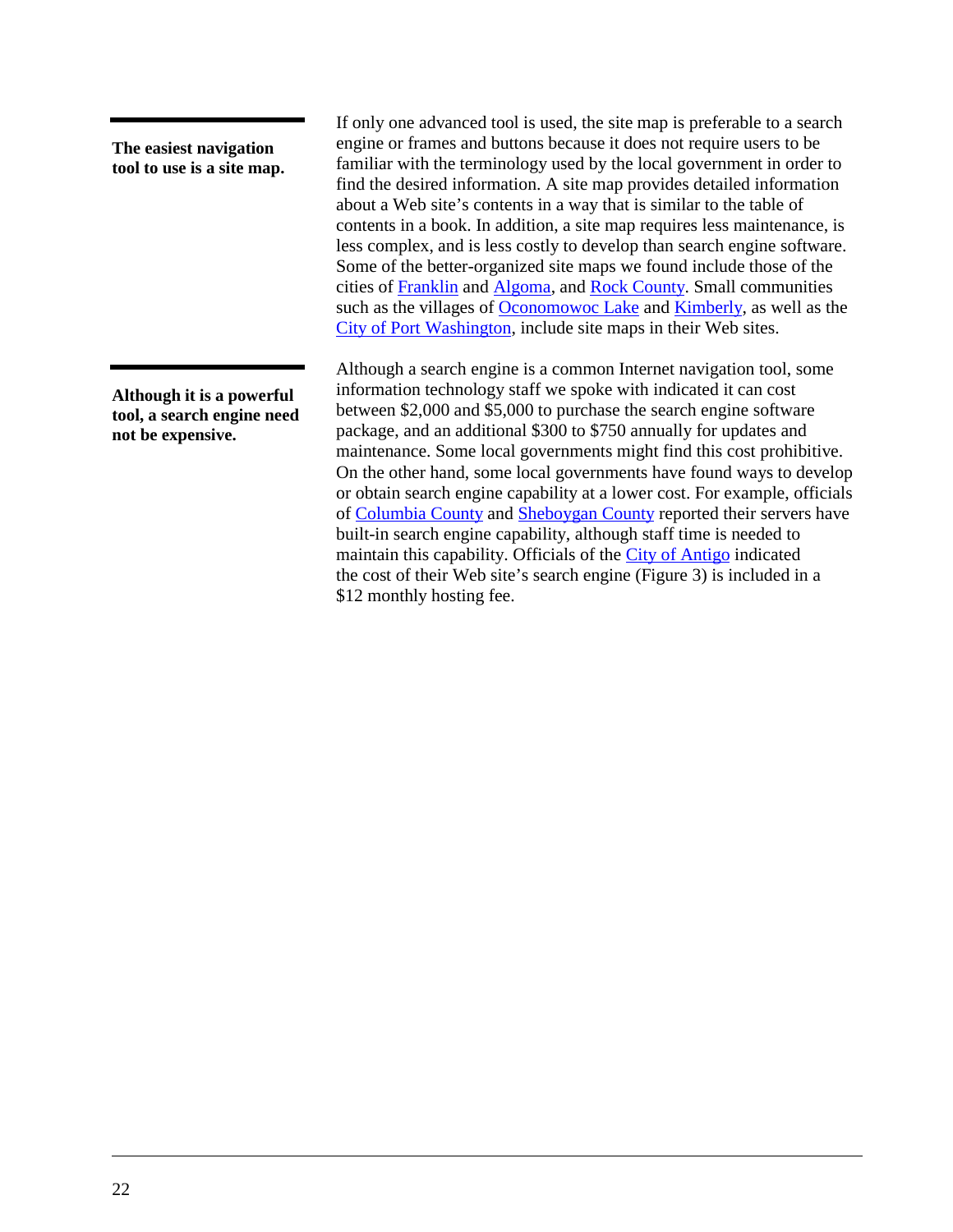Figure 3



*Courtesy of the City of Antigo.*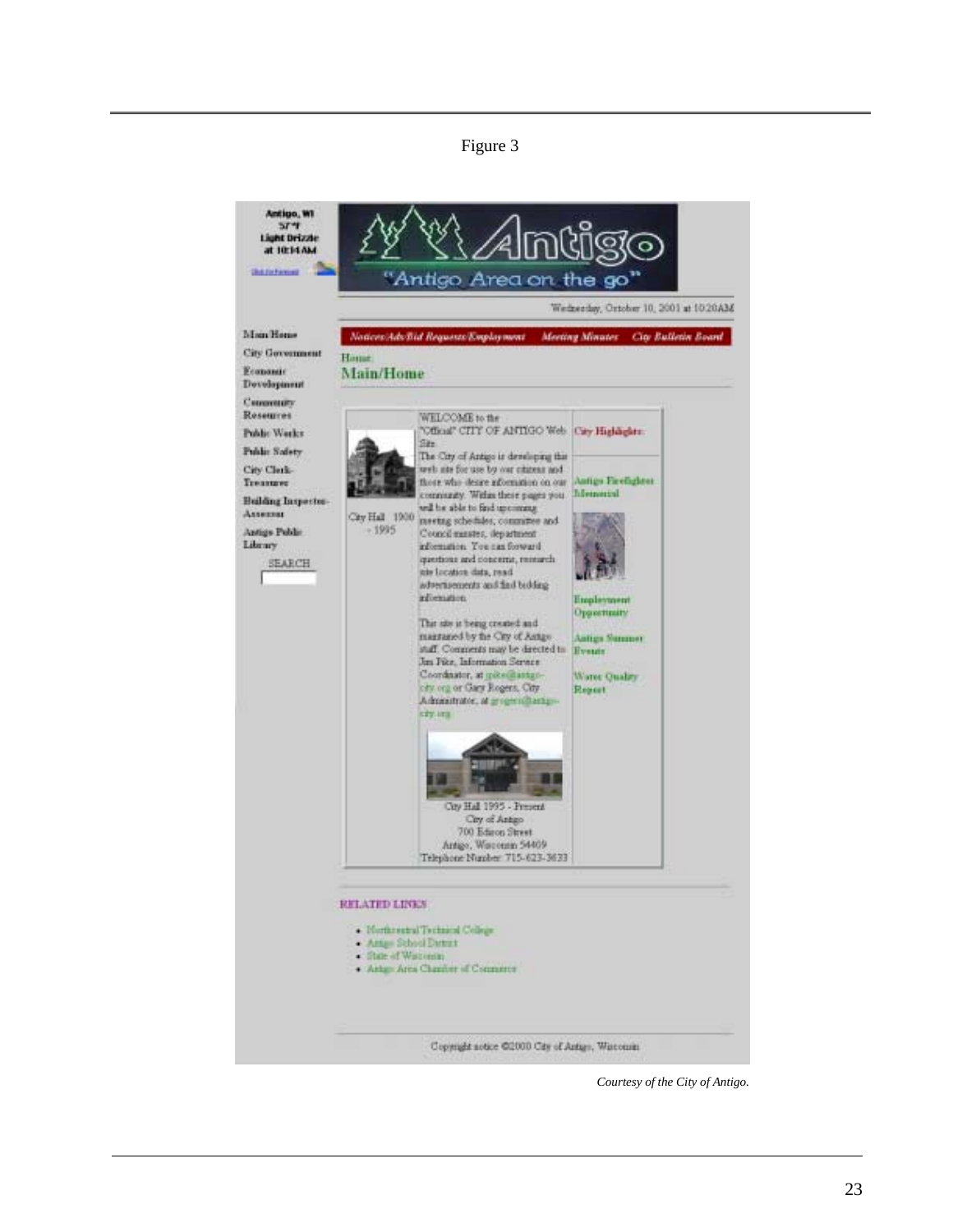In addition to navigation tools, local governments may wish to consider whether to organize government information by department, by service type, or by both. Information organized by department is helpful to those who are familiar with the local government's structure. However, because many visitors are not familiar with government organization, presenting information only by local government department may result in user frustration or inability to find desired information. For example, a typical user of one Web site we reviewed may not know that the city's Finance and Information Services Department issues dog licenses. This user would have to look in each of the different departments, and perhaps go several layers deep in each, to find information on dog licenses. In contrast, a visitor to the [City of Milwaukee'](http://www.ci.mil.wi.us/)s Web site could look for the term "license" in the "City Services Directory" to find a telephone number to call for information on dog licenses, and a visitor to the [City of Cedarburg'](http://www.ci.cedarburg.wi.us/)s Web site could find the information by reviewing a list titled "Whom do I call with questions?"

The [Village of Plover'](http://www.eplover.com/)s Web site (Figure 4) presents a good example of the best practice of presenting information both by service and by the county or municipal departments that provide services. The home page includes:

- a drop-down box listing many different services provided by the village;
- a link to pages that include telephone numbers for various departments and services; and
- links to pages about the various village departments.

**It is a best practice to provide information both by service and by department.**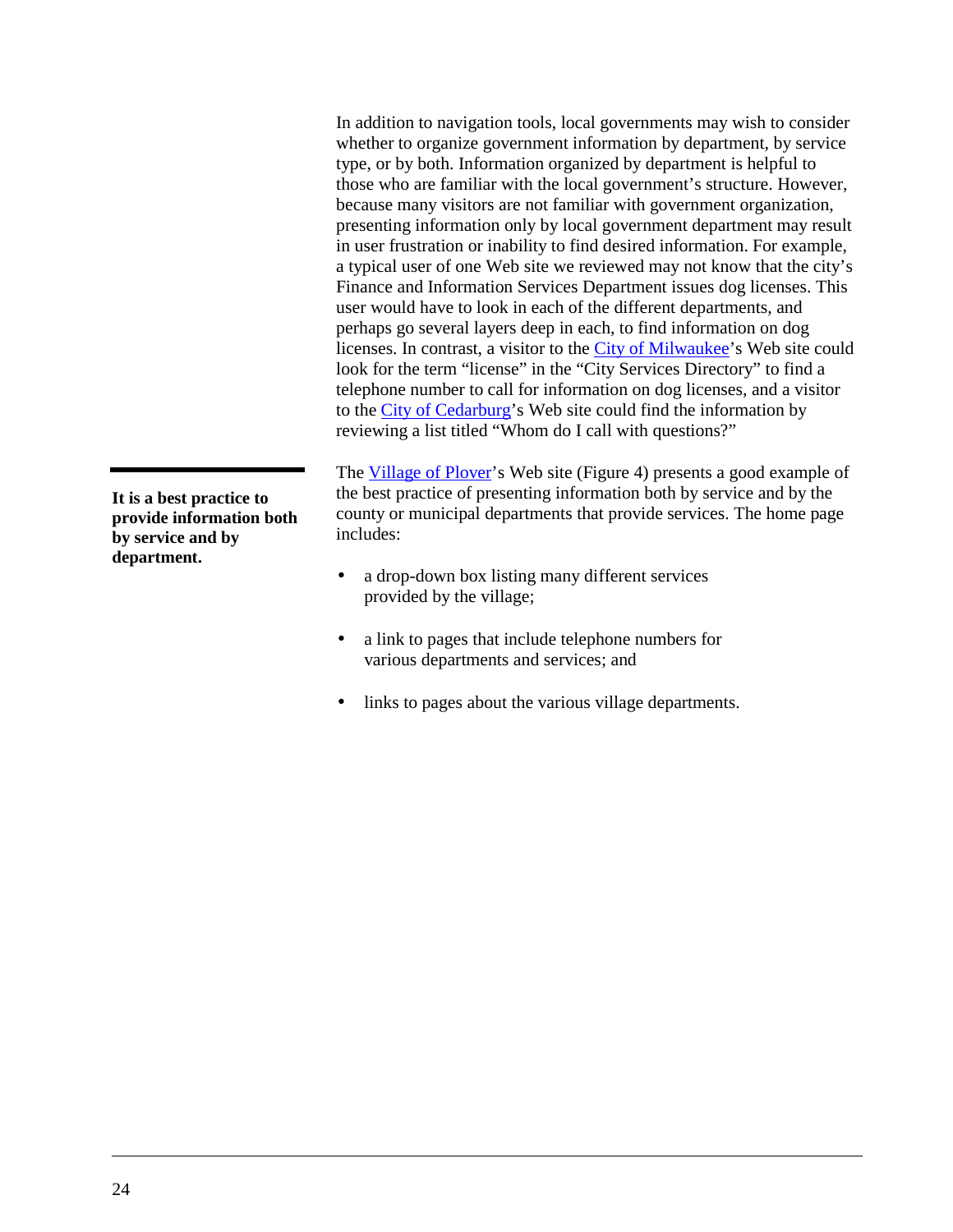#### Figure 4

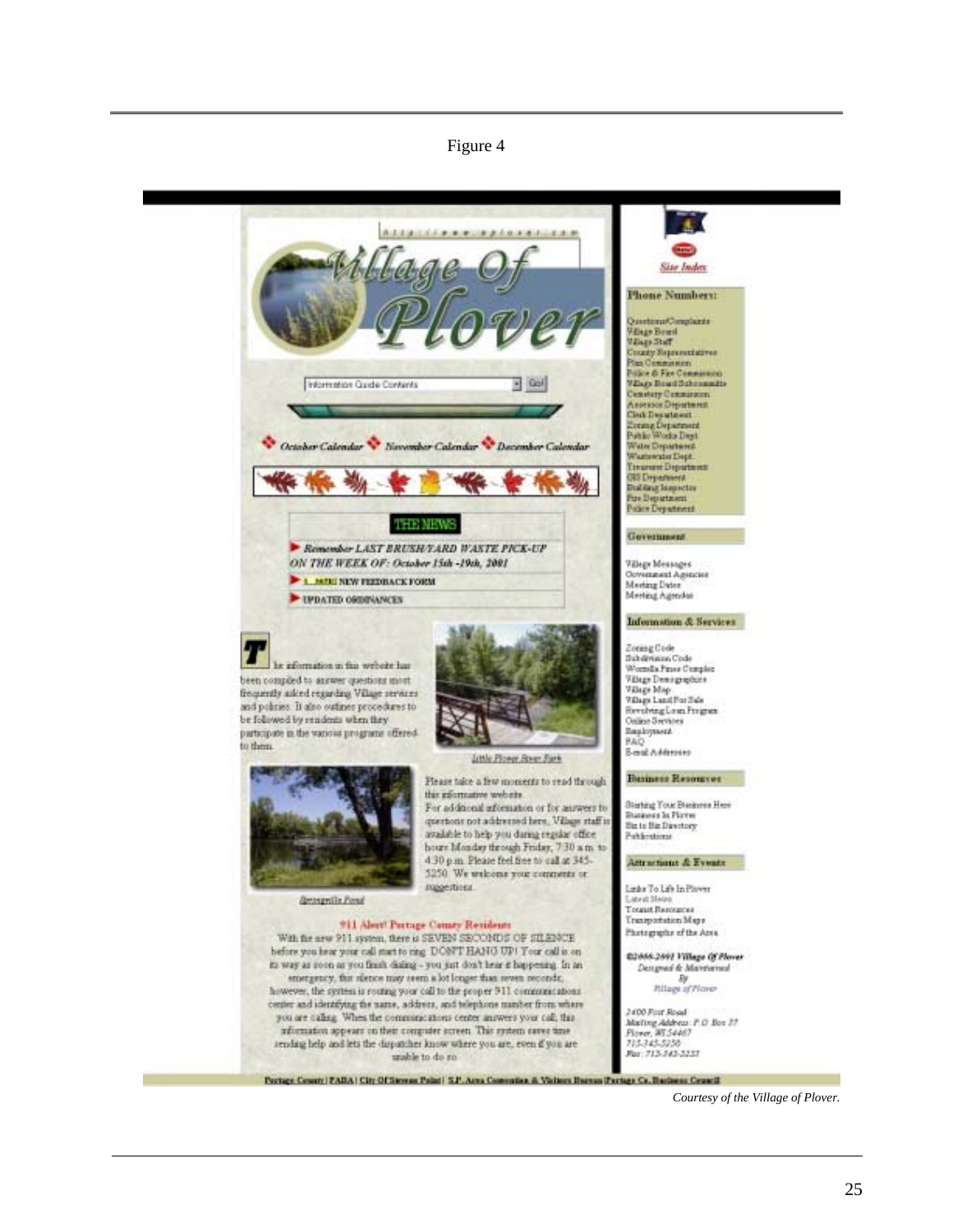<span id="page-29-0"></span>**Information was presented by service and by department in 40.0 percent of the Web sites we reviewed.**

As shown in Table 3, 40.0 percent of the local government Web sites we reviewed presented information by both department and service. If a local government wishes to present information in only one manner, it is best to present information by service, which is more user-friendly. We found that 8.4 percent of the Web sites we reviewed presented information primarily in this fashion. In addition, 44.0 percent of the local government Web sites we reviewed organized information primarily by department.

#### Table 3

#### **Manner of Presenting Information in Local Government Web Sites**

| Type of Local<br>Government | Presentation by Both<br>Service and<br>Department | Presentation<br>Primarily by<br>Service | Presentation<br>Primarily by<br>Department | Not Applicable* |
|-----------------------------|---------------------------------------------------|-----------------------------------------|--------------------------------------------|-----------------|
| County                      | 40.7%                                             | 6.8%                                    | 49.1%                                      | 3.4%            |
| City                        | 47.7                                              | 4.5                                     | 42.1                                       | 5.7             |
| Village                     | 28.6                                              | 14.3                                    | 44.9                                       | 12.2            |
| Town                        | 34.5                                              | 13.8                                    | 37.9                                       | 13.8            |
| All Governments             | 40.0                                              | 8.4                                     | 44.0                                       | 7.6             |

\* Contained no information on government departments or services.

#### **Local Government Web Site Content**

Local governments face many decisions in determining the types of information to place on their Web sites. Our review found wide variation among communities in the types of information included.

#### **Web Site Information**

We categorized information included on local government Web sites as information about the local government and other governments, education, economic development, and the community. For each type of local government, the percentage shown in [Table 4](#page-30-0) represents those Web sites that include links to, or information on, each subject area.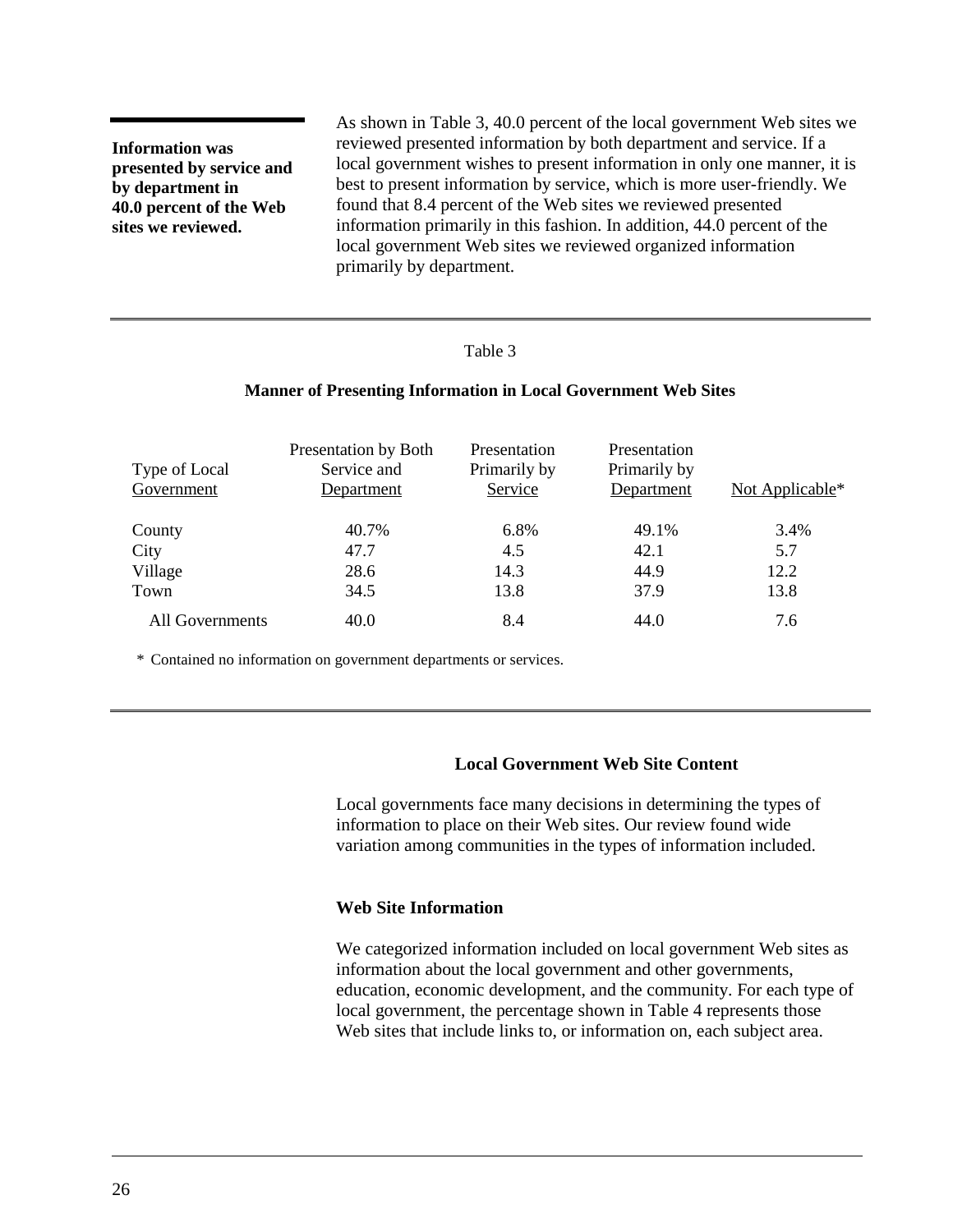#### Table 4

<span id="page-30-0"></span>

| Type of Information<br>Included on Web Sites* | Percentage<br>of Counties | Percentage<br>of Cities | Percentage<br>of Villages | Percentage<br>of Towns |
|-----------------------------------------------|---------------------------|-------------------------|---------------------------|------------------------|
| <b>Local Government Links</b>                 |                           |                         |                           |                        |
| Local meetings                                | 69.5%                     | 65.9%                   | 59.2%                     | 93.1%                  |
| <b>Employment opportunities</b>               | 62.7                      | 38.6                    | 20.4                      | 13.8                   |
| Ordinances/code                               | 22.0                      | 31.8                    | 36.7                      | 48.3                   |
| <b>Budget information</b>                     | 15.3                      | 19.3                    | 18.4                      | 10.3                   |
| Property assessment                           | 8.5                       | 14.8                    | 4.9                       | 3.5                    |
| Citizen participation**                       | 8.5                       | 9.1                     | 6.1                       | 3.5                    |
| Procurement                                   | 15.3                      | 8.0                     | 0.0                       | 0.0                    |
| <b>Other Government Links</b>                 |                           |                         |                           |                        |
| State government                              | 78.0%                     | 52.3%                   | 51.0%                     | 55.2%                  |
| Other local government                        | 64.4                      | 53.4                    | 53.1                      | 51.7                   |
| Federal government                            | 54.2                      | 30.7                    | 28.6                      | 34.5                   |
| <b>Educational System Links</b>               |                           |                         |                           |                        |
| Local school district                         | 37.3%                     | 77.3%                   | 65.3%                     | 34.5%                  |
| University of Wisconsin/                      | 39.0                      | 35.2                    | 18.4                      | 17.2                   |
| <b>Technical College</b>                      |                           |                         |                           |                        |
| <b>UW-Extension</b>                           | 78.0                      | 6.8                     | 4.1                       | 3.5                    |
| <b>Economic Development Links</b>             |                           |                         |                           |                        |
| Information on local businesses               | 52.5%                     | 73.9%                   | 46.9%                     | 27.6%                  |
| Local economic development                    | 32.2                      | 62.5                    | 38.8                      | 20.7                   |
| <b>Community Information Links</b>            |                           |                         |                           |                        |
| Recreation                                    | 64.4%                     | 83.0%                   | 59.2%                     | 37.9%                  |
| Calendar of local events                      | 50.9                      | 69.3                    | 65.3                      | 34.5                   |
| Historical Society/History                    | 55.9                      | 63.6                    | 49.0                      | 17.2                   |
| Library                                       | 44.1                      | 71.6                    | 57.1                      | 6.9                    |
| Local newspaper(s)                            | 27.1                      | 25.0                    | 32.7                      | 13.8                   |
| Utility information                           | 5.1                       | 26.1                    | 30.6                      | 6.9                    |
| Neighborhood associations                     | 3.4                       | 4.6                     | 0.0                       | 3.5                    |

## **Information Included on Wisconsin Local Government Web Sites**

\* May be provided through a description or a link.

\*\* Includes, for example, requests for participation on local committees and boards.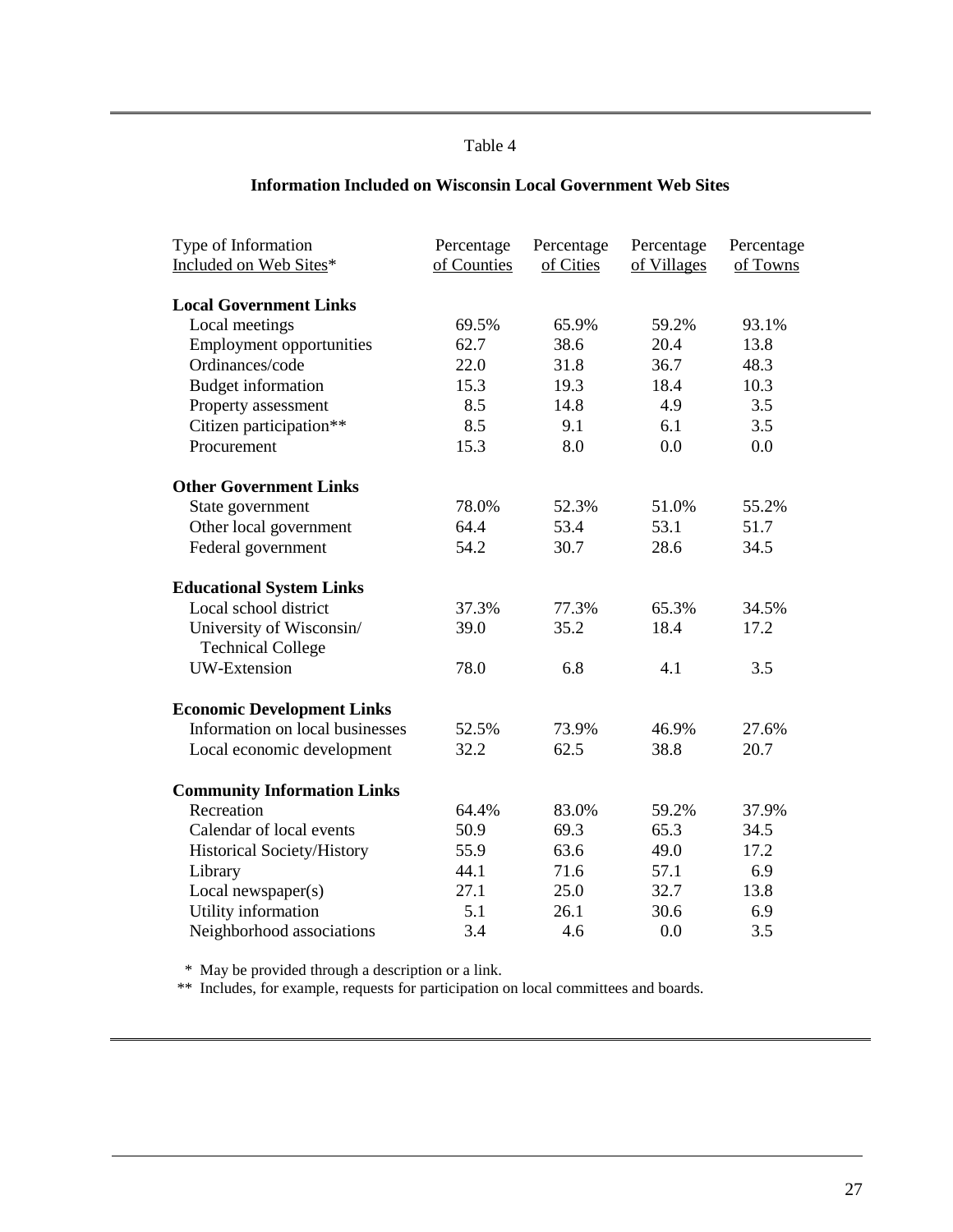The information can also be characterized according to the type of user who would most likely seek it:

- Local residents would typically look for recreation and budget information; ordinances and local codes; property assessment information; a schedule of local government meetings and local events; utility information; employment opportunities; school district information; and information on how citizens can participate in government, such as how to serve on committees and boards.
- Businesses would typically look for ordinances and local codes; procurement information; information on tax rates, economic development, and various business licenses; and schedules of local government meetings.
- Other local governments would typically look for ordinances and codes and information on local government meetings and tax rates, in order to compare and contrast their community with the community reviewed.
- Visitors would typically look for recreation, lodging, and dining information and a calendar of local events.

As noted, it is a best practice for a local government to include different types of information needed by the various users of the Web site either on the local government's own Web site or by providing links to other Web sites. For example, the [City of Wausau'](http://www.ci.wausau.wi.us/)s Web site provides information for a variety of customer groups, including schedules and minutes of local government meetings; economic development information about industrial parks and employment trends in the area; information on jobs available in various levels of government; recreational opportunities, including the hours of operation of the municipal golf courses; and a searchable calendar for which the visitor can choose the event type and month, such as recreational activities in January.

Similarly, the [City of Delavan'](http://www.cityofdelavan.org/)s Web site provides a search engine for local meetings; maps; and information about the local industrial park, golf courses, and related fees. The Web site also contains a significant amount of information about local businesses such as restaurants and lodgings, which can be used by residents, visitors, and other businesses.

**It is a best practice to provide information or links for different types of Web site users.**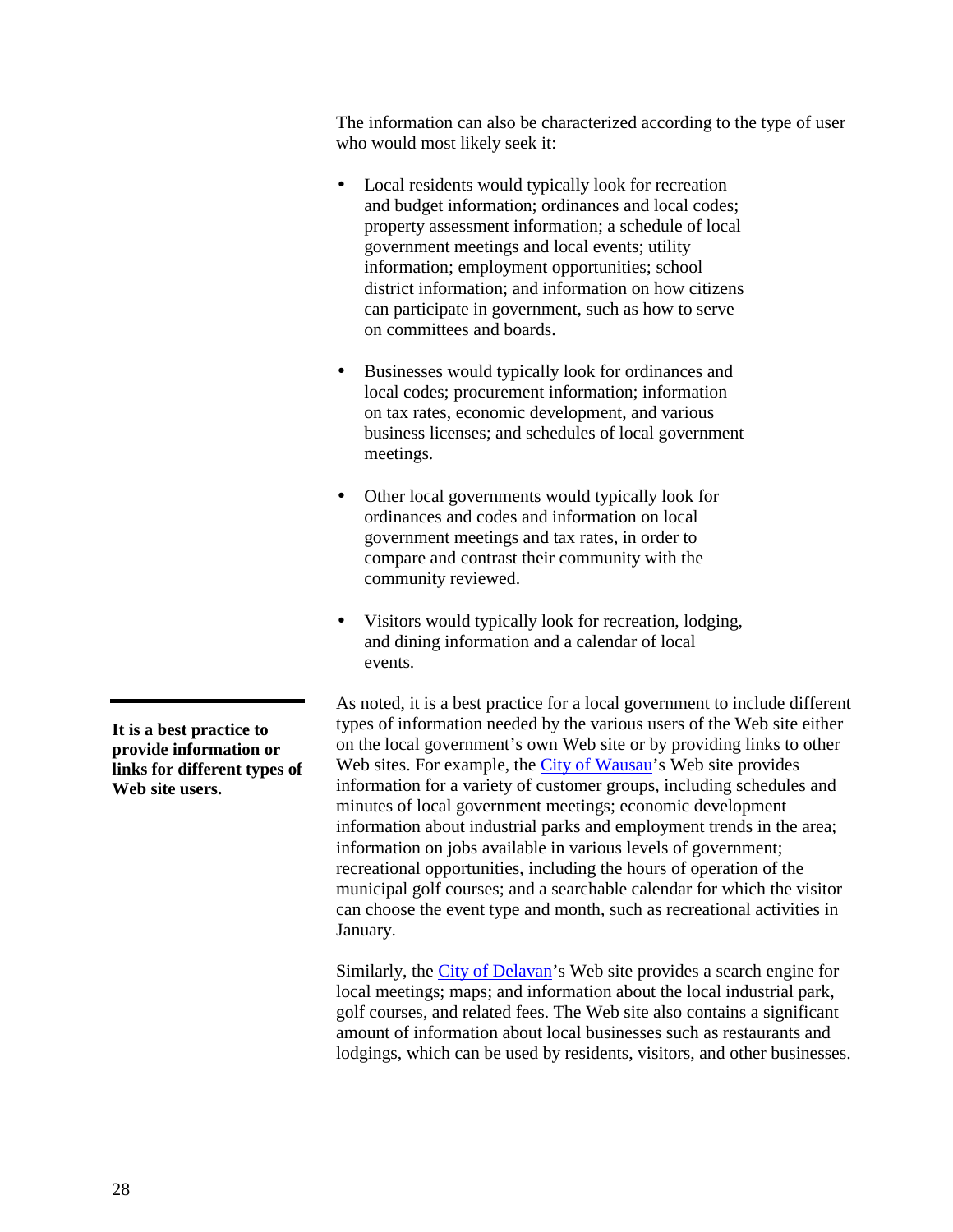<span id="page-32-0"></span>The [City of Eau Claire'](http://www.ci.eau-claire.wi.us/)s Web site contains a substantial amount of recreation information for both local residents and visitors. For example, it posts the location and hours of operation for the municipal swimming pool, which is useful to both local residents and visitors, as well as information on events that are of most interest to local residents, such as swimming classes and lifeguard training.

A community's Web site can also provide important, up-to-date public information. For example, Ozaukee County's Web site was updated at least daily to provide information during an outbreak of E. coli bacterial infections. Links to other information sources, such as the local public health department's description of symptoms of E. coli infection, were included on the Web site.

## **Government Contact Information**

One of the advantages of e-government is to allow Web site users to interact with the local government and locally elected officials outside of traditional business hours. When e-mail addresses are provided, users can ask questions or initiate contact with government officials 24 hours a day, 7 days a week. A best practice would be to provide the following e-mail contacts:

- a general government contact through a "contact us" button or link, from which messages are forwarded to the appropriate government official for response;
- an e-mail link for the chief elected officer, such as a mayor or county executive; and
- e-mail links for all other locally elected officials who have e-mail service.

Only 27 of 225 local government Web sites, or 12.0 percent, had all three types of e-mail contacts. However, as shown in [Table 5,](#page-33-0) 77.8 percent of the local government Web sites we reviewed included at least one e-mail contact. These were for either the chief elected officer, other locally elected officials, or a general government contact. Of the 50 local government Web sites with no government e-mail contact, 27 had e-mail contact information for the Webmaster.

**It is a best practice to provide e-mail contacts for government officials.**

**Comprehensive e-mail contact information was included in 27 of 225 local government Web sites.**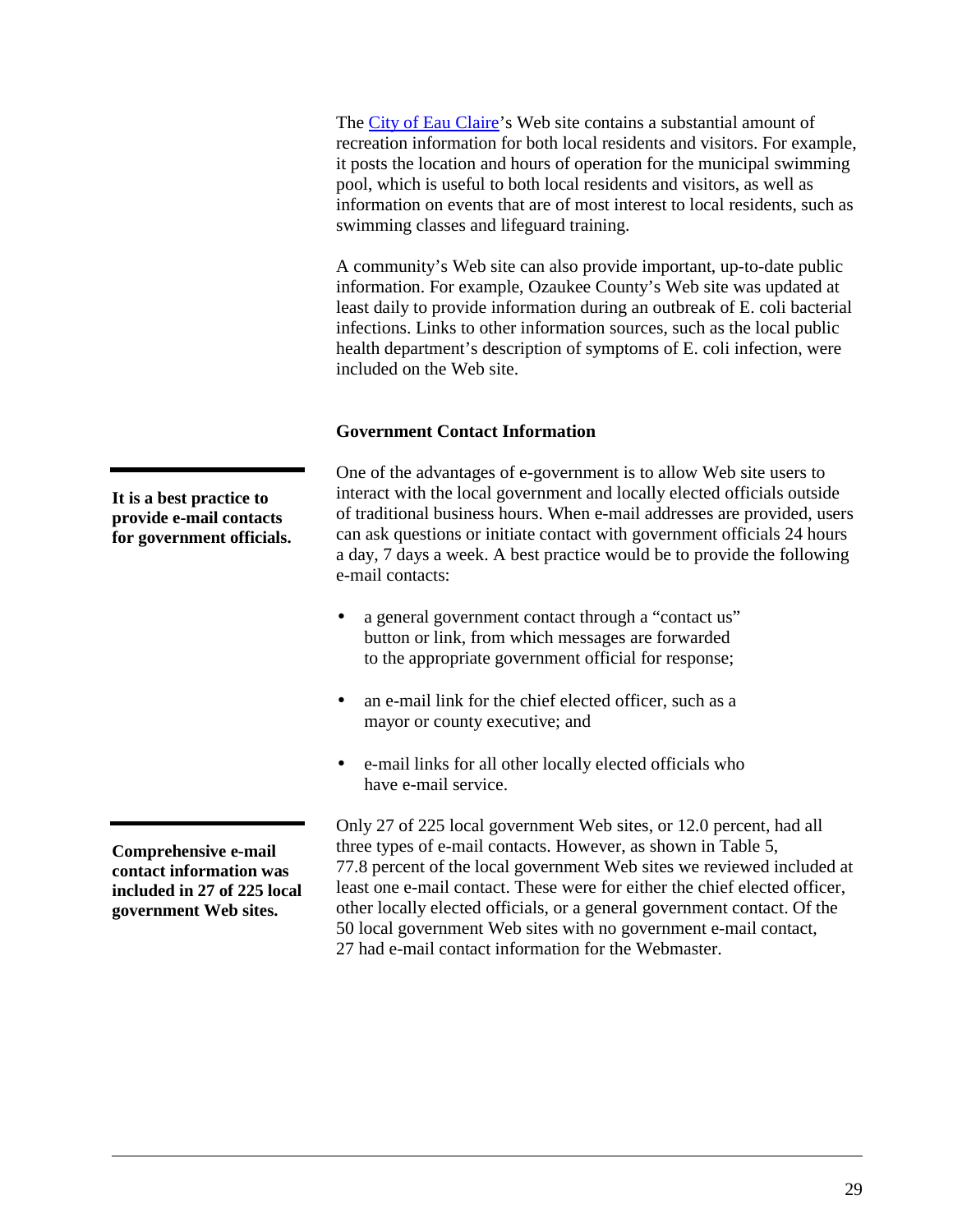#### Table 5

#### **E-Government Contact Information**

<span id="page-33-0"></span>

|               | Number of Web         |                     | Percentage of Web Sites |
|---------------|-----------------------|---------------------|-------------------------|
|               | Sites with at Least   | Number of Web Sites | with at Least One       |
| Type of Local | <b>One Government</b> | with No Government  | Government              |
| Government    | E-Mail Contact*       | E-Mail Contact*     | E-mail Contact*         |
| County        | 42                    | 17                  | 71.2%                   |
| City          | 72                    | 16                  | 81.8                    |
| Village       | 40                    | 9                   | 81.6                    |
| Town          | 21                    | 8                   | 72.4                    |
| Total         | 175                   | 50                  | 77.8                    |

\* A government e-mail contact is a general government e-mail contact or an e-mail address for either the chief elected officer or at least some locally elected officials.

**It is a best practice for a local government Web site to include a mailing address or a telephone contact.**

It is a best practice to include a telephone number and mailing information for the general government, as well as for all locally elected officials including the chief elected officer, for those who would prefer to contact the local government by traditional means. In our review, we found that 43.1 percent of the Web sites contained both telephone and mailing information for the local government and all locally elected officials. On the other hand:

- 15.1 percent had no mailing address for the general government and locally elected officials;
- 10.2 percent had no telephone contact for the general government and locally elected officials; and
- 9.8 percent had neither a mailing address nor a telephone contact for the general government and locally elected officials.

**\*\*\*\***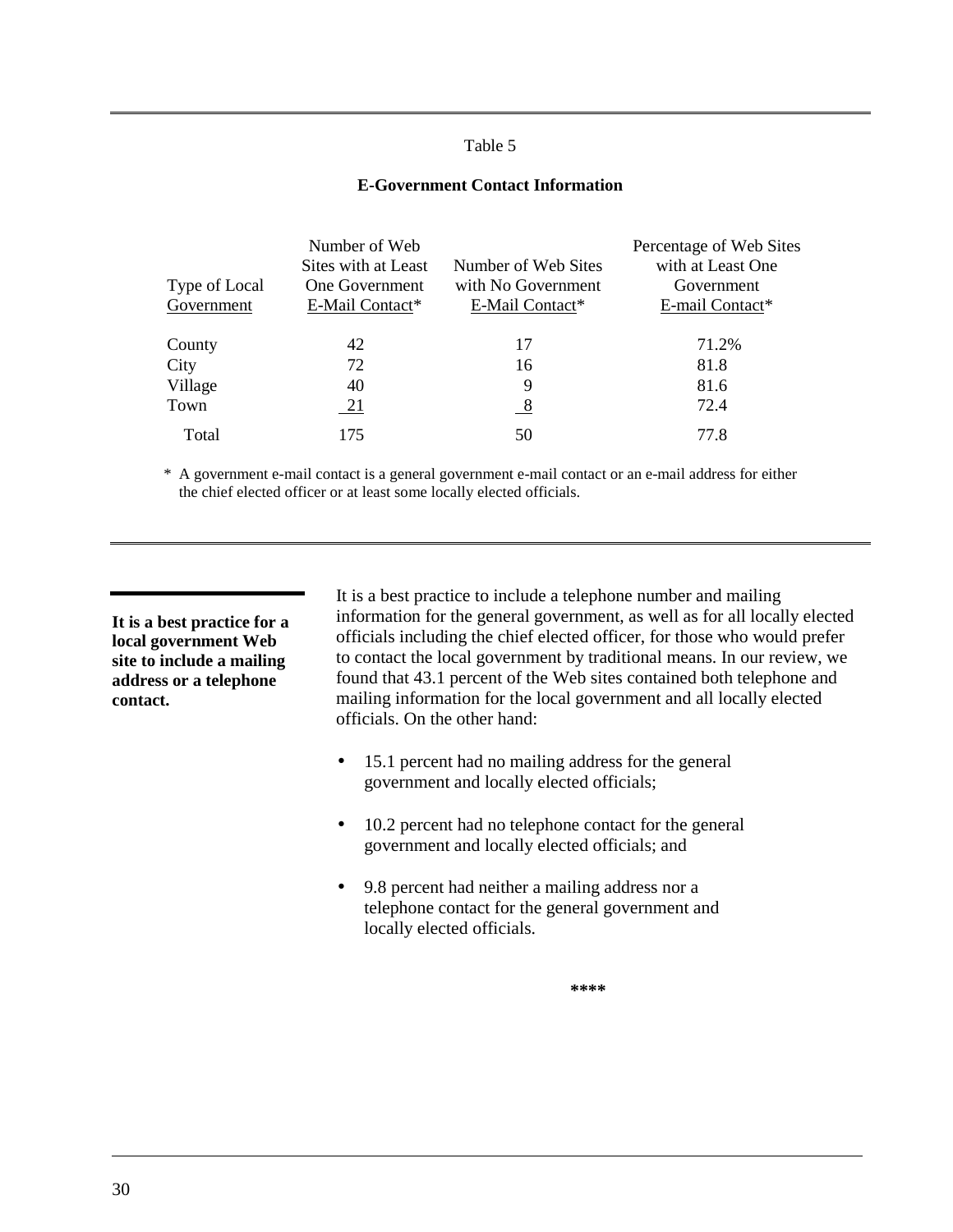<span id="page-34-0"></span>**Some local governments currently offer the public the capability to conduct business on line.**

Providing an on-line capability to conduct business by purchasing or requesting a service or completing a transaction on line represents the third phase of e-government. Our review indicates that although many Web sites provide information about government and governmental services, a more limited number are capable of allowing the public to conduct government business on line.

#### **On-Line Applications**

An intermediate step in developing complete on-line transaction capability is to make applications for licenses and permits available for printing by users who then complete and return the applications in person, by mail, or by fax. Although an entire transaction usually cannot be completed on line, individuals can initiate the process of purchasing the permit or license they seek without visiting the local government in person or calling during business hours.

Of the 225 Web sites reviewed, 67 (29.8 percent) had at least one type of application available on line. Most of these applications were designed to serve the general public. [Table 6](#page-35-0) shows a sample of the types of applications we found; the local governments listed do not represent all the governments that make a particular form available.

**67 local government Web sites had at least one application available on line.**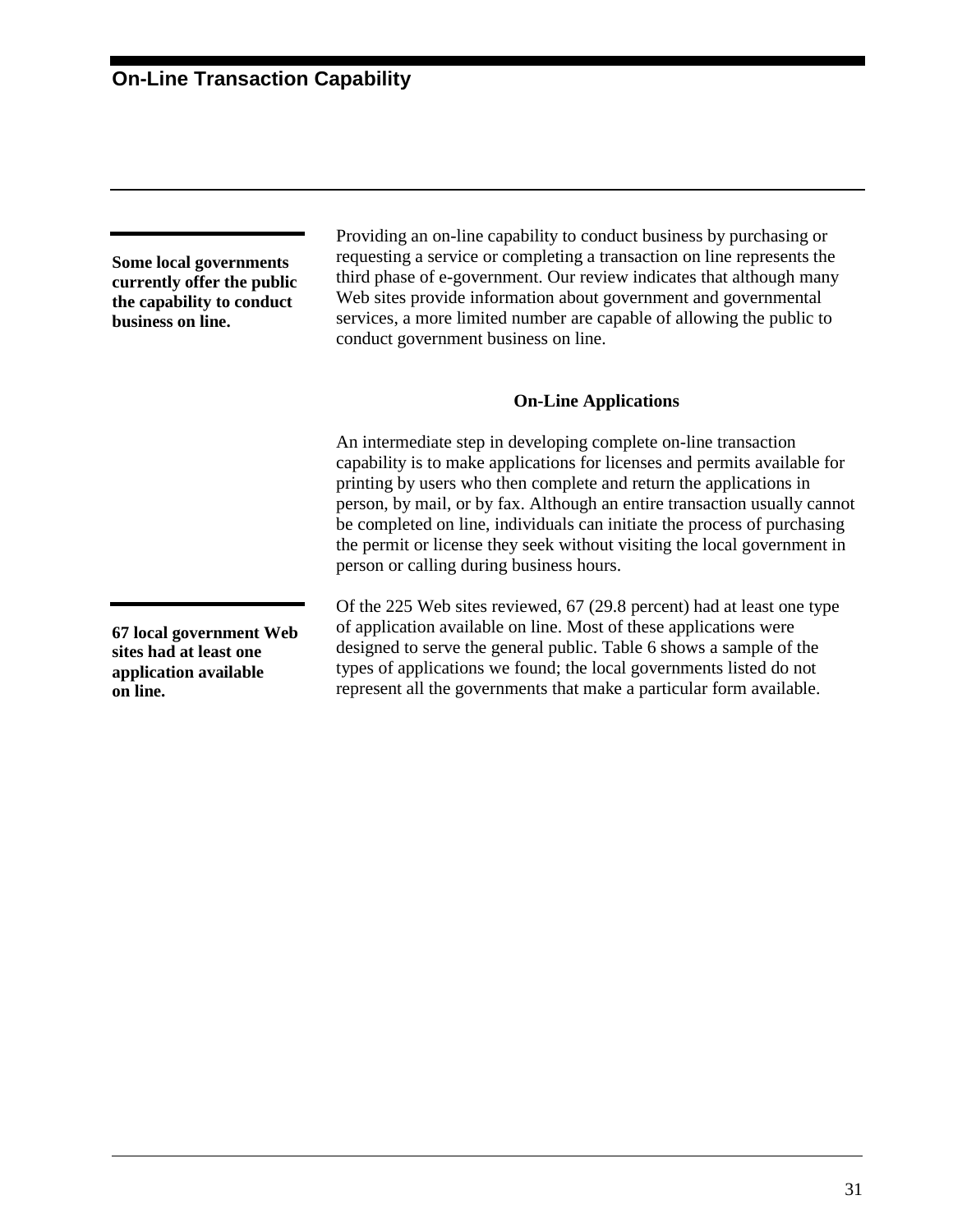#### Table 6

#### **Examples of On-Line Applications for the General Public**

<span id="page-35-0"></span>

| <b>Category</b>                               | <b>Application Description</b>                                                                                                                                                                                 | <b>Local Government</b>                                                                                                                       |
|-----------------------------------------------|----------------------------------------------------------------------------------------------------------------------------------------------------------------------------------------------------------------|-----------------------------------------------------------------------------------------------------------------------------------------------|
| Recreation                                    | Youth sports leagues registration form<br>Public pool safety reporting form<br>Special events in public parks permit<br>Camping reservation form<br>Metal detector use in public parks permit<br>Parade permit | <b>City of Antigo</b><br><b>La Crosse County</b><br><b>City of Kenosha</b><br><b>Sauk County</b><br><b>City of Beloit</b><br>City of Madison* |
| <b>Employment or Volunteer</b><br>Application | County employment<br>Police officer employment<br>Participation on city government advisory<br>committees<br>Crossing guard and volunteer firefighter                                                          | <b>Green Lake County</b><br><b>City of Green Bay</b><br><b>City of Beloit</b><br><b>Village of</b><br>Ashwaubenon                             |
| <b>General Government</b><br>Services         | Request for property tax assessment review<br>Absentee ballot<br>City parking ramp permit<br>Complaint form for reporting snow-covered<br>public sidewalks<br>General complaint form regarding city            | City of Franklin <sup>*</sup><br><b>City of Delafield</b><br><b>City of Appleton</b><br>City of Madison*<br><b>City of Franklin</b>           |
|                                               | <b>Community Development Block Grant</b><br>(CDBG) funding<br>Request for parking citation review<br>Birth, death, or marriage record<br>Voter registration form                                               | <b>City of Appleton</b><br><b>City of Janesville</b><br><b>Brown County</b><br><b>Village of Greendale</b>                                    |

\* This application can be completed and submitted on line.

We also found local government Web sites that offered application forms for persons doing business with the local government. [Table 7](#page-36-0) provides a sample of the commercial applications we found. Several local governments, like the [City of Fitchburg,](http://www.city.fitchburg.wi.us/) allow developers to print on-line applications for erosion control permits. Many other governments, such as the cities of [Green Bay](http://www.ci.green-bay.wi.us/) and [Beloit,](http://www.ci.beloit.wi.us/) provide applications for individual professional licenses. More unique examples of commercial applications found on line include a [City of Madison](http://www.ci.madison.wi.us/) form to request subsidized clean-up services for businesses vandalized by graffiti, and a [City of Janesville](http://www.ci.janesville.wi.us/) application to approve the removal of underground gasoline storage tanks.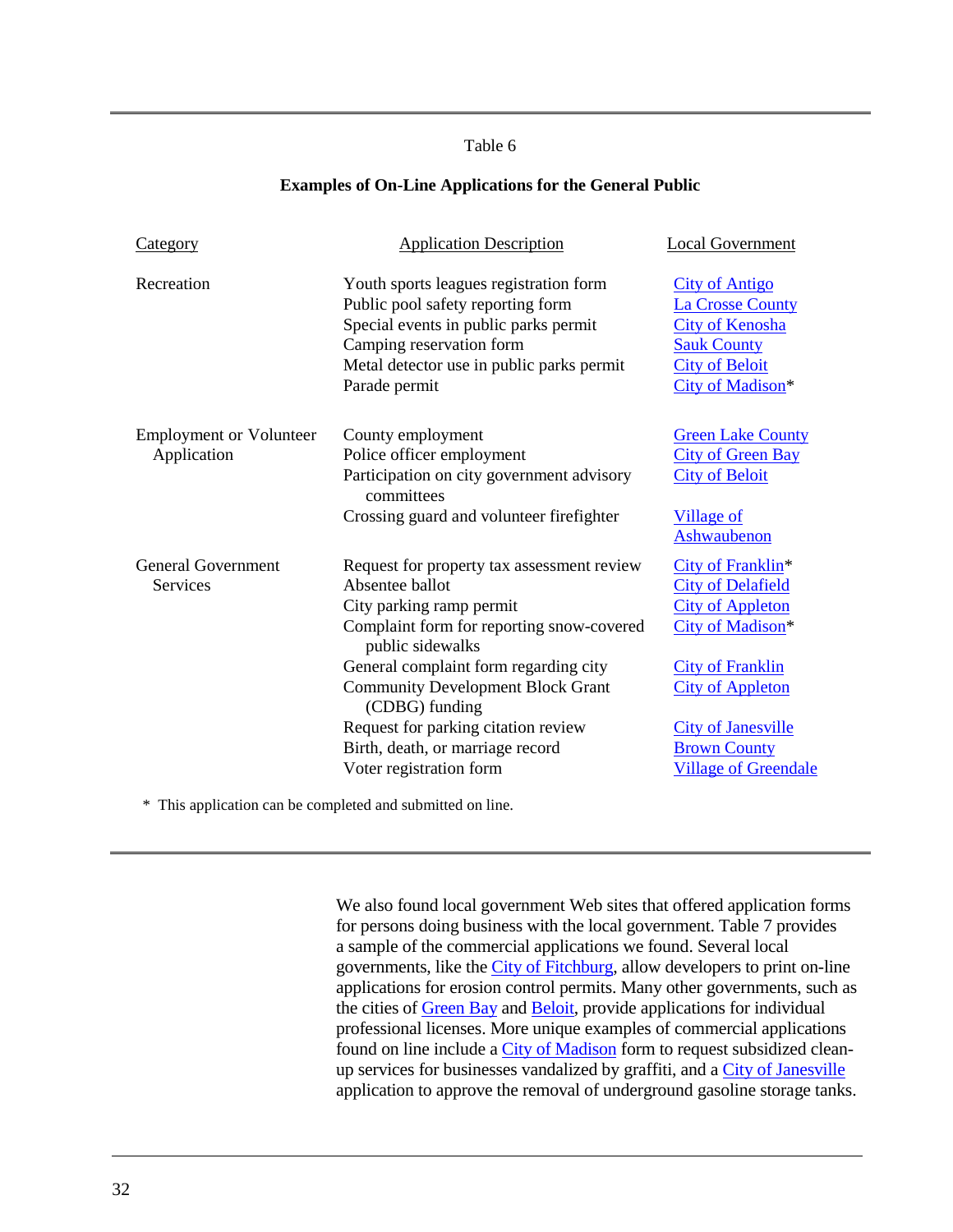#### **Examples of On-Line Commercial Applications**

| <b>Application Description</b>                       | <b>Local Government</b>           |
|------------------------------------------------------|-----------------------------------|
| Subdivision of property lots                         | <b>St. Croix County</b>           |
| Taxi driver license                                  | <b>City of Green Bay</b>          |
| License to download and use land<br>information data | <b>Columbia County</b>            |
| Removal of underground gasoline storage tank         | <b>City of Janesville</b>         |
| Building permit                                      | <b>Village of Oconomowoc Lake</b> |
| Permit to grade or fill land                         | <b>Barron County</b>              |
| Graffiti removal service                             | <b>City of Madison</b>            |
| Landmark building repair                             | <b>City of Waukesha</b>           |
| Erosion control permit for construction sites        | <b>City of Fitchburg</b>          |
| Tree trimmer's professional license                  | <b>City of Beloit</b>             |

**Some local government Web sites allow users to submit applications or ask questions on line.**

Some local governments have developed the additional capability of allowing applications to be submitted and other services to be provided directly on line. This service begins to correspond with the third phase of e-government, and it saves users time and allows more complete access to services. For example, the [City of Madison'](http://www.ci.madison.wi.us/)s Web site both gives users access to applications and allows them to complete and file some, such as the complaint form to report snow-covered sidewalks and the application to stage a public parade, on line. [Marquette County](http://co.marquette.wi.us/) allows Web site visitors to post questions that are answered by county health department nurses. The [City of Milwaukee](http://www.ci.mil.wi.us/) Web site provides for an on-line auction of surplus city merchandise.

## **On-Line Purchases**

The ability to make purchases and payments on line allows users greater access to government and can be especially beneficial for those transacting government business from outside the community. Local governments can also benefit from on-line transactions that allow them to capture revenue that may have been difficult to capture through traditional means. However, before developing the capability to allow on-line financial transactions, local governments should consider the time and cost involved in providing this convenience.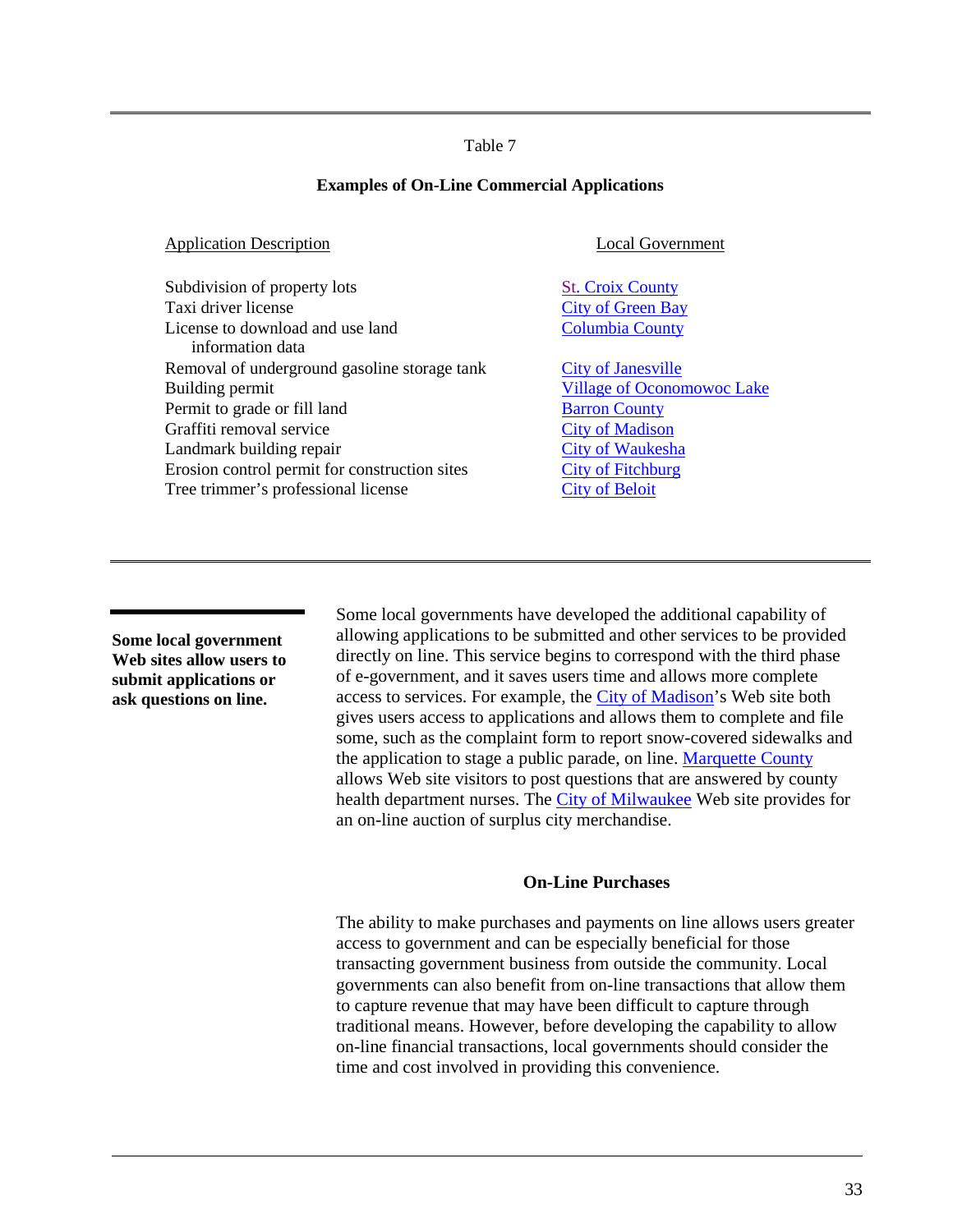**25 Wisconsin local governments allow on-line payments for government services.** We found that 25 Wisconsin local governments have the capability to allow some payments on the Internet. Two cities, [La Crosse](http://www.cityoflacrosse.org/) and [Madison,](http://www.ci.madison.wi.us/) offer payment of parking tickets on line.

- [La Crosse](http://www.cityoflacrosse.org/) established its on-line service in May 2001. A private contractor that provides parking ticket automation services to the city also administers a separate Web site for paying parking tickets on line. La Crosse pays the contractor no additional fee for this service. Individuals pay the ticket amount and a \$2 service charge directly to the contractor, and the face value of the ticket is sent by the contractor to the city. Paying tickets on line is the only way individuals may use credit cards for these payments in La Crosse. City officials believe they have increased collection of many overdue tickets through the Internet because of the credit card payment option. They cited one instance of an individual paying approximately \$600 in overdue parking tickets that they believe would have remained outstanding if the credit card payment option were not available.
- [Madison](http://www.ci.madison.wi.us/) established its on-line service in April 2001. The city contracted with a local bank to operate a Web site to collect parking ticket payments. Madison paid a one-time \$2,500 start-up fee to the bank and estimates that the cost of city staff time to research and plan Internet transactions before contracting with the bank totaled \$20,000. Madison also pays the bank a monthly Web site maintenance fee of \$100, as well as 25¢ for each ticket paid on line. Unlike the City of La Crosse, Madison decided that users should not have to pay a fee for making parking ticket payments on line. Instead, Madison pays the approximately 2 percent of the ticket value that is charged by the credit card company. Individuals can also pay Madison parking tickets in person with a credit card, and Madison pays the credit card company charge for these transactions. Despite these costs, city officials believe the on-line collection process is cost-effective, that it has increased annual ticket revenue by an estimated \$13,000 to date, and that it encourages payment by nonresidents.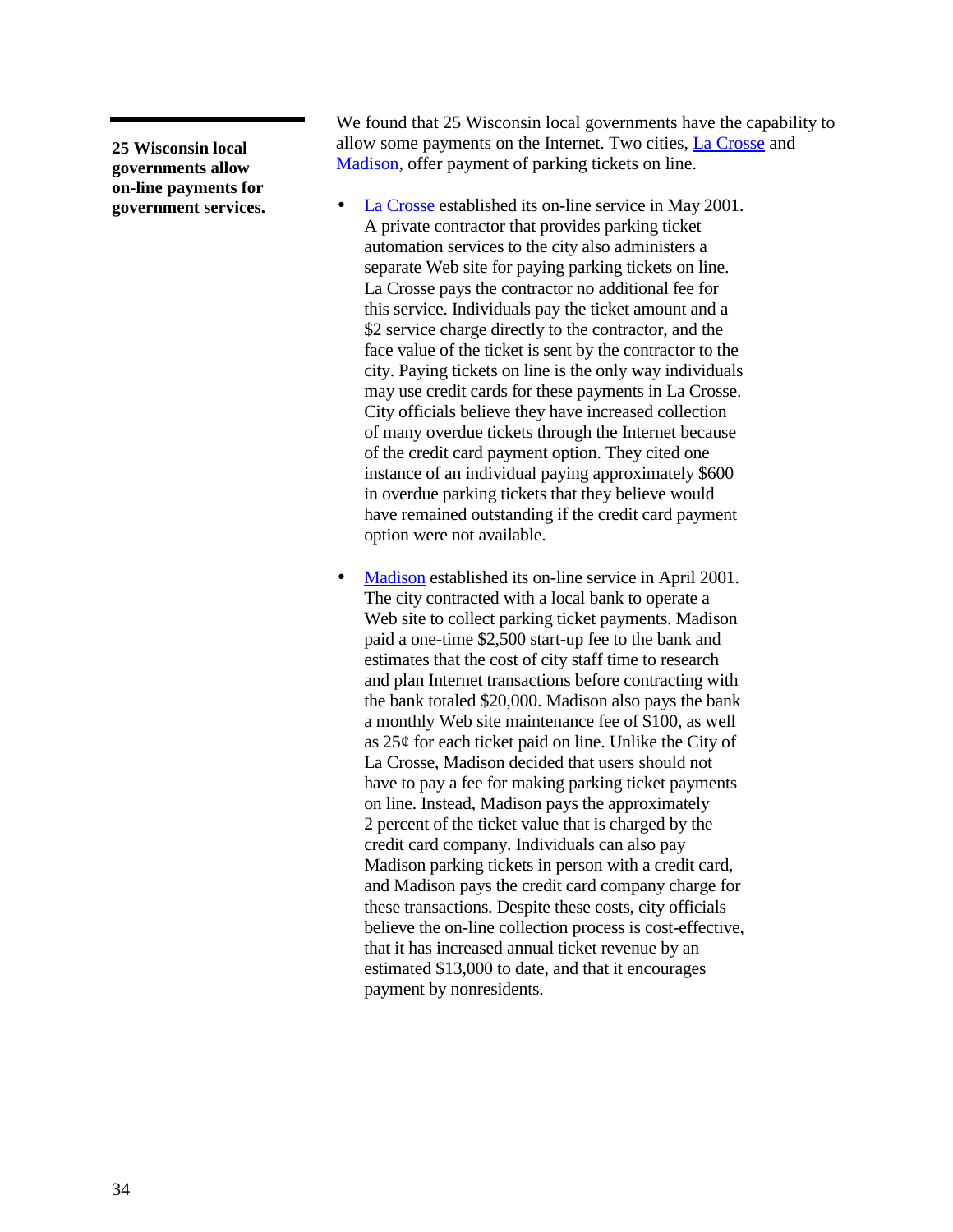In September 2001, the [City of Madison](http://www.ci.madison.wi.us/) also began collecting on-line credit card payments for municipal sewer and water bills. As with parking tickets, no credit card fees are charged. The bank with which the city contracts for payment of parking tickets also administers this on-line payment and receives  $25¢$  for each sewer and water bill transaction. The city did not pay any additional costs to the bank to implement this capability.

The remaining 23 local governments in Wisconsin that offer on-line payments all contract with the same national firm. As shown in Table 8, these 23 governments include 10 counties, 3 cities, 3 villages, and 7 towns. These communities allow residents to pay their property taxes with a credit card, either by telephoning the vendor's toll-free number or logging on to its Web site. Village of Kohler residents can also pay their utility bills in the same manner.

### Table 8

## **Local Governments that Collaborate with a National Vendor for Property Tax Payments**

| Counties                                                                                                                  | Cities*                                                                                               | $Villages*$                                                                                | Towns*                                                                                                                                                                       |
|---------------------------------------------------------------------------------------------------------------------------|-------------------------------------------------------------------------------------------------------|--------------------------------------------------------------------------------------------|------------------------------------------------------------------------------------------------------------------------------------------------------------------------------|
| <b>Brown</b><br>Columbia<br>Door<br>Dunn<br>Grant<br><b>Manitowoc</b><br>Price<br><b>Rock</b><br><b>Taylor</b><br>Waupaca | Park Falls (Price County)<br><b>Stevens Point (Portage County)</b><br><b>Wausau (Marathon County)</b> | <b>Bayside (Milwaukee County)</b><br>Kohler (Sheboygan County)<br>Sussex (Waukesha County) | Eisenstein (Price County)<br>Emory (Price County)<br>Harmony (Price County)<br>Kennan (Price County)<br>Knox (Price County)<br>Lake (Marinette County)<br>Rock (Rock County) |

**An individual paying a property tax bill on line pays a fee equal to 2 to 4 percent of the payment amount.**

Local governments that have hired this firm are not charged by the vendor for this service. However, individual taxpayers are charged a processing fee equal to 2 to 4 percent of the payment amount. The actual percentage is based on the amount paid. For example, under the vendor's fee structure, the average homeowner in Wisconsin who paid \$2,017 in property taxes in 1999 would pay an additional fee of 3.4 percent, or \$68.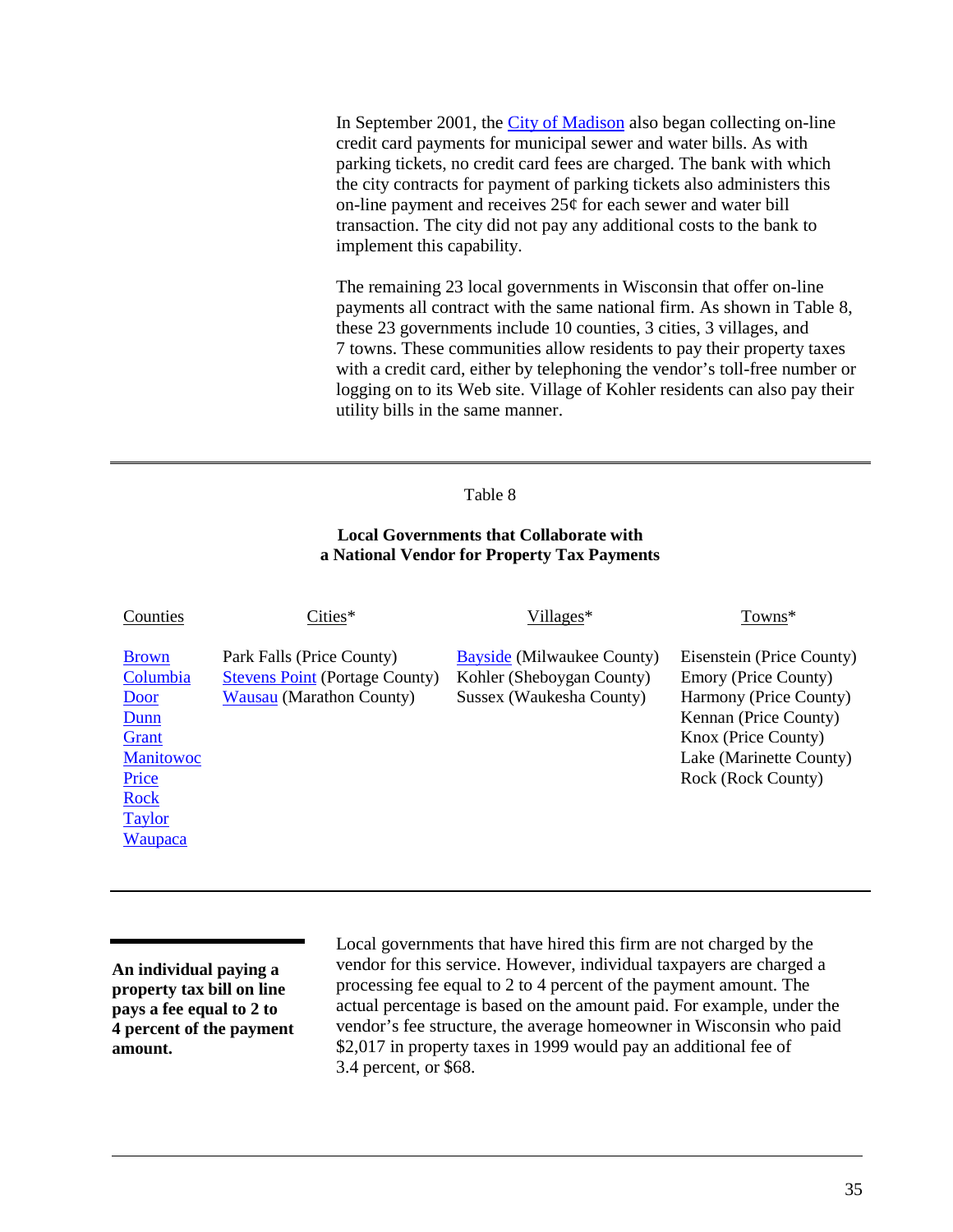We spoke with several local officials, mostly treasurers, whose governments had contracts with this vendor for property tax payment purposes. All were satisfied with the service. Local officials can follow payment activity at the vendor's Web site and also receive daily reports on payments made. The officials indicated they contracted with this vendor to meet taxpayer requests to pay taxes with a credit card. Contracting allows the local governments to increase payment options without additional costs. If the local governments had collected credit card payments directly, they would have had to enter into agreements with individual credit card companies and determine whether credit card processing fees would be subsidized, as the City of Madison did for its on-line payments.

While satisfied with the service provided by the vendor, local government officials with whom we spoke also reported very low participation by local residents. They estimated that less than 1 percent of taxpayers used this service. Most believe this is because of the high processing fee.

We found that only a few of the communities contracting with the vendor advertised the on-line credit card payment option on their own Web sites: 10 of the 23 governments that contract with this vendor do not have Web sites, and only 5 of the remaining 13 local governments' Web sites[—Brown,](http://www.co.brown.wi.us/) [Columbia,](http://www.co.columbia.wi.us/) and [Waupaca](http://www.co.waupaca.wi.us/) counties and the cities of [Stevens Point](http://ci.stevens-point.wi.us/) and [Wausau—](http://www.ci.wausau.wi.us/)contain working links to the vendor's Web site. Some communities advertise the on-line property tax payment option in other ways. For example, in addition to including a direct link on its Web site, the City of Stevens Point also advertised this payment option in a city newsletter mailed to residents, and the Village of Bayside printed a notice provided by the vendor that advertises the service in property tax bill mailings.

In addition to reviewing the e-government activities of Wisconsin local governments, we reviewed ten local government Web sites in other states that we had identified or that had been identified in e-government publications and articles as having advanced e-government capabilities. We found that five provided for on-line payment of parking tickets, three allowed on-line payment of property taxes, and two provided individuals the capability to apply and pay for building and other permits on line.

Several of the local government Web sites we reviewed offered other e-government services in addition to on-line payments. For example, in California, both Orange and Nevada counties allow taxpayers to submit on-line forms that provide information from which the County Treasurer can bill a specific amount to the taxpayer's checking account on a onetime basis. Other local governments, such as Minneapolis and Denver, provide on-line options to sign up for automatic utility billing and payment from rate-payers' checking accounts.

**Paying property taxes on line is uncommon because of the high fees.**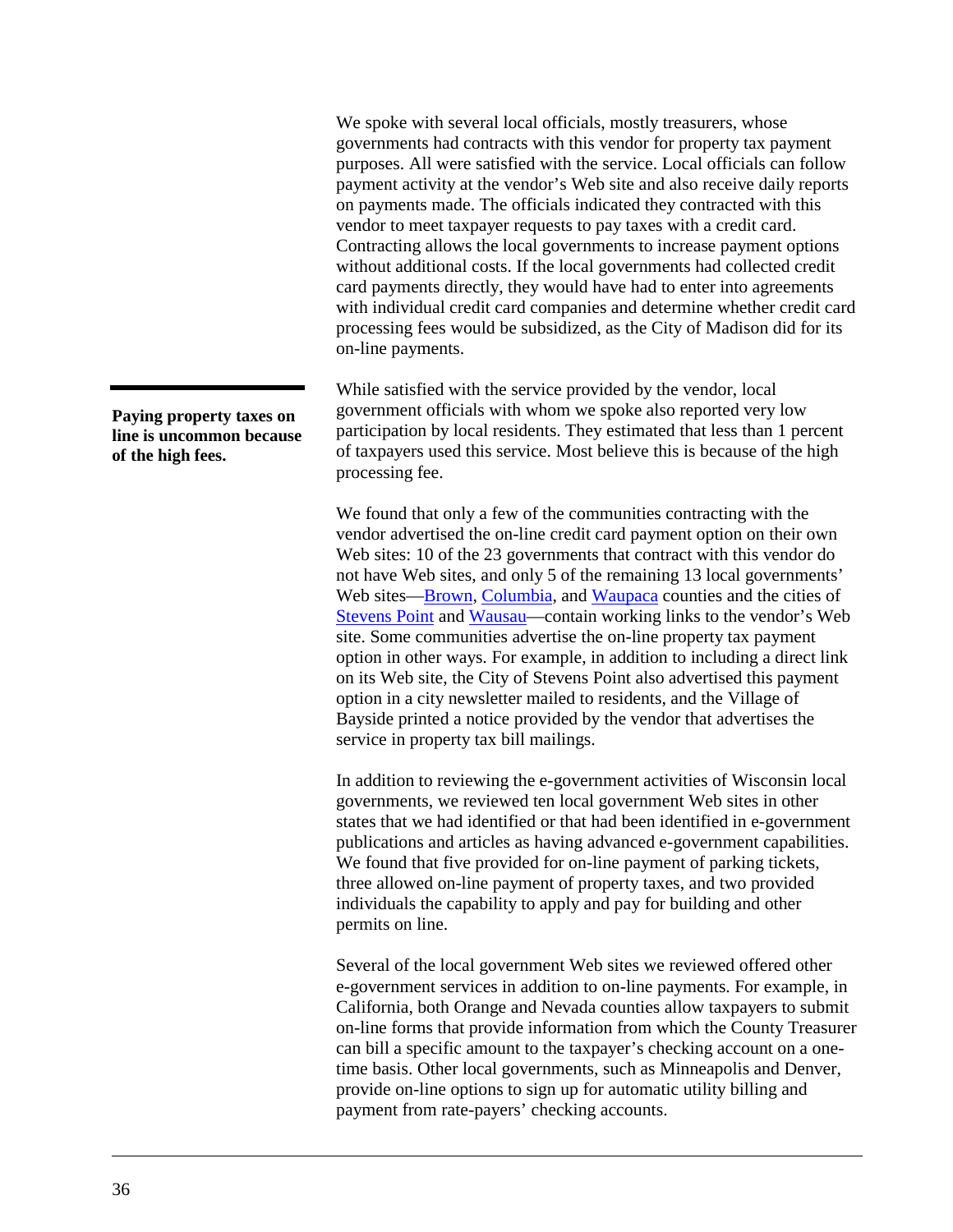# **Planned Expansion of E-Government**

Although the literature and studies of e-government indicate the need to increase the number and types of on-line services, most of the 133 local governments that responded to our survey indicated they do not have either the current capacity or any immediate plans to allow the public to conduct government business on line. Many cited concerns over the cost of developing such services. The form used for our on-line survey, with the answers provided by responding counties and municipalities, is Appendix 6.

## **County Plans**

We received 37 responses from counties regarding their current capabilities and future plans to develop on-line financial transactions. Eight of the responding counties[—Brown,](http://www.co.brown.wi.us/) [Columbia,](http://www.co.columbia.wi.us/) [Door,](www.co.door.wi.us) [Grant,](http://grantcounty.org/) [Manitowoc,](http://www.co.manitowoc.wi.us/) [Rock,](http://www.co.rock.wi.us/) [Taylor,](http://www.taylor-county.com/) and [Waupaca—](http://www.co.waupaca.wi.us/)currently make on-line payment of taxes available. Five counties indicated they planned to expand or implement on-line payment capabilities within the next 12 months:

- [Ta](http://www.taylor-county.com/)ylor County plans to offer on-line payments of fines, permits, licenses, and utility bills;
- Waukesha County plans to offer on-line tax, permit, and license payments;
- [Mi](http://www.co.milwaukee.wi.us/)lwaukee County plans to offer on-line permit, fine, and license payments;
- Marquette County plans to offer on-line permit payments; and
- Racine County plans to offer on-line tax payments.

As shown in [Table 9,](#page-41-0) a small number of counties plan to offer these types of services within the next year; however, 35.1 percent or more of the counties responding had no plans to offer any of these services at any time.

**Many local governments have no immediate plans to implement on-line financial transactions.**

**Five counties plan to offer or expand on-line transaction capabilities within the next 12 months.**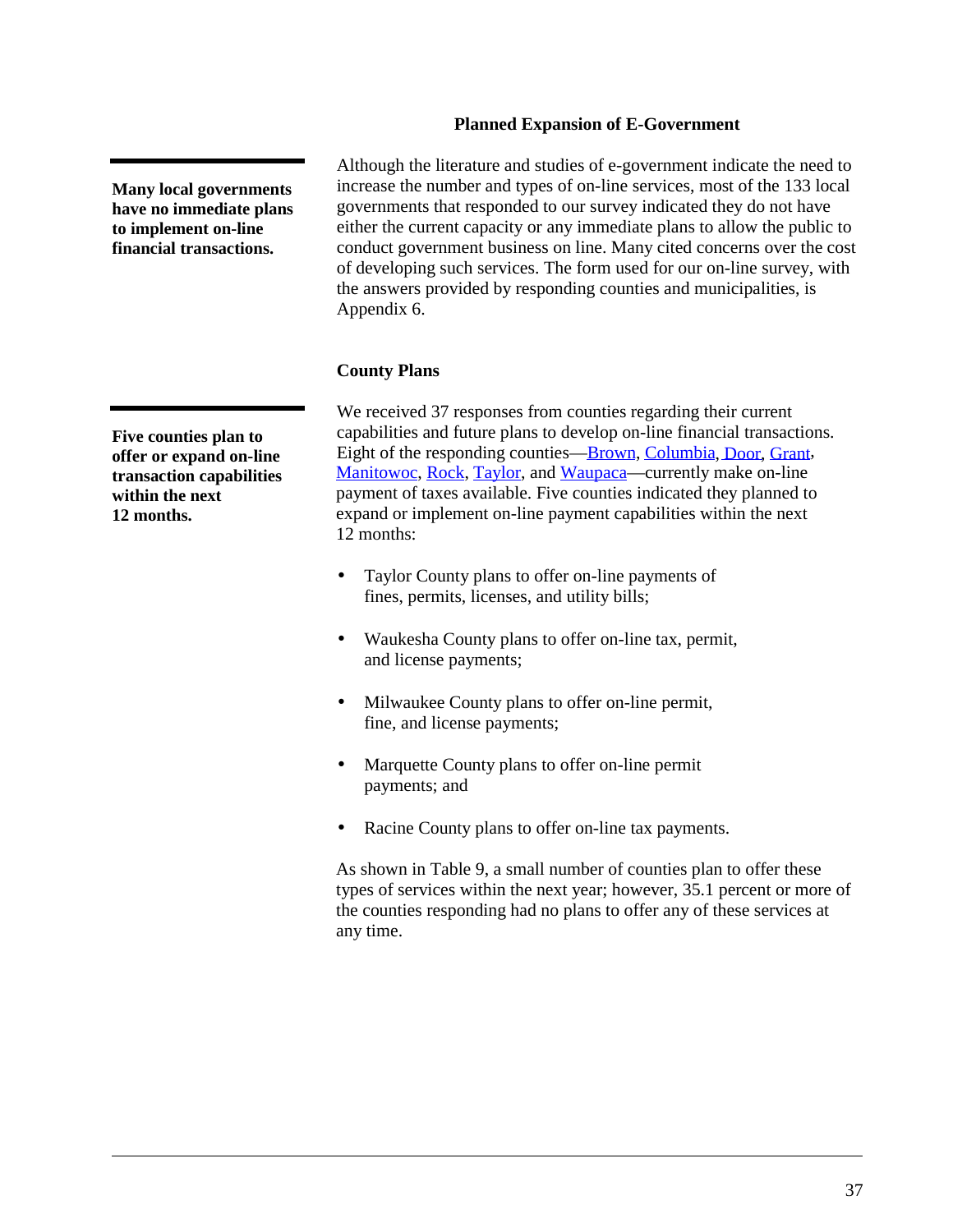<span id="page-41-0"></span>

| On-Line<br>Payment of<br>Fines | On-Line<br>Purchase of<br>Licenses | $On$ -Line<br>Purchase<br>of Permits | On-Line<br>Payment<br>of Taxes | On-Line<br>Payment of<br><b>Utility Bills</b> |
|--------------------------------|------------------------------------|--------------------------------------|--------------------------------|-----------------------------------------------|
| $\theta$                       | $\theta$                           | 0                                    | 8                              | $\theta$                                      |
| $\overline{2}$                 | 3                                  | 4                                    | $\overline{c}$                 |                                               |
| 6                              | 13                                 | 13                                   | 10                             |                                               |
| <u>29</u>                      | <u>21</u>                          | $\overline{20}$                      | <u> 17</u>                     | 35                                            |
| 37                             | 37                                 | 37                                   | 37                             | 37                                            |
|                                |                                    |                                      |                                |                                               |

#### **Current and Future On-Line Financial Transaction Capability for Counties** (37 Respondents)

## **City Plans**

Because cities provide many public services, they have more opportunities to offer on-line financial transactions. Four of the 57 cities responding to our on-line survey indicated they currently offer an on-line financial transaction capability: [Madison](http://www.ci.madison.wi.us/) for on-line payment of parking tickets and sewer and water bills, [La Crosse](http://www.cityoflacrosse.org/) for on-line payment of parking tickets, and [Stevens Point](http://ci.stevens-point.wi.us/) and [Wausau](http://www.ci.wausau.wi.us/) for on-line payment of property taxes. As shown in [Table 10,](#page-42-0) 6 cities, or 10.5 percent of those responding, indicated they planned to offer on-line purchasing of permits within one year, and 4 cities, or 7.0 percent, planned to offer on-line payment of taxes within one year. However, 24.6 percent of the cities responding have no long-term plans to offer on-line financial transactions.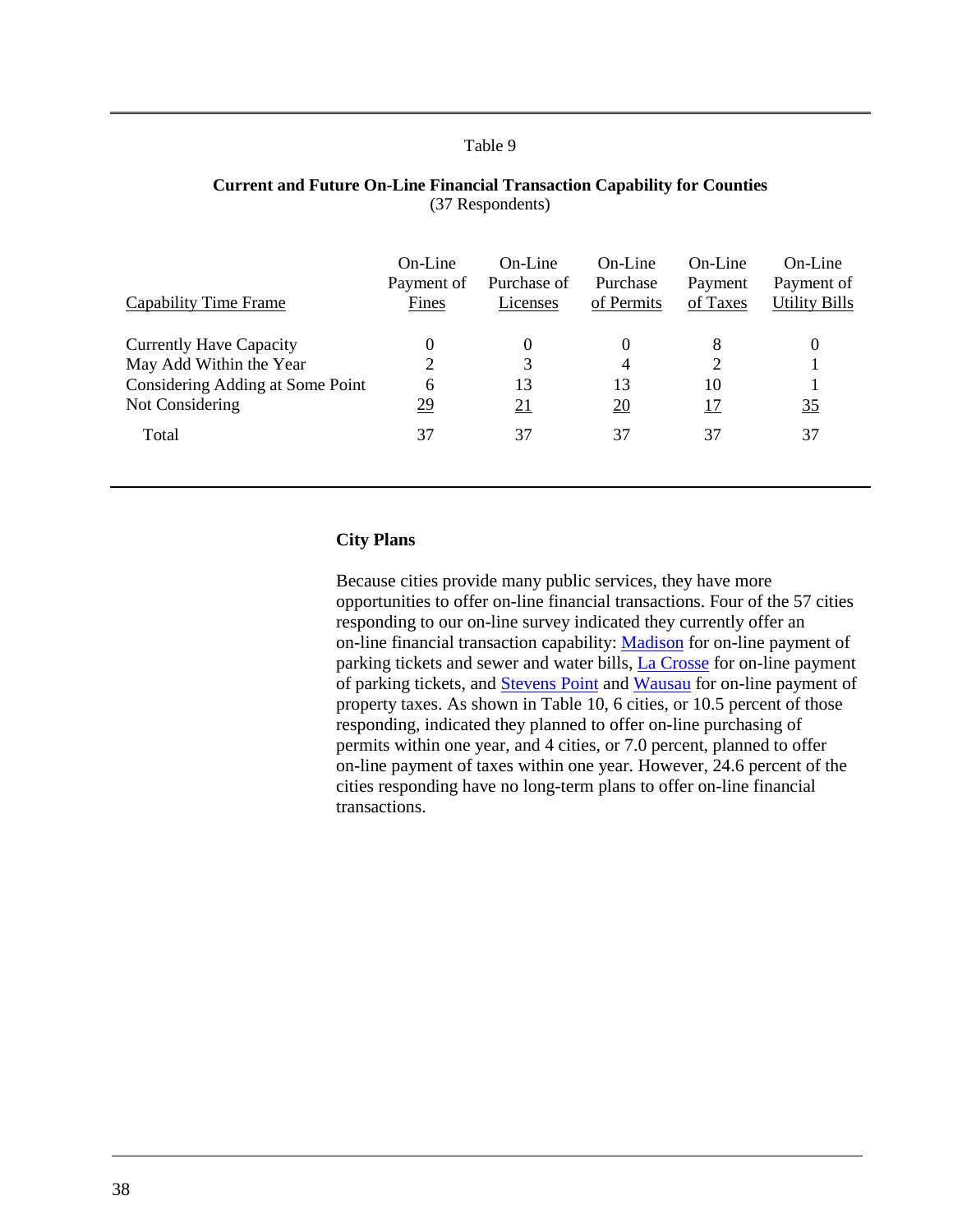<span id="page-42-0"></span>

| Capability Time Frame            | On-Line<br>Payment of<br>Fines | $On-I$ ine<br>Purchase of<br>Licenses | On-Line<br>Purchase of<br>Permits | On-Line<br>Payment<br>of Taxes | $On$ -Line<br>Payment of<br><b>Utility Bills</b> |
|----------------------------------|--------------------------------|---------------------------------------|-----------------------------------|--------------------------------|--------------------------------------------------|
| <b>Currently Have Capacity</b>   | 2                              | 0                                     | 0                                 | 2                              |                                                  |
| May Add Within the Year          | 4                              | $\overline{2}$                        | 6                                 | 4                              |                                                  |
| Considering Adding at Some Point | 29                             | 28                                    | 30                                | 27                             | 29                                               |
| Not Considering                  | 22                             | 27                                    | $\overline{21}$                   | $\overline{24}$                | 22                                               |
| Total                            | 57                             | 57                                    | 57                                | 57                             | 57                                               |
|                                  |                                |                                       |                                   |                                |                                                  |

#### **Current and Future On-Line Financial Transaction Capability for Cities** (57 Respondents)

**Eight cities plan to offer or expand on-line transaction capabilities within the year.**

Eight cities responding to our on-line survey indicated they would develop or expand on-line transaction capabilities within the year:

- [Mi](http://www.ci.mil.wi.us/)lwaukee plans to add on-line purchase of licenses and permits, along with on-line payment of fines, taxes, and utility bills;
- Fitchburg plans to offer on-line fine, permit, tax, and utility bill payment;
- Waukesha plans to offer on-line fine, license, permit, and utility bill payment;
- Watertown plans to offer on-line fine, tax, and utility bill payment;
- Verona plans to offer on-line permit and utility bill payment;
- Marshfield and Oak Creek plan to offer on-line permit payment; and
- Madison plans to add on-line tax payments.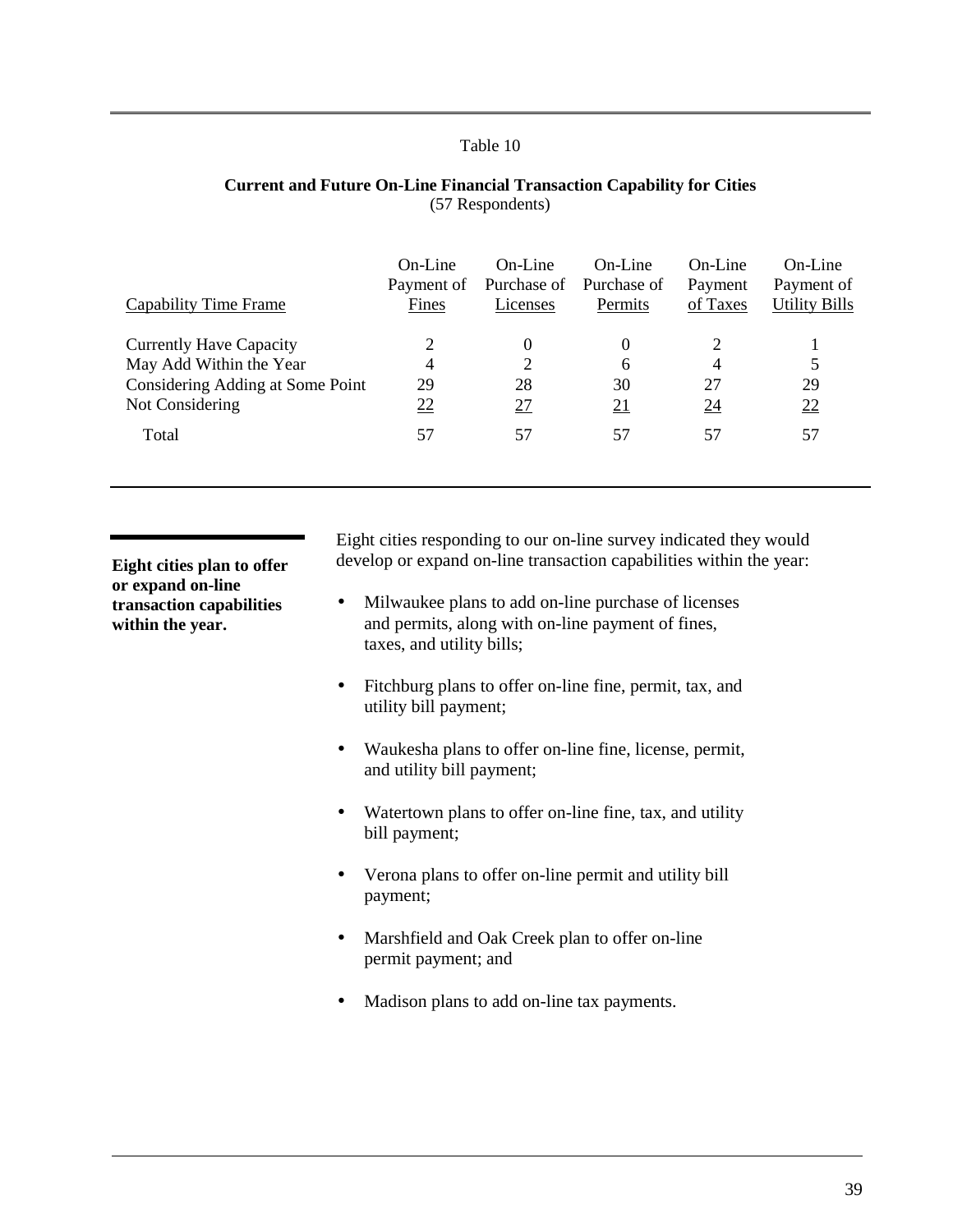## **Village and Town Plans**

Since towns and villages provide fewer services than counties and cities do, it is not surprising that fewer towns and villages offer or plan to offer on-line financial transaction capabilities. As shown in Table 11, none of the 26 villages or 13 towns that responded to our survey currently provide on-line financial transactions, nor do they plan to offer them within the year. Thirteen of the 26 villages reported some interest in on-line transactions:

- Brown Deer, Grafton, Greendale, and Whitefish Bay are considering all five types of financial transactions;
- Deerfield, Fox Point, Shorewood Hills, and Weston are considering four types of on-line financial transactions;
- Menominee Falls is considering three types of online financial transactions;
- East Troy is considering two types of on-line financial transactions; and
- Germantown, Oostburg, and Waunakee are each considering one type of on-line financial transaction.

## Table 11

## **Current and Future On-Line Financial Transaction Capability for Villages and Towns** (39 Respondents)

| Capability Time Frame            | On-Line<br>Payment of<br>Fines | On-Line<br>Licenses | On-Line<br>Purchase of Purchase of<br>Permits | On-Line<br>Payment<br>of Taxes | $On$ -Line<br>Payment of<br><b>Utility Bills</b> |
|----------------------------------|--------------------------------|---------------------|-----------------------------------------------|--------------------------------|--------------------------------------------------|
| <b>Currently Have Capacity</b>   | 0                              | 0                   | 0                                             | 0                              | $\theta$                                         |
| May Add Within the Year          | 0                              | 0                   | 0                                             | 0                              | $\Omega$                                         |
| Considering Adding at Some Point | 11                             | 10                  | 12                                            | 12                             | 14                                               |
| Not Considering                  | <u>28</u>                      | <u>29</u>           | <u>27</u>                                     | $\overline{27}$                | 25                                               |
| Total                            | 39                             | 39                  | 39                                            | 39                             | 39                                               |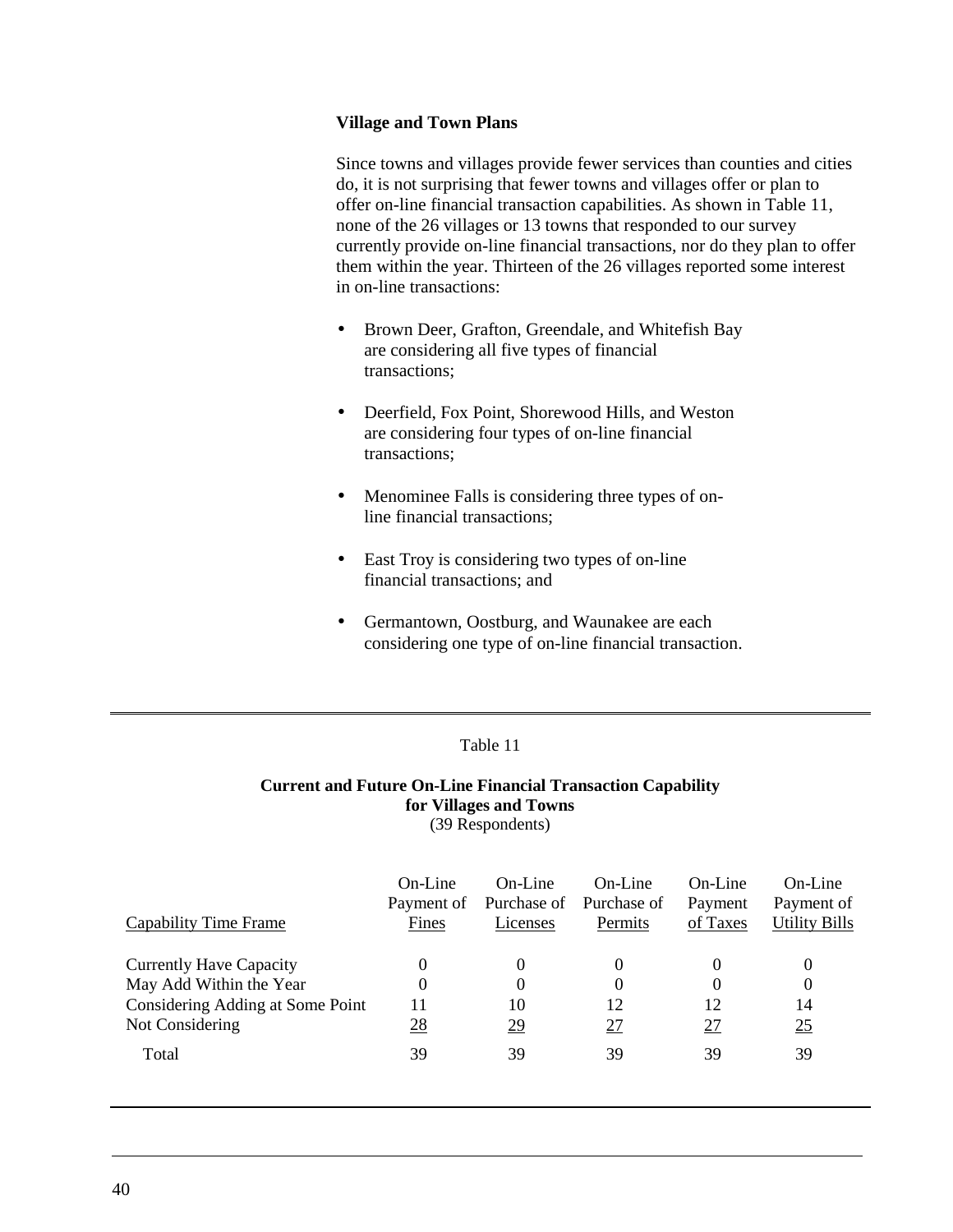Five towns expressed interest in developing on-line transaction capabilities:

- Brookfield officials are considering on-line payment of permits;
- Westport officials are considering on-line payment of utility bills;
- Dunn officials are considering on-line payment of fines, licenses, and taxes; and
- Menasha and Rome officials are considering on-line payment of fines, licenses, permits, taxes, and utility bills.

**Cost is the major reason local governments do not plan to offer on-line transactions.**

In our on-line survey, we also asked local government officials for the reason they were not interested in offering on-line financial transactions. As shown in Table 12, 65 of the 102 local governments responding to this question indicated they were constrained by costs. Almost half of those responding indicated a lack of interest by elected officials or department managers. Somewhat more than one-quarter of those responding indicated a lack of public demand for these transactions, reflecting local government recognition that residents may not want to pay bills or taxes on line. Eleven local governments indicated they believed it would be difficult to find a partner or vendor with which to contract to help implement on-line financial transactions.

Table 12

**Reasons Provided by Local Governments for Not Implementing On-Line Financial Transactions** (102 respondents)

| Reason                            | Number of Local Governments* |
|-----------------------------------|------------------------------|
| Cost                              | 65                           |
| <b>Staff</b>                      | 58                           |
| Lack of Local Government Interest | 49                           |
| Lack of Public Support/Demand     | 27                           |
| Lack of Vendors                   |                              |

\* More than one response could be provided.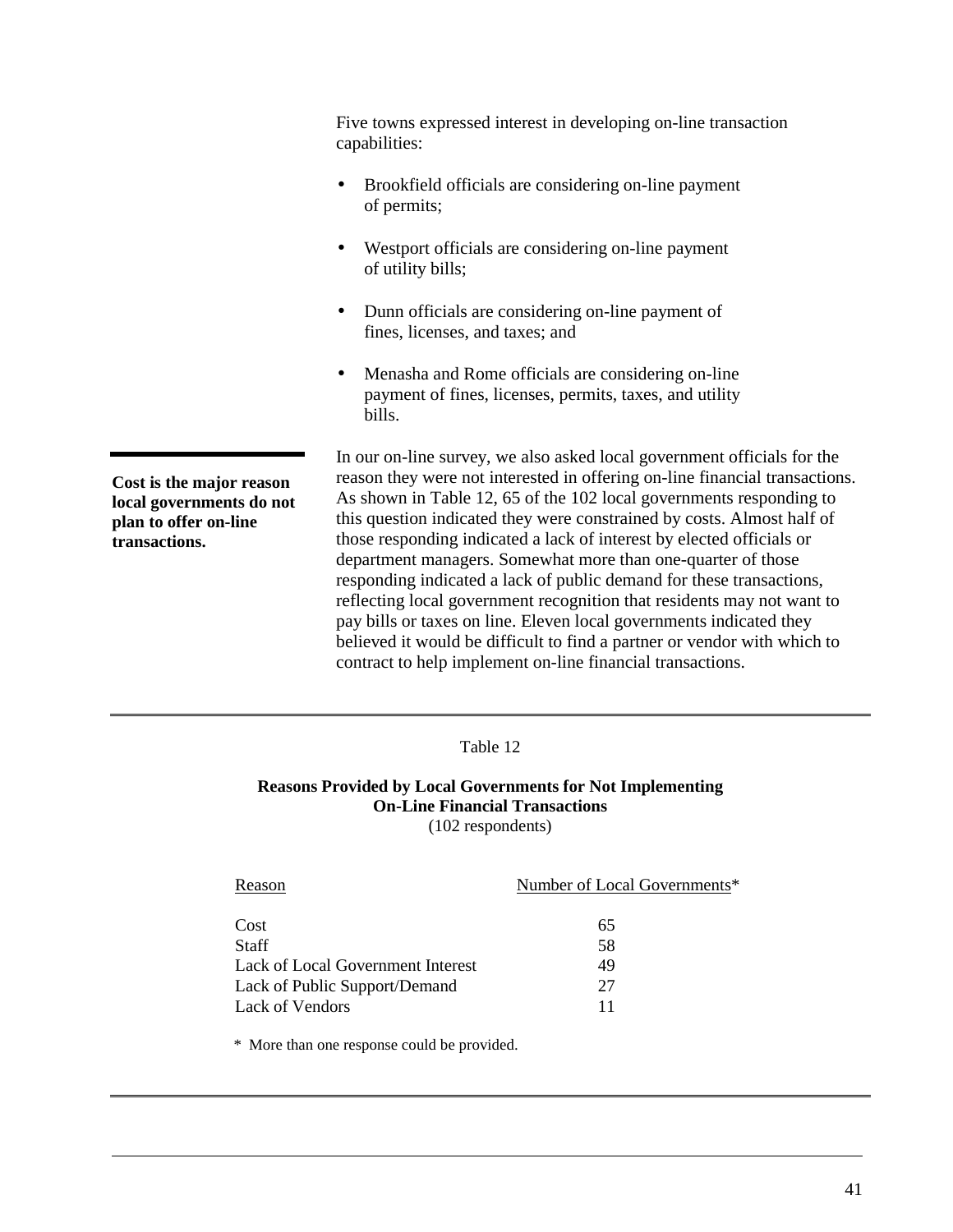Eighteen local governments also provided individual comments concerning their reasons for not providing or planning to provide on-line financial transactions. For example:

- Kenosha County indicated it preferred to first focus on increasing the informational content of its Web site;
- the Village of Brown Deer, in Milwaukee County, indicated it preferred to first upgrade its computer hardware capabilities;
- the Village of Shorewood Hills, in Dane County, indicated it preferred to first address on-line security concerns; and
- the City of Waupun, in Dodge County, indicated that its municipal Web site had only recently been developed.

## **On-Line Procurement**

Approximately one-third of the local governments responding to our survey indicated that they either currently use the Internet to purchase goods or plan to do so within the next year. Local governments report using Internet resources such as the commercial auction Web site eBay.com and the State of Wisconsin's VendorNet program to obtain discounted office supplies and computers. Currently, 59 of the 225 local governments whose Web sites we reviewed (26.2 percent) subscribe to VendorNet. While local governments can obtain information on line about vendors selling goods and services, only one vendor has the capability to allow local governments to place orders on line.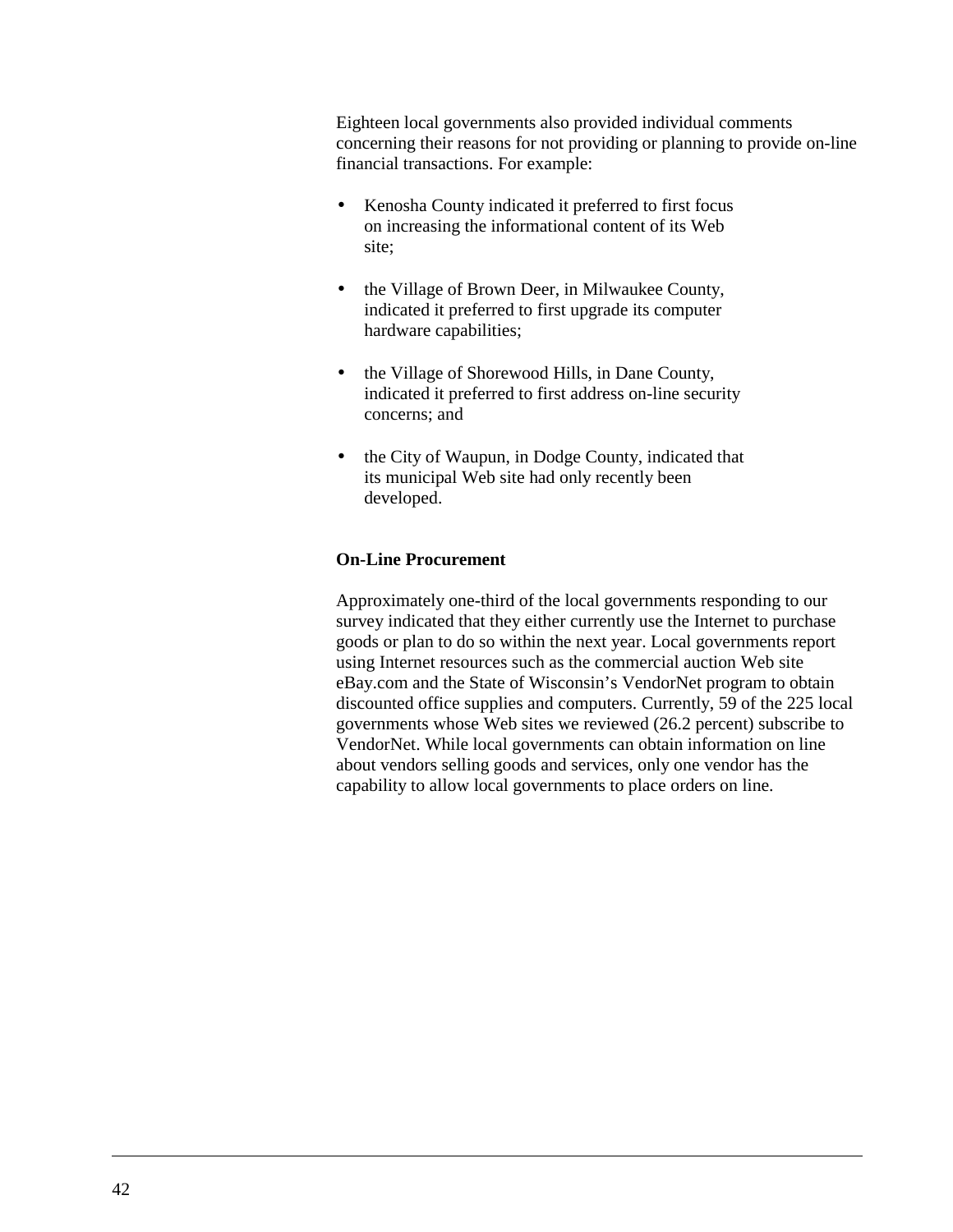Some local governments have obtained specialized equipment from on-line vendors. For example, the City of Middleton reported it purchased bulletproof vests for its police officers on line. In addition, a few governments, such as Rock County, use commercial Web sites to request individual vendor bids. As shown in Table 13, counties and cities are more likely to use on-line procurement than are towns and villages with smaller populations. For example, 23 of the city governments responding to our survey (41.3 percent) indicated that they were either already obtaining goods on line or would be doing so within 12 months. However, only 3 village governments (11.5 percent) reported that they were using or planning to use on-line procurement services.

#### Table 13

## **Local Government On-Line Procurements Efforts** (132 respondents)

|          | Currently Procuring On Line or<br>Planning to Next Year | No Immediate Plans to<br>Procure On Line |
|----------|---------------------------------------------------------|------------------------------------------|
| Counties | 14                                                      | 23                                       |
| Cities   | 23                                                      | 33                                       |
| Villages | 3                                                       | 23                                       |
| Towns    |                                                         | <u>10</u>                                |
| Total    | 43                                                      | 89                                       |
|          |                                                         |                                          |

**\*\*\*\***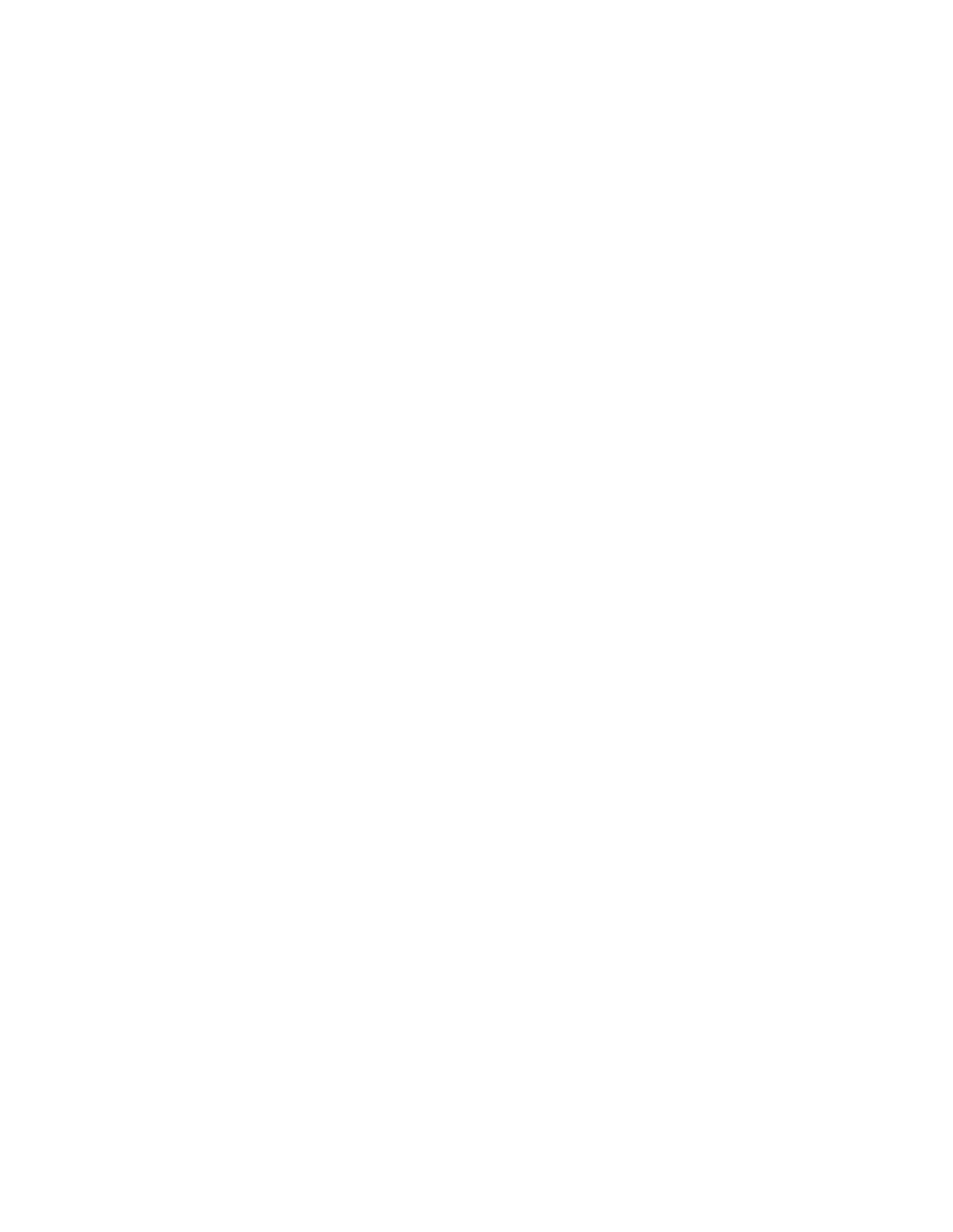**Cost, access, security, and privacy are issues to consider.**

In addition to determining what information to include on a Web site and the way in which this information will be presented, local governments must address other concerns in developing e-government services:

- the cost of developing and maintaining a Web site;
- public access to the Internet; and
- precautions to protect Web site security and personal privacy.

If local governments do not consider these issues, the extent to which all citizens, as well as the government, will realize the advantages of e-government services will be limited.

## **Funding E-Government Services**

Providing e-government services requires expenditures for both development and ongoing maintenance. Costs to develop and maintain local government Web sites have varied among Wisconsin communities.

## **Web Site Development and Maintenance Costs**

The three different types of costs that a local government will typically incur when developing and maintaining its Web site are:

- development and launch costs, which can include the costs of software, a Web site host, and Webmaster services to create and link the Web pages for access;
- maintenance costs, which can include the costs of updating information, such as posting the minutes of a recent local government meeting; repairing problems, such as non-working links to other Web sites; and updating software to guard against viruses and other on-line risks; and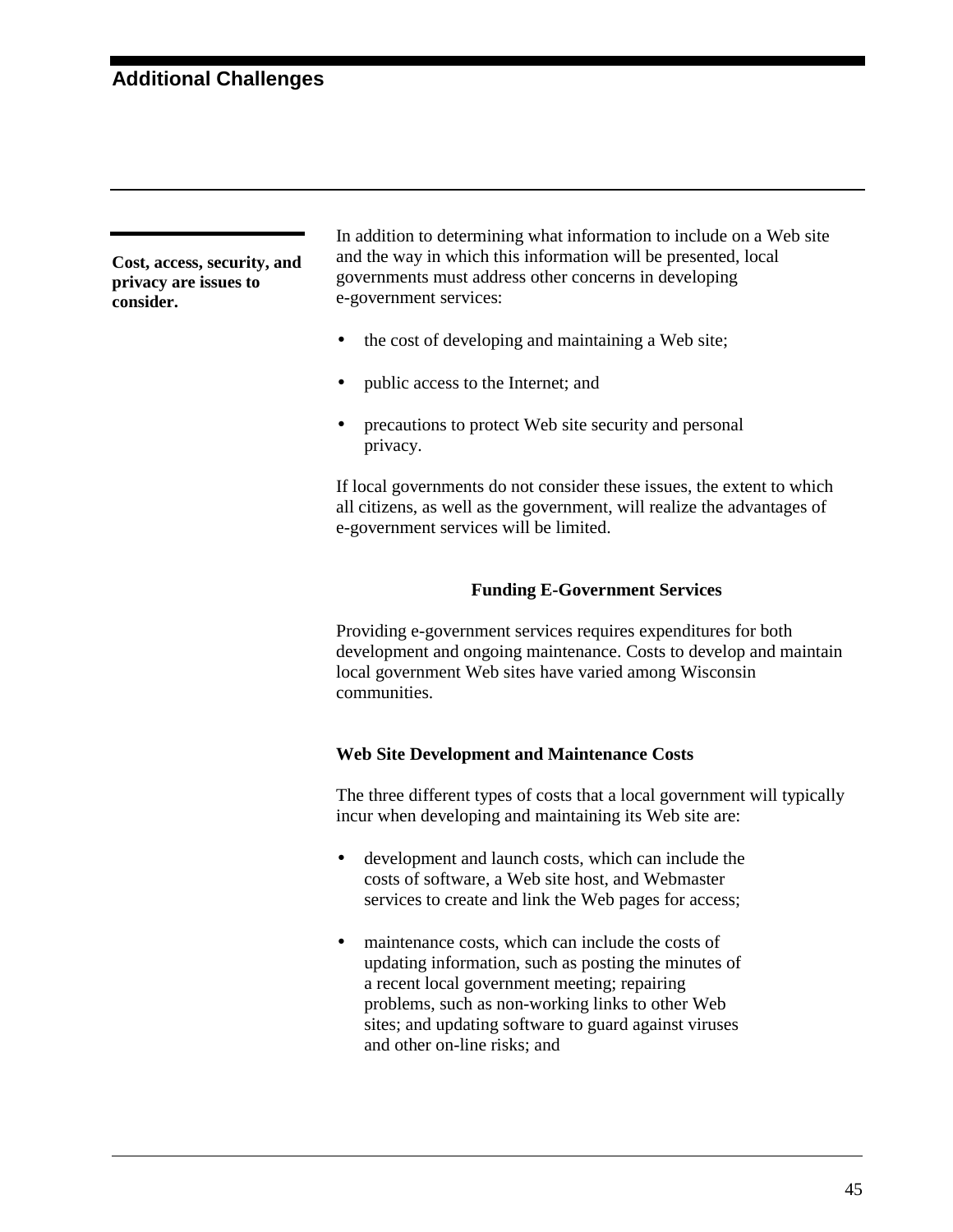• upgrade and enhancement costs, which can include the costs of upgrading current computer software and hardware and adding new, additional capabilities, such as the ability to accept on-line applications or process purchases.

**45.1 percent of local governments used only their own staff to develop their Web sites.**

In our on-line survey, we asked local government officials to indicate the type of staff used in each phase of their Web site development, maintenance, and upgrade, as well as to estimate the costs they incurred in each area. Most local governments indicated that they used department staff to develop a Web site. As shown in Table 14, 60 of 133 respondents (45.1 percent) reported using department staff, and an additional 44 (33.1 percent) used a combination of department and contracted vendor staff.

#### Table 14

### **Type of Staff Used for Web Site Development**

| <b>Type of Staff</b>     | County           | City             | Village     | Town           | Total | Percentage<br>of Total |
|--------------------------|------------------|------------------|-------------|----------------|-------|------------------------|
| Department Staff         | 18               | 25               | 14          | 3              | 60    | 45.1%                  |
| Combination              | 14               | 18               | 7           | 5              | 44    | 33.1                   |
| <b>Contracted Vendor</b> | 3                | 13               | 3           | 3              | 22    | 16.5                   |
| Volunteer                | $\boldsymbol{0}$ |                  | 2           | 2              | 5     | 3.8                    |
| Did Not Respond          | 2                | $\boldsymbol{0}$ | $\mathbf 0$ | $\overline{0}$ | └     | 1.5                    |
| Total                    | 37               | 57               | 26          | 13             | 133   | 100.0%                 |
|                          |                  |                  |             |                |       |                        |

Local governments appear to have placed a greater reliance staff to maintain their Web sites than to develop them. As shown in [Table 15,](#page-50-0) 62.4 percent of our on-line survey respondents indicated they use department staff exclusively to maintain their Web sites. This may occur because developing a Web site is more time-intensive than maintenance is.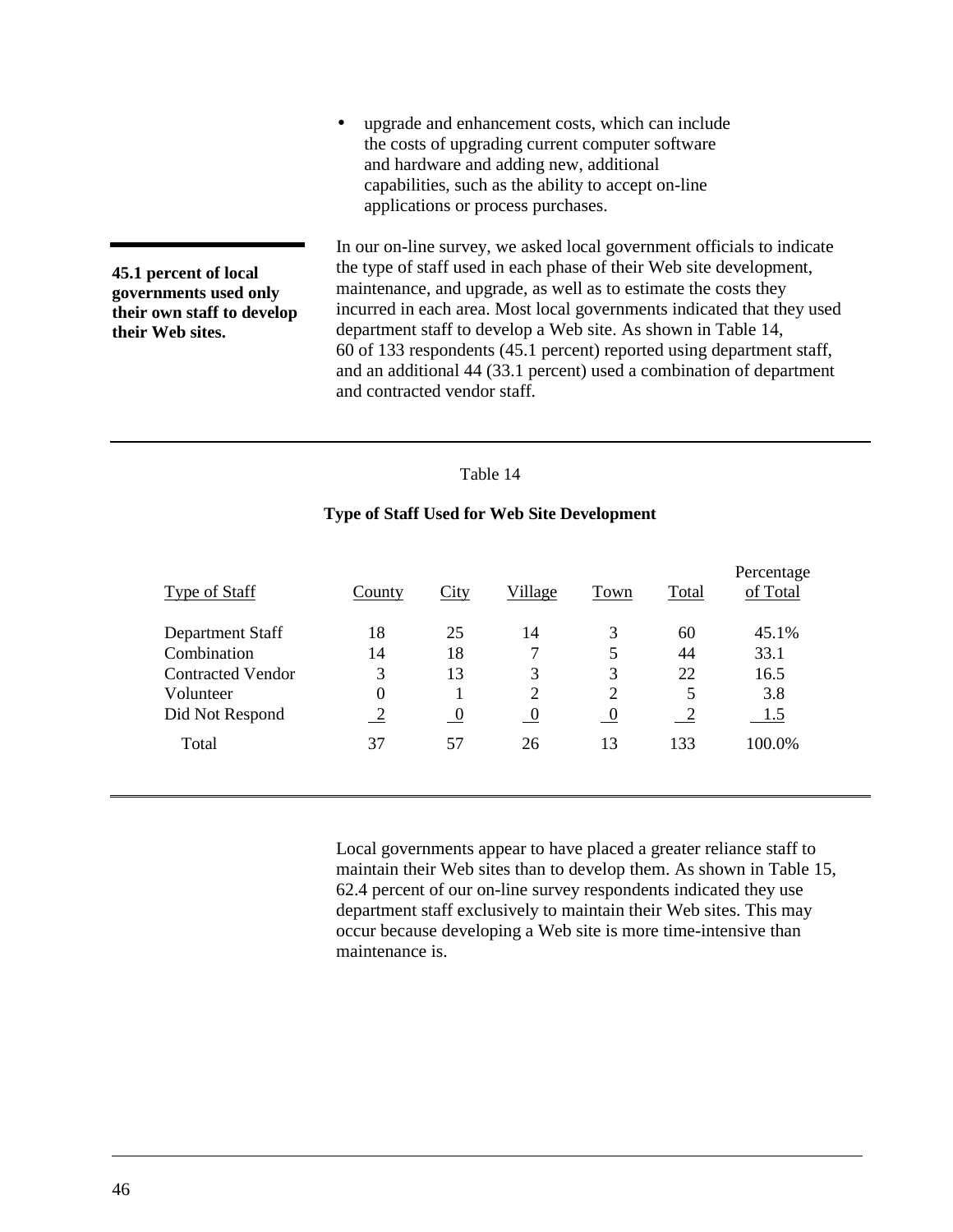<span id="page-50-0"></span>

| <b>Type of Staff</b>     | County           | City | Village        | Town           | Total          | Percentage<br>of Total |
|--------------------------|------------------|------|----------------|----------------|----------------|------------------------|
| Department Staff         | 26               | 35   | 17             | 5              | 83             | 62.4%                  |
| Combination              | 9                | 11   | $\overline{2}$ | 4              | 26             | 19.6                   |
| <b>Contracted Vendor</b> |                  | 9    | $\overline{2}$ | 2              | 14             | 10.5                   |
| Volunteer                | $\boldsymbol{0}$ |      | 3              | 2              | 6              | 4.5                    |
| Did Not Respond          |                  |      | $\sqrt{2}$     | $\overline{0}$ | $\overline{4}$ | 3.0                    |
| Total                    | 37               | 57   | 26             | 13             | 133            | 100.0%                 |
|                          |                  |      |                |                |                |                        |

### **Type of Staff Used for Web Site Maintenance**

**Costs to develop and launch a Web site vary widely.**

Expenditures for developing and launching a Web site are for staff compensation as well as for hardware, software, and other equipment. As shown in [Table 16,](#page-51-0) 57.1 percent of the survey respondents indicated they spent less than \$5,000 to develop and launch their Web sites, and 75.9 percent of respondents spent less than \$10,000. Among responding counties, 37.8 percent indicated they spent less than \$5,000. For cities, the figure was 54.4 percent. Some communities were able to minimize their costs by using volunteers or low-cost software.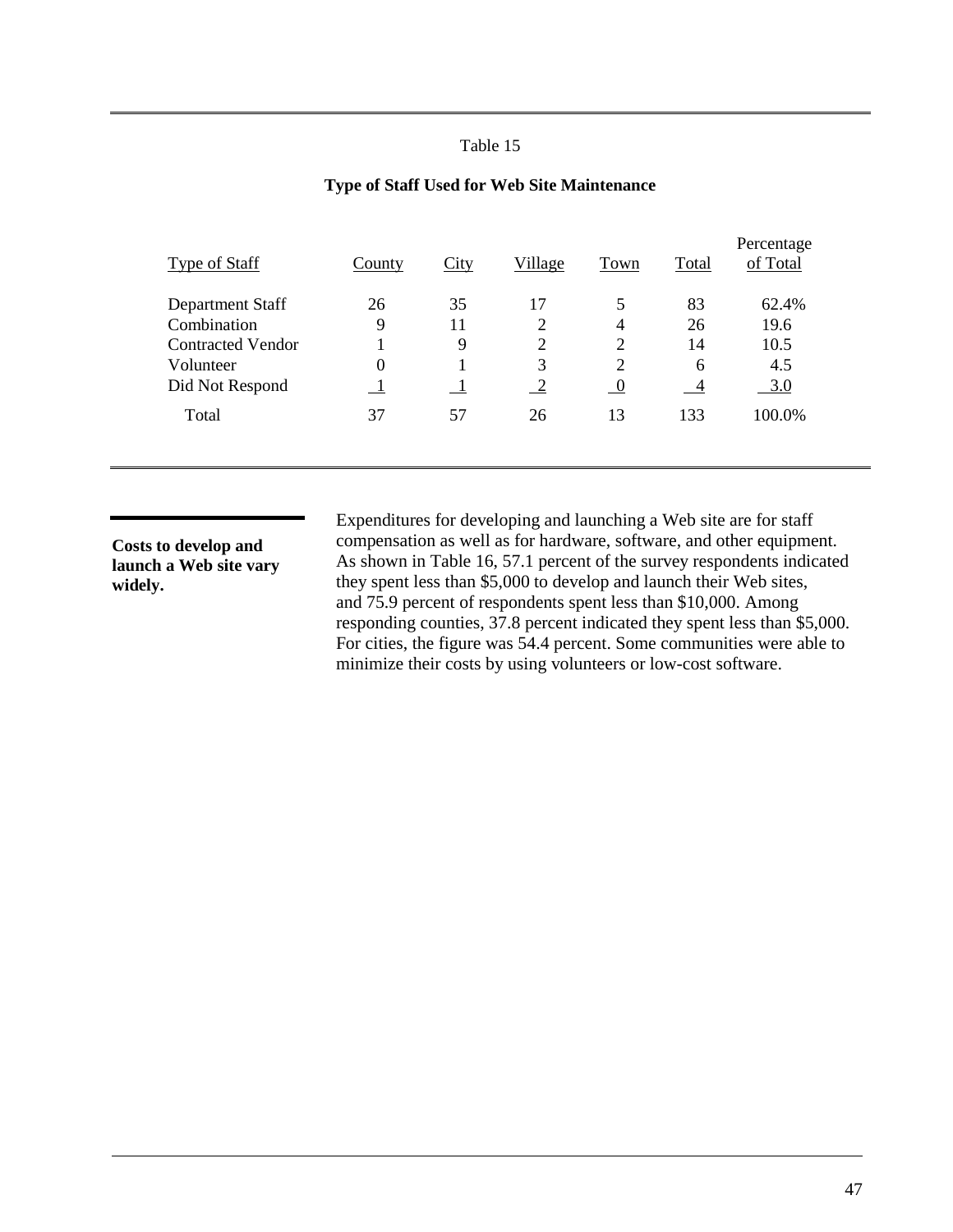<span id="page-51-0"></span>

| <b>Reported Cost</b>        | County         | City     | Village        | Town     | Total | Percentage<br>of Total |
|-----------------------------|----------------|----------|----------------|----------|-------|------------------------|
| Less than $$5,000$          | 14             | 31       | 20             | 11       | 76    | 57.1%                  |
| \$5,000 through \$9,999     | 6              | 14       | 3              | 2        | 25    | 18.8                   |
| \$10,000 through \$24,999   | 6              | 6        | 3              | 0        | 15    | 11.3                   |
| \$25,000 through \$49,999   | 4              | 3        | 0              | 0        |       | 5.2                    |
| \$50,000 through \$99,999   | $\overline{2}$ |          | 0              | 0        | 3     | 2.3                    |
| \$100,000 through \$249,999 | $\gamma$       |          | 0              | 0        | 3     | 2.3                    |
| \$250,000 and More          |                | $\theta$ | $\Omega$       | 0        |       | 0.7                    |
| Did Not Respond             | 2              |          | $\overline{0}$ | $\theta$ | 3     | 2.3                    |
| Total                       | 37             | 57       | 26             | 13       | 133   | 100.0%                 |
|                             |                |          |                |          |       |                        |

#### **Costs to Develop and Launch a Local Government Web Site**

**Alternative methods exist to reduce the cost of developing and launching a Web site.**

A \$5,000 expenditure for Web site development may, however, be prohibitive for smaller communities. One low-cost way to obtain assistance in developing a Web site that may be available in the future is through the newly created Wisconsin Department of Electronic Government, which is establishing a program to develop and host local government Web sites. The Department developed [Oneida County'](http://www.co.oneida.wi.us/)s Web site as a pilot project and established a series of templates that can be used for other county government Web sites. Other services the Department plans to offer include storage of large data sets, security and virus protection, and disaster recovery. The Department is currently working with one other county. While the Department did not charge Oneida County a fee, it is in the process of establishing costs for its services and estimates the start-up cost for a basic Web site may be between \$1,000 and \$1,200, and the monthly hosting cost may be \$50.

In addition, alliances and partnerships for developing and maintaining low-cost Web sites have been developing nationally between municipalities and other groups, including private companies. For example, in June 2001 a relatively low-cost Web site development tool for local governments became available nationally. This tool was created to assist the League of Minnesota Cities and the International City/County Management Association (ICMA) in offering low-cost Web sites to Minnesota cities. When the company that created this tool chose to make it available nationally, the ICMA agreed to help promote it. The Web site development tool may be best suited for smaller governments, or those serving populations below 60,000, but it is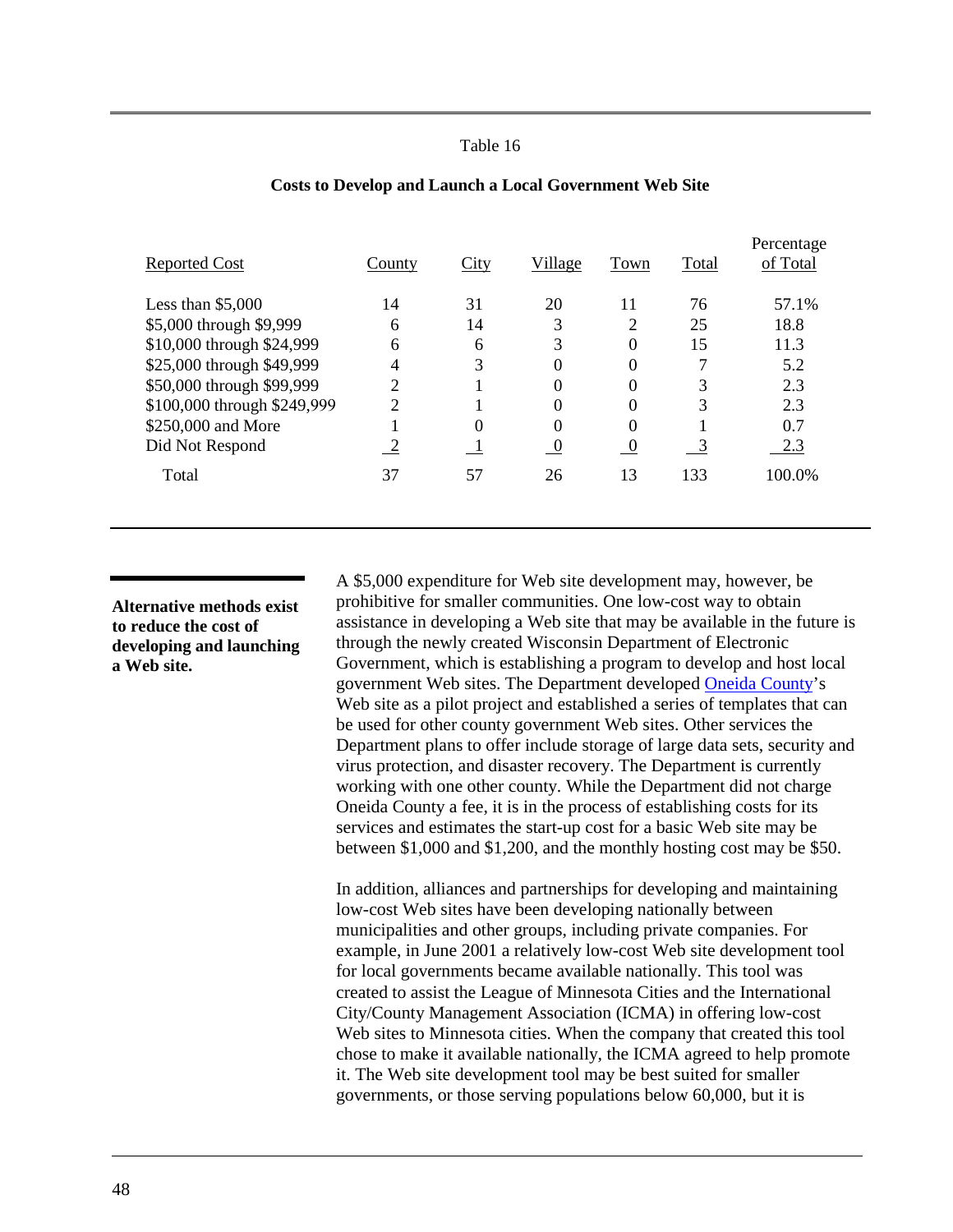available to all local governments, including non-ICMA members. Of the approximately 100 cities nationwide that are using the tool, the largest is Minnetonka, Minnesota, which has a population of approximately 52,000.

A sliding fee scale is applied to the local governments that use this tool. As of October 2001, communities that are members of the ICMA will pay licensing fee and a Web site hosting fee that is established based on their size. For example:

- a community with a population of less than 500 will pay a \$200 one-time licensing fee and a \$20 per month hosting fee;
- a community with a population between 10,000 and 14,999 will pay a \$900 one-time licensing fee and a \$50 per month hosting fee; and
- a community with a population between 50,000 and 59,999 will pay a \$2,700 one-time licensing fee and a \$100 per month hosting fee.

Larger communities negotiate the licensing and hosting fee with the company. The company also offers customized Web site design and development services to local governments for an additional fee.

As of October 2001, the [Village of Fox Point](http://www.53217.com/FoxPoint/) was the only local government in Wisconsin using this service, although several others are considering it. The village, with a population of approximately 7,000, has paid a \$700 licensing fee and will be paying a \$40 per month hosting fee to the company. The village indicated it selected this company's services over other less-expensive options because the tool available from the company working with the ICMA presented several advantages: it allowed village staff to create the Web site without having to be familiar with computer programming language, and it allows the Web site to be updated frequently by village.

In addition, the National League of Cities (NLC) and a major technology corporation are working with 12 municipal leagues in approximately 50 cities and towns nationwide to encourage e-government by offering local governments a low-cost Web site development tool, as well as high-speed Internet access. To participate, local governments pay a \$295 set-up fee and a monthly fee of approximately \$56. The precise monthly fee is established by each state's municipal league. The NLC anticipates making this opportunity available to other interested state municipal leagues by January 2002. The NLC also plans to expand Web site tools to include on-line payment options.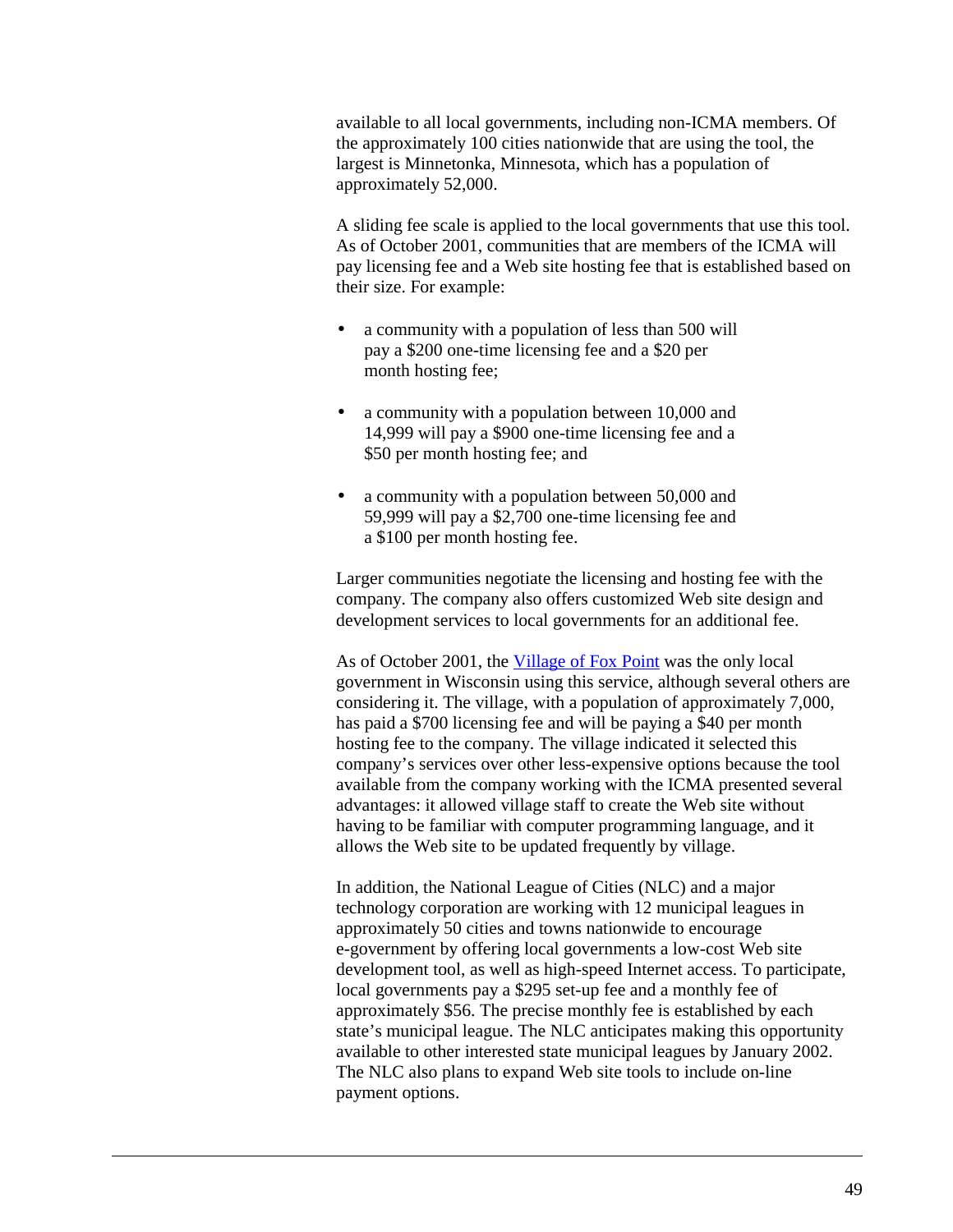**65.4 percent of local governments report spending less than \$2,500 annually to maintain their Web sites.**

For communities that host their Web sites on their own equipment, maintenance costs are primarily for staff compensation. As shown in Table 17, 65.4 percent of our survey respondents indicated they spent less than \$2,500 in the past 12 months to maintain their Web sites, and an additional 19.6 percent of local government respondents indicated they spent between \$2,500 and \$9,999. Web site maintenance costs were \$5,000 or more for 11 of 37 responding counties, while 18 of 57 responding cities indicated expenditures at this level.

## Table 17

#### **Annual Web Site Maintenance Costs**

| Reported Cost             | County | City           | Village        | Town           | Total          | Percentage<br>of Total |
|---------------------------|--------|----------------|----------------|----------------|----------------|------------------------|
| Less than $$2,500$        | 22     | 33             | 22             | 10             | 87             | 65.4%                  |
| \$2,500 through \$4,999   | 2      | 4              | 4              |                | 11             | 8.3                    |
| \$5,000 through \$9,999   | 4      | 9              | 0              | 2              | 15             | 11.3                   |
| \$10,000 through \$24,999 | 3      | 7              | 0              | 0              | 10             | 7.5                    |
| \$25,000 through \$49,999 |        | $\theta$       | 0              | 0              |                | 0.7                    |
| \$50,000 through \$99,999 |        |                | 0              | 0              | $\overline{2}$ | 1.5                    |
| \$100,000 and More        | っ      |                | $\Omega$       | 0              | 3              | 2.3                    |
| Did Not Respond           | ∠      | $\overline{2}$ | $\overline{0}$ | $\overline{0}$ | $\overline{4}$ | 3.0                    |
| Total                     | 37     | 57             | 26             | 13             | 133            | 100.0%                 |

Upgrade and enhancement costs include staff compensation as well as hardware, software, and other equipment. As shown in [Table 18,](#page-54-0) 62.4 percent of our survey respondents indicated that they spent less than \$2,500 for annual upgrade and enhancement of their Web sites, and an additional 22.4 percent indicated they spent between \$2,500 and \$9,999. A majority of local governments reported spending less than \$2,500 for maintenance and less than \$2,500 for upgrades. On the other hand, a small number of respondents indicated they spent more than \$10,000 for each of these types of costs, and very few respondents reported spending \$100,000 or more.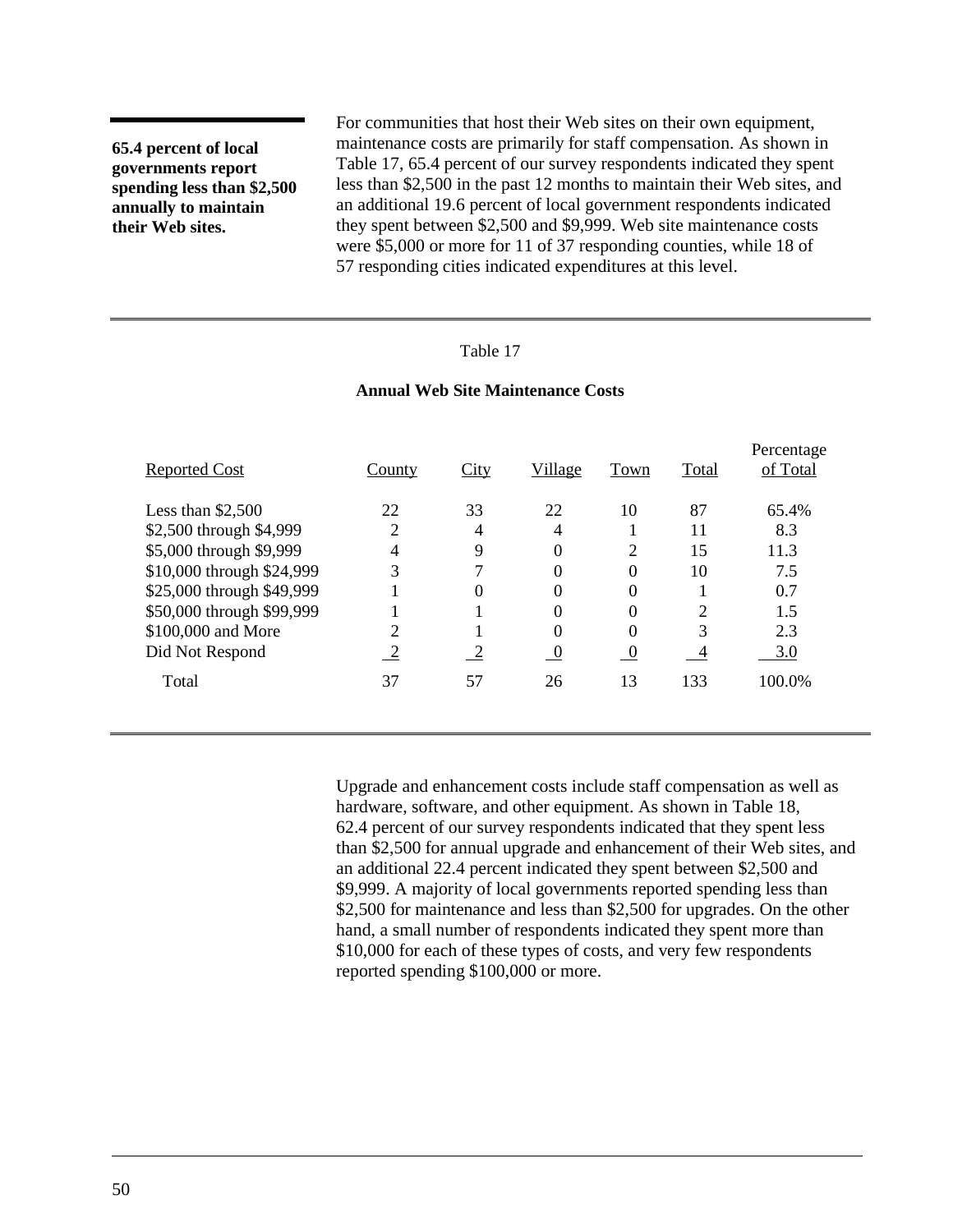<span id="page-54-0"></span>

| <b>Reported Cost</b>      | County         | City           | Village  | Town     | Total | Percentage<br>of Total |
|---------------------------|----------------|----------------|----------|----------|-------|------------------------|
| Less than $$2,500$        | 17             | 33             | 23       | 10       | 83    | 62.4%                  |
| \$2,500 through \$4,999   |                | 4              |          | 3        | 13    | 9.7                    |
| \$5,000 through \$9,999   | 6              | 10             |          | 0        | 17    | 12.7                   |
| \$10,000 through \$24,999 | 4              | 4              | $\Omega$ | 0        | 8     | 6.0                    |
| \$25,000 through \$49,999 |                | 3              | 0        | 0        | 3     | 2.3                    |
| \$50,000 through \$99,999 | $\overline{2}$ | 0              |          | 0        | 3     | 2.3                    |
| \$100,000 and More        |                | $\overline{2}$ | $\Omega$ | 0        | 3     | 2.3                    |
| Did Not Respond           |                |                | $\bf{0}$ | $\theta$ | 3     | 2.3                    |
| Total                     | 37             | 57             | 26       | 13       | 133   | 100.0%                 |
|                           |                |                |          |          |       |                        |

#### **Annual Web Site Upgrade and Enhancement Costs**

A total of 90 local governments, or 83.3 percent of those that reported staffing level information, indicated they had less than one full-time equivalent (FTE) staff person dedicated to Web site maintenance and upgrade activities.

As was shown in Tables 16, 17, and 18, most local governments develop, maintain, and upgrade their Web sites relatively inexpensively. On the other hand, of the six communities that reported spending \$100,000 or more on either development and launch, maintenance, upgrade, or a combination of these activities, five are major urban communities, and the sixth smaller community purchased geographic information system capability. In addition, officials from each of the six local governments indicated these costs were for the purchase of their own hardware and software, for redesign of their Web site, or for hiring specialized technical staff.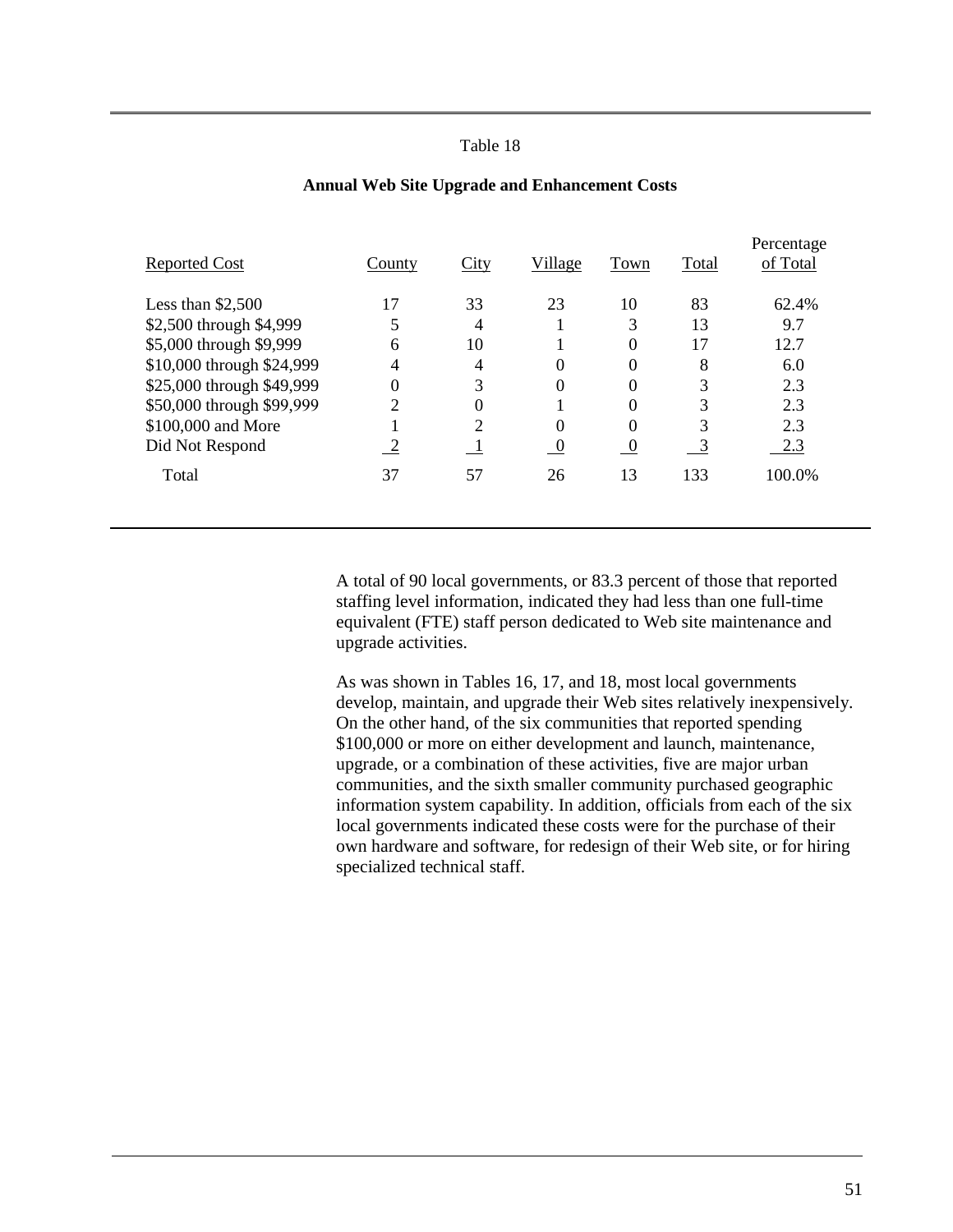### **Efficiencies and Cost Savings**

As local governments pass through the different phases of e-government, they should be able to realize increased efficiencies and cost savings. In the fourth and final phase, the transformation of a local government though a re-engineering of its business processes, local governments may be able to make substantive changes to the manner in which they do business, such as making reductions in office hours or staff. The most significant benefits of e-government are expected to be realized in this phase, and the types of changes could yield significant cost savings to local governments.

As private-sector businesses have realized for some time, and governments are beginning to realize, it is easier to process some transactions electronically than by hand. For example, it is easier and less costly for a bank to process a withdrawal from an automated teller machine than through a teller transaction. While it is difficult to estimate actual processing costs, which vary among local governments, one consulting firm estimates cost savings for filing taxes and paying tickets on line could save a government a minimum of \$3 per transaction.

Among 101 local governments that identified benefits related to e-government, 94 identified at least one efficiency, while only 42 identified cost savings. As shown in [Table 19,](#page-56-0) the most common efficiency cited was improved levels of service at no additional staff cost. In addition, as shown in Appendix 6, over 60 percent of the 101 local government respondents reported a decrease in staff time for other job functions, such as responding to in-person inquiries, which allowed staff to perform other tasks. The most common cost savings identified by respondents was savings on printing costs. It should be noted, however, that no local governments indicated they have reduced staffing levels because of efficiencies associated with e-government.

**Almost all respondents identified efficiencies related to e-government, but fewer than half identified cost savings.**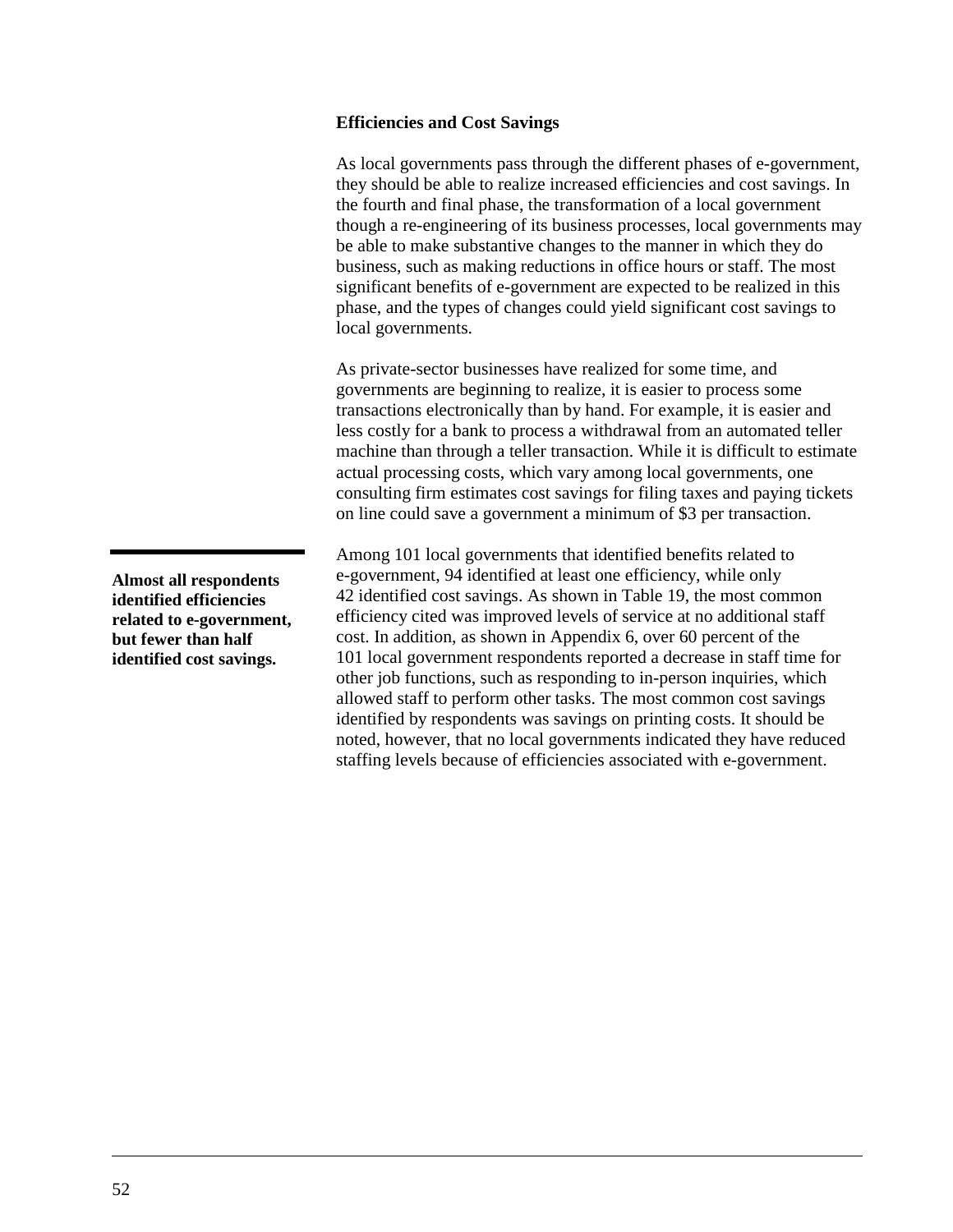#### <span id="page-56-0"></span>**Local Government Efficiencies and Cost Savings with E-Government** (101 Respondents)

| <b>Type of Efficiency or Savings</b>                                                         | Percentage<br>of Counties | Percentage<br>of Cities | Percentage<br>of Villages | Percentage<br>of Towns |
|----------------------------------------------------------------------------------------------|---------------------------|-------------------------|---------------------------|------------------------|
| <b>Improved Level of Service Provided</b><br>at No Additional Staff Cost                     | 75.0%                     | 82.9%                   | 81.0%                     | 81.8%                  |
| Increased Department Staff Time for<br><b>Other Functions</b>                                | 50.0                      | 68.3                    | 57.1                      | 72.7                   |
| <b>Savings on Printing Costs</b>                                                             | 42.9                      | 31.8                    | 42.9                      | 54.6                   |
| Met Increased Demands for Services<br>Without Increases in Staffing or<br><b>Other Costs</b> | 32.1                      | 43.9                    | 23.8                      | 63.6                   |
| <b>Decreased Department Staff Time</b><br>for Processing Financial<br>Transactions           | 25.0                      | 19.5                    | 38.1                      | 9.1                    |
| Other Cost Savings*                                                                          | 17.9                      | 22.0                    | 14.3                      | 9.1                    |
| Savings for Equipment or Space                                                               | 7.1                       | 2.4                     | 0.0                       | 9.1                    |
| <b>Reduced Department Staffing Levels</b>                                                    | 0.0                       | 0.0                     | 0.0                       | 0.0                    |
| Number of Local Governments                                                                  | 28 counties               | 41 cities               | 21 villages               | 11 towns               |

\* Examples include free Web site hosting, working cooperatively with the State, developing the Web site with local rather than contracted staff, and working with community volunteers.

> Several local governments provided anecdotes regarding government efficiencies or cost savings they realized through e-government:

- [La Crosse County](http://www.co.la-crosse.wi.us/) noted that several of its departments realized a savings in staff time by providing information on taxes and other local government information on line.
- The [City of Janesville](http://www.ci.janesville.wi.us/) noted its assessor's office has received fewer calls from realtors since it developed an on-line database of assessment information, and as a result, staff time that had been spent answering these inquiries is available for other purposes.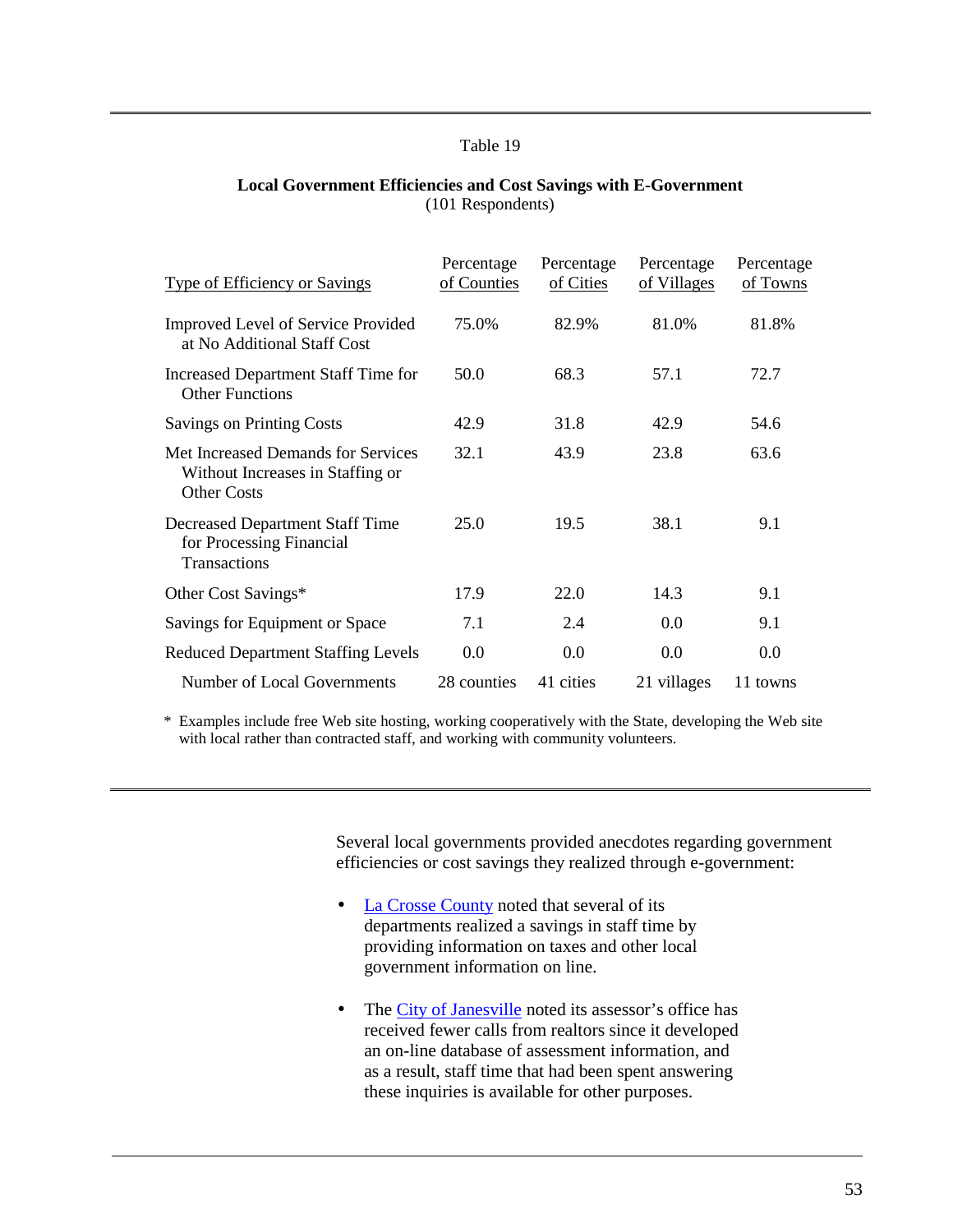• The [Town of Westport](http://www.townofwestport.org/) reported it provides its local newsletter on its Web site, saving printing and postage costs.

Local government officials were not able to quantify their cost savings from e-government. However, as local governments continue to develop their Web sites and offer more services on line, they may be able to realize additional efficiencies and measurable cost savings.

## **Funding Methods**

Local governments choose to fund e-government in a variety of ways. These range from full-funding directly by the local government to using volunteers to provide needed services, using advertising revenue as the source of partial funding, and user fees for specialized services.

The most common method of funding local government Web sites and e-government is with tax dollars. Some local governments, however, may choose alternative funding strategies, especially for individual transactions.

In some cases, local governments may also be able to obtain some services at little or no charge from community volunteers. For example, [Rusk County](http://www.ruskcounty.org/) reported in our on-line survey that local college students volunteered to design its Web site. However, the Web site was housed on a college server, which limited county access and control. In addition, these students are no longer available, so while the initial Web site development was economical, the county now must spend funds for maintenance and upgrades.

Outside of Wisconsin, some governments have funded part of their e-government costs by accepting donations from private companies for technical and other development and maintenance services. We did not find any examples of this in Wisconsin.

Another way in which some local governments may choose to partially support their e-government services is by allowing private companies to advertise for a fee. Of the 87 local governments that provided comments on advertising, only the [City of Marshfield](http://ci.marshfield.wi.us/) indicated it receives revenue in return for Web site advertising. Marshfield officials indicated that they received approximately \$6,400 in advertising fees in 2000 for advertisements placed in a printed and on-line brochure. The city indicated it increased advertising charges by 10 to 20 percent once it began to place these advertisements on line as well as in the printed brochure.

**Tax dollars most commonly fund e-government.**

**Only one Wisconsin community reported using advertising as a revenue source.**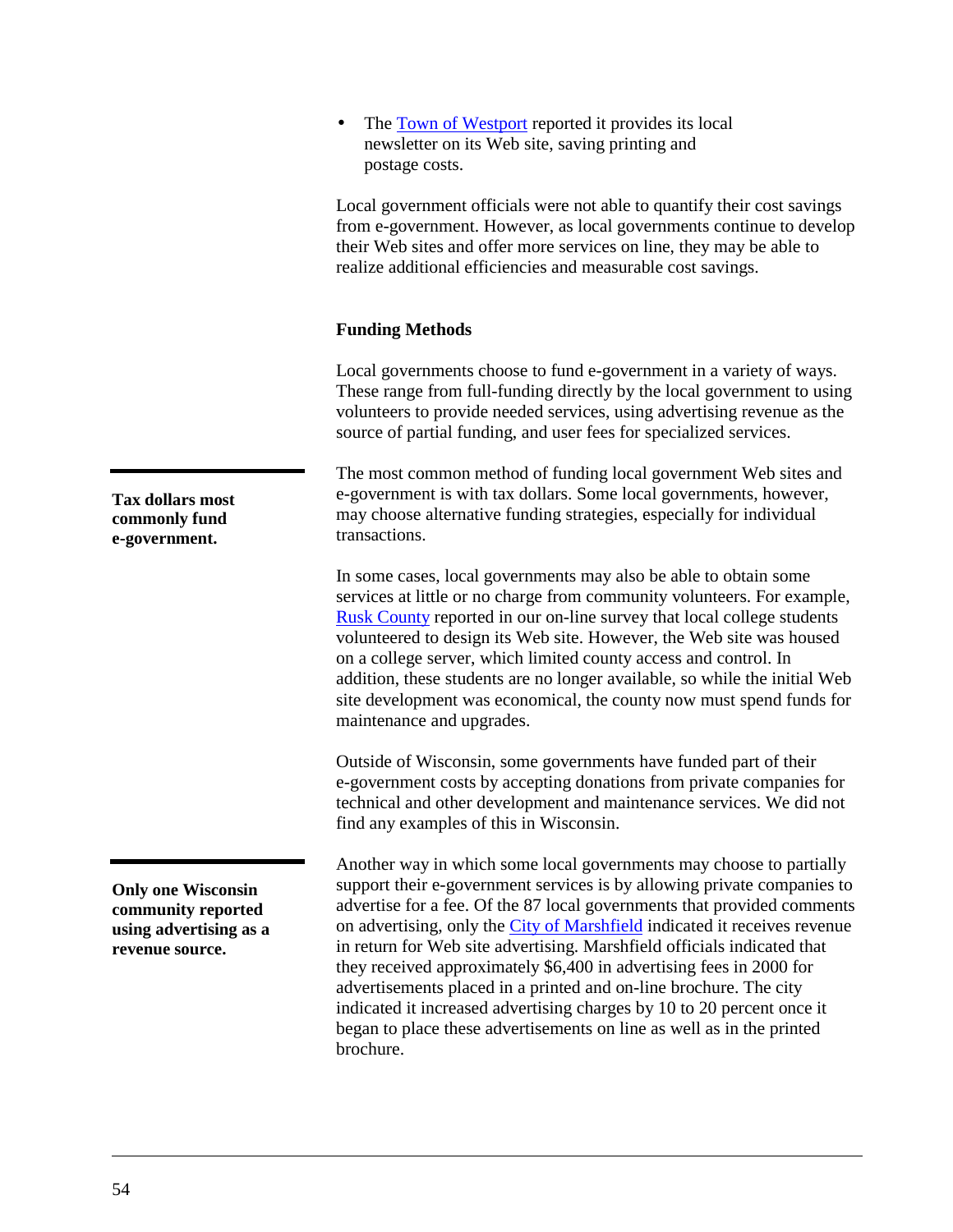The [Village of Shorewood Hills'](http://www.shorewood-hills.org/) Web site carries a link to the local communications company that sponsors the village's Web site. While Shorewood Hills receives no direct revenue, it does receive free Web hosting services in return for displaying the advertisement. A third city also identified itself as allowing advertising on its Web site, although it receives no revenue or in-kind services for the advertisements, which are lists of events sponsored by local businesses that are similar to listings on many other communities' Web sites.

A total of 27 local governments, or 31.0 percent of those that provided comments on advertising, indicated they were not seeking or using advertising as a method to fund their Web sites because of concerns regarding the appropriateness of promoting individual businesses through advertising. Another 12 local governments, or 13.8 percent of those that provided comments on advertising, indicated they had legal concerns or policy limitations that prevented them from using advertising on a public Web site.

It is difficult to estimate the revenues a local government could realize from advertising on its Web site because we found so few examples of communities accepting advertising. City of Madison officials noted one reason Madison does not use advertising as a revenue source is that amounts received could vary significantly from year to year. However, in 2001 the city anticipates it will receive approximately \$325,000 in revenues from the advertising it allows on city buses, and a city official noted that the amount is projected to increase to over \$500,000 in 2002.

Over a 12-month period, the City of Honolulu, Hawaii, earned approximately \$55,000 from advertisements on its Web site. However, city officials expected to earn approximately \$150,000 and were selling advertisements to corporations for as much as \$5,000 per month. If a local government decided to accept advertising on its Web site, it would be a best practice to estimate advertising revenues conservatively and to assess whether managing advertising sales is within the capability and interests of the local government.

Finally, some local governments charge user or other fees for certain online services. As noted, the [City of La Crosse](http://www.cityoflacrosse.org/) charges a \$2 fee for each parking ticket individuals pay on line, which is paid to the company that provides the city its on-line payment service, and 23 local governments in Wisconsin use a national vendor that allows citizens to pay property taxes on line for a fee that is equal to between 2 and 4 percent of the amount paid. [Madison](http://www.ci.madison.wi.us/) plans to provide police reports on line and indicates it does not plan to charge a user fee for this service. However,

**Some local governments charge user or other fees to cover the cost of e-government.**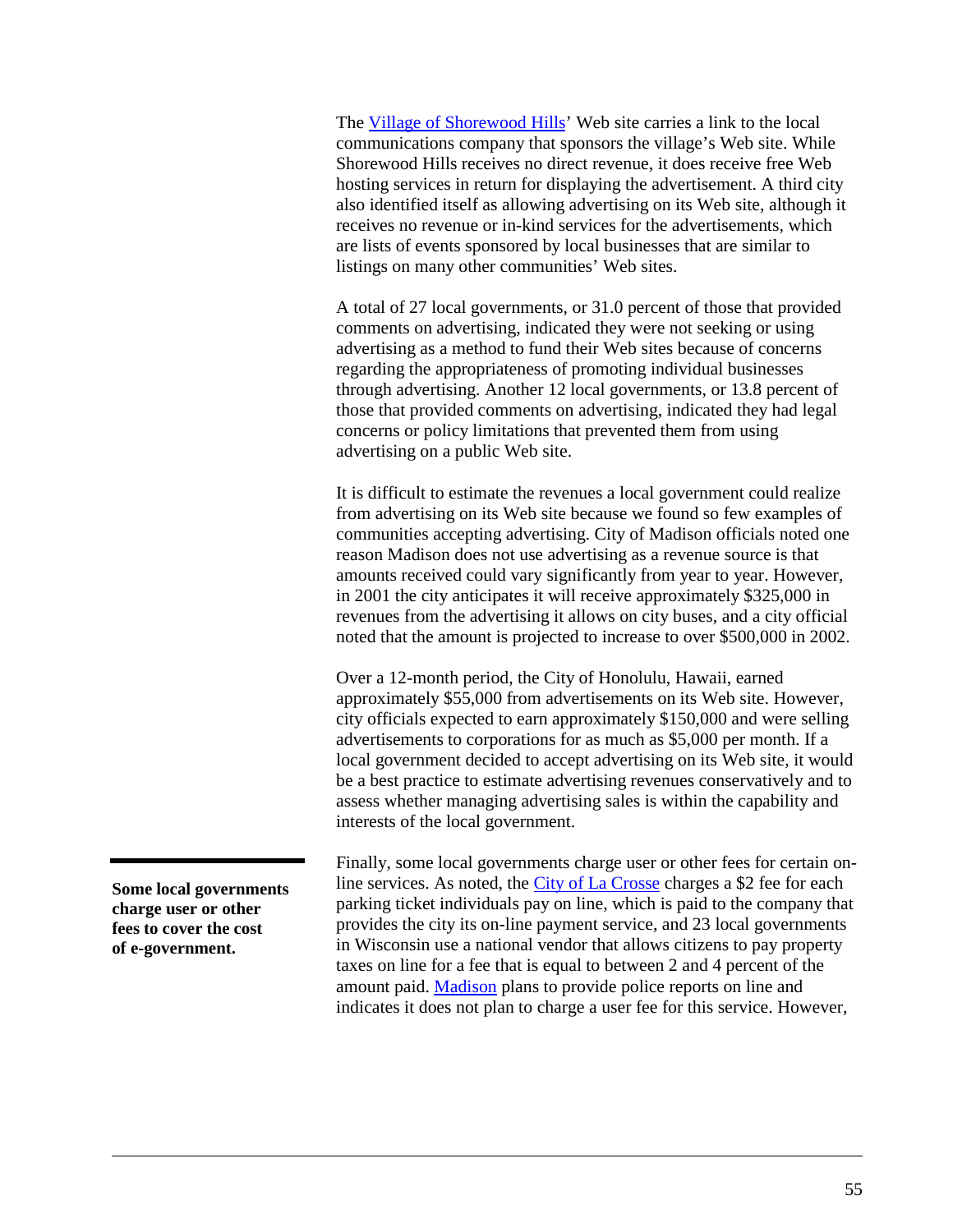it requested a one-time payment from each of the insurance companies that made the most requests for printed copies of police reports. The one-time fee was intended to help offset the copy fees the city no longer receives, as well as the costs incurred to make police report information available on line. Officials indicate that one insurance company already made this payment.

## **The Digital Divide**

While access to the Internet has increased from approximately 24 percent of households in 1997 to more than 50 percent in 2001, with a projected increase to more than 70 percent by 2005, there remains a large segment of the population without Internet access. Some believe government should address this "digital divide" by offering public access to the Internet. We found examples of state and local governments taking steps to address the digital divide, both in Wisconsin and across the nation.

In Wisconsin, both the State and local governments are moving to improve access to the Internet. Since 1997, through Wisconsin's Technology for Educational Achievement in Wisconsin (TEACH) Board, the State has accelerated the use of educational technology by providing grants, loans, and subsidies for telecommunications access and to make high-speed data lines available. The TEACH Board has also provided grants for training to ensure that teachers and students take full advantage of services and information available on the Internet. TEACH Board funds are available to schools, school districts, the Wisconsin School for the Deaf, the Wisconsin Center for the Blind and Visually Impaired, cooperative educational service agencies (CESAs), public libraries, private colleges and universities, and technical colleges. From 1997 through June 30, 2001, the TEACH Board:

- subsidized high-speed data lines that allow Internet connections at 276 public libraries, 161 public schools, 35 private schools, and 14 private colleges;
- subsidized 161 efforts by the Wisconsin School for the Deaf, the Wisconsin Center for the Blind and Visually Impaired; private, public, and tribal schools; CESAs; private colleges and universities; and technical colleges to develop video links that include high-speed Internet connections; and
- provided financial assistance to complete wiring upgrades in 33 percent of Wisconsin's kindergarten through twelfth-grade classrooms.

**Governments are attempting to address the digital divide.**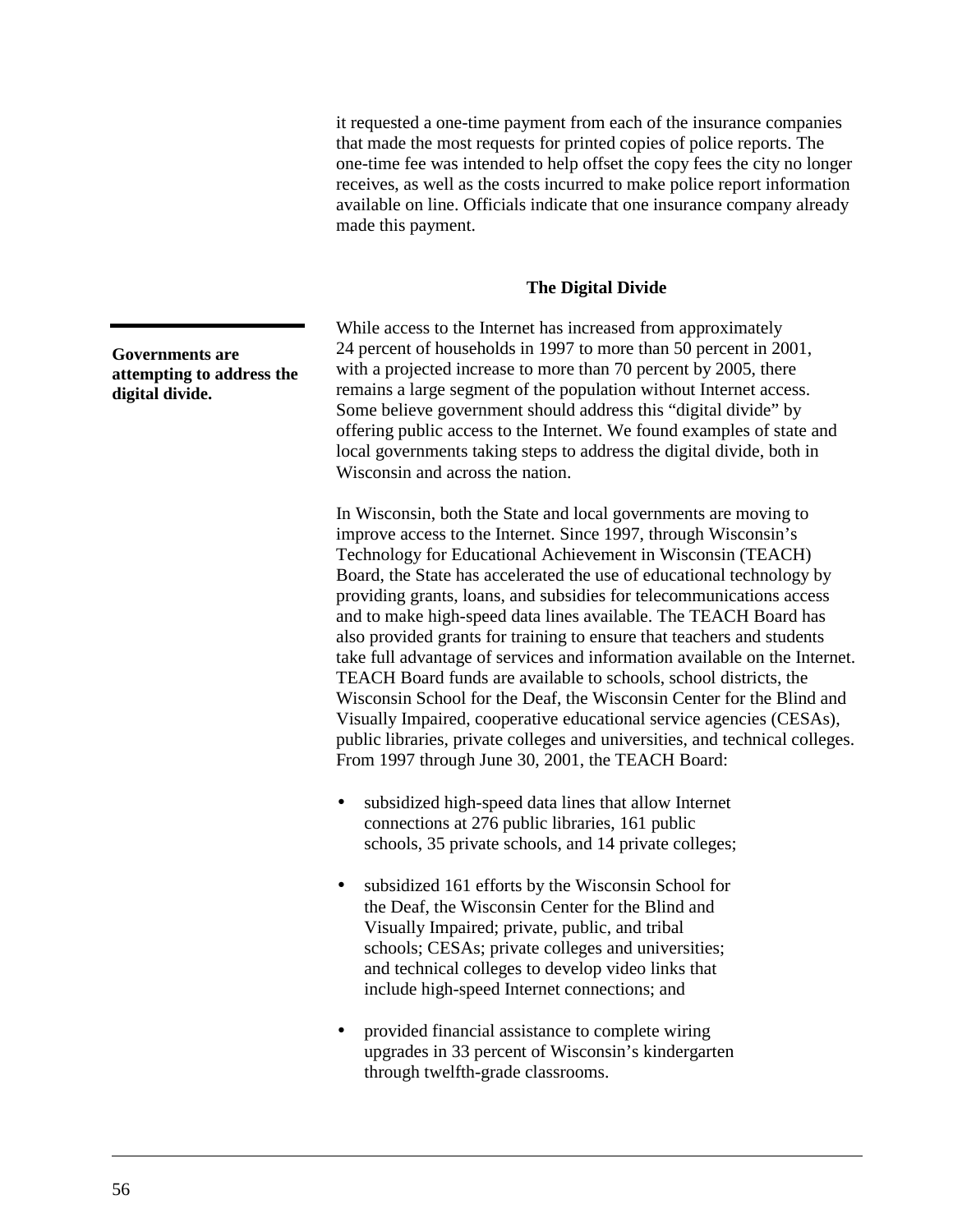Some Wisconsin communities have also been addressing the digital divide through partnerships between public and private entities. For example, in spring 2001 a City of Madison community center, the Urban League of Madison, a communications company, and others created a partnership to fund a computer laboratory in the community center that includes computers, a printer, an instructor, and free Internet access. A national technology grant to the Urban League provided the funding for the computers and printer. Because of this partnership, the community center is able to offer additional classes to youth and adults. The laboratory is open during school hours for alternative education of at-risk youth, and after school for both elementary and middle-school children.

Some communities outside of Wisconsin have established public kiosks to provide accessibility. These kiosks are stand-alone devices that resemble automated teller machines and use multi-lingual touch screens to provide government services and information. Fairfax County Virginia has kiosks at 23 locations where residents can browse city Web pages, apply for city jobs, schedule special trash pick-ups, print government forms, and pay taxes with credit cards. San Antonio, Texas, operates eight kiosks as part of a strategy to locate government services in malls and shopping centers. We found no examples of kiosks in Wisconsin.

## **Security and Privacy Issues**

Security issues may present the largest barrier to the development of e-government services. A September 2000 study conducted for the Council for Excellence in Government found that 37 percent of the government officials surveyed believed security was the most significant obstacle to developing e-government capabilities, followed by 26 percent who were concerned with financial constraints. In addition, the President required that by December 2000, all federal agencies include a privacy statement on all principal Web sites and entry points containing personal information.

## **Risks Involved**

Creating a Web site and providing large amounts of data over the Internet create a number of security risks for local governments, and a number of privacy risks for users. Security risks to the local government include:

the potential for service interruption;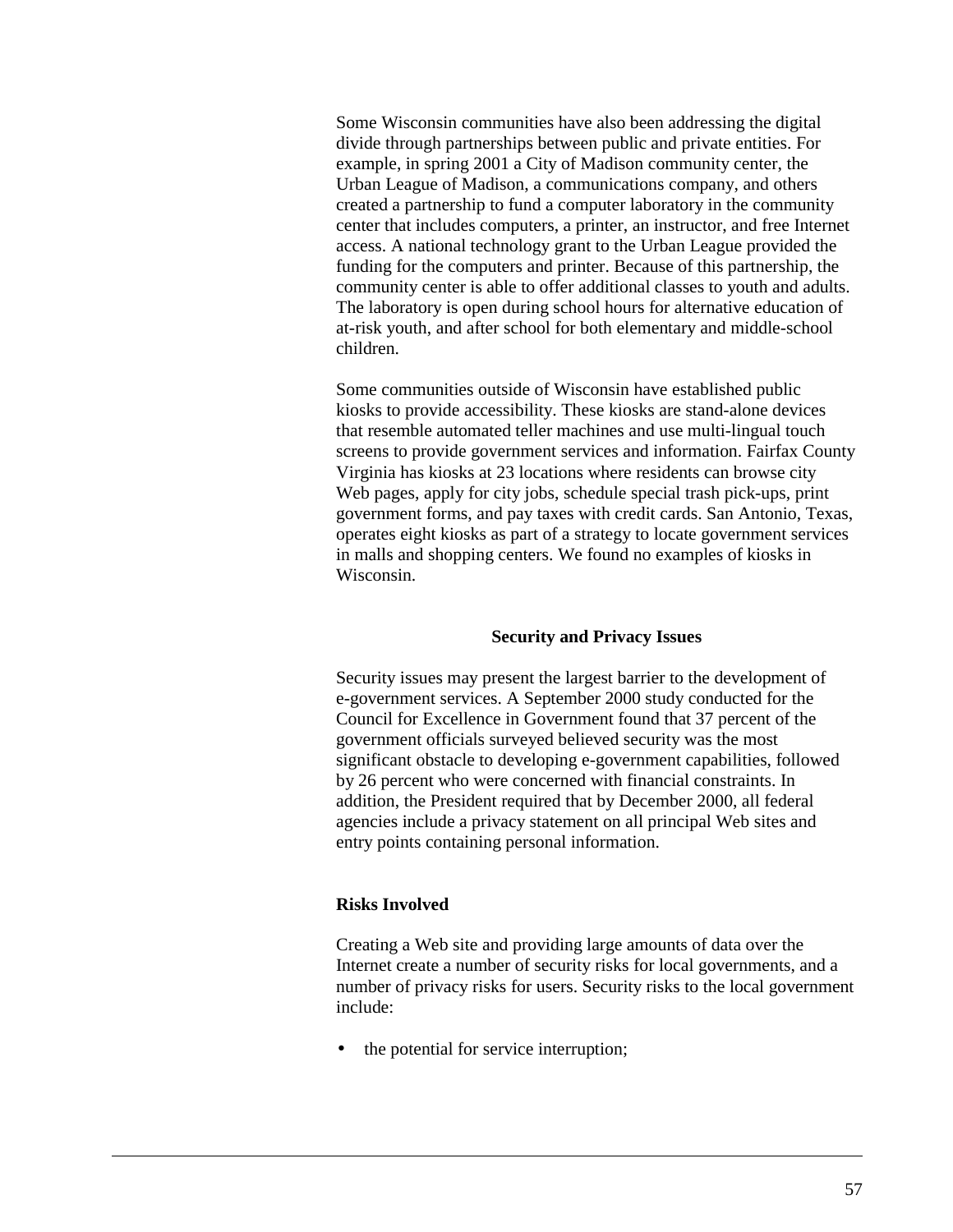- the potential for both government employees and others to intentionally tamper with data, such as replacing existing data or modifying data so that the browser or the user's own computer fails;
- the potential for hackers to overcome a Web site's security measures and gain access to confidential information; and
- increased potential for viruses to infect the server that is hosting the site.

Privacy risks to the user include:

- the potential for an electronic record of sites visited and personal preferences being created and used by the local government or a third-party;
- personal financial information submitted over the Internet not being secure; and
- information the user provides being sold by the local government to others, including businesses.

Some respondents to our on-line survey indicated that security and privacy issues are a concern they have to address. For example:

- Door County staff indicated that the server used by the private company that hosts the county's Web site was broken into, and the site was unavailable for several days;
- Village of Oostburg staff indicated they developed an on-line message board but received inappropriate comments from people not associated with the village, prompting them to close the message board; and
- Village of Greendale officials expressed concerns about the type and amount of personal and other information that can be made available on line.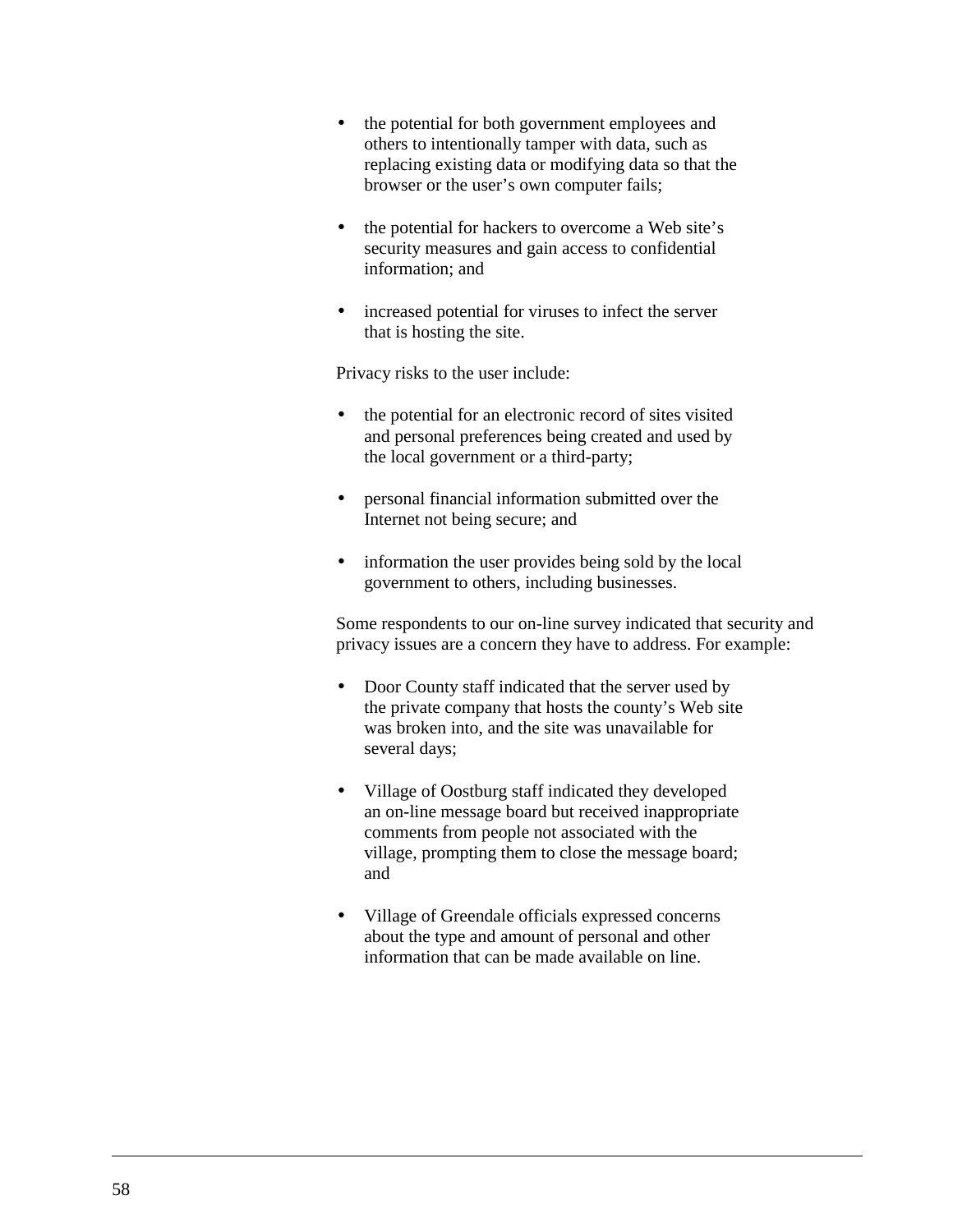## **Overcoming Security and Privacy Concerns**

**It is a best practice to make security and privacy statements and policies readily accessible on line.**

It is a best practice for local governments to develop security measures and privacy statements and policies that are readily accessible on line for individuals who may use e-government services, and to help the local units of government or departments manage their electronic services. Local governments should include disclaimer notifications that serve to protect them from liability for inappropriate or incorrect Web site content and that notify the public of limitations to on-line information.

Security Measures - Local governments are responsible for collecting, maintaining, and distributing sensitive or confidential information; therefore, they need to consider ways to provide security for their Web sites and the information the government collects. For example, to ensure that confidential data are kept confidential, local governments could take steps to maintain security by including protections in the electronic infrastructure through firewalls and by limiting those who have access to the data.

In addition, governments may wish to allow, subject to state and federal laws, digital signatures that would give qualified personnel access to confidential records and also enable certain financial transactions, such as the purchase of goods, to occur over the Internet. A digital signature is one that can be written on line and that allows individuals to submit on-line applications or make significant purchases or request specific documents without hand-signed paper applications.

Developing Privacy Policies - Once a government has taken steps to provide secure e-government services, it needs to also develop a privacy policy. In addition to increasing citizen comfort with using e-government services, a detailed privacy policy will help the government unit give adequate consideration to security issues and provide guidelines for understanding when true security violations have occurred, as well as help it evaluate the adequacy of future system modifications and security measures.

In December 2000, the National Electronic Commerce Coordinating Council (NECCC), a national group of government leaders concerned with advancing e-government within states, developed a guide for state and local governments to use when developing or evaluating government Web site privacy statements. The guide notes that "posting a privacy policy would be a first step in reassuring citizens that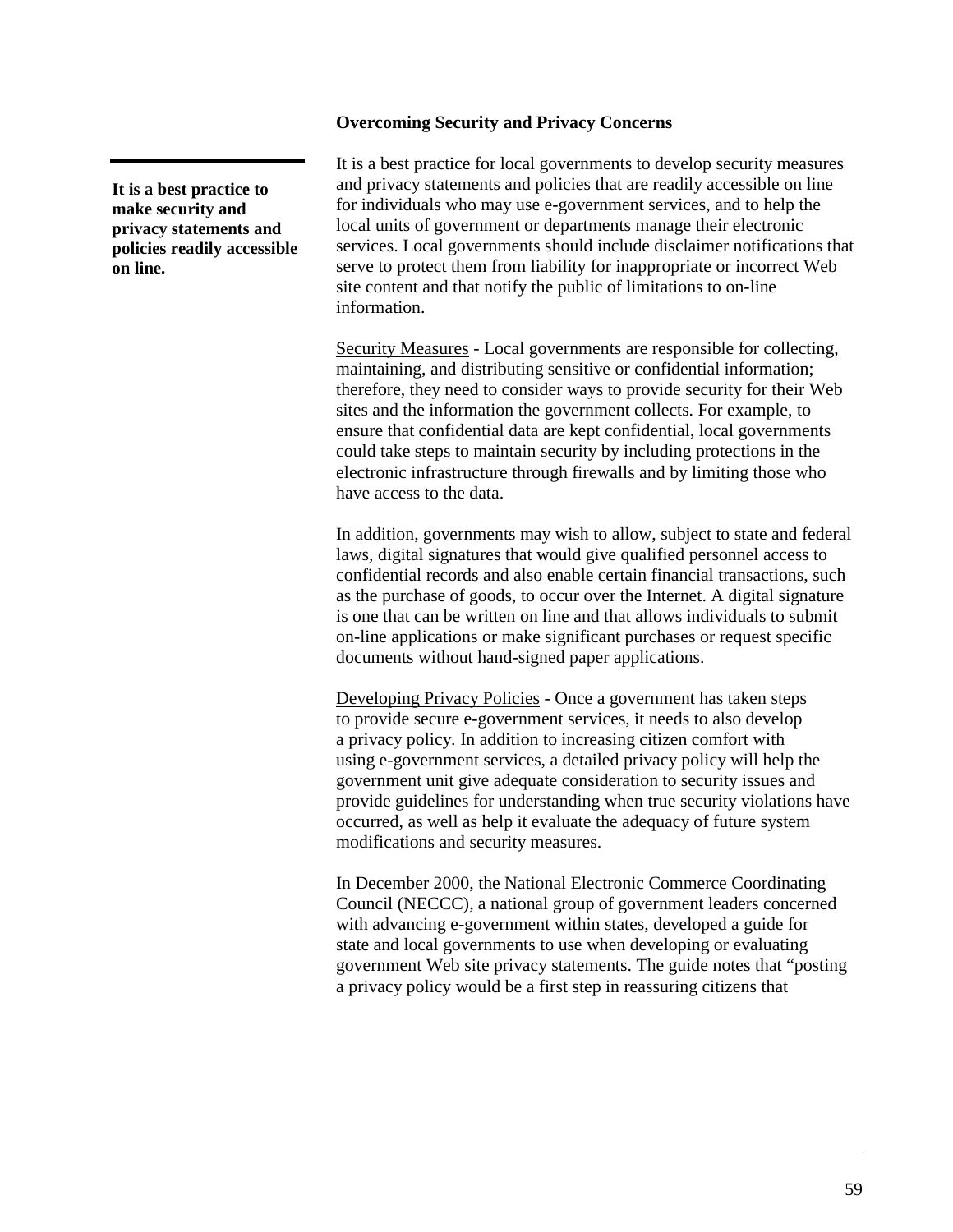information they regard as sensitive in nature will not be improperly used, strengthening consumer support for new, innovative e-government applications and on-line services." The NECCC recommends that governments include, at a minimum, the following in their privacy policies:

- the limited ways in which citizens' personal information will be used;
- whether the information will be shared with a third party;
- whether the citizen can limit the distribution of that information; and
- the government's efforts to secure the data it collects, including how the government will both preserve the quality and accuracy of the data and limit access to it.

The NECCC also recommends that governments prepare privacy policies that are written clearly and without legal terminology and that they make their policies available to users before transactions containing personal information are submitted. The form or Web page that is used to collect the information should also include a privacy statement. In addition, the NECCC suggests that governments use it and other organizations as resources when developing or evaluating existing privacy policies.

According to the most recent studies available, local governments have been slow to develop and include privacy statements on their Web sites. Another NECCC study conducted in December 2000 found that only 2 of 50 county and city government Web sites reviewed nationally included privacy statements. The study noted that local governments may find it particularly difficult to establish privacy statements because there may not be a party clearly responsible for privacy.

We found some Web sites with no disclaimer or privacy statement, and others with brief disclaimers absolving the local government of responsibility for the content of any links found on its Web site. Still others include more comprehensive privacy policies with disclaimers. Such statements often include information on the extent to which personal Web site use is monitored and note that security measures are in place to limit tampering with Web site contents. [Columbia County'](http://www.co.columbia.wi.us/)s Web site, for example, includes statements regarding many privacy and security concerns. The range of statements found on Web sites are represented by: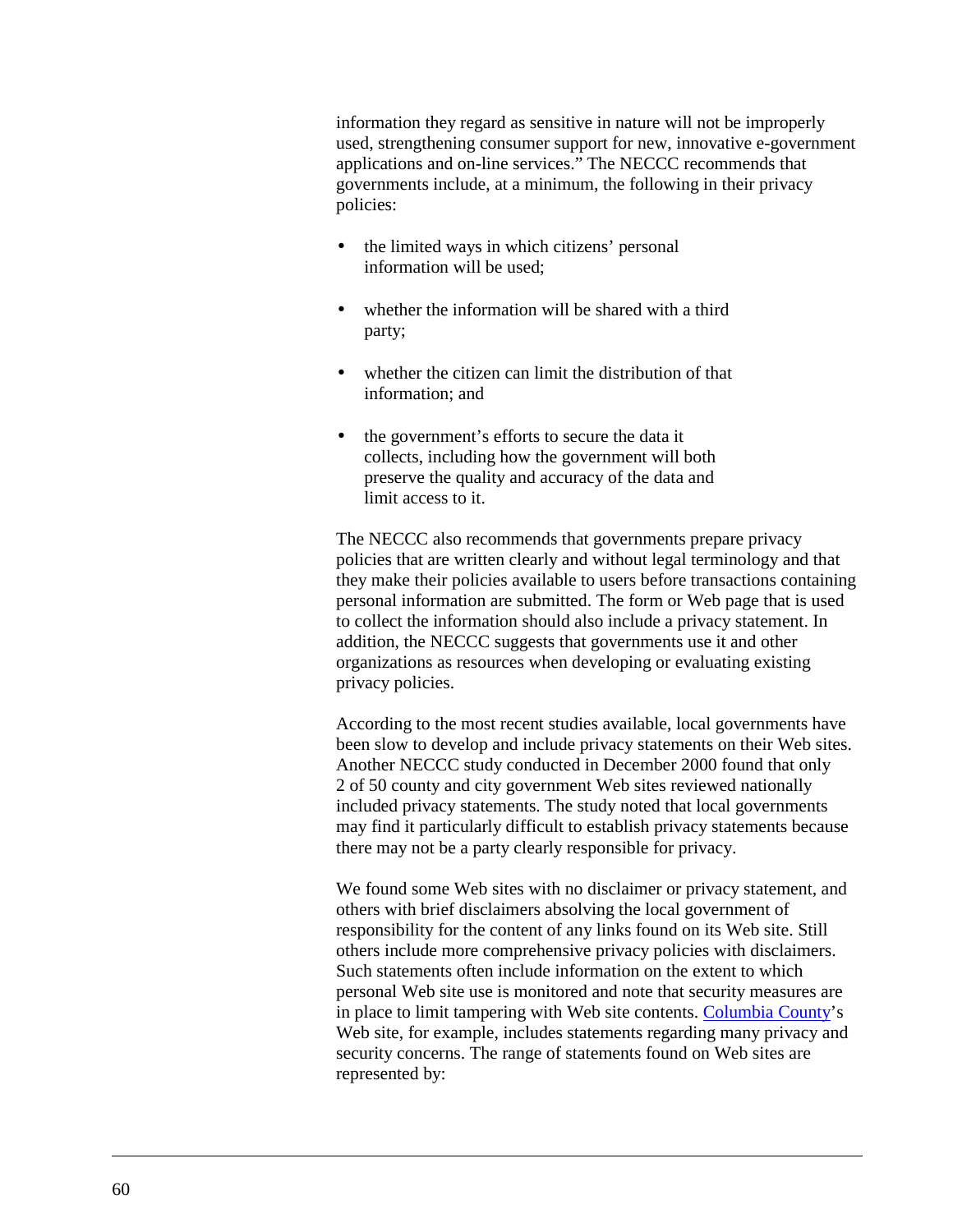- [St. Croix County,](http://www.co.saint-croix.wi.us/) which has a disclaimer statement regarding links to external sites. This site simply notes, "Links to external sites are provided for your convenience. St. Croix County has no control over the format, content, or accuracy of any information found at non-St. Croix sites."
- [Waukesha County,](http://www.waukeshacounty.gov/) which has a detailed privacy statement, written in plain language, that includes a discussion of the reasons for which personally identifying information may be considered an open record: "In the State of Wisconsin, laws exist to ensure that government is open and that the public has a right to access appropriate records and information possessed by state government. At the same time, there are exceptions to the public's right to access public records that serve various needs: the privacy of individuals is included among these exceptions. Exceptions are provided by both state and federal laws… We strive to protect personally identifiable information by collecting only information necessary to deliver our services. All information collected at this site becomes a public record that may be subject to inspections and copying by the public, unless an exemption in law exists."
- The [City of Neenah,](http://www.ci.neenah.wi.us/) which has a comprehensive statement describing its position on copyright, accuracy, and limits on the use of personally identifying information. For example, it states, "…at certain areas of the City of Neenah's Web site(s) you may be asked to provide personal information, including, but not limited to, your name, your electronic mail address, your postal mailing address, your home and/or work telephone number(s), [and/or] your date of birth. The City of Neenah requests this personal information for purposes of correspondence or for conducting city business. The City of Neenah does not share this personal information with anyone outside the City of Neenah nor disclose personal information to any third party. Users are cautioned that this information may nevertheless be subject to disclosure to any Wisconsin citizen under the Wisconsin Public Records Law."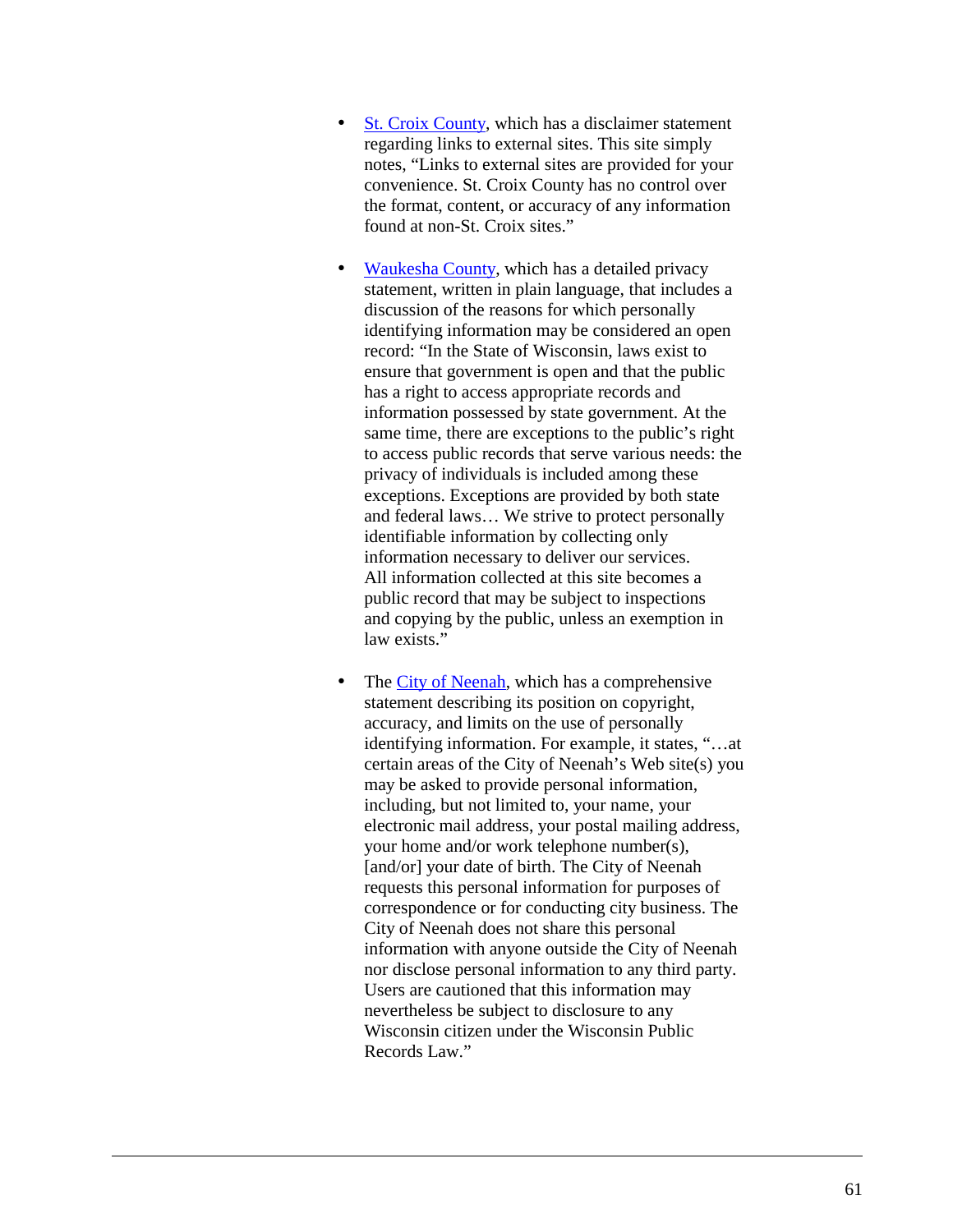When reviewing local government Web sites, we noted that privacy statements or the links to them are often found at the bottom of the home page. However, links to policies or statements are more easily noticed when placed at the top of the page, along with the other key contents. As noted, these statements could also appear on any Web page used to collect personal information, such as a permit application form.

### **Balancing Privacy with On-Line Availability**

In addition to considering the types of security measures to be taken and privacy policies to be developed, local governments must also consider how to balance expectations regarding the privacy of personal information with expectations for information to be available on line. Governments may encounter opposition if they choose to offer some open records on line, such as police reports filed after automobile accidents, because some citizens believe that making such records readily accessible by electronic means is an invasion of their privacy even when the records are public documents that can be obtained at a police station.

Communities have flexibility in determining what information to post on line, and several communities have confronted these sensitivities when making decisions about publishing property assessment information on line. Information on property assessments is a matter of public record, but if governments choose to offer this information on line, access to personal information is more readily available than when a requestor must appear at a government office to obtain this information. The [City of Cudahy](http://www.ci.cudahy.wi.us/) indicated that several people have requested their names be removed from its on-line property tax information list. [Calumet County](http://www.co.calumet.wi.us/) officials indicate they planned to include tax information on their Web site, but they have concerns about the extent of the information that should be included. While the [Dane](http://www.co.dane.wi.us/) [County](http://www.co.dane.wi.us/) Web site currently offers on-line property assessment information, the names of property owners are not made available to the general public. In contrast, the [City of Madison'](http://www.ci.madison.wi.us/)s Web site includes the names of both current and previous property owners, although property owners such as police officers, victims of stalkers, and others who can demonstrate a personal security risk can request their names be removed. Web sites of the cities of [Marshfield](http://ci.marshfield.wi.us/) and [Menasha](http://www.cityofmenasha.com/) allow individuals to search for property values by owner's name, parcel number, or address.

**Local governments must judge the degree to which public records should be available on line.**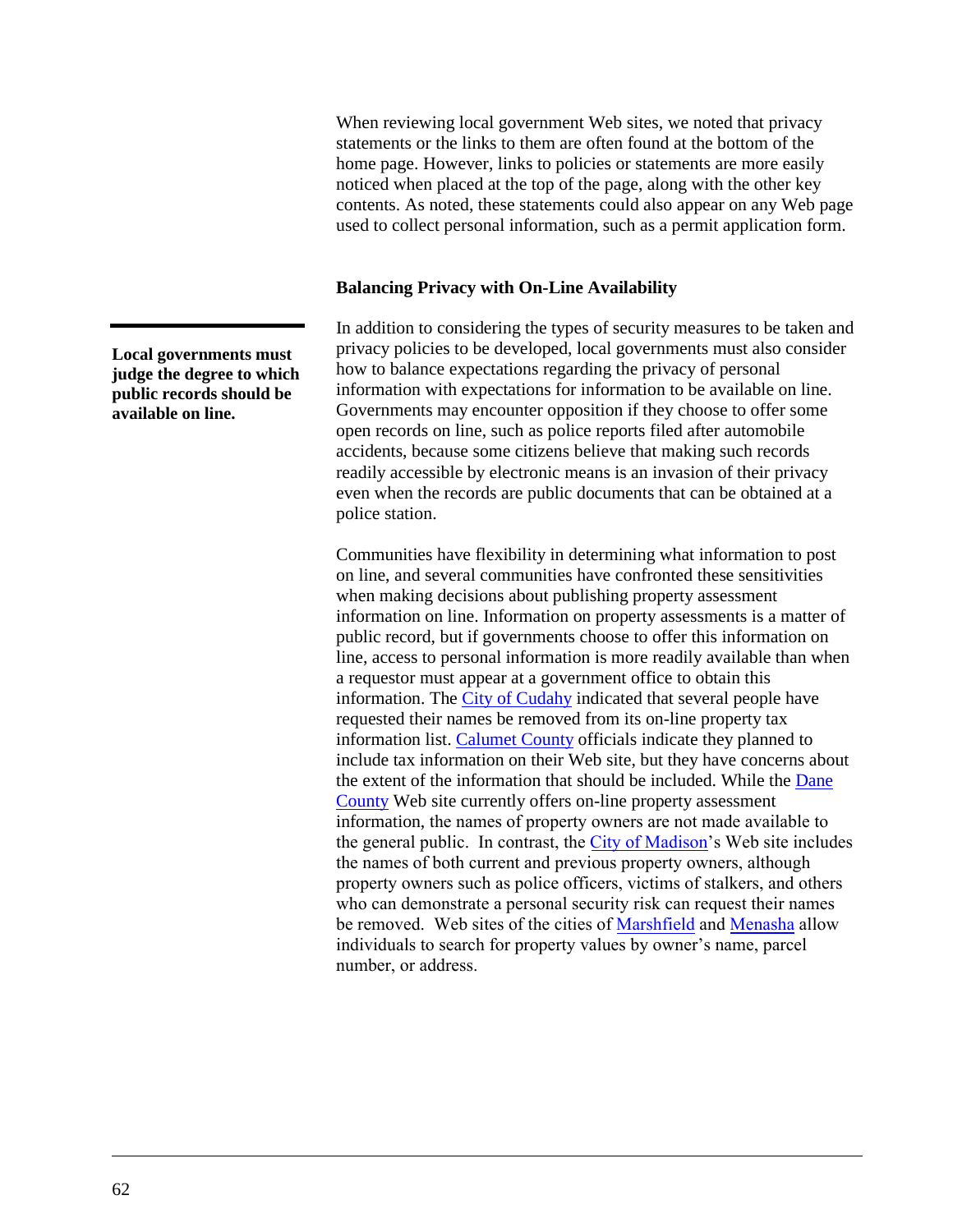In addition to concerns regarding property owners' names, concerns have also been expressed about photographs of residential properties on some local government Web sites. A proposed law that is part of 2001 Assembly Bill 621 would prohibit this practice.

In developing their policies, local governments should determine whether or not to give citizens the opportunity to keep nonconfidential personally identifying information private. At the state level, 1999 Wisconsin Act 88 required that the departments of Natural Resources, Regulation and Licensing, and Transportation provide citizens with an opportunity to request that release of personal information be limited. For example, s. 23.45, Wis. Stats., now requires that when the Wisconsin Department of Natural Resources requires individuals to provide any personally identifying information electronically or by telephone to obtain permits, licenses, and other goods or services from the Department, the individuals be given an opportunity to declare that such personal information shall not be included on any lists of ten or more individuals the Department furnishes to another person. In addition, 2001 Wisconsin Act 16 created s. 19.68, Wis. Stats., which prohibits state agencies and officials from collecting personally identifying information from anyone who uses a state Web site without that person's consent.

**\*\*\*\***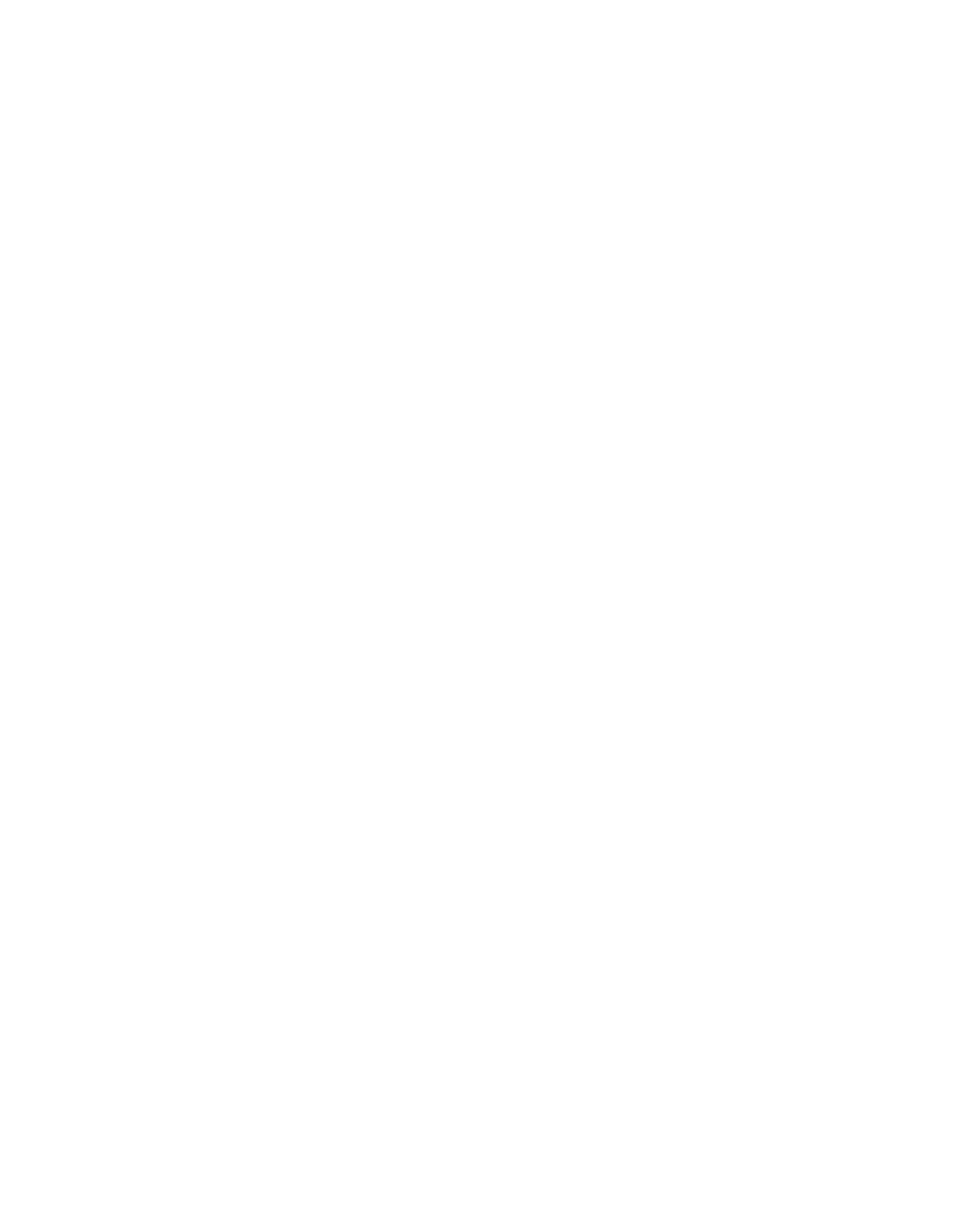# Appendix 1

# **Best Practices Local Government Advisory Council**

Daniel Elsass, Local Government Center University of Wisconsin-Extension (Originally appointed as City Administrator, City of Baraboo)

Edward Huck, Executive Director Wisconsin Alliance of Cities

Craig Knutson, County Administrator Rock County

Mort McBain, County Administrator Marathon County

Vacant Appointee of Wisconsin Towns Association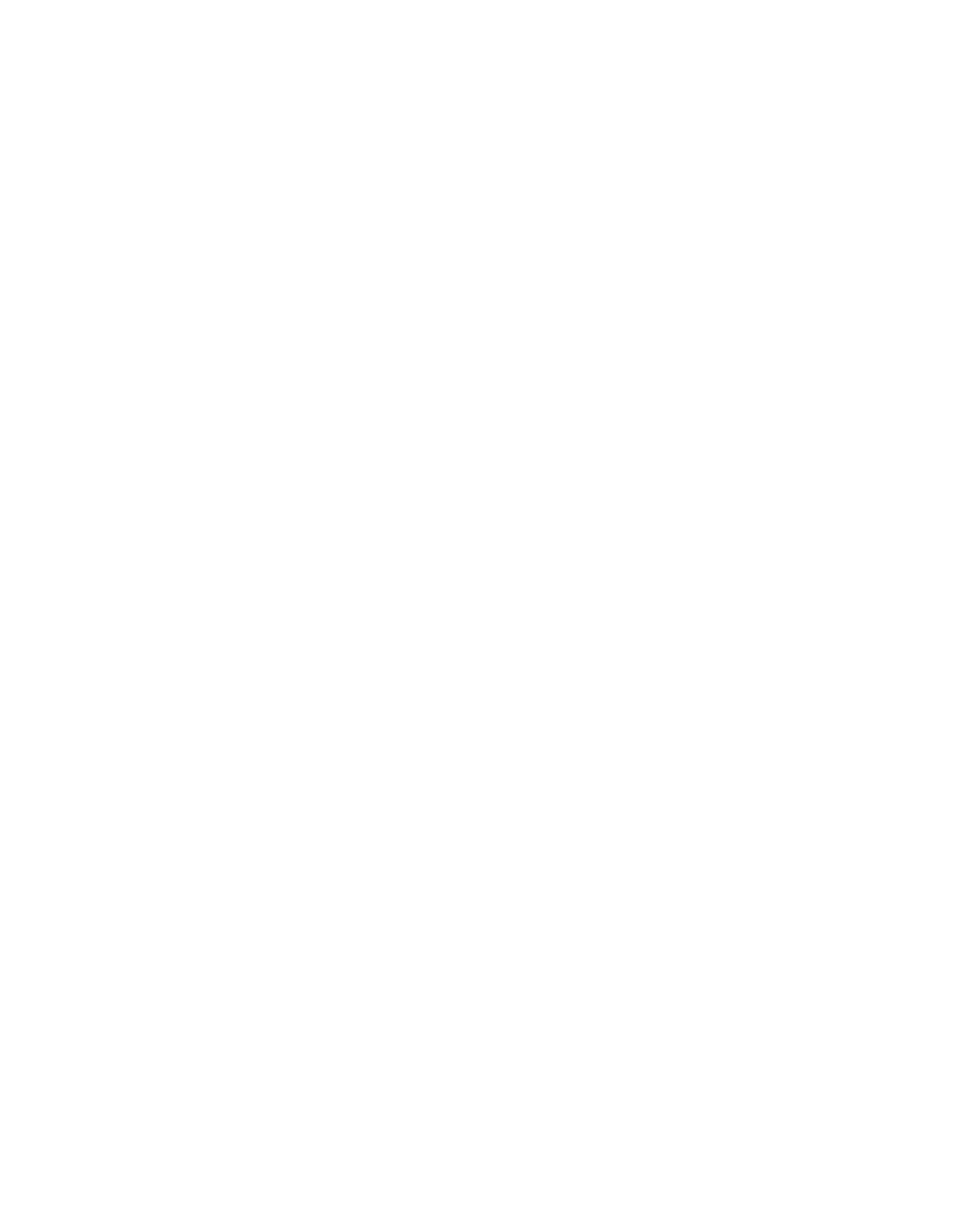## Appendix 2

## **Glossary of Terms**

*Customers and visitors*—can be citizens, businesses, and government departments and employees.

*Firewall*—software and hardware that limit unauthorized access to a computer, including a Web site, to outside parties.

*Frames*—bordered areas displayed in a browser window that operate independently from browser windows.

*Hacker*—a person who gains access to others' computers for malicious or other purposes. Hackers can inflict damage on a Web site by destroving or altering its contents, uploading viruses, and stealing sensitive data such as credit card information.

Host—a computer linked to the Internet on which the Web pages are stored and through which Internet users gain access to them.

*Link*—an electronic connection to a data file, Web page, or Web site.

Menu—a list of services and links on a Web site.

*Navigation Tools*—a mechanism to lead users to the area of the Web site that contains the information or services they seek.

*Portal—a* Web site that is a single entry point that provides access to a considerable number of links to other Web sites and organizes them in a way to make navigation simple.

*Server*—a computer that contains files that make up a Web site.

*Virus*—malicious computer code with intent to disrupt business.

*Webmaster*—a person who develops and maintains a Web site. This includes producing individual Web pages; linking the pages together; and developing and maintaining other Web-based services, such as on-line databases, search engines, and other related applications.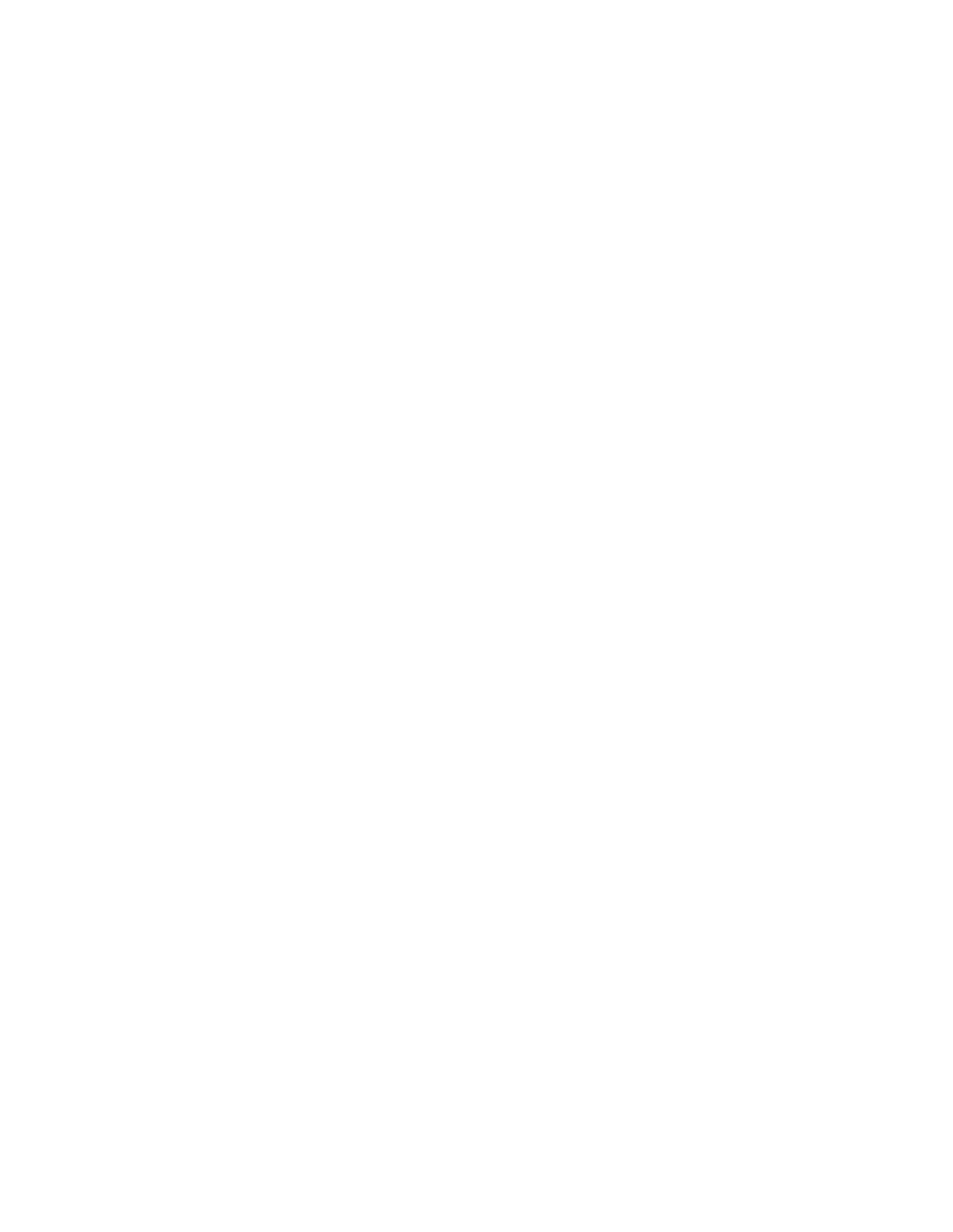## Appendix 3

## **Comments Received and Lessons Learned by Local Governments**

## **Comments from Web Site Users**

A total of 117 local governments, or 88.0 percent of our on-line survey respondents, provided comments characterizing information they received from customers about their Web sites. For example:

- Columbia County officials indicated they received many positive responses from customers concerning their Land Records System, which provides tax parcel and assessment information within the county.
- Door County officials indicated several customers suggested the county's home page provide links to the Door County Chamber of Commerce Web site.
- Grant County officials reported they have avoided using a large number of high-resolution photos and graphics on their Web site so that the pages do not use a lot of computer memory and can load quickly.
- City of Janesville officials indicated that Web site users suggested changes to the menus because of difficulties navigating the Web site, and the city redesigned its menus.
- City of Neenah officials used an on-line survey in order to obtain comments from users of their Web site.
- Racine County officials reported that many of the services now provided on their Web site were the result of customer suggestions.
- Officials of the City of Verona found that posting meeting agendas and road construction updates was very popular with the citizens.
- In response to customer suggestions about Web site design and content, the City of Wauwatosa established an Internet task force that will be used in its efforts to redesign its Web site, and the City of Brookfield used focus groups when it upgraded its Web site.
- Village of Whitefish Bay officials indicated they received many requests from users to develop the capacity to submit permit applications and pay taxes and other fees on line.

## **Positive Experiences**

Local government officials provided several examples about positive experiences with their Web sites and information they included. For example: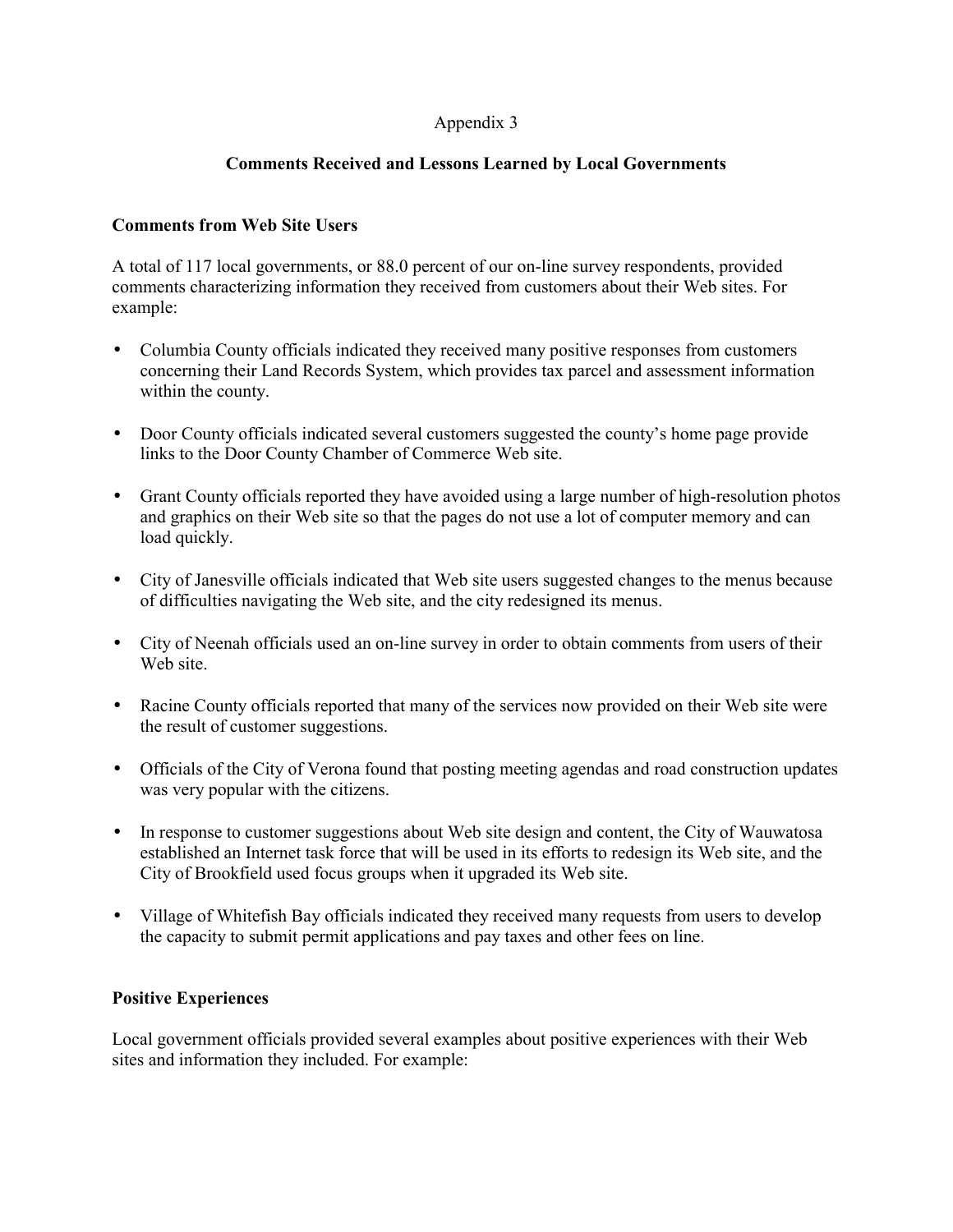- Eau Claire County officials indicated their "Most Wanted" page brings in tips regarding open arrest warrants.
- City of Greenfield officials reported the Parks and Recreation Department information on the city's Web site has been recognized at the state and national levels.
- Marathon County officials reported staff participation allows them to update and post new information on their Web site nearly every day.
- City of Milton officials reported they worked cooperatively with the local school district and chamber of commerce to create the city's Web site as a high school class project at no cost to the city.
- Officials from the City of Sheboygan, the Village of Plover, and the Town of Liberty each cited learning new Web site development software packages as opportunities for professional growth.
- City of South Milwaukee officials reported they used their Web site to provide a survey and share the results with interested parties in discussions to combine fire services with a neighboring municipality.
- Waukesha County officials reported using a standard Web site format, resulting in department pages having a common look and allowing easier maintenance of the site.

## **Web Site Management Challenges**

Finally, local governments also provided examples of challenges they faced in the design, launch, maintenance, and enhancement of their Web sites. For example:

- Officials from Barron and La Crosse counties; the cities of Greenfield, Madison, and West Allis; and the towns of Bellevue and Menasha identified the challenge of updating their Web sites in a regular and timely manner.
- City of Beloit officials reported their initial Web site design raised questions about the types of information to be included, such as whether the Web site would consist entirely of government information or would also include news, weather, entertainment, and other nongovernmental information.
- Douglas County officials identified the difficulty in developing Web site features with a contracted vendor.
- City of Muskego officials indicated they allowed staff from all departments to make changes to the Web site, but on a few occasions staff caused unintentional damage.
- Door County officials reported they would like to allow department staff to make changes to the Web site but have decided not to for security reasons; however, this has made it more difficult to update the site on a regular basis.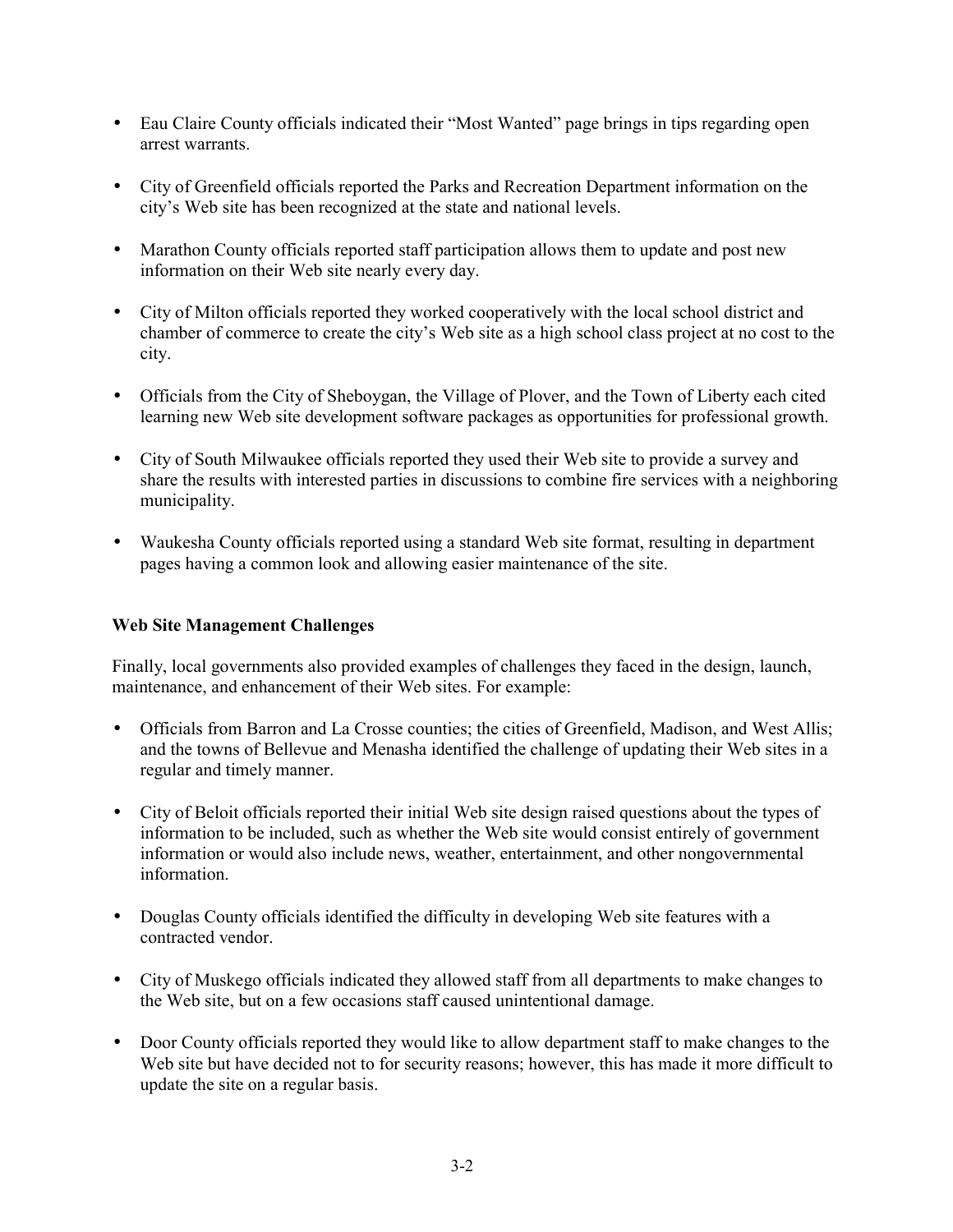- Village of Denmark officials pointed to the importance of being listed on major Internet search engines to help customers find their Web site.
- Officials from the counties of La Crosse and Milwaukee, the cities of Marshfield and Shell Lake, and the Village of Howard cited the importance of obtaining the support and participation of department staff in developing and maintaining a Web site.
- Officials from Oconto and Outagamie counties noted the importance of keeping their Web sites relatively simple, so that customers using various web browsers would be able to use them without difficulty.
- Racine County officials noted the need to restructure internal processes in order to take advantage of e-government in the long term.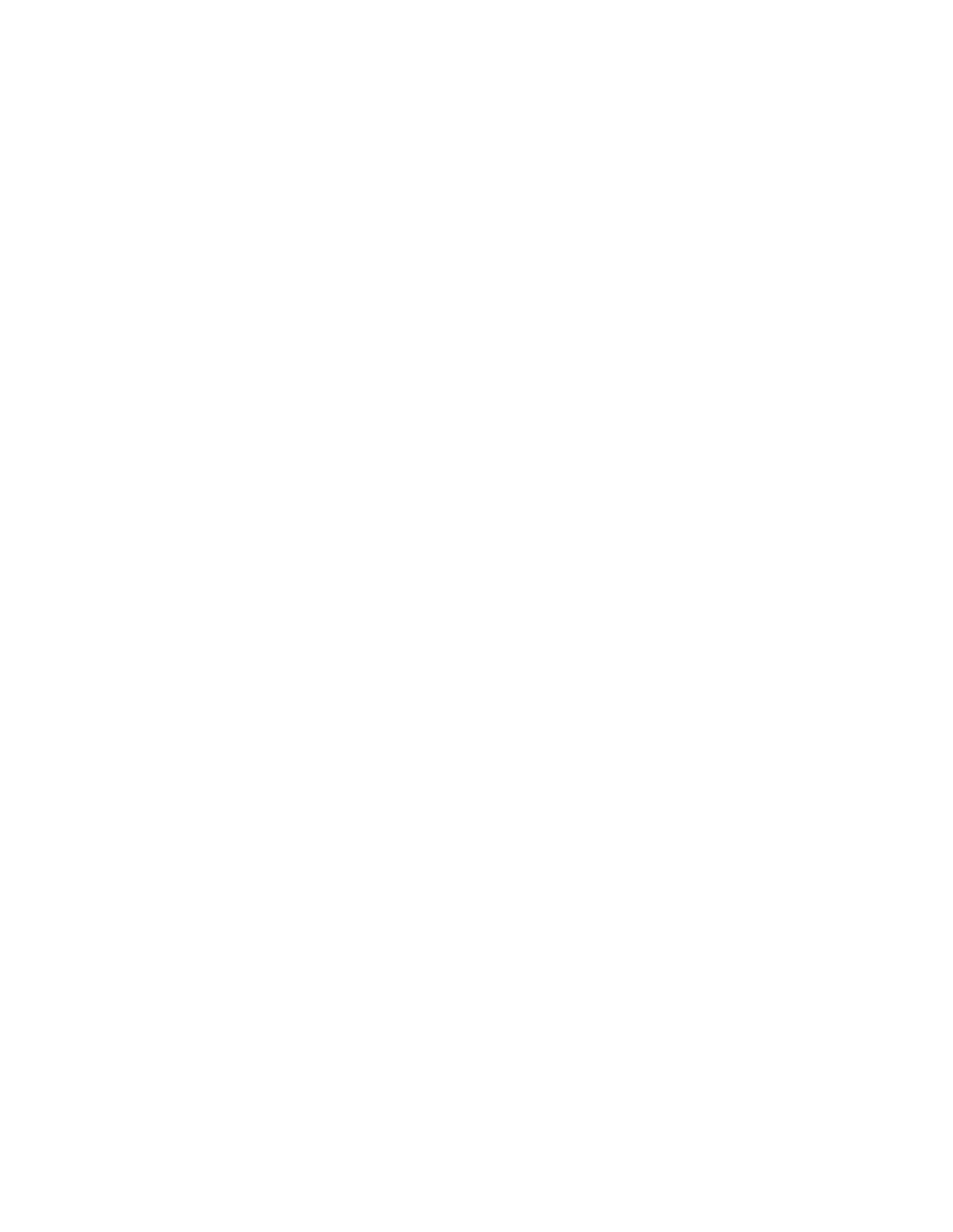## Appendix 4

# **Web Sites Reviewed**

# **Counties** (59)

| <b>Barron</b>  | http://www.co.barron.wi.us/         |
|----------------|-------------------------------------|
| Bayfield       | http://www.bayfieldcounty.org/      |
| <b>Brown</b>   | http://www.co.brown.wi.us/          |
| <b>Buffalo</b> | http://www.buffalocounty.com/       |
| <b>Burnett</b> | http://www.mwd.com/burnett/         |
| Calumet        | http://www.co.calumet.wi.us/        |
| Chippewa       | http://www.co.chippewa.wi.us/       |
| Clark          | http://www.clark-cty-wi.org/        |
| Columbia       | http://www.co.columbia.wi.us/       |
| Dane           | http://www.co.dane.wi.us/           |
| Dodge          | http://www.dodgecountywi.com/       |
| Door           | http://www.co.door.wi.us/           |
| Douglas        | http://www.douglascountywi.org/     |
| Dunn           | http://www.co.dunn.wi.us/           |
| Eau Claire     | http://www.co.eau-claire.wi.us/     |
| Fond du Lac    | http://www.co.fond-du-lac.wi.us/    |
| Grant          | http://grantcounty.org/             |
| Green Lake     | http://www.co.green-lake.wi.us/     |
| Iowa           | http://www.iowacounty.org/          |
| Jackson        | http://co.jackson.wi.us/            |
| Jefferson      | http://www.co.jefferson.wi.us/      |
| Kenosha        | http://www.co.kenosha.wi.us/        |
| La Crosse      | http://www.co.la-crosse.wi.us/      |
| Lafayette      | http://wicip.uwplatt.edu/lafayette/ |
| Lincoln        | http://www.co.lincoln.wi.us/        |
| Manitowoc      | http://www.co.manitowoc.wi.us/      |
| Marathon       | http://www.co.marathon.wi.us/       |
| Marinette      | http://www.marinettecounty.com/     |
| Marquette      | http://co.marquette.wi.us/          |
| Milwaukee      | http://www.co.milwaukee.wi.us/      |
| Monroe         | http://www.co.monroe.wi.us/         |
| Oconto         | http://www.co.oconto.wi.us/         |
| Oneida         | http://www.co.oneida.wi.us/         |
| Outagamie      | http://www.co.outagamie.wi.us/      |
| Ozaukee        | http://www.co.ozaukee.wi.us/        |
| Pepin          | http://www.co.pepin.wi.us/          |
| Pierce         | http://www.co.pierce.wi.us/         |
| Polk           | http://www.co.polk.wi.us/           |
| Portage        | http://www.co.portage.wi.us/        |
| Price          | http://www.pricecounty.org/         |
| Racine         | http://www.racineco.com/            |
| Rock           | http://www.co.rock.wi.us/           |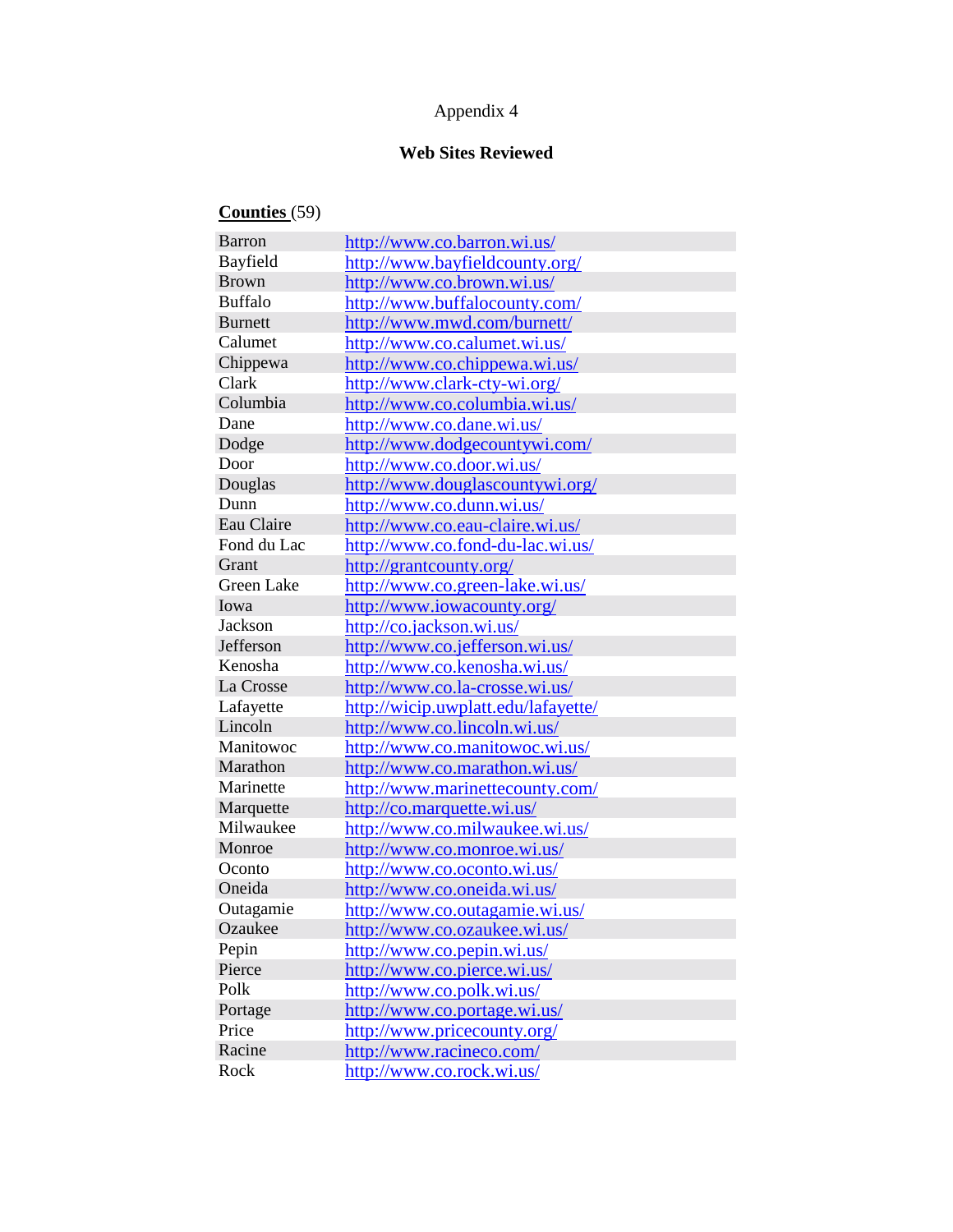| <b>Rusk</b>  | http://www.ruskcounty.org/       |
|--------------|----------------------------------|
| Sauk         | http://www.co.sauk.wi.us/        |
| Sawyer       | http://www.sawyercountygov.org/  |
| Shawano      | http://www.co.shawano.wi.us/     |
| Sheboygan    | http://www.co.sheboygan.wi.us/   |
| St. Croix    | http://www.co.saint-croix.wi.us/ |
| Taylor       | http://www.taylor-county.com/    |
| Trempealeau  | http://www.tremplocounty.com/    |
| <b>Vilas</b> | http://co.vilas.wi.us/           |
| Walworth     | http://www.co.walworth.wi.us/    |
| Washburn     | http://www.co.washburn.wi.us/    |
| Washington   | http://www.co.washington.wi.us/  |
| Waukesha     | http://www.waukeshacounty.gov    |
| Waupaca      | http://www.co.waupaca.wi.us/     |
| Waushara     | http://www.1waushara.com/        |
| Winnebago    | http://www.co.winnebago.wi.us/   |
| Wood         | http://co.wood.wi.us/            |

# **Cities\*** (88)

| Algoma (Kewaunee)         | http://www.algomacity.org/        |
|---------------------------|-----------------------------------|
| Alma (Buffalo)            | http://www.almawisconsin.com/     |
| Altoona (Eau Claire)      | http://www.ci.altoona.wi.us/      |
| Antigo (Langlade)         | http://www.antigo-city.org/       |
| Appleton (Outagamie)      | http://www.appleton.org/          |
| Ashland (Ashland)         | http://www.ci.ashland.wi.us/      |
| Augusta (Eau Claire)      | http://www.augusta-wi.com/        |
| Beloit (Rock)             | http://www.ci.beloit.wi.us/       |
| <b>Bloomer</b> (Chippewa) | http://www.ci.bloomer.wi.us/      |
| Boscobel (Grant)          | http://www.boscobelwisconsin.com/ |
| <b>Brillion</b> (Calumet) | http://www.ci.brillion.wi.us/     |
| Brookfield (Waukesha)     | http://www.brookfield.wi.us/      |
| Cedarburg (Ozaukee)       | http://www.ci.cedarburg.wi.us/    |
| Columbus (Columbia)       | http://www.ci.columbus.wi.us/     |
| Cudahy (Milwaukee)        | http://www.ci.cudahy.wi.us/       |
| Cumberland (Barron)       | http://cityofcumberland.net/      |
| De Pere (Brown)           | http://ci.de-pere.wi.us/          |
| Delafield (Waukesha)      | http://www.cityofdelafield.com/   |
| Delavan (Walworth)        | http://www.cityofdelavan.org/     |
| Eau Claire (Eau Claire)   | http://www.ci.eau-claire.wi.us/   |
| Elroy (Juneau)            | http://www.elroywi.com/           |
| Evansville (Rock)         | http://www.evansville-wi.org/     |
| Fitchburg (Dane)          | http://www.city.fitchburg.wi.us/  |
| Fond du Lac (Fond du Lac) | http://www.ci.fond-du-lac.wi.us/  |
| Fountain City (Buffalo)   | http://www.fountaincitywi.com/    |
| Franklin (Milwaukee)      | http://www.ci.franklin.wi.us      |
| Gillett (Oconto)          | http://www.ci.gillett.wi.us/      |
| Glendale (Milwaukee)      | http://www.glendale-wi.org/       |

\* County indicated in parentheses.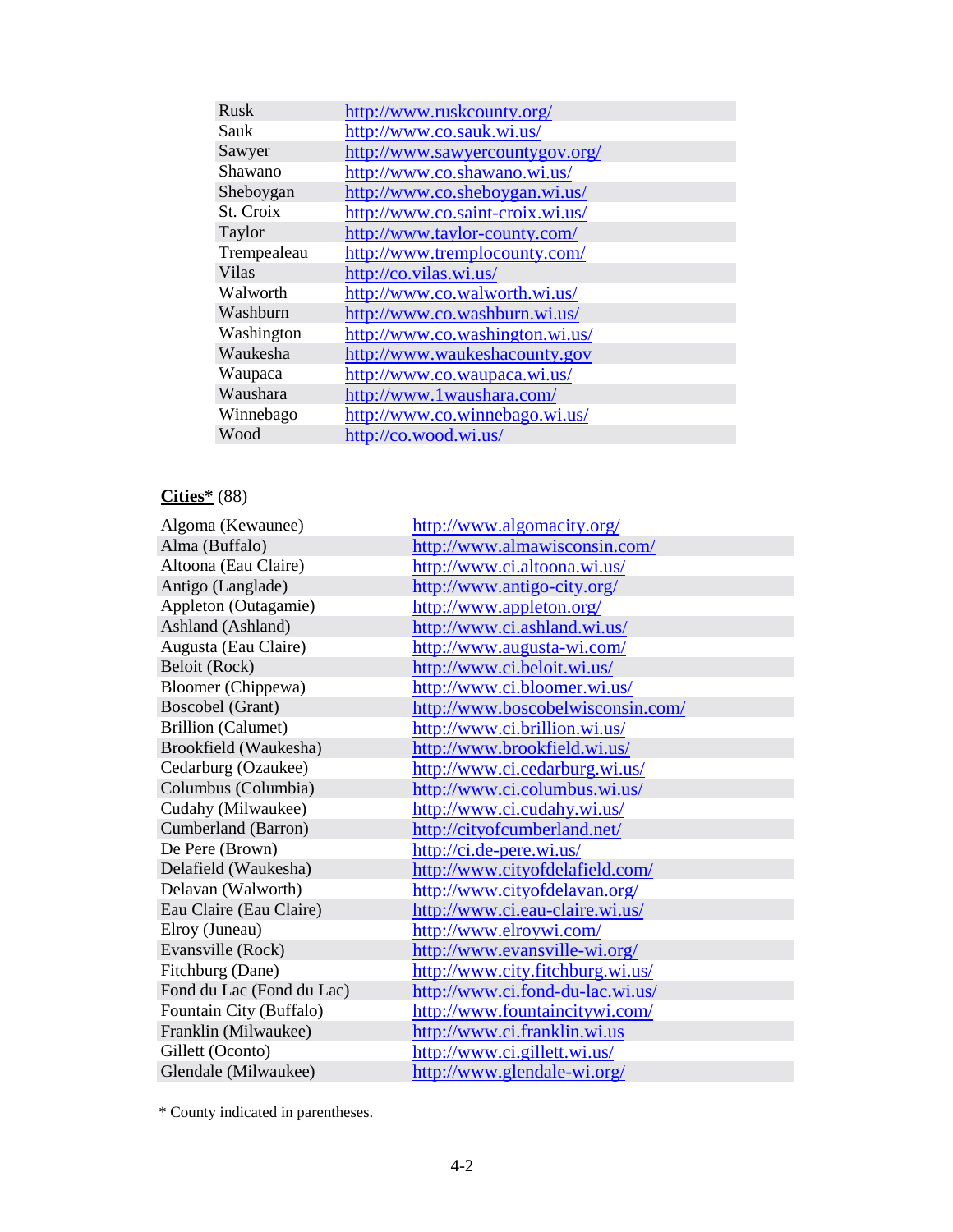Juneau (Dodge) <http://ci.juneau.wi.us/> Kenosha (Kenosha) <http://www.kenosha.org/> Milwaukee (Milwaukee) <http://www.ci.mil.wi.us/> Omro (Winnebago) <http://www.1omro.com/> River Falls (Pierce) <http://www.rfcity.org/> Shell Lake (Washburn) <http://shell-lake.com/>

Green Bay (Brown) <http://www.ci.green-bay.wi.us> Greenfield (Milwaukee) <http://www.ci.greenfield.wi.us/> Hillsboro (Vernon) <http://www.hillsborowi.com/> Hudson (St. Croix) <http://www.hudsonwi.com/> Janesville (Rock) <http://www.ci.janesville.wi.us/> Kewaunee (Kewaunee) <http://www.gokewaunee.net/> La Crosse (La Crosse) <http://www.cityoflacrosse.org/> Lancaster (Grant) <http://www.lancasterwisconsin.com/> Madison (Dane) <http://www.ci.madison.wi.us/> Manitowoc (Manitowoc) <http://www.manitowoc.org/> Marinette (Marinette) <http://www.marinette.wi.us/> Marshfield (Wood) <http://ci.marshfield.wi.us/> Mayville (Dodge) <http://www.mayvillecity.com/> Menasha (Winnebago) <http://www.cityofmenasha.com/> Menomonie (Dunn)<br>
Merrill (Lincoln)<br> <http://www.topdolls.com/><br>
http://www.ci.merrill.wi.u <http://www.ci.merrill.wi.us/> Middleton (Dane) <http://www.ci.middleton.wi.us/> Milton (Rock) <http://www.ci.milton.wi.us/> Mondovi (Buffalo)<br>
Monona (Dane) <http://www.mondovi.com/><br>
http://www.monona.wi.us/ <http://www.monona.wi.us/> Mosinee (Marathon) <http://www.mosinee.wi.us/> Muskego (Waukesha) <http://www.ci.muskego.wi.us/> Neenah (Winnebago) <http://www.ci.neenah.wi.us/> New Berlin (Waukesha) <http://www.newberlin.org/> New London (Waupaca) <http://www.newlondonwi.org/> New Richmond (St. Croix) <http://ci.new-richmond.wi.us/> Oak Creek (Milwaukee) <http://www.oakcreekwi.org/> Oconomowoc (Waukesha)<br>
Oconto Falls (Oconto)<br>
http://www.ci.ocontofalls.wi.us/<br>
http://www.ci.ocontofalls.wi.us/ <http://www.ci.ocontofalls.wi.us/> Onalaska (La Crosse) <http://www.ci.onalaska.wi.us/> Oshkosh (Winnebago) <http://www.ci.oshkosh.wi.us/> Plymouth (Sheboygan) <http://www.plymouthgov.org/> Port Washington (Ozaukee) <http://www.ci.port-washington.wi.us/> Prescott (Pierce) <http://www.prescottwi.org/> Racine (Racine) <http://www.cityofracine.org/> Sheboygan (Sheboygan) <http://ci.sheboygan.wi.us/> South Milwaukee (Milwaukee) <http://ci.south-milwaukee.wi.us/> Spooner (Washburn)<br>Stevens Point (Portage) http://ci.stevens-point.wi.us/ <http://ci.stevens-point.wi.us/> Stoughton (Dane) <http://www.ci.stoughton.wi.us/> Sun Prairie (Dane) <http://www.sun-prairie.com/> Superior (Douglas) <http://www.ci.superior.wi.us/>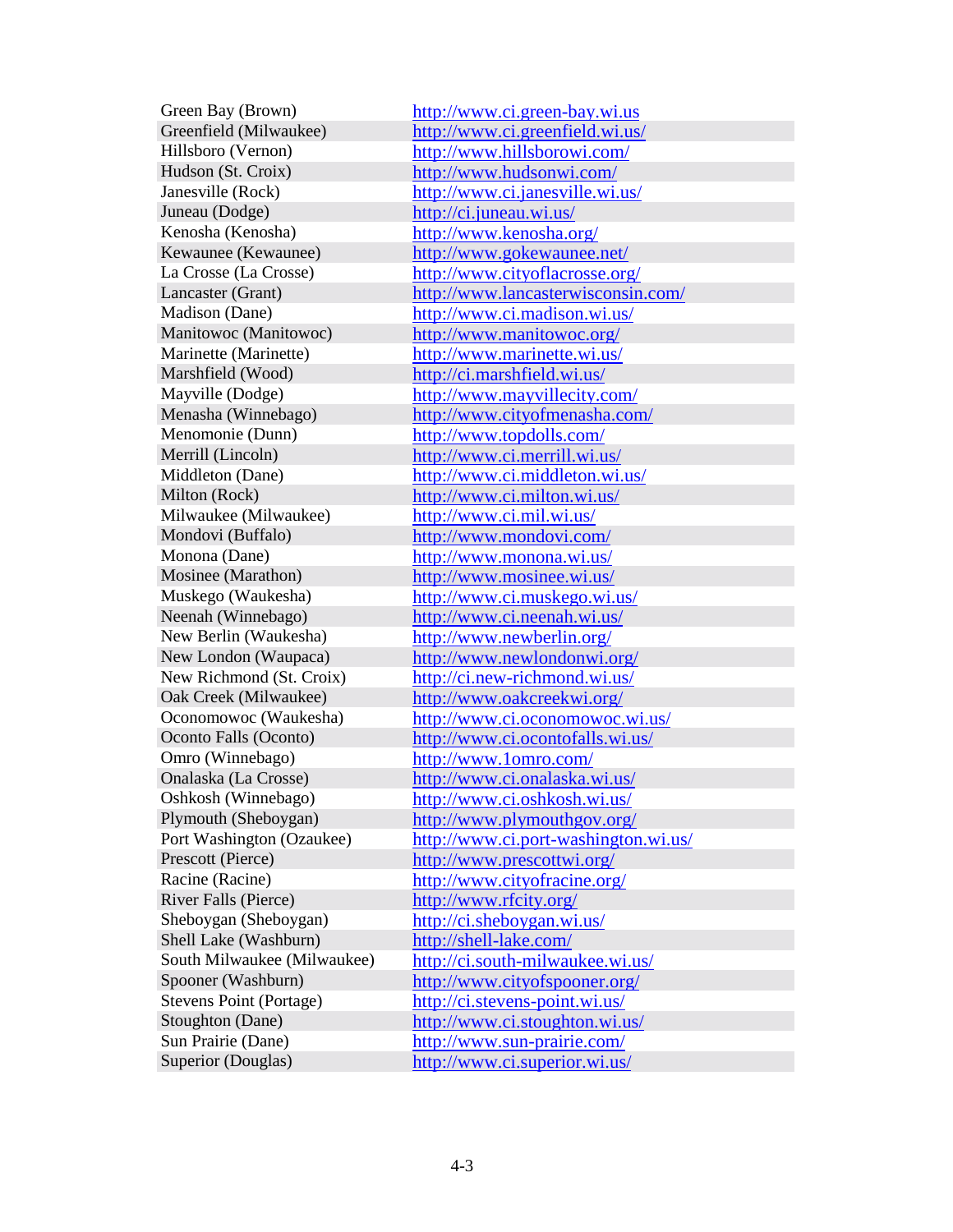| Two Rivers (Manitowoc) | http://www.ci.two-rivers.wi.us/ |
|------------------------|---------------------------------|
| Verona (Dane)          | http://www.ci.verona.wi.us/     |
| Watertown (Jefferson)  | http://www.ci.watertown.wi.us/  |
| Waukesha (Waukesha)    | http://www.ci.waukesha.wi.us/   |
| Waupaca (Waupaca)      | http://www.cityofwaupaca.org/   |
| Waupun (Dodge)         | http://www.cityofwaupun.org/    |
| Wausau (Marathon)      | http://www.ci.wausau.wi.us/     |
| Wautoma (Waushara)     | http://www.1wautoma.com/        |
| Wauwatosa (Milwaukee)  | http://www.ci.wauwatosa.wi.us/  |
| West Allis (Milwaukee) | http://www.ci.west-allis.wi.us/ |
| West Bend (Washington) | http://www.ci.west-bend.wi.us/  |
| Whitewater (Walworth)  | http://www.ci.whitewater.wi.us/ |
|                        |                                 |

# **Villages \*** (49)

| Albany (Green)             | http://vil.albany.wi.us/             |
|----------------------------|--------------------------------------|
| Ashwaubenon (Brown)        | http://www.ashwaubenon.com/          |
| Baldwin (St. Croix)        | http://www.ci.baldwin.wi.us/         |
| Bayside (Milwaukee)        | http://www.53217.com/Bayside/        |
| Belgium (Ozaukee)          | http://www.village.belgium.wi.us/    |
| Brown Deer (Milwaukee)     | http://www.vil.brown-deer.wi.us/     |
| Colfax (Dunn)              | http://www.pressenter.com/~colfax/   |
| Cottage Grove (Dane)       | http://village.cottage-grove.wi.us/  |
| Cross Plains (Dane)        | http://www.cross-plains.wi.us/       |
| Deerfield (Dane)           | http://www.deerfieldwi.com/          |
| DeForest (Dane)            | http://www.vi.deforest.wi.us/        |
| Denmark (Brown)            | http://www.denmark-wi.org/           |
| East Troy (Walworth)       | http://www.easttroy-wi.com/          |
| Elm Grove (Waukesha)       | http://www.elmgrovewi.org/           |
| Fox Point (Milwaukee)      | http://www.53217.com/FoxPoint/       |
| Germantown (Washington)    | http://www.village.germantown.wi.us/ |
| Grafton (Ozaukee)          | http://www.village.grafton.wi.us/    |
| Grantsburg (Burnett)       | http://www.grantsburgwi.com/         |
| Greendale (Milwaukee)      | http://www.greendale.org             |
| Hewitt (Wood)              | http://vi.hewitt.wi.us/              |
| Hortonville (Outagamie)    | http://www.hortonville-wi.com/       |
| Howard (Brown)             | http://www.village.howard.wi.us/     |
| Jackson (Washington)       | http://www.jacksonwi.net/            |
| Kimberly (Outagamie)       | http://www.vokimberly.org/           |
| Little Chute (Outagamie)   | http://www.vil.little-chute.wi.us/   |
| Maple Bluff (Dane)         | http://vil.maple-bluff.wi.us/        |
| Menomonee Falls (Waukesha) | http://www.menomonee-falls.org/      |
| Mount Horeb (Dane)         | http://danenet.wicip.org/mthoreb/    |
| Newburg (Washington)       | http://www.village.newburg.wi.us/    |
| Oconomowoc Lake (Waukesha) | http://www.oconlake.com/             |
| Oostburg (Sheboygan)       | http://www.oostburg.org/             |
| Plover (Portage)           | http://www.eplover.com/              |
| Random Lake (Sheboygan)    | http://www.execpc.com/%7erandom/     |

\* County indicated in parentheses.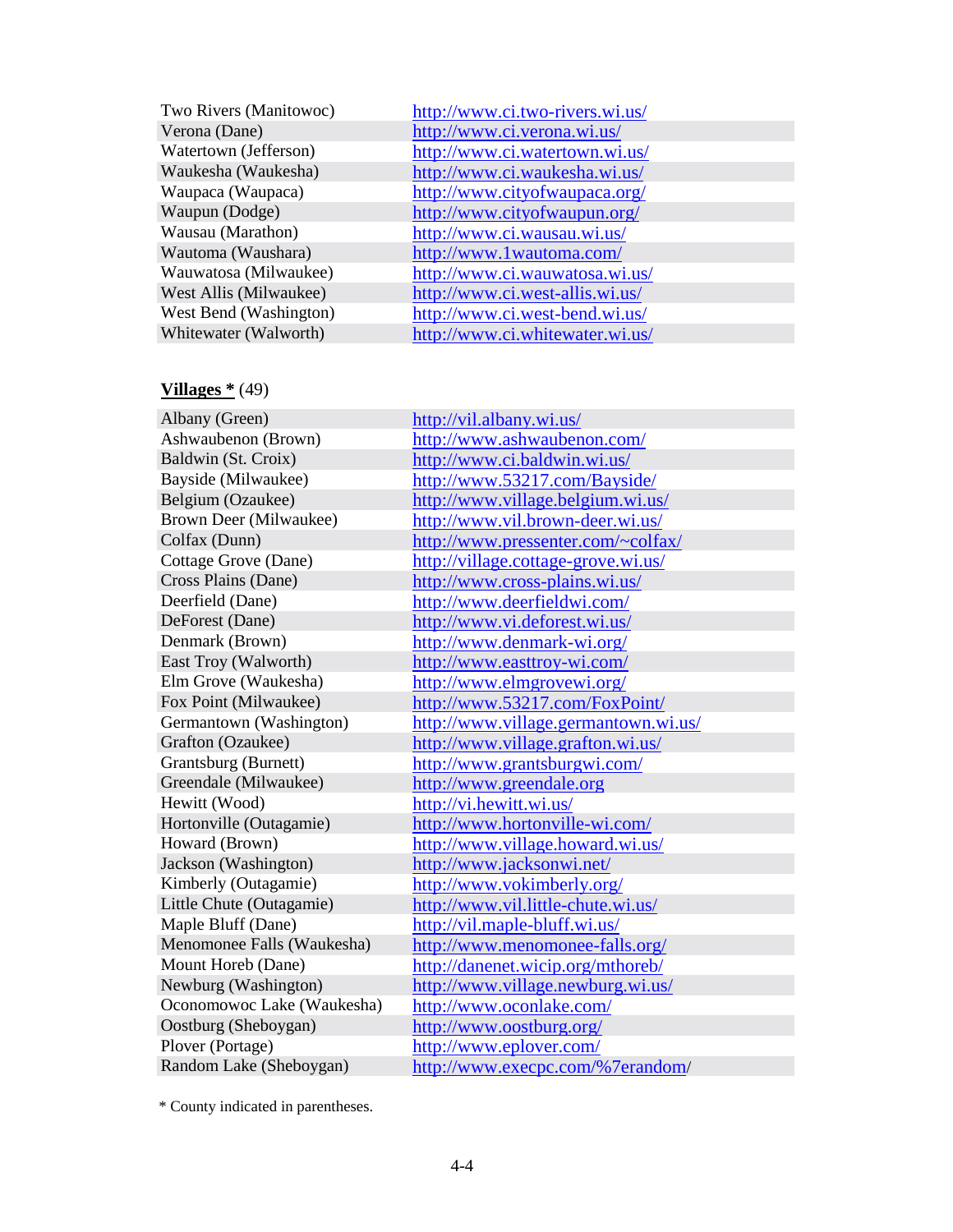| Redgranite (Waushara)      |
|----------------------------|
| Roberts (St. Croix)        |
| Saukville (Ozaukee)        |
| Sharon (Walworth)          |
| Shorewood (Milwaukee)      |
| Shorewood Hills (Dane)     |
| St. Nazianz (Manitowoc)    |
| Thiensville (Ozaukee)      |
| Tigerton (Shawano)         |
| Waunakee (Dane)            |
| West Milwaukee (Milwaukee) |
| West Salem (La Crosse)     |
| Weston (Marathon)          |
| Whitefish Bay (Milwaukee)  |
| Williams Bay (Walworth)    |
| Woodville (St. Croix)      |

<http://www.1redgranite.com/> <http://www.robertswisconsin.com/> <http://www.village.saukville.wi.us/> <http://www.sharonwisconsin.com/> <http://www.execpc.com/~shorewoo/> <http://www.shorewood-hills.org/> <http://village.saint-nazianz.wi.us/> <http://www.village.thiensville.wi.us/> <http://www.tigertonwis.com/> <http://www.waunakee.com/> <http://www.westmilwaukee.org/> <http://www.westsalemwi.com/> <http://www.westonwisconsin.org/> <http://www.village.whitefish-bay.wi.us/> <http://www.williamsbay.org/> <http://www.ci.woodville.wi.us>

#### **Towns \*** (29)

| Algoma (Winnebago)     | http://www.vbe.com/~algtown/          |
|------------------------|---------------------------------------|
| Bellevue (Brown)       | http://www.bellevue-wi.com/           |
| Brookfield (Waukesha)  | http://www.townofbrookfield.com/      |
| Cedarburg (Ozaukee)    | http://www.town.cedarburg.wi.us/      |
| Cottage Grove (Dane)   | http://www.town.cottage-grove.wi.us/  |
| Dunn (Dane)            | http://userpages.itis.com/towndunn/   |
| Empire (Fond du Lac)   | http://www.empire-town.org/           |
| Genesee (Waukesha)     | http://www.towngenesee.org/           |
| Gibraltar (Door)       | http://www.townofgibraltar.com/       |
| Grafton (Ozaukee)      | http://www.grafton-town.org/          |
| Greenville (Outagamie) | http://www.townofgreenville.com/      |
| Harrison (Calumet)     | http://www.tponet.com/townofharrison/ |
| Hobart (Brown)         | http://www.hobart-wi.org/             |
| Liberty (Outagamie)    | http://my.athenet.net/~mubl/          |
| Menasha (Winnebago)    | http://www.town-menasha.com/          |
| Newbold (Oneida)       | http://www.newboldtown.com/           |
| Oregon (Dane)          | http://www.town.oregon.wi.us/         |
| Ottawa (Waukesha)      | http://www.townofottawa.com/          |
| Richfield (Washington) | http://www.town-richfield.com/        |
| River Falls (Pierce)   | http://riverfallstown.com/            |
| Rome (Adams)           | http://www.romewi.com/                |
| Suamico (Brown)        | http://www.suamico.org/               |
| Summit (Waukesha)      | http://www.summittown.org/            |
| Superior (Douglas)     | http://www.pressenter.com/~tosuper/   |
| Vermont (Dane)         | http://www.vermonttown.org/           |
| Verona (Dane)          | http://www.town.verona.wi.us/         |
| West Bend (Washington) | http://www.town.west-bend.wi.us/      |
| Westport (Dane)        | http://www.townofwestport.org/        |
| Wilson (Sheboygan)     | http://www.townwilson.com/            |

\* County indicated in parentheses.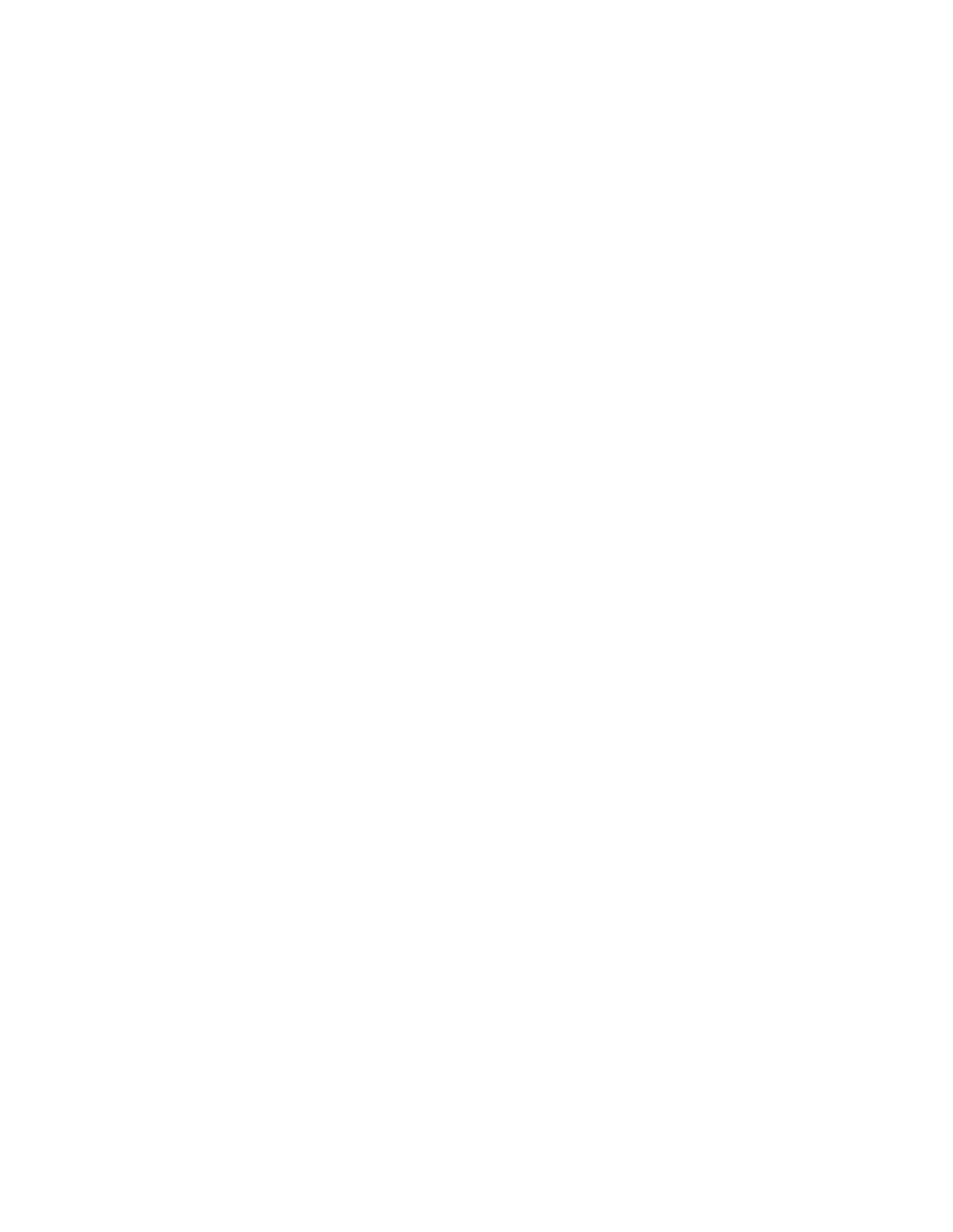## Appendix 5

## **Summary of Web Site Review Data**

#### **General Information**

225 local government Web sites found and reviewed

## **Navigation Tools**

(for 225 local government Web sites)

| <b>Types of Tools Found</b>              | Found and<br>Functioning | Percentage | Not Found or<br><b>Not Functioning</b> | Percentage |
|------------------------------------------|--------------------------|------------|----------------------------------------|------------|
| General navigation tool (such as frames) | 208                      | 92.4%      |                                        | $7.6\%$    |
| Search engine                            | 45                       | 20.0       | 180                                    | 80.0       |
| Site map or index                        | 33                       | 14 7       | 192                                    | 85.3       |

## **Electronic Links or Addresses of Other Relevant Web Sites**

(for 225 local government Web sites)

| <b>Web Site Link or Address</b>                 | Found and<br><b>Functioning</b> | Percentage<br>with This<br>Information | Not Found<br>or Not<br><b>Functioning</b> | Percentage<br>without This<br>Information |
|-------------------------------------------------|---------------------------------|----------------------------------------|-------------------------------------------|-------------------------------------------|
| Government                                      |                                 |                                        |                                           |                                           |
| Federal government (any link to or information  |                                 |                                        |                                           |                                           |
| about a federal agency or portal)               | 83                              | 36.9%                                  | 142                                       | 63.1%                                     |
| State government (any link to or information    |                                 |                                        |                                           |                                           |
| about a state agency or state portal)           | 133                             | 59.1                                   | 92                                        | 40.9                                      |
| Other local governments                         | 126                             | 56.0                                   | 99                                        | 44.0                                      |
| <b>Education</b>                                |                                 |                                        |                                           |                                           |
| School district                                 | 132                             | 58.7                                   | 93                                        | 41.3                                      |
| University of Wisconsin/local technical college | 68                              | 30.2                                   | 157                                       | 69.8                                      |
| University of Wisconsin-Extension               | 55                              | 24.4                                   | 170                                       | 75.6                                      |
| <b>Local Business</b>                           |                                 |                                        |                                           |                                           |
| Local business/chamber of commerce              | 127                             | 56.4                                   | 98                                        | 43.6                                      |
| <b>Local Information</b>                        |                                 |                                        |                                           |                                           |
| Local newspaper                                 | 58                              | 25.8                                   | 167                                       | 74.2                                      |
| Library                                         | 119                             | 52.9                                   | 106                                       | 47.1                                      |
| Local historical society/history                | 118                             | 52.4                                   | 107                                       | 47.6                                      |
| Neighborhood associations                       | 7                               | 3.1                                    | 218                                       | 96.9                                      |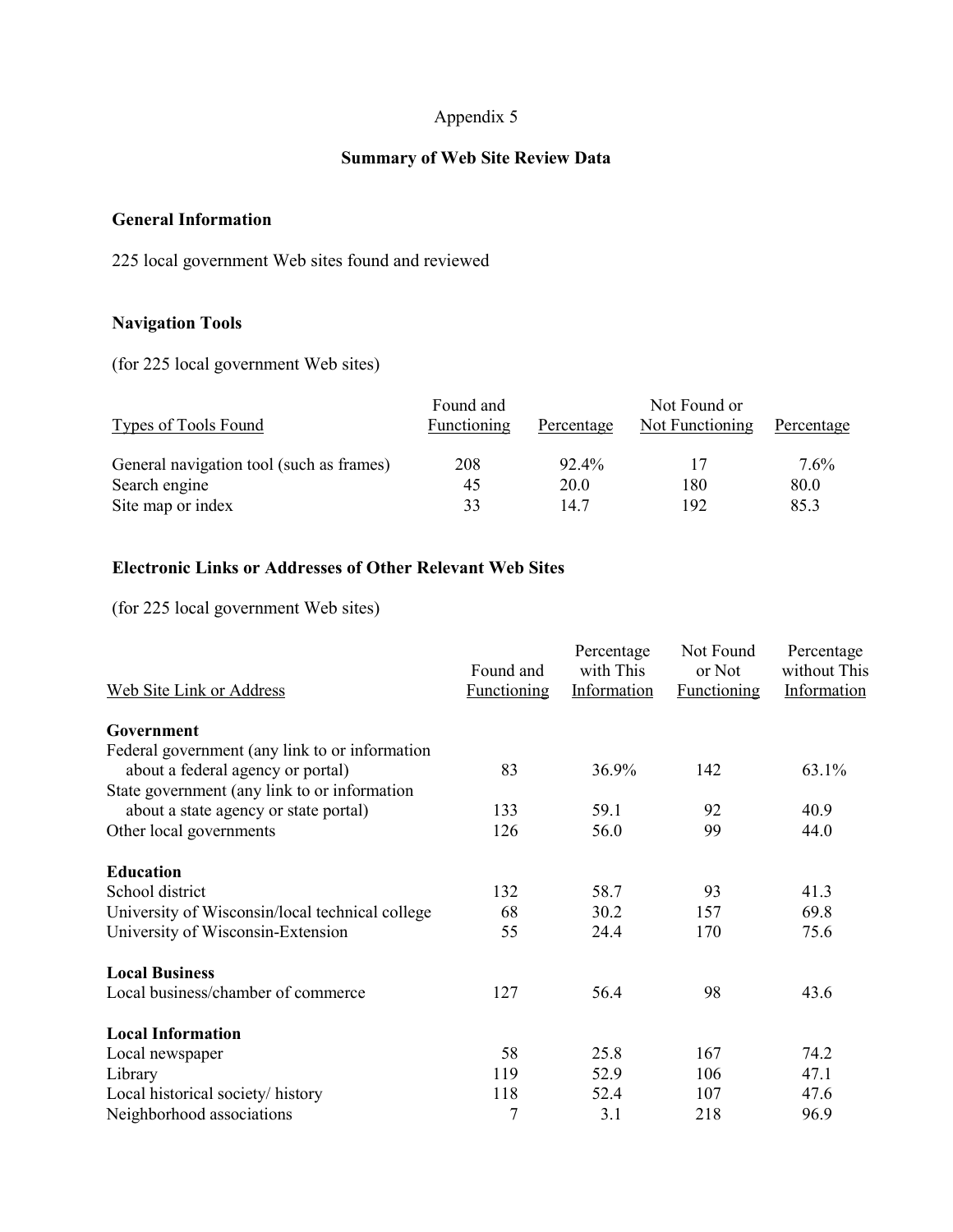## **Contacts**

(for 225 local government Web sites)

|                            | Yes    |            | No     |            |
|----------------------------|--------|------------|--------|------------|
| Telephone/Fax              | Number | Percentage | Number | Percentage |
|                            |        |            |        |            |
| General government contact | 152    | 67.6%      | 73     | 32.4%      |
| Chief elected officer      | 168    | 74.7       | 57     | 253        |
| Locally elected officials  | 177    | 78.7       | 48     | 213        |

|                            | Yes    |            | No     |            |
|----------------------------|--------|------------|--------|------------|
| Mailing Address            | Number | Percentage | Number | Percentage |
|                            |        |            |        |            |
| General government contact | 152    | 67.6%      | 73     | 32.4%      |
| Chief elected officer      | 141    | 62.7       | 84     | 373        |
| Locally elected officials  | 150    | 66 7       | 75     | 333        |

#### • E-mail Contact for the Local Government:

| Yes                                     | 112 | 49.8% |
|-----------------------------------------|-----|-------|
| Contact found, unsure if for government |     | 3.5%  |
| No                                      | 105 | 46.7% |

## • E-mail Contact for the Chief Elected Officer:

Yes 79 35.1% No 146 64.9%

## • E-mail for Locally Elected Officials:

| Listed for all locally elected officials    | 28  | $12.4\%$ |
|---------------------------------------------|-----|----------|
| Listed for some locally elected officials   | 56  | 24.9%    |
| No e-mail for any locally elected officials | 141 | 62.7%    |

#### • E-mail Contact for the Webmaster:

|         | Yes $96$ | 42.7% |
|---------|----------|-------|
| No. 129 |          | 57.3% |

## • Feedback Page:

 $16.4%$ Yes 37 No 188 83.6%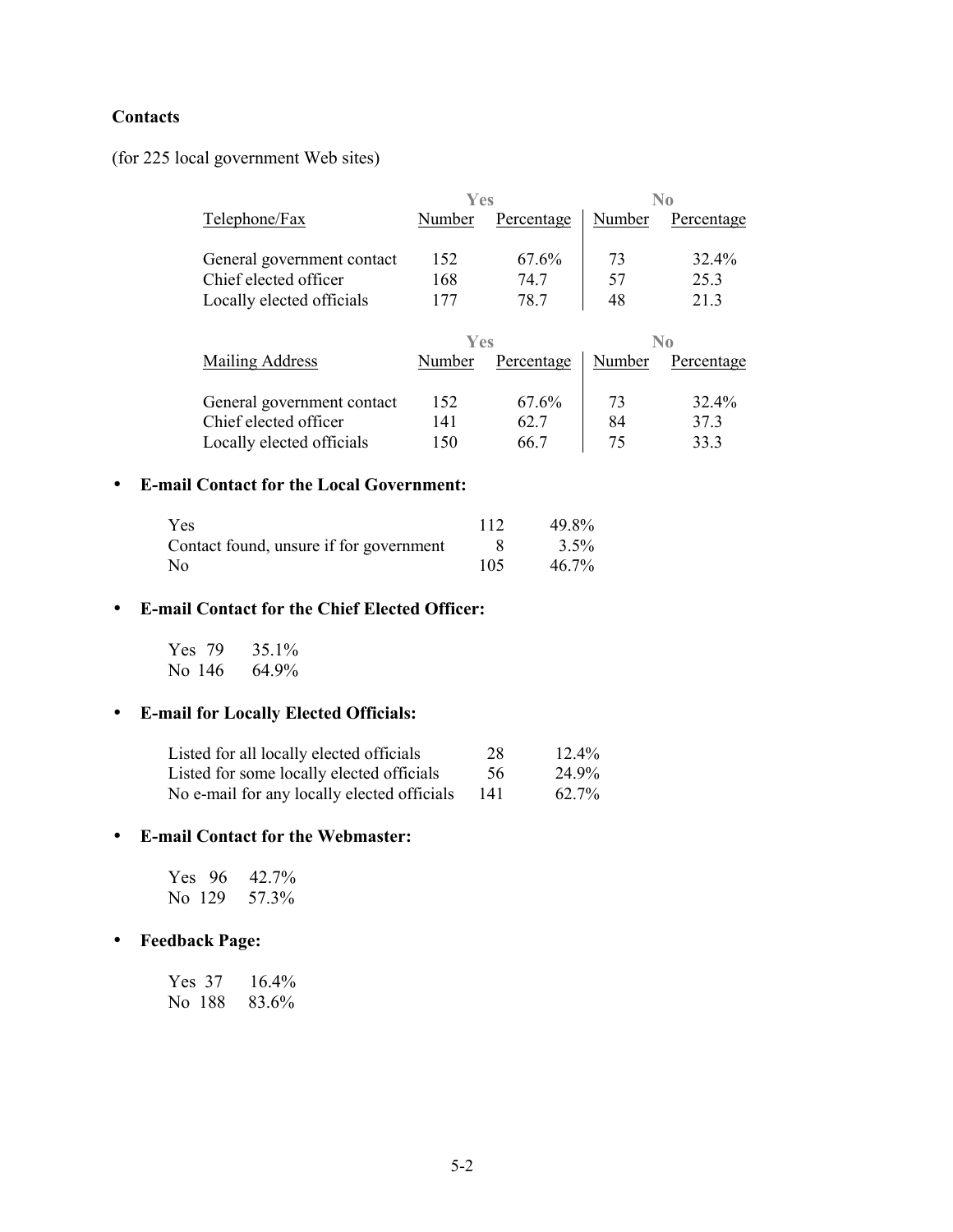## **Information Available/Ability to Conduct Business**

(for 225 local government Web sites)

|                                        | <b>Information Found</b><br>on Web Site | Percentage of Web Sites<br>with This Information |
|----------------------------------------|-----------------------------------------|--------------------------------------------------|
| Local meeting information              | 155                                     | 68.9%                                            |
| Recreation                             | 151                                     | 67.1                                             |
| Local calendar of events               | 133                                     | 59.1                                             |
| Economic development                   | 99                                      | 44.0                                             |
| Employment                             | 85                                      | 37.8                                             |
| Ordinances/codes                       | 73                                      | 32.4                                             |
| Utility information                    | 43                                      | 19.1                                             |
| <b>Budget</b>                          | 38                                      | 16.9                                             |
| Property assessment                    | 21                                      | 9.3                                              |
| Citizen participation/action inquiries | 17                                      | 7.6                                              |
| Procurement                            | 16                                      | 71                                               |
|                                        |                                         |                                                  |

### **Presentation**

(for 225 local government Web sites)

#### • How Government Information Is Presented:

| Primarily by service              | 19 | $8.4\%$  |
|-----------------------------------|----|----------|
| Primarily by department           | 99 | $44.0\%$ |
| Combination of both               | 90 | $40.0\%$ |
| No government information present | 17 | $7.6\%$  |

## • Availability of Information on Local Government Departments:

| None         | 31 | 13.8% |
|--------------|----|-------|
| Limited      | 85 | 37.8% |
| Some         | 76 | 33.8% |
| Considerable | 33 | 14.6% |

## • Availability of Information on Government Services:

| None         | 54 | 24.0%    |
|--------------|----|----------|
| Limited      | 67 | 29.8%    |
| <b>Some</b>  | 79 | 35.1%    |
| Considerable | 25 | $11.1\%$ |

## • Availability of Applications for Downloading and Printing:

| <b>Yes</b> | 67  | 29.8% |
|------------|-----|-------|
| No.        | 158 | 70.2% |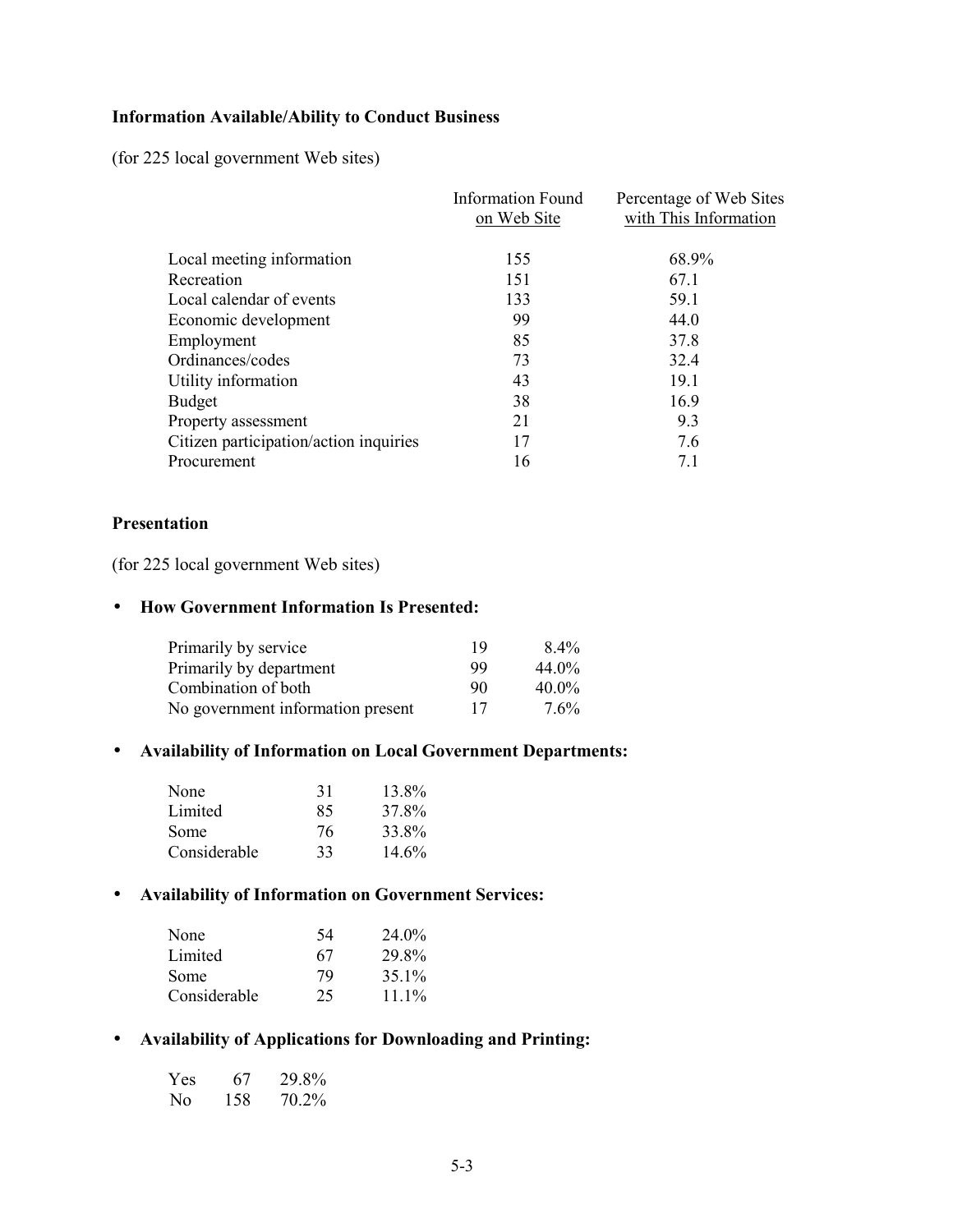## • Capacity for On-line Financial Transactions:

Yes  $7 \quad 3.1\%$ No 218 96.9%

## **General Comments**

| Considerable information available about businesses at this site (for public use): | 21 | $9.3\%$  |
|------------------------------------------------------------------------------------|----|----------|
| Considerable information available for businesses at this site (for business use): | 27 | $12.0\%$ |
| Integrated recreation information, including references to entities outside        |    |          |
| the local government (for example, chamber of commerce, visitor's                  |    |          |
| bureau, private sector recreation, and hotels,):                                   | 59 | 26.2%    |
| Information about other local governments:                                         | 18 | $8.0\%$  |

## **Additional Web Sites Reviewed**

We also reviewed an additional 157 Web sites that were not included in our analysis because, for example, they were sponsored by private parties or by the chamber of commerce, or they were part of another Web site.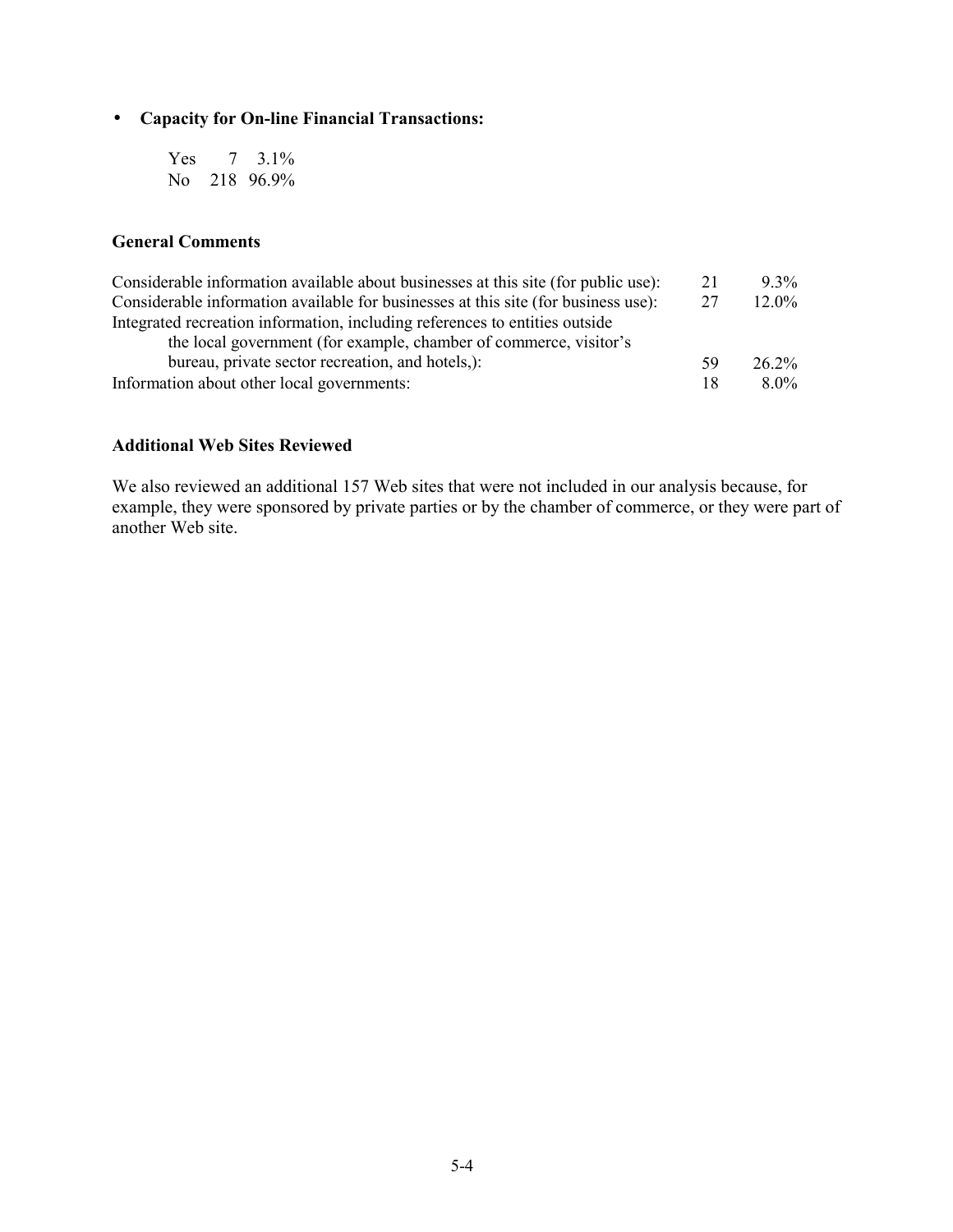## Appendix 6

## **On-Line Survey Questions and Responses**

## Part I

Of the 225 local government Web sites we identified, we were able to contact 203. Of these, 133 (65.5 percent) responded to our on-line survey

Questions 1 through 3 requested identifying information from respondents.

## 4. When was your Web site for your locality launched?

| Prior to CY 1998               | 29  | 21.8%  |
|--------------------------------|-----|--------|
| CY 1998                        | 25  | 18.8   |
| CY 1999                        | 33  | 24.8   |
| First and second quarters 2000 | 15  | 11.3   |
| Third and fourth quarters 2000 | 12  | 9.0    |
| First and second quarters 2001 | 8   | 6.0    |
| Since July $1, 2001$           | 8   | 6.0    |
| No response                    | -3  | 2.3    |
| Total                          | 133 | 100.0% |

## 5. Do you keep track of your site traffic?

| <b>Yes</b> | 75  | 56.4%  |
|------------|-----|--------|
| No.        | 58  | 43.6   |
| Total      | 133 | 100.0% |

#### 5a. What is the typical number of hits your locality's main page receives per month?

| 100,000 or more  | 5  | $6.7\%$ |
|------------------|----|---------|
| 10,000 to 99,999 | 10 | 13.3    |
| 1,000 to 9,999   | 19 | 25.3    |
| 500 to 999       | 6  | 8.0     |
| 1 to 499         | 25 | 33.3    |
| Blank            | 10 | 13.4    |
| Total            | 75 | 100.0%  |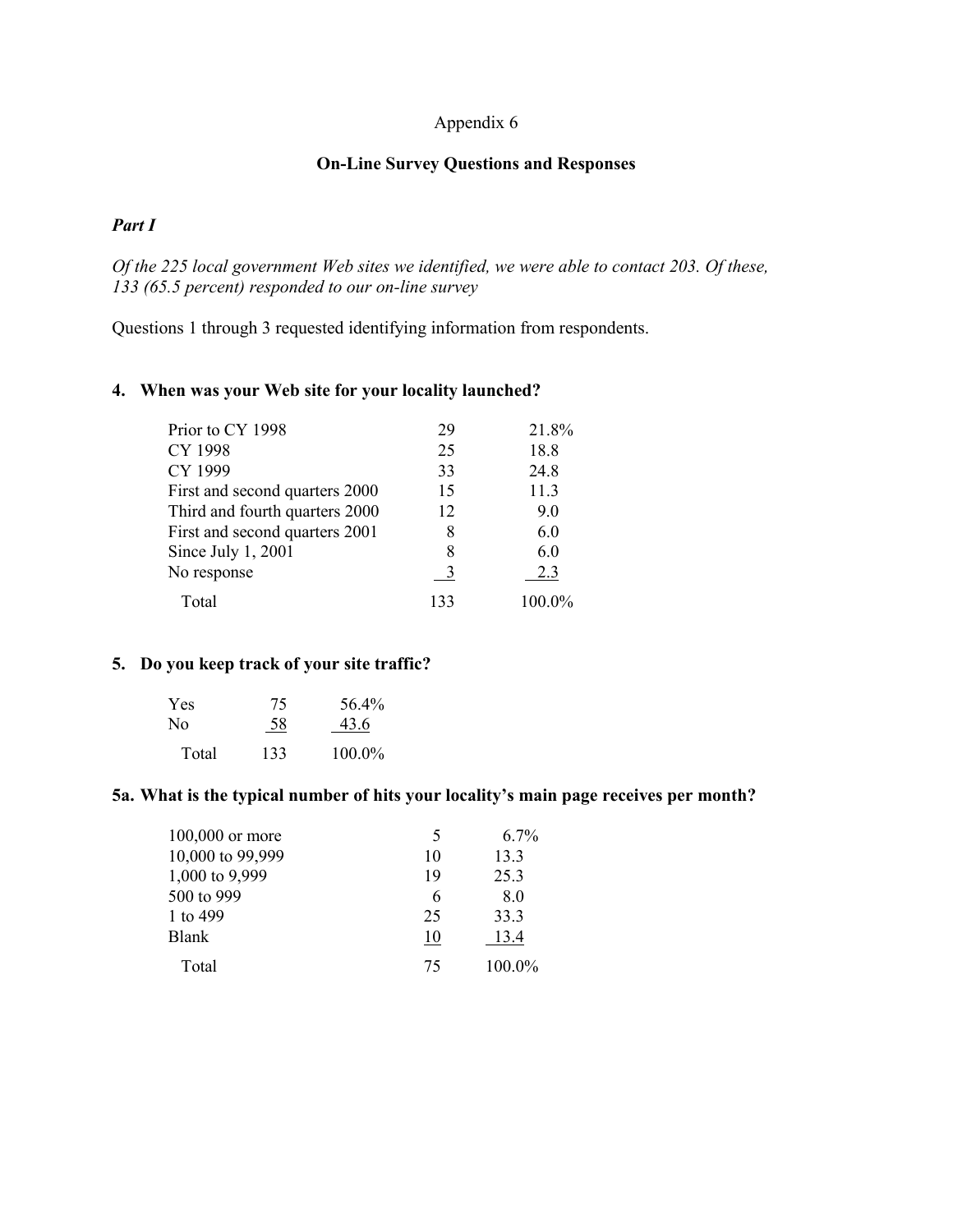#### 6. Please indicate the services you currently offer and the services you plan to offer in 2002:

| <b>Current:</b>                                      |     | Offer      |     | Do Not Offer |          | <b>Blank</b> |
|------------------------------------------------------|-----|------------|-----|--------------|----------|--------------|
| Provide contact information for departments/agencies | 131 | $(98.5\%)$ | 2   | $(1.5\%)$    | $\theta$ | $(0.0\%)$    |
| Provide contact information for elected officials    | 122 | $(91.7\%)$ | 10  | $(7.5\%)$    | $\bf{l}$ | $(0.8\%)$    |
| Provide links to other government agencies           | 111 | $(83.5\%)$ | 21  | $(15.7\%)$   |          | $(0.8\%)$    |
| Print out application forms for licenses or permits  | 48  | $(36.1\%)$ | 83  | $(62.4\%)$   | 2        | $(1.5\%)$    |
| Public is able to make purchases or payments on line | 5   | $(3.8\%)$  | 122 | $(91.7\%)$   | 6        | $(4.5\%)$    |
| Other                                                | 22  | $(16.5\%)$ | 4   | $(3.0\%)$    | 107      | $(80.5\%)$   |
| 2002:                                                |     | Offer      |     | Do Not Offer |          | Blank        |
| Provide contact information for departments/agencies | 82  | $(61.6\%)$ |     | $(0.8\%)$    | 50       | $(37.6\%)$   |
| Provide contact information for elected officials    | 78  | (58.7%)    | 6   | $(4.5\%)$    | 49       | $(36.8\%)$   |
| Provide links to other government agencies           | 84  | $(63.2\%)$ | 6   | $(4.5\%)$    | 43       | $(32.3\%)$   |
| Print out application forms for licenses or permits  | 65  | $(48.9\%)$ | 37  | $(27.8\%)$   | 31       | $(23.3\%)$   |
| Public is able to make purchases or payments on line | 28  | $(21.1\%)$ | 82  | $(61.6\%)$   | 23       | $(17.3\%)$   |

## 7. If your Web site allows the public to print application forms, please check which types of forms are available.

 $18(13.5\%)$ 

 $\overline{4}$ 

 $(3.0\%)$  111  $(83.5\%)$ 

| Type of Form                                               | Available | Percentage |
|------------------------------------------------------------|-----------|------------|
| License applications (such as marriage licenses)           | 18        | $13.5\%$   |
| Permit applications (such as building permits)             | 30        | 22.6       |
| Park permits/reservations                                  | 15        | 11.3       |
| Permits/registration applications for businesses           | 10        | 7.5        |
| Applications for vendors or for bids                       |           | 53         |
| Registration for recreation classes/events                 | 15        | 113        |
| Requests for personal records (such as birth certificates) | 10        | 7.5        |
| Other                                                      | 21        | 15.8       |
| Not applicable                                             | 31        | 233        |

## 8. Does your locality currently engage in, or plan to engage in within the next 12 months, any on-line procurement of goods and services?

| <b>Yes</b>     | 43  | 32.3%  |
|----------------|-----|--------|
| N <sub>0</sub> | 89  | 66.9   |
| <b>Blank</b>   |     | 0.8    |
| Total          | 133 | 100.0% |

Other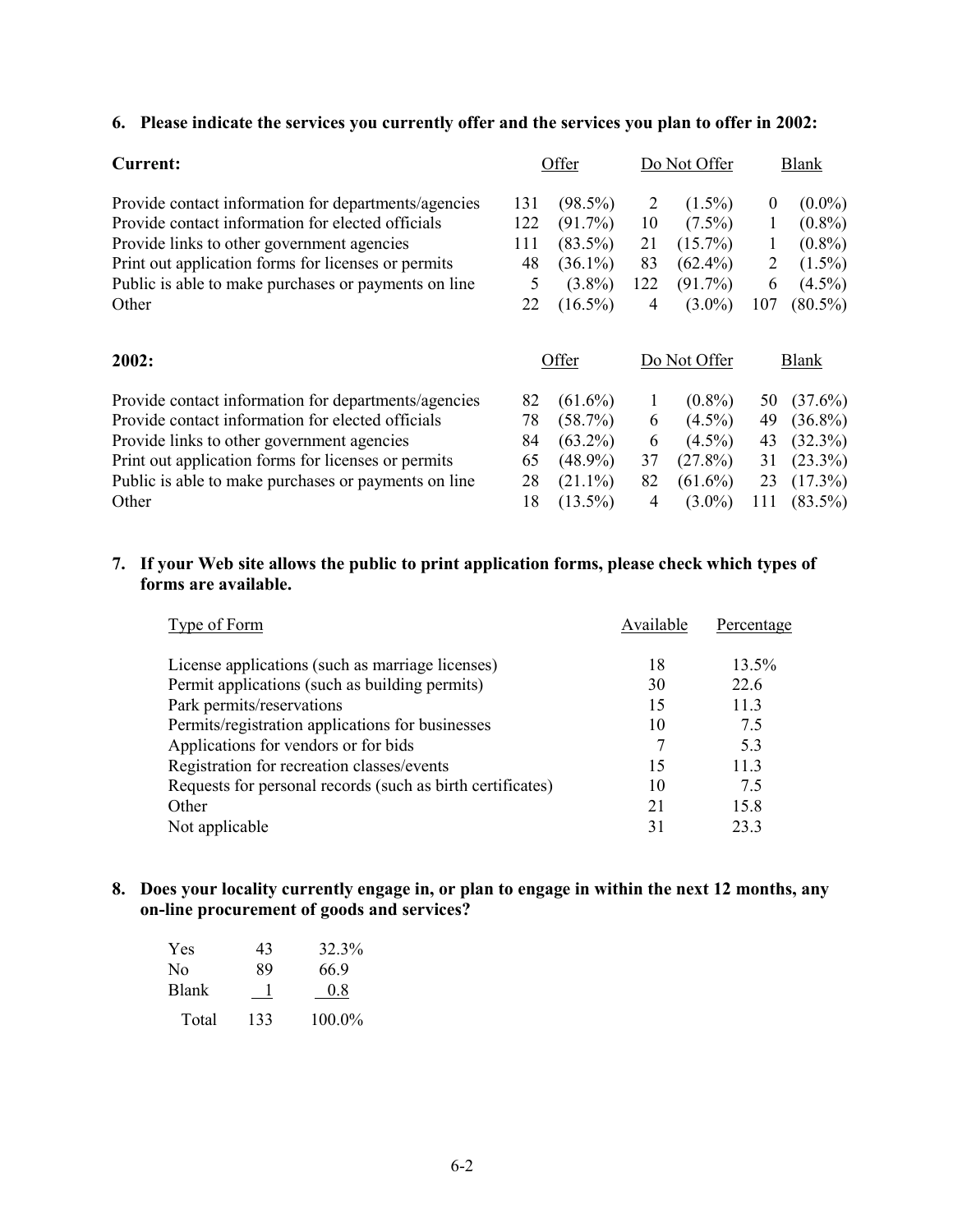#### **8a. Please provide any additional information about your on-line procurement activities,**  $i$  especially any reverse auctions.

30 respondents  $(22.6\%)$  provided comments.

#### **9. Do vou have any commercial advertisements on vour Web site?**

| <b>Yes</b> |     | $2.3\%$ |
|------------|-----|---------|
| No.        | 130 | 97.7%   |

Municipalities identifying themselves as having commercial advertising are:

- City of Fond du Lac
- City of Marshfield
- Village of Shorewood Hills

#### **2a. Do you receive any revenue or anything in lieu of revenue (e.g. reduced fees) for your**  $commercial$  advertisements?

No local governments responding to the survey reported advertising revenue or a reduction in fees, although some local governments identified minimal earnings during follow-up telephone calls.

#### **10. Are you currently seeking commercial advertisers?**

| <b>Yes</b>     | 0   | $0.0\%$ |
|----------------|-----|---------|
| N <sub>0</sub> | 131 | 98.5    |
| <b>Blank</b>   |     | 15      |
| Total          | 133 | 100.0%  |

#### **11. What factors did you consider in your decision whether or not to have commercial advertising?**

87 respondents  $(65.4\%)$  provided comments.

#### 12. Does your site include a means for the public to contact Web site support staff in the case of a technical question, a problem, or to obtain information not found at the Web site?

|                                    | Yes | Percentage |
|------------------------------------|-----|------------|
| Name and telephone number provided | 52  | 39.1%      |
| E-mail address provided            | 117 | 88.0       |
| Feedback form available            | 38  | 28.6       |
| No contact information provided    | 10  | 75         |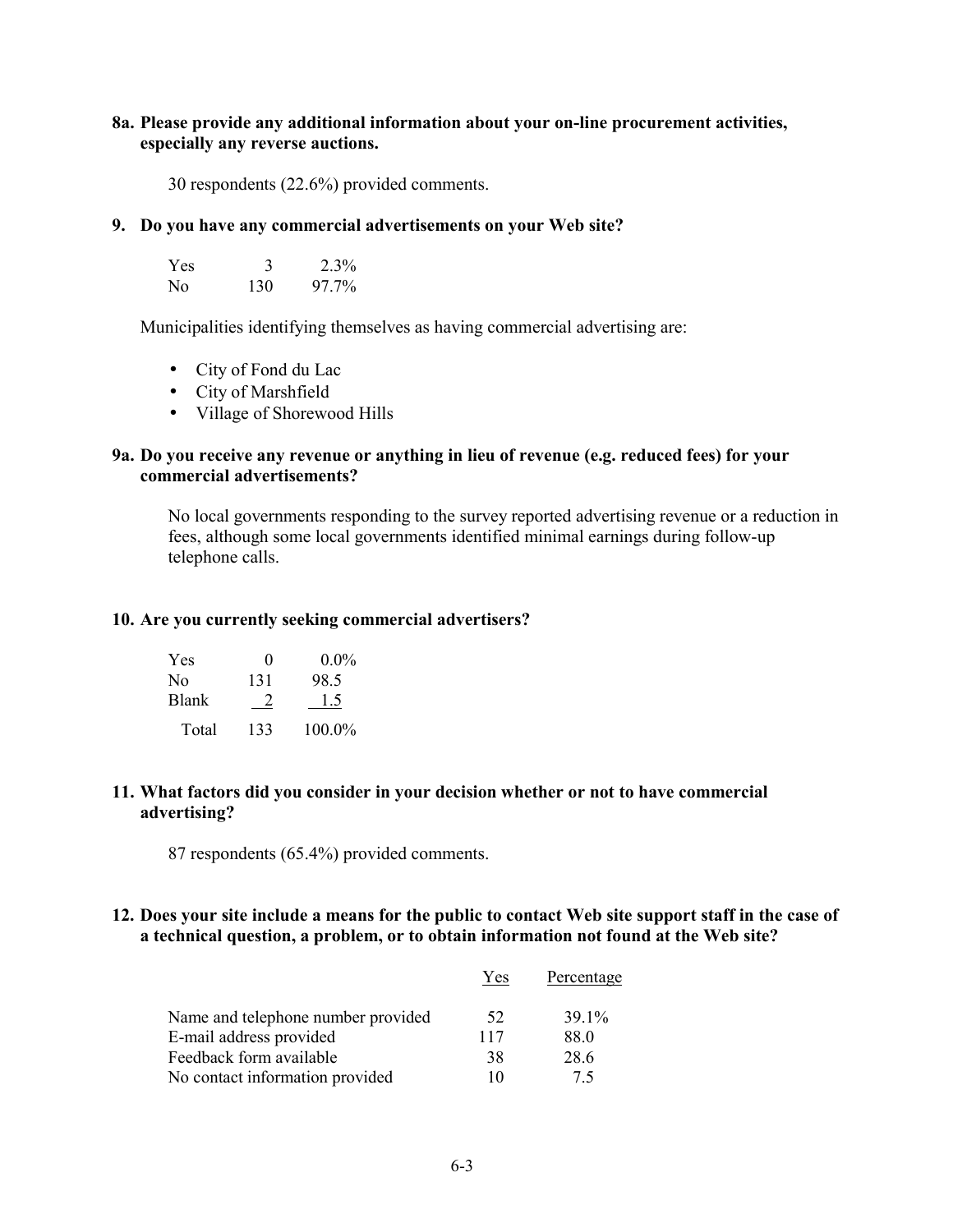### 13. What kind of feedback have you received from the public concerning your locality's Web site, such as ease of use or the types of services that are available on line?

114 respondents (85.7%) provided comments.

#### 14. Have you had any positive experiences concerning the design and/or management of your locality's Web site that would be useful to share with other local units of government?

69 respondents (51.9%) provided comments.

## 15. Have you encountered any challenges concerning the design and/or management of your locality's Web site that would be useful to share with other local units of government?

72 respondents (54.1%) provided comments.

#### 16. Who developed the Web site for your locality?

| Department staff  | 60                       | 45.1%  |
|-------------------|--------------------------|--------|
| Contracted vendor | 22                       | 16.5   |
| Combination       | 44                       | 33.1   |
| Volunteer         | $\overline{\phantom{1}}$ | 3.8    |
| Did not respond   |                          | 1.5    |
| Total             | 133                      | 100.0% |

## 17. Who maintains the Web site for your locality?

| Department staff  | 83  | 62.4%  |
|-------------------|-----|--------|
| Contracted vendor | 14  | 10.5   |
| Combination       | 26  | 19.6   |
| Volunteer         |     | 4.5    |
| Did not respond   |     | 3.0    |
| Total             | 133 | 100.0% |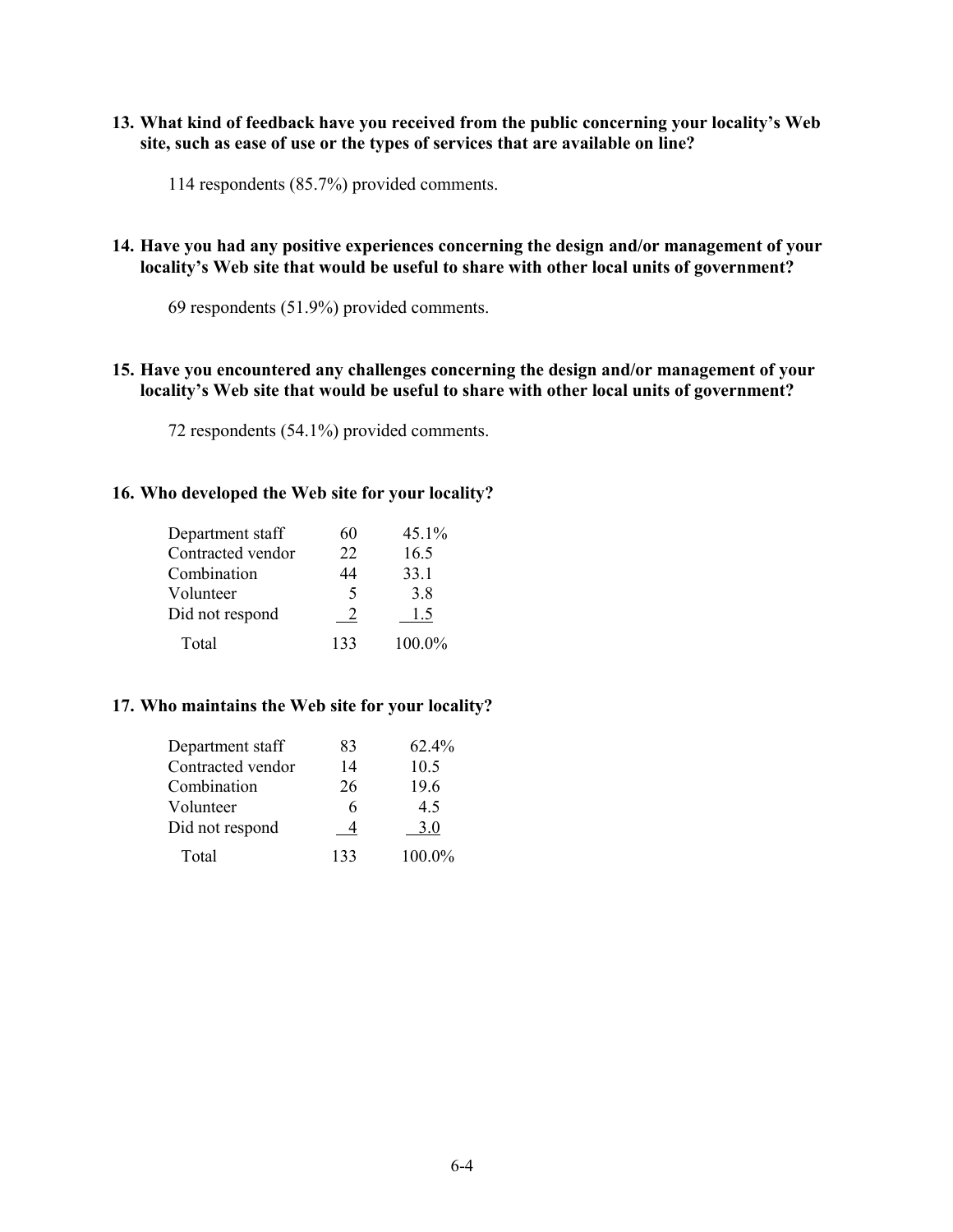## 18. Annually, how much full-time equivalent (FTE) staff time, including in-house staff and any contracted staff time, is devoted to:

## Maintenance of your Web site:

| Less than .25 FTE | 61  | 56.5%  |
|-------------------|-----|--------|
| .25 to .49 FTE    | 21  | 19.4   |
| .50 to .99 FTE    | 9   | 83     |
| 1.00 to 1.99 FTE  | 11  | 10.2   |
| 2.00 FTE or more  | 2   | 19     |
| No response       |     | 3.7    |
| Total             | 108 | 100.0% |

## Other activities, such as modifications, upgrades, and enhancements:

| Less than .25 FTE | 63            | 58.3%  |
|-------------------|---------------|--------|
| .25 to .49 FTE    | 14            | 13.0   |
| .50 to .99 FTE    | 7             | 6.5    |
| 1.00 to 1.99 FTE  | 6             | 5.5    |
| 2.00 FTE or more  | $\mathcal{E}$ | 28     |
| No response       | 15            | 13.9   |
| Total             | 108           | 100.0% |

## **Total FTEs:**

| Less than 25 FTE | 53  | 49.1%    |
|------------------|-----|----------|
| .25 to .49 FTE   | 16  | 14.8     |
| .50 to .99 FTE   | 21  | 194      |
| 1.00 to 1.99 FTE | 10  | 93       |
| 2.00 to 2.99 FTE |     | 5.5      |
| 3.00 FTE or more |     | 19       |
| Total            | 108 | $1000\%$ |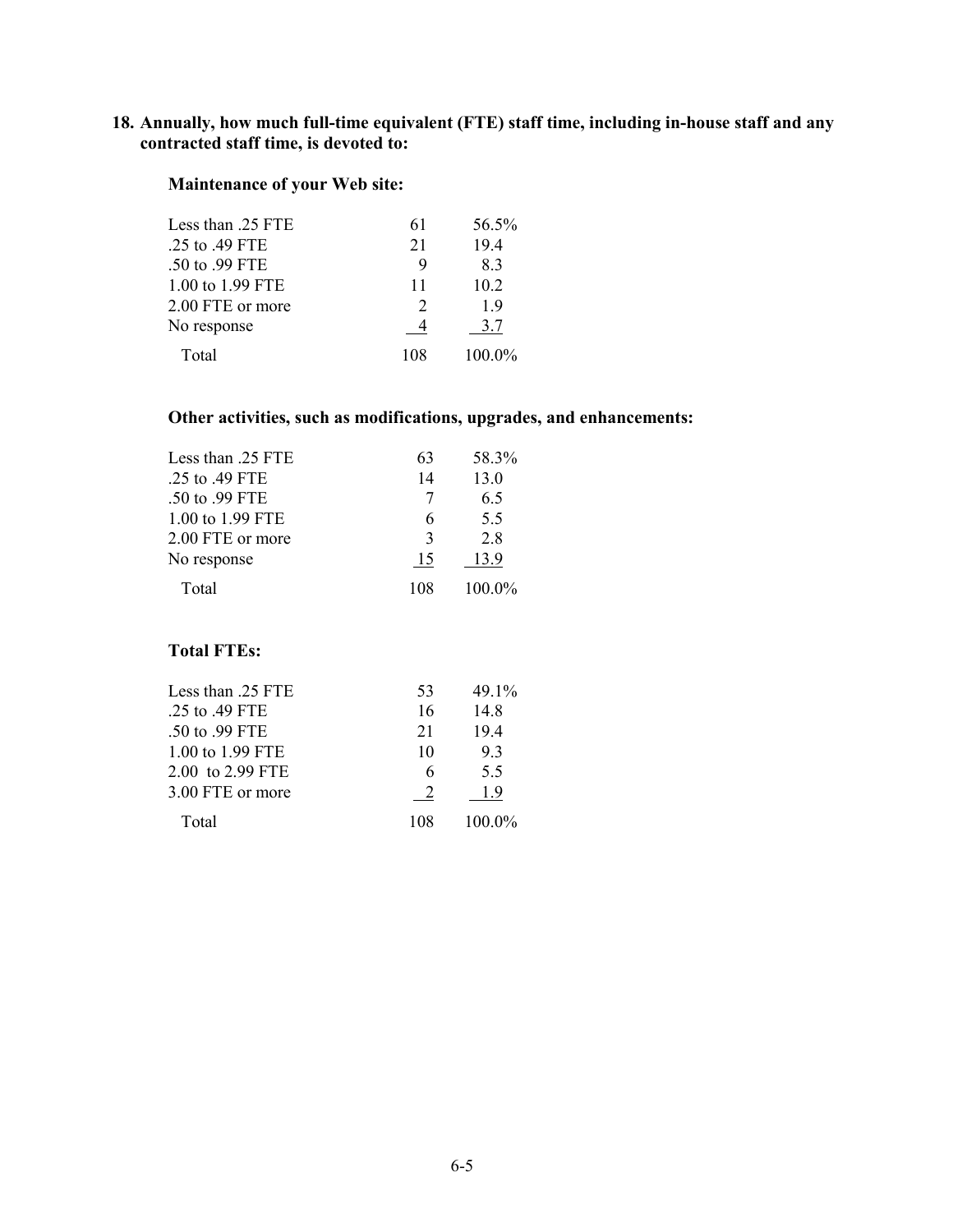## 19. Annually, how much do you spend on the maintenance of your locality's Web site, excluding modifications, upgrades, and enhancements?

| Less than \$2,500         | 87            | $65.4\%$       |
|---------------------------|---------------|----------------|
| \$2,500 through \$4,999   | 11            | 83             |
| \$5,000 through \$9,999   | 15            | 11.3           |
| \$10,000 through \$24,999 | 10            | 75             |
| \$25,000 through \$49,999 |               | 0.7            |
| \$50,000 through \$99,999 | $\mathcal{D}$ | 1.5            |
| \$100,000 and greater     | 3             | 2 <sub>3</sub> |
| Did not respond           |               | 3.0            |
| Total                     | 133           | 100.0%         |

20. In the last 12 months, how much did you spend on other activities related to your locality's Web site, such as modifications, upgrades, and enhancements?

| Less than $$2,500$        | 83  | 62.4%          |
|---------------------------|-----|----------------|
| \$2,500 through \$4,999   | 13  | 97             |
| \$5,000 through \$9,999   | 17  | 12.7           |
| \$10,000 through \$24,999 | 8   | 6.0            |
| \$25,000 through \$49,999 | 3   | 2.3            |
| \$50,000 through \$99,000 | 3   | 2 <sub>3</sub> |
| \$100,000 and greater     | 3   | 2 <sub>3</sub> |
| Did not respond           | -3  | 2.3            |
| Total                     | 133 | 100.0%         |

21. Can you estimate the costs to launch your locality's Web site? Please include the costs for development, purchase of hardware, purchase of software, private vendors, and staff time.

| Less than $$5,000$          | 76  | 57.1%  |
|-----------------------------|-----|--------|
| \$5,000 through \$9,999     | 25  | 18.8   |
| \$10,000 through \$24,999   | 15  | 11.3   |
| \$25,000 through \$49,999   |     | 5.2    |
| \$50,000 through \$99,999   | 3   | 2.3    |
| \$100,000 through \$249,000 | 3   | 23     |
| $$250,000$ and greater      |     | 07     |
| Did not respond             |     | 2.3    |
| Total                       | 133 | 100.0% |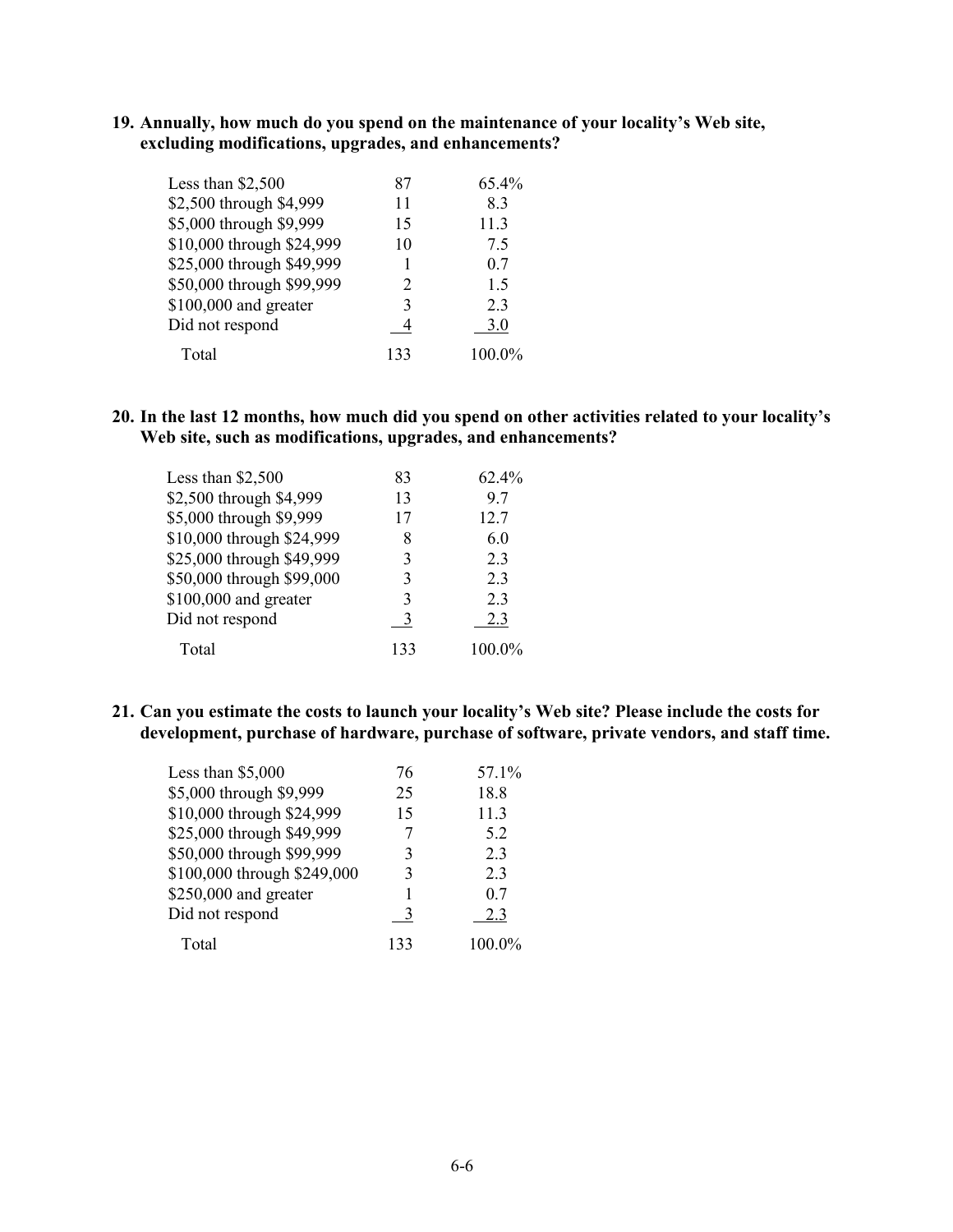## **22. Have you experienced any of the following benefits through establishing your locality's Web site?**

| Improved level of service provided at no additional staff cost                  | 81       | 80.2% |
|---------------------------------------------------------------------------------|----------|-------|
| Decreased department staff time for other functions                             | 62       | 61.4  |
| Savings on printing costs                                                       | 40       | 39.6  |
| Met increased demands for services without increases in staffing or other costs | 39       | 38.6  |
| Decreased department staff time for processing financial transactions           | 24       | 23.8  |
| Other cost savings                                                              | 18       | 17.8  |
| Savings for equipment or space                                                  | 4        | 4.0   |
| Reduced department staffing levels                                              | $\theta$ | 0.0   |
|                                                                                 |          |       |

A total of 101 respondents listed at least one benefit.

## **23. Please provide any comments you would like to offer concerning any cost savings your local unit of government has realized through the establishment of the Web site.**

41 respondents (30.8%) provided comments.

#### **24. Please indicate the services you are or will be offering on line:**

|                         |     | Do Not Have<br>Capability and<br>Are Not<br>Planning to Add |    | Are Considering<br>This Service |    | <b>Anticipate Having</b><br>On-line Capability<br>Within 12 Months |                | Have On-line<br>Capability |
|-------------------------|-----|-------------------------------------------------------------|----|---------------------------------|----|--------------------------------------------------------------------|----------------|----------------------------|
| Pay fines               | 79  | $(59.4\%)$                                                  | 46 | $(34.6\%)$                      |    | 6 $(4.5\%)$                                                        |                | 2 $(1.5\%)$                |
| Purchase licenses       | 77  | $(57.9\%)$                                                  | 51 | $(38.3\%)$                      | 5  | $(3.8\%)$                                                          | $\overline{0}$ | $(0.0\%)$                  |
| Purchase permits        | 68  | $(51.1\%)$                                                  |    | 55 (41.4%)                      | 10 | $(7.5\%)$                                                          | $\overline{0}$ | $(0.0\%)$                  |
| Purchase park           |     |                                                             |    |                                 |    |                                                                    |                |                            |
| permits/reservations    |     | 68 (51.1%)                                                  |    | 50 (37.6%)                      |    | 13 (9.8%)                                                          |                | 2 $(1.5\%)$                |
| Register for recreation |     |                                                             |    |                                 |    |                                                                    |                |                            |
| classes/events          | 71  | $(53.4\%)$                                                  | 44 | $(33.1\%)$                      | 12 | $(9.0\%)$                                                          |                | 6 $(4.5\%)$                |
| Obtain personal records | 95  | $(71.4\%)$                                                  | 25 | $(18.8\%)$                      | 10 | $(7.5\%)$                                                          |                | 3(2.3%)                    |
| Other records           | 86  | $(64.6\%)$                                                  | 37 | $(27.8\%)$                      | 5  | $(3.8\%)$                                                          |                | 5 $(3.8\%)$                |
| Pay taxes               | 69  | $(51.9\%)$                                                  | 50 | (37.6%)                         | 9  | $(6.7\%)$                                                          |                | 5 $(3.8\%)$                |
| Make utility payments   | 82  | $(61.6\%)$                                                  | 43 | $(32.3\%)$                      |    | $(5.3\%)$                                                          |                | $(0.8\%)$                  |
| Other                   | 119 | $(89.5\%)$                                                  | 4  | $(3.0\%)$                       | 9  | $(6.7\%)$                                                          |                | $(0.8\%)$                  |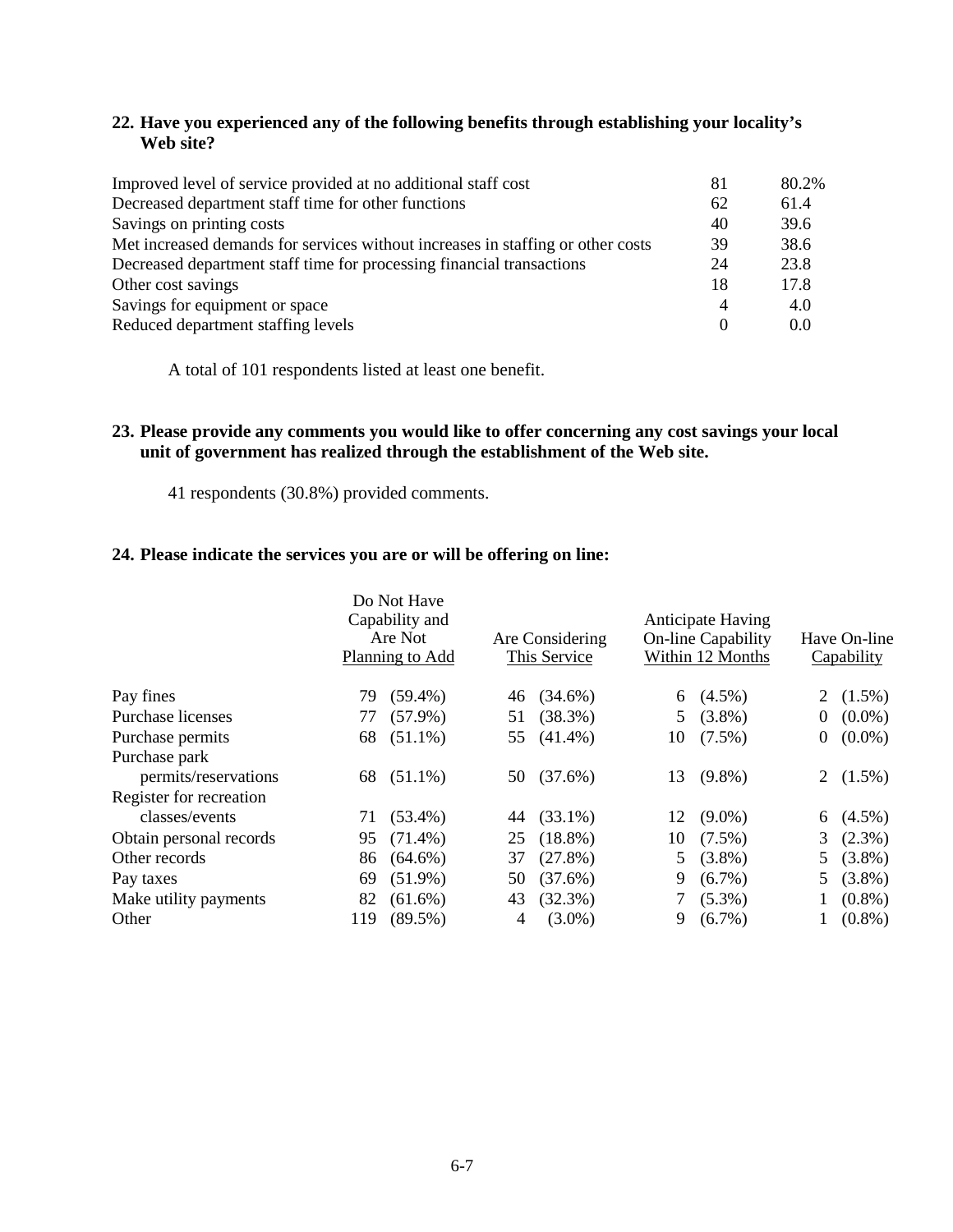### 25. If you do not currently have the capability to allow the public to complete any financial transactions on line and do not intend to develop this capability within the next 12 months, what reason(s) factored into your decision?

102 respondents (76.7%) listed at least one reason, including:

| Cost                                                                     | 65 | 63.7%    |
|--------------------------------------------------------------------------|----|----------|
| <b>Staffing</b>                                                          | 58 | 56.9%    |
| Availability of financial institution or vendor to provide this service  | 11 | $10.8\%$ |
| Level of interest within the local unit of government to provide on-line |    |          |
| financial transactions                                                   | 49 | 48.0%    |
| Level of public interest in having on-line financial transactions        | 27 | $26.5\%$ |
| Other                                                                    | 18 | $17.6\%$ |

## Part II

20 survey respondents completed Part II of the survey.

#### 1. Do you track the number of on-line financial transactions processed at your locality's site?

| <b>Yes</b>  | 4  | $20.0\%$ |
|-------------|----|----------|
| No.         | 10 | 50.0%    |
| No response | 6  | $30.0\%$ |

4 respondents indicated they track the number of on-line financial transactions:

- $\bullet$  City of Appleton
- City of Madison
- City of Stevens Point
- City of Wausau

#### 1a. How many on-line financial transactions are processed per month?

3 survey respondents provided monthly transaction information:

- City of Madison: 400 transactions per month
- City of Wausau: 25 transactions per month
- City of Stevens Point: 5 transactions per month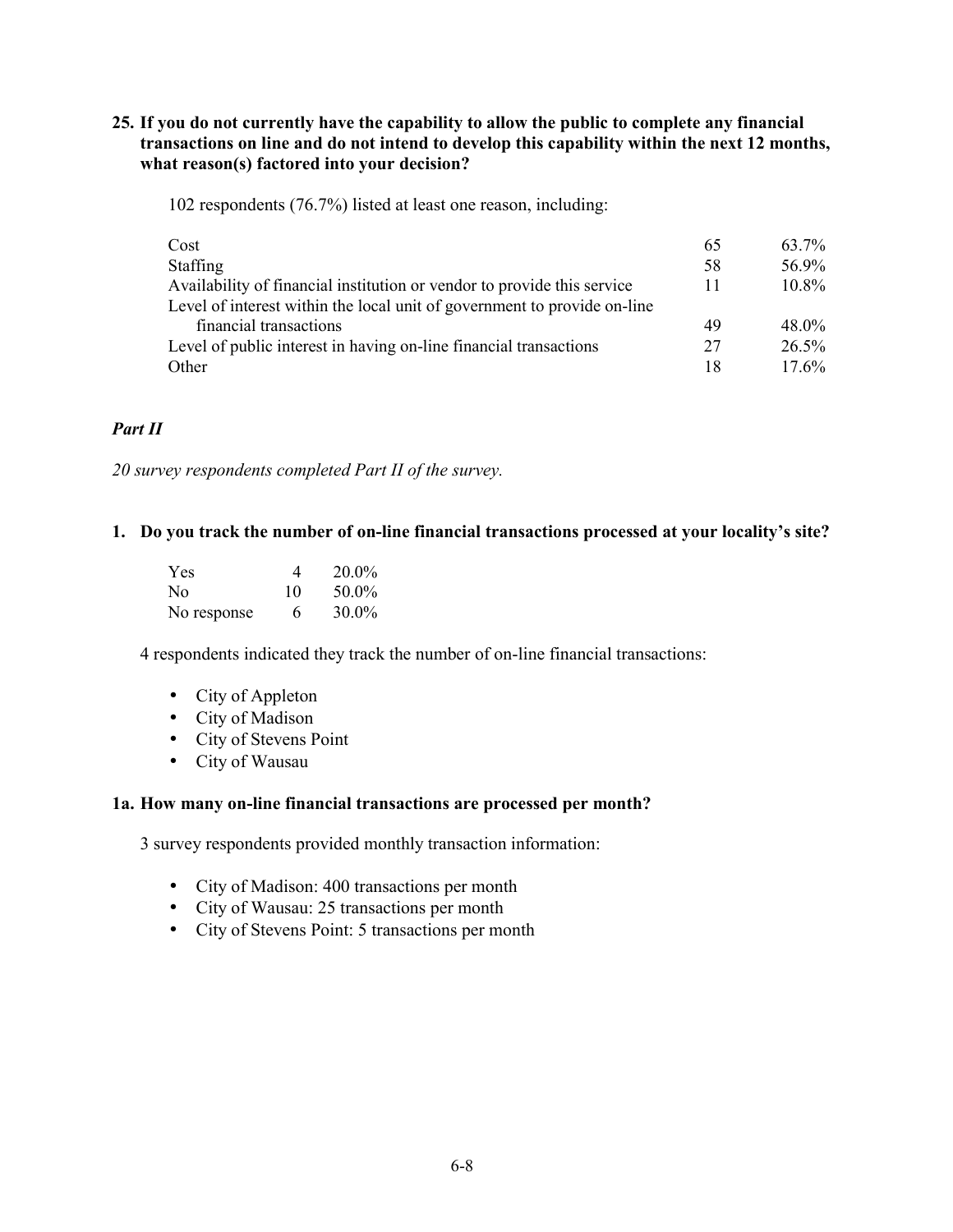**2.** Have you compared the volume of on-line financial transactions to the same financial **transactions completed by mail or in-person?** 

| Yes         |    | $5.0\%$ |
|-------------|----|---------|
| No.         | 13 | 65.0%   |
| No response | 6  | 30.0%   |

The City of Wausau was the only survey respondent that indicated comparing transaction volumes

#### **2a. What information could you provide to us regarding those comparisons?**

The City of Wausau reported more transactions are completed by mail than on line.

#### **3.** Have you compared the cost of on-line financial transactions to the same financial  $transactions completed by mail or in person?$

None of the survey respondents indicated they compared on-line transaction costs to those completed by mail or in person.

#### **3a. What information could you provide to us regarding those comparisons?**

None of the survey respondents provided cost comparisons.

#### **4.** What methods of payment do you accept for on-line financial transactions?

7 survey respondents indicated at least one on-line payment method.

| Credit card               | 6 of 7            | $85.7\%$ |
|---------------------------|-------------------|----------|
| Electronic funds transfer | $2$ of $7$        | 28.6%    |
| Other methods             | $0 \text{ of } 7$ | $0.0\%$  |

#### 5. What methods of payment are accepted by your local unit of government for financial **transactions completed by mail or in person?**

13 survey respondents indicated at least one payment method for mail or in-person transactions.

| Cash                      | 13 of 13  | $100.0\%$ |
|---------------------------|-----------|-----------|
| Check                     | 13 of 13  | $100.0\%$ |
| Credit card               | 8 of 13   | 61.5%     |
| Electronic funds transfer | 6 of 13   | $46.2\%$  |
| Other methods             | $0$ of 13 | $0.0\%$   |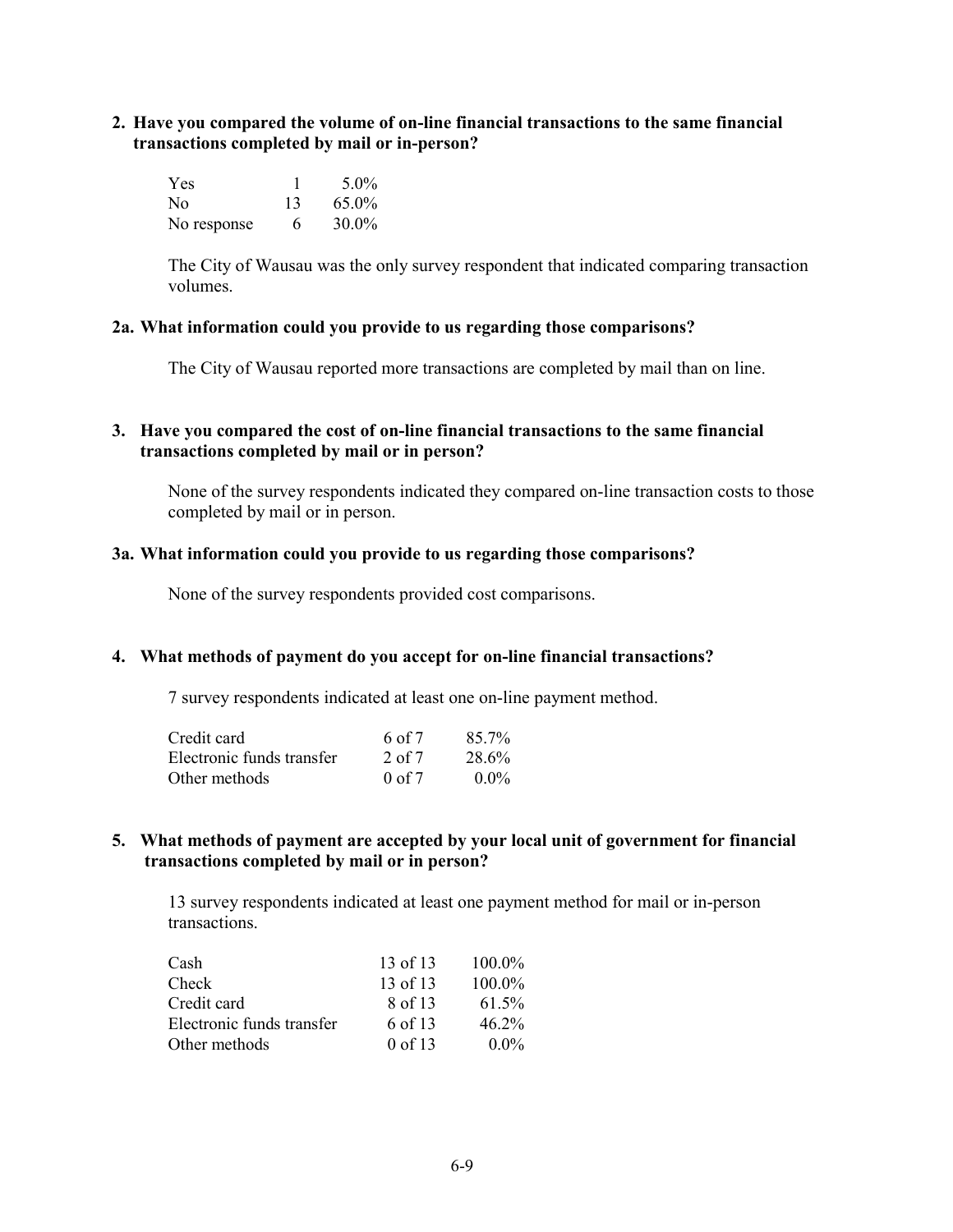## 6. What were the initial in-house start-up costs you incurred to develop the capability to process on-line financial transactions?

3 survey respondents reported they had no start-up costs:

Outagamie County City of Stevens Point City of Wausau

4 survey respondents reported start-up costs:

| City of Madison    | \$20,000 |
|--------------------|----------|
| City of Appleton   | \$5,000  |
| City of Eau Claire | \$700    |
| Dane County        | \$300    |

In addition, the City of La Crosse reported in-house start-up costs were part of a software package it purchased.

#### 7. What kinds of in-house costs were incurred?

| Equipment                | Cities of La Crosse and Madison |
|--------------------------|---------------------------------|
| <b>Salaries</b>          | Cities of Appleton and Madison  |
| <b>Security Software</b> | Dane County                     |

#### 8. Did you contract with a private vendor to develop on-line financial transaction capability?

| <b>Yes</b>  | 4  | 20.0%    |
|-------------|----|----------|
| No.         | 6  | $30.0\%$ |
| No response | 10 | 50.0%    |

## 8a. What were your costs?

2 respondents provided additional information about their vendor costs. Refer to responses to Question 8b for additional information.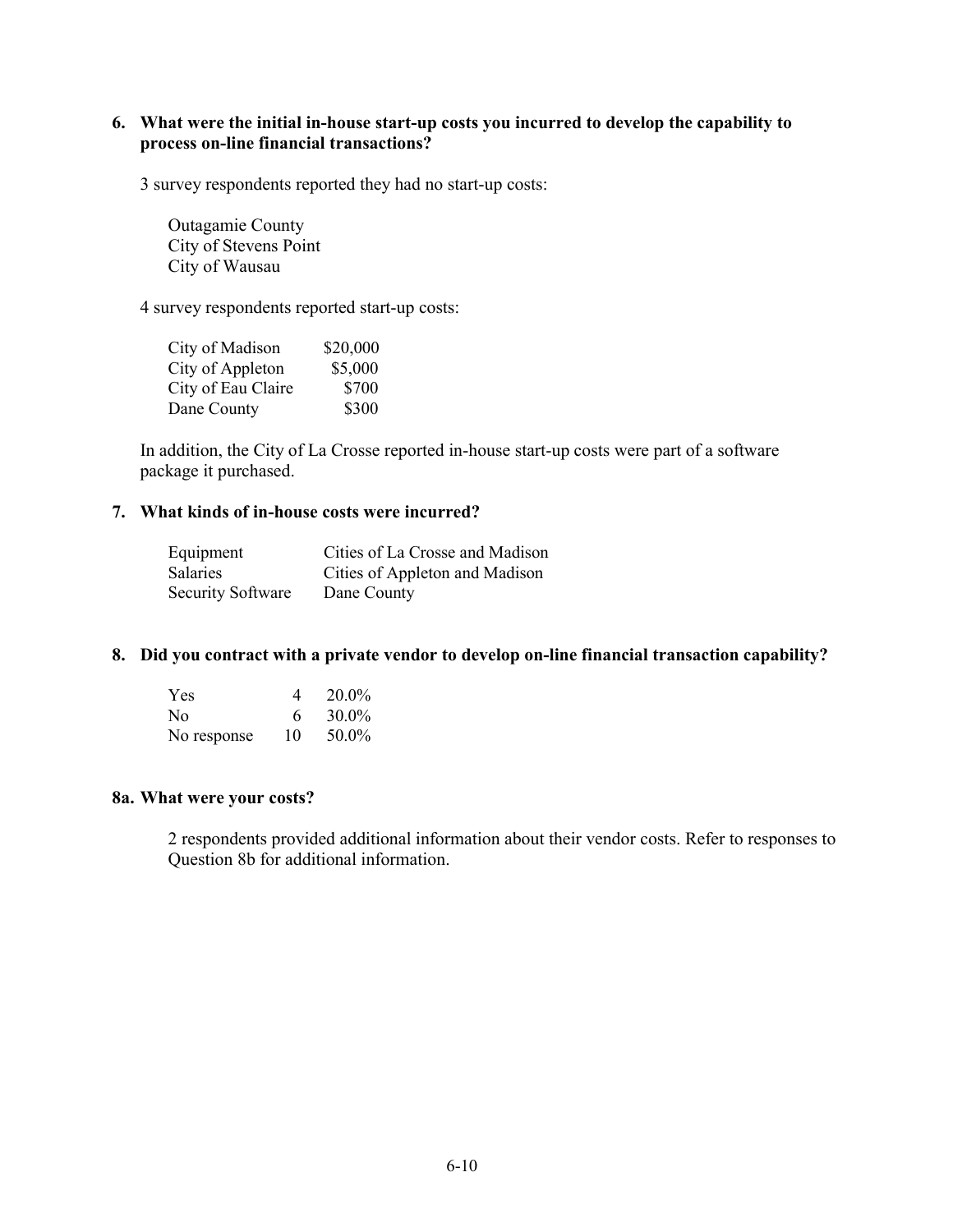#### 8b. Whom did you pay and what types of services did they provide?

2 respondents provided additional information about their vendor costs:

- The City of Madison spent \$2,500 to have a bank provide hardware and software to process transactions and verify credit card information.
- The City of Eau Claire paid \$700 for an upgrade to the city's computer system and a computer program to develop an on-line parks and recreation registration system.

### 9. Do you have any in-house maintenance costs related specifically to on-line financial transactions?

| <b>Yes</b>  | $\mathbf{0}$ | $0.0\%$ |
|-------------|--------------|---------|
| No.         | 10           | 50.0%   |
| No response | 10           | 50.0%   |

#### 9a. How much are these costs per month?

None of the survey respondents indicated in-house maintenance costs.

#### 9b. What types of costs are there?

None of the survey respondents indicated in-house maintenance costs.

## 10. Do you pay a private vendor to maintain your on-line service to process on-line financial transactions (e.g. financial institution)?

| <b>Yes</b>  | 3  | $15.0\%$ |
|-------------|----|----------|
| No.         | 7  | 35.0%    |
| No response | 10 | 50.0%    |

#### 10a. What are these costs?

2 respondents provided additional information about their vendor maintenance costs. Refer to responses to Question 10b for additional information.

#### 10b. Whom do you pay and what types of services did they provide?

2 respondents provided additional information about their vendor maintenance costs:

- The City of Madison pays a bank \$100 per month for a server host fee.
- The City of Eau Claire reported its vendor fees are recovered through a user fee.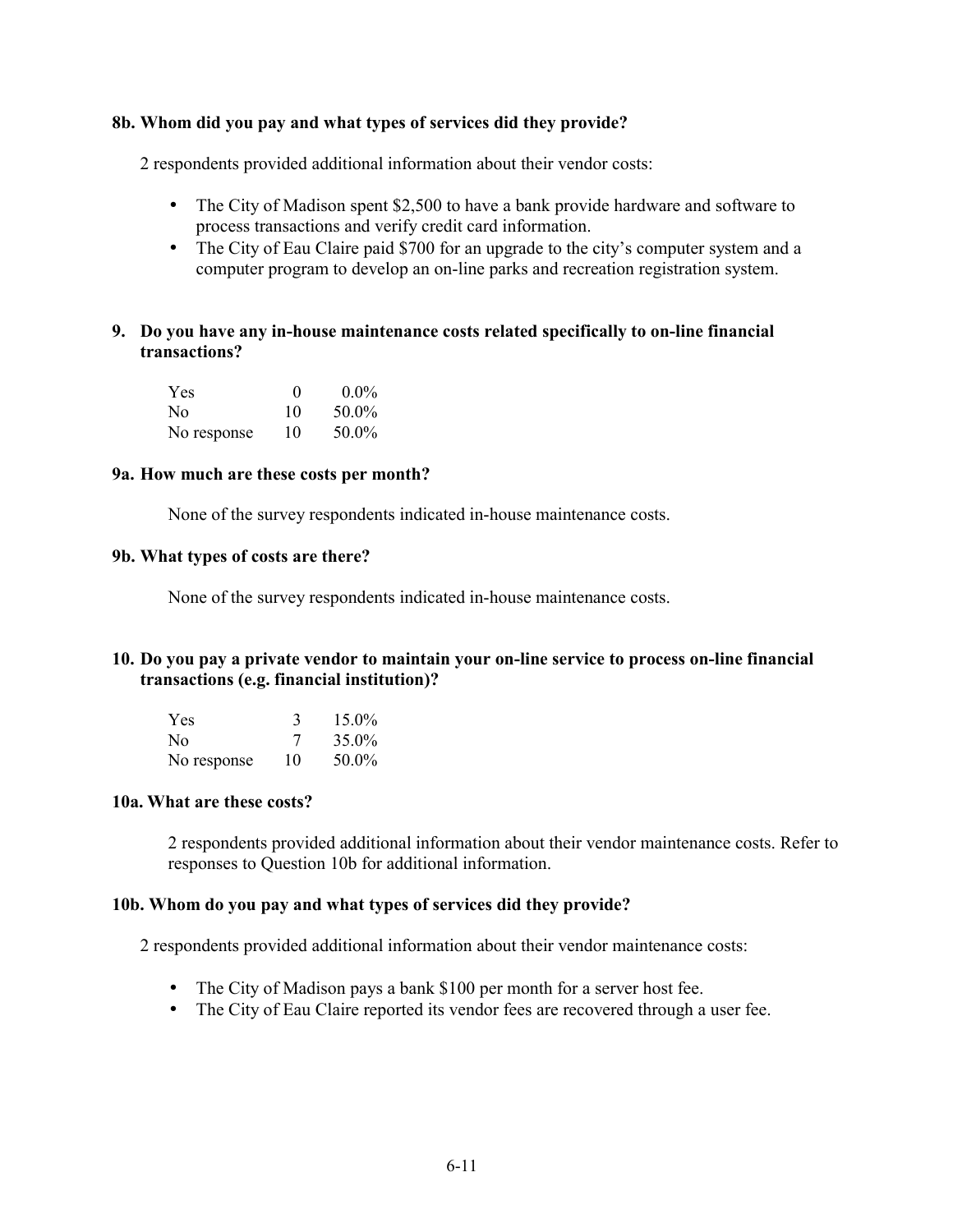### 11. Are there currently any in-house costs for your local unit government to process on-line financial transactions?

| <b>Yes</b>  |    | $5.0\%$  |
|-------------|----|----------|
| No.         | 9  | $45.0\%$ |
| No response | 10 | 50.0%    |

#### 11a. How much are these costs?

None of the respondents provided additional in-house processing cost information.

#### 11b. What are the costs for?

None of the respondents provided additional in-house processing cost information.

## 12. Does your local unit of government pay a private vendor to process on-line financial transactions?

| <b>Yes</b>  |    | $10.0\%$ |
|-------------|----|----------|
| No.         | х  | $40.0\%$ |
| No response | 10 | 50.0%    |

#### 13. If the answer to the previous question was yes, who receives payment?

- The City of Madison reported a flat fee of \$100, and a per-transaction fee of  $25¢$  is paid to a bank to process on-line financial transactions. In addition, the credit card company receives 2 percent of the transaction.
- The City of La Crosse reported it pays a fee of  $35¢$  per transaction to a third party.

#### 14. Are there any on-line transaction costs paid directly by the public?

| <b>Yes</b>  | 4  | $20.0\%$ |
|-------------|----|----------|
| No.         | 6  | $30.0\%$ |
| No response | 10 | 50.0%    |

#### 14a. Please list the type of  $fee(s)$  paid by the public and the amount(s).

- Columbia County reported the public pays a 2 percent service fee on property tax payments.
- The City of Wausau reported the public pays the vendor a service fee of approximately 3 percent of the transaction.
- The City of Eau Claire reported that the public pays a  $50¢$  per transaction fee and an additional 5 percent fee for parks and recreation registrations.
- The City of Stevens Point reported the public pays the vendor a service fee.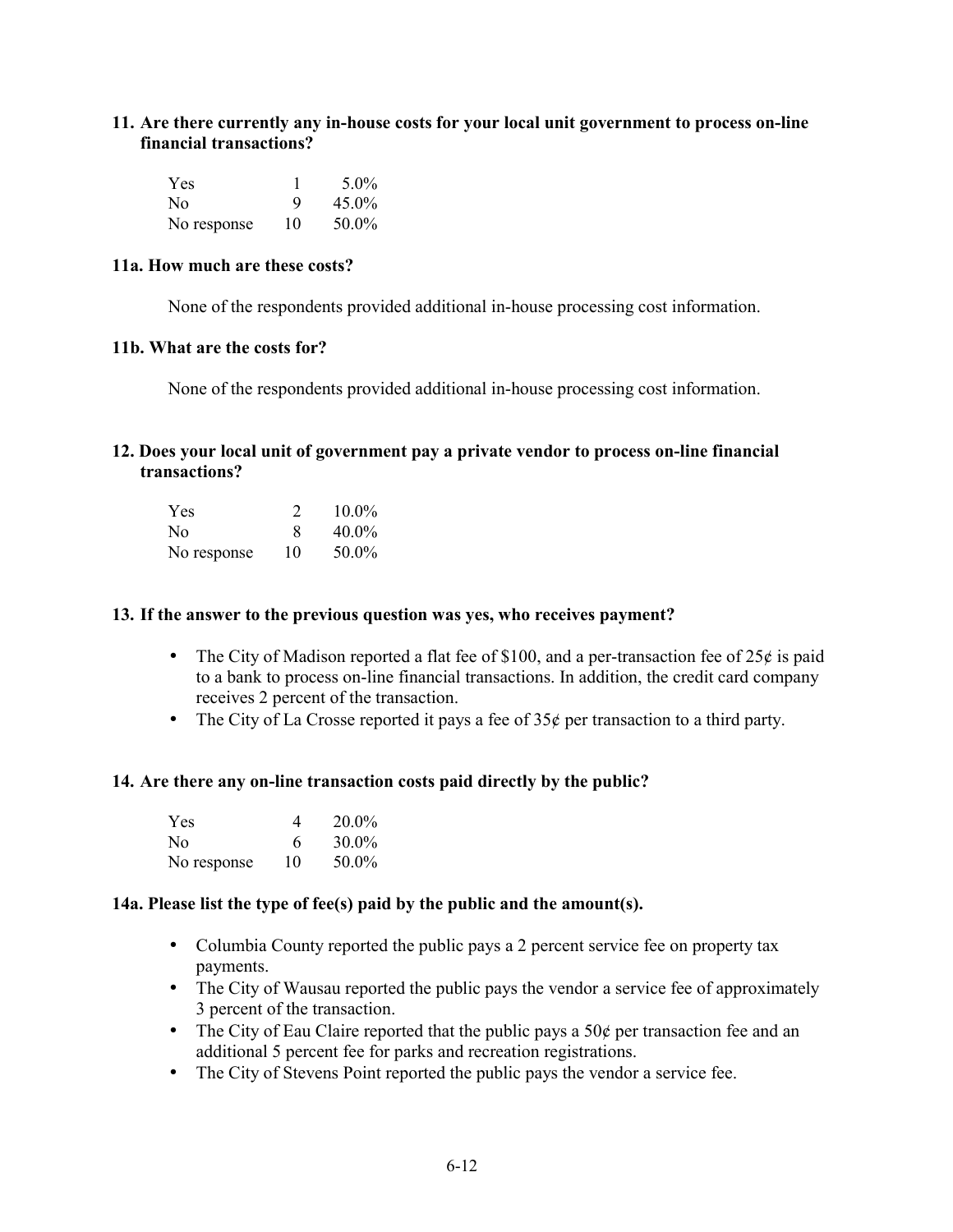15. Do you find that you are generating revenue from sources to which you have not previously had access, such as fines paid from out-of-state residents?

| <b>Yes</b>  |    | $5.0\%$  |
|-------------|----|----------|
| No.         |    | $40.0\%$ |
| No response | 11 | 55.0%    |

#### **15a. How much additional revenue have you generated annually?**

The City of Madison reported an additional \$13,000 has been generated annually from overdue parking tickets.

#### **15b. What were the sources of this additional revenue?**

The City of Madison reported an additional \$13,000 has been generated annually from overdue parking tickets.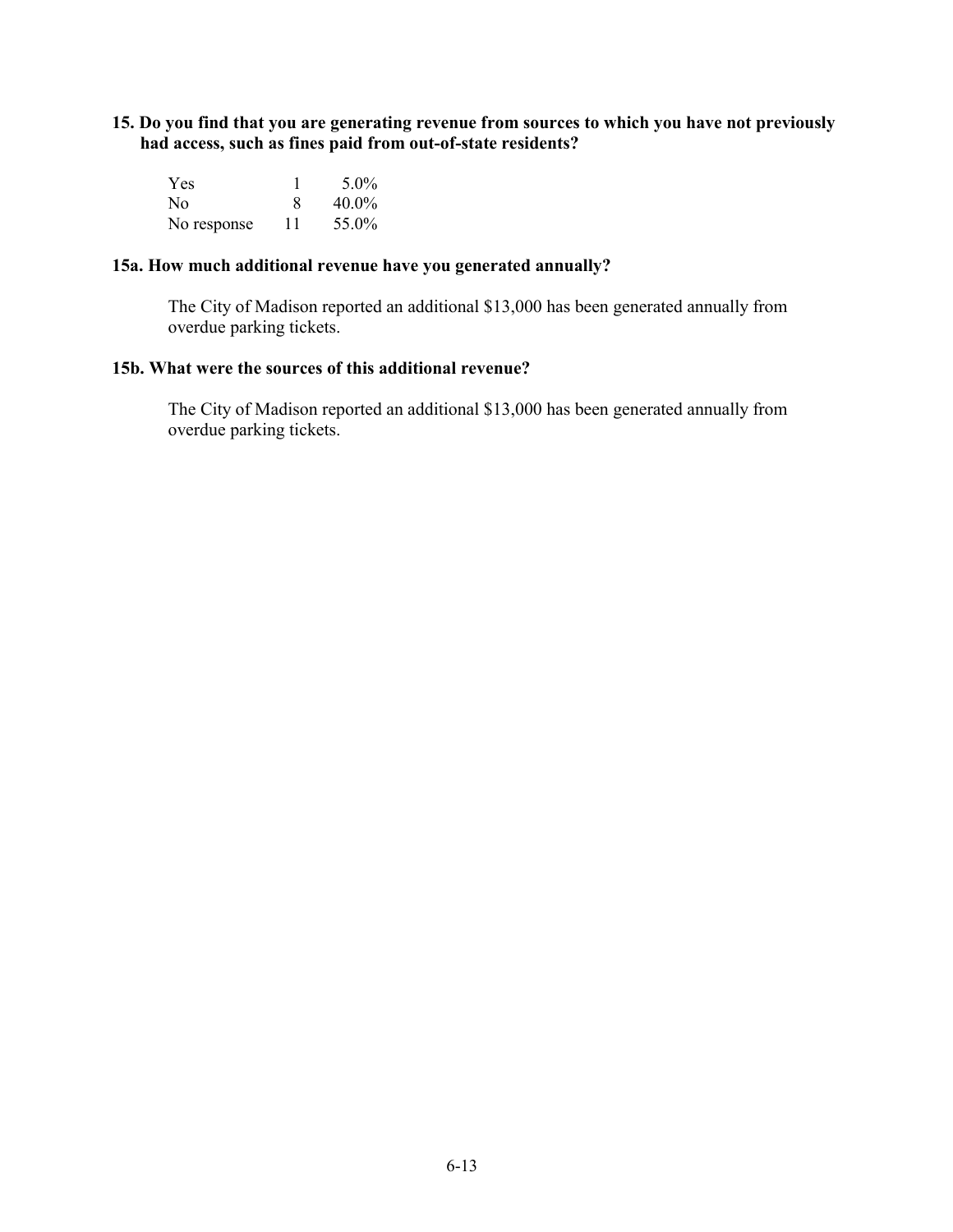<span id="page-99-0"></span>

# County:

 **[Home Page](http://www.co.washburn.wi.us/index.htm)** [Board Supervisors](http://www.co.washburn.wi.us/boardsupervisors/index.htm) [Committees/Boards](http://www.co.washburn.wi.us/committees/index.htm) **[Departments](http://www.co.washburn.wi.us/departments/index.htm)** 

# Officials:

 [City/Town/Village](http://www.co.washburn.wi.us/ctvofficials/index.htm) [Elected](http://www.co.washburn.wi.us/electedofficials/index.htm) [Legislative](http://www.co.washburn.wi.us/legislative/index.htm)

# More Information

 [Employment](http://www.co.washburn.wi.us/departments/administration/forms/index.htm) [Holidays Observed](http://www.co.washburn.wi.us/countyinfo/legalholidays.htm) [Map - Directions](http://www.co.washburn.wi.us/countyinfo/locations/index.htm) [Local Weather](http://www.co.washburn.wi.us/countyinfo/weather.htm) [County Ordinances](http://livepublish.municode.com/LivePublish/newonlinecodes.asp?infobase=13283) [2004 Budget](http://www.co.washburn.wi.us/countyinfo/budget/index.htm) **[Other Links](http://www.co.washburn.wi.us/countyinfo/otherlinks.htm)** Bottom

# .Washburn County Government

# **Welcome**

Washburn County was established in 1883 and named after Cadwallader C. Washburn.

The county seat is located in Shell Lake.

Washburn County is divided into twenty-one districts, with a representative from each district that serves on the Washburn County Board of Supervisors.

The county's municipalities consist of twenty-one towns, two villages, and two cities:

**Barronett Bashaw** Bass Lake Beaverbrook Birchwood Brooklyn Casey Chicog **Crystal** Evergreen Frog Creek

Gull Lake Long Lake Madge **[Minong](http://www.minong.us/)** Sarona [Shell Lake](http://www.shelllakeonline.com/) [Spooner](http://www.cityofspooner.org/) **Springbrook Stinnette** Stone Lake Trego

[Click for larger view](http://www.co.washburn.wi.us/images/maps/washco21dist-roads-large.jpg)

Washburn County is the 28th largest county in Wisconsin and has a population of 16,036.